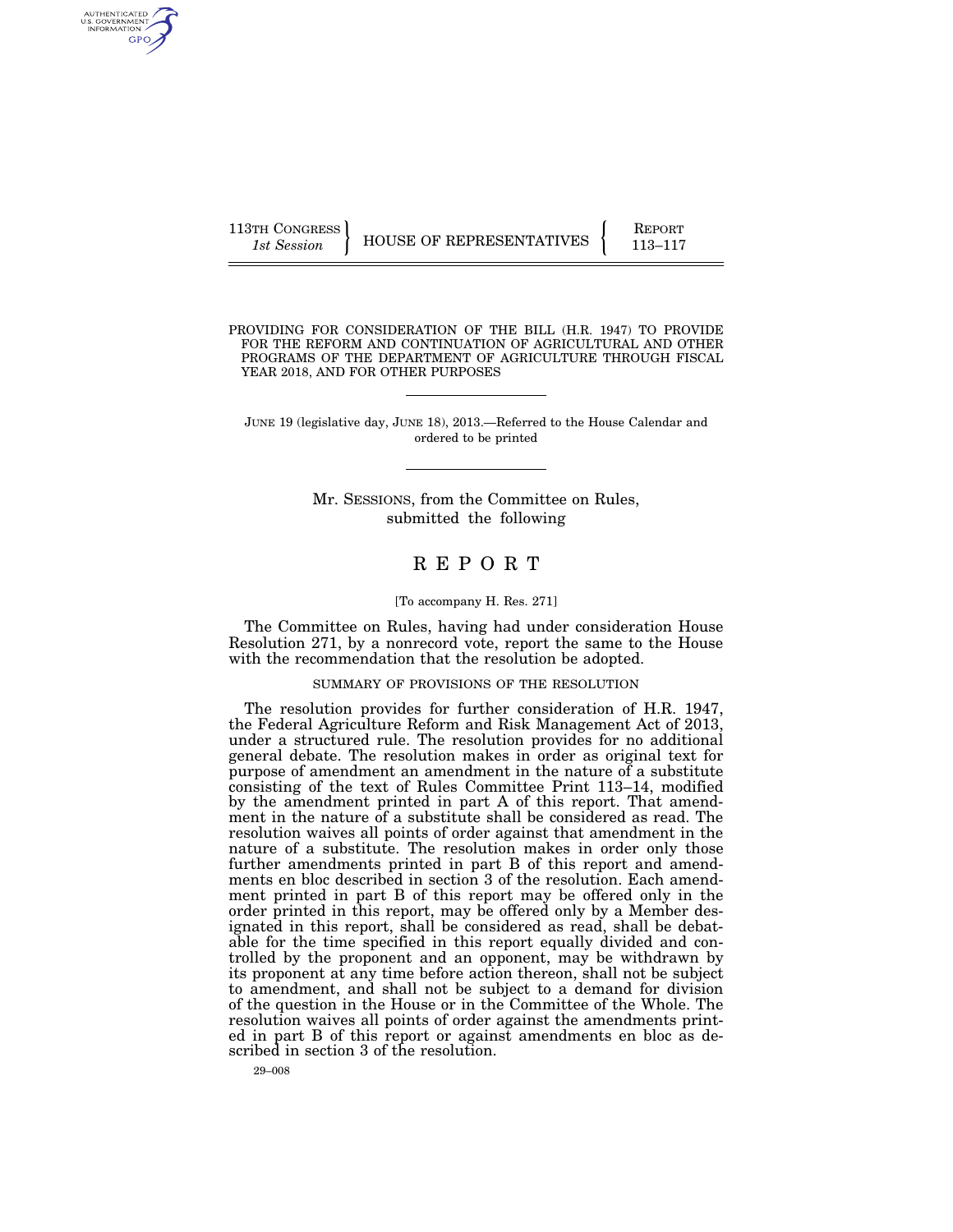Section 3 of the resolution provides that it shall be in order at any time for the chair of the Committee on Agriculture or his designee to offer amendments en bloc consisting of amendments printed in part B of this report not earlier disposed of. Amendments en bloc shall be considered as read, shall be debatable for 20 minutes equally divided and controlled by the chair and ranking minority member of the Committee on Agriculture or their designees, shall not be subject to amendment, and shall not be subject to a demand for division of the question in the House or the Committee of the Whole. The original proponent of an amendment included in such amendments en bloc may insert a statement in the Congressional Record immediately before the disposition of the amendments en bloc.

Section 4 of the resolution provides one motion to recommit with or without instructions.

## EXPLANATION OF WAIVERS

The waiver of all points of order against the amendment in the nature of a substitute made in order as original text includes a waiver of clause 5(a) of rule XXI, which provides that a bill or joint resolution carrying a tax or tariff measure may not be reported by a committee not having jurisdiction to report tax or tariff measures. Section 1207 (Special Marketing Loan Provisions for Upland Cotton) and section 1301 (Sugar Program) contain tariff measures that fall within the jurisdiction of the Committee on Ways and Means. Section 1412 (Participation of Dairy Producers in Margin Protection Program) and section 1435 (Remitting Monies to the Secretary and Use of Monies) contain revenue provisions that fall within the jurisdiction of the Committee on Ways and Means.

At the time the Rules Committee ordered the resolution reported, the waiver of all points of order against the amendments printed in this report included a waiver of section 311(a) of the Congressional Budget Act of 1974, which prohibits consideration of any amendment that would cause revenues to be less than the level of total revenues for the first fiscal year or for the total of the first fiscal year and the ensuing fiscal years for which allocations are provided. Amendment #10, offered by Rep. Walorski (IN), and printed in this report, would cause revenue to be less than the level of total revenues set forth in the House-passed budget resolution.

### COMMITTEE VOTES

The results of each record vote on an amendment or motion to report, together with the names of those voting for and against, are printed below:

## *Rules Committee record vote No. 46*

Motion by Mr. McGovern to make in order and provide the appropriate waivers for amendment #166, offered by Rep. Denham  $\overline{(CA)}$  and Rep. Schrader (OR) and Rep. Campbell  $(CA)$  and Rep. Fitzpatrick  $(PA)$  and Rep. Cárdenas  $(CA)$  and Rep. Meeks  $(NY)$ , which strikes section 12314 of the bill and replaces it with the text of H.R. 1731, a bill to create a uniform national standard for housing of egg-laying hens. Defeated: 3–7.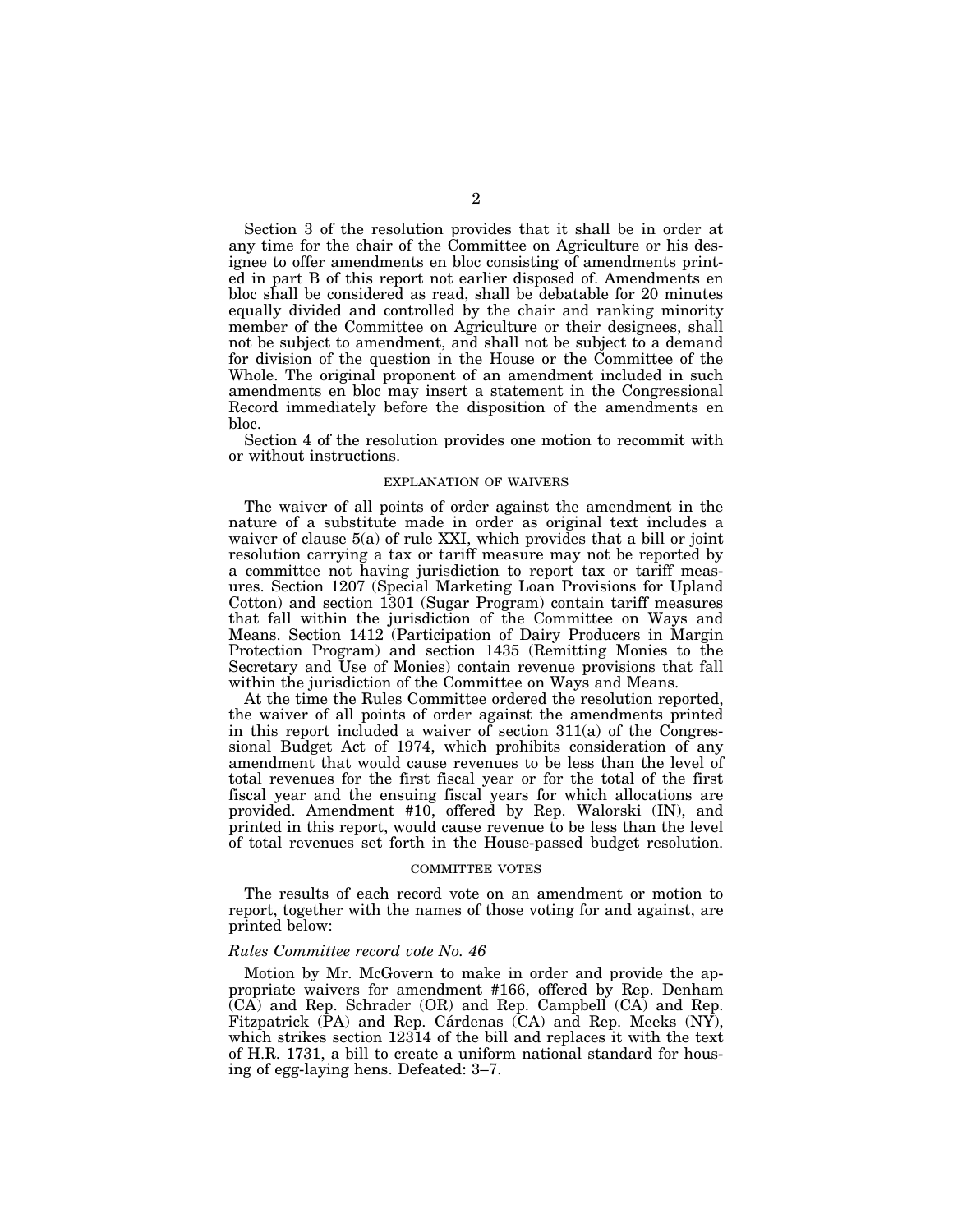| <b>Maiority Members</b> | Vote | <b>Minority Members</b> | Vote |
|-------------------------|------|-------------------------|------|
|                         | Nav  |                         |      |
|                         | Nav  |                         | Yea  |
|                         | Nav  |                         |      |
|                         | Nav  |                         | Yea  |
|                         | Nav  |                         |      |
|                         | Nav  |                         |      |
|                         |      |                         |      |
|                         | Nav  |                         |      |
|                         | Nav  |                         |      |

# *Rules Committee record vote No. 47*

Motion by Mr. McGovern to make in order and provide the appropriate waivers for amendment #65, offered by Rep. DeLauro (CT) and Rep. Kind (WI) and Rep. Petri (WI), which sets the government guarantee target for crop insurance company profitability at 12%, the target recommended in a study commissioned by USDA, and caps reimbursements of company administrative and operating expenses. Defeated: 2–8.

| <b>Maiority Members</b> | Vote | <b>Minority Members</b> | Vote |
|-------------------------|------|-------------------------|------|
|                         | Nav  |                         |      |
|                         | Nav  |                         | Yea  |
|                         | Nav  |                         |      |
|                         | Nav  |                         | Yea  |
|                         | Nav  |                         |      |
|                         | Nav  |                         |      |
|                         |      |                         |      |
|                         | Nav  |                         |      |
|                         | Nav  |                         |      |

# *Rules Committee record vote No. 48*

Motion by Mr. Polis to make in order and provide the appropriate waivers for amendment #162, offered by Rep. Sinema (AZ) and Rep. LaMalfa (CA), which requires the Secretary of Agriculture to provide technical assistance to the U.S. Customs and Border Protection on identifying produce marked with a trademark in violation of federal trademark law. Requires the Secretary of Agriculture to provide Congress with a report on produce marked with trademarks in violation of federal trademark law. Defeated: 2–8.

| <b>Maiority Members</b> | Vote | <b>Minority Members</b> | Vote |
|-------------------------|------|-------------------------|------|
|                         | Nav  |                         |      |
|                         | Nav  |                         | Yea  |
|                         | Nav  |                         |      |
|                         | Nav  |                         | Yea  |
|                         | Nav  |                         |      |
|                         | Nav  |                         |      |
|                         |      |                         |      |
|                         | Nav  |                         |      |
|                         | Nav  |                         |      |

SUMMARY OF THE AMENDMENT IN PART A CONSIDERED AS ADOPTED

Lucas (OK): Makes technical corrections to section 1412 and section 1435 resolving potential violations of clause 4 of rule XXI.

3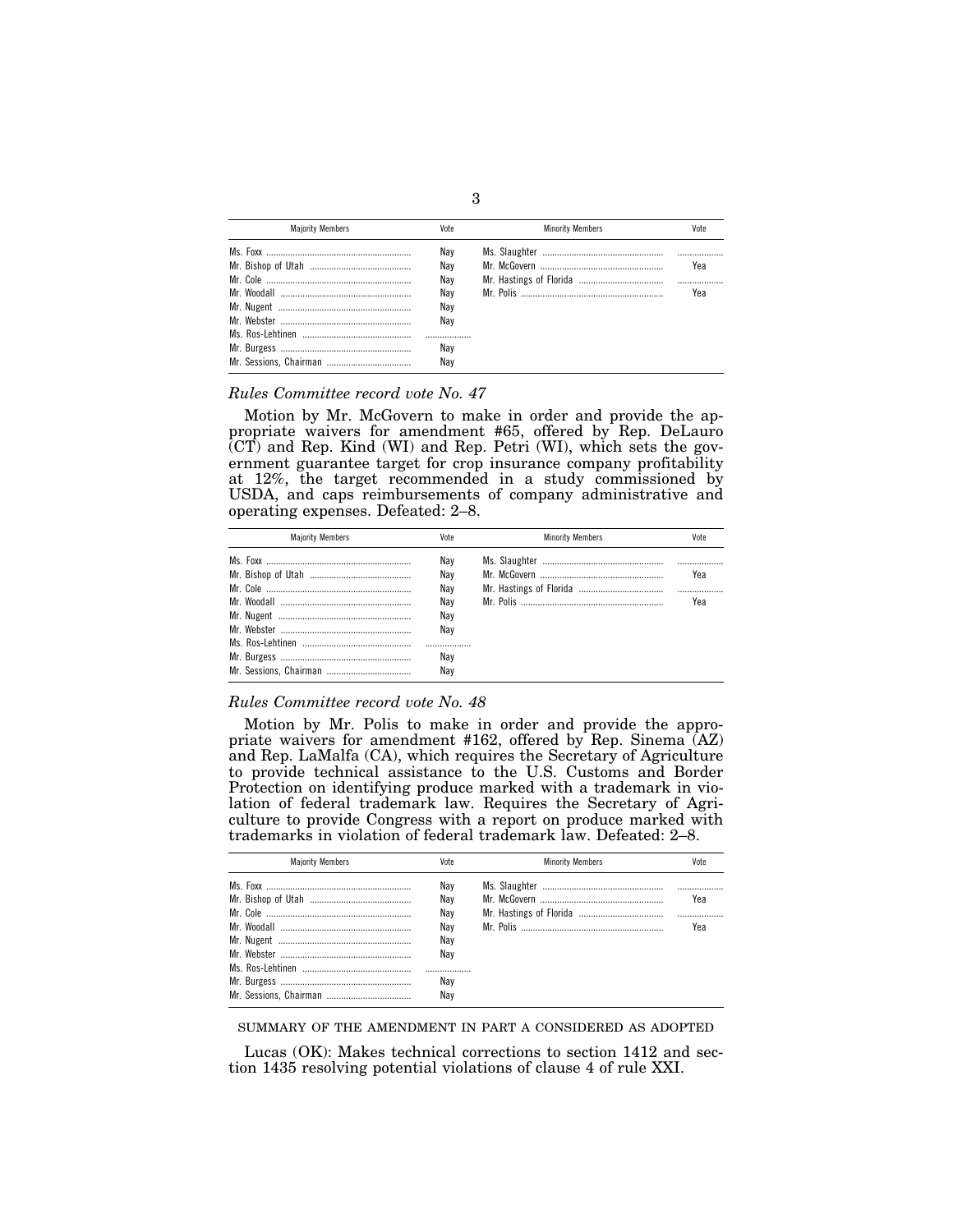1. McGovern (MA), Wilson (FL), Grayson (FL), Meeks (NY), Chu (CA), Lee, Barbara (CA), Conyers (MI), Wasserman Schultz (FL), Deutch (FL), Esty (CT), Capuano (MA), Tsongas (MA), Fudge (OH), Cárdenas (CA), Langevin (RI), Doggett (TX), Ellison (MN), Welch (VT), DelBene (WA), Cicilline (RI), Doyle (PA), Bonamici (OR), Gallego (TX), Blumenauer (OR), Holt (NJ), Kennedy (MA), Horsford (NV), DeGette (CO), Courtney (CT), Pallone (NJ), Serrano (NY), Tonko (NY), Kilmer (WA), Pingree (ME), Hastings, Alcee (FL), Edwards (MD), DeFazio (OR), Cohen (TN), McDermott (WA), Brown, Corrine (FL), Clarke (NY), Veasey, Marc (TX), Green, Gene (TX), Johnson, Hank (GA), Norton (DC), Frankel (FL), Titus (NV), Pocan, Mark (WI), Sarbanes (MD), Davis, Danny K. (IL), Roybal-Allard (CA), Brady, Robert (PA), Lowenthal (CA), Lujan (NM), Crowley (NY), Matsui (CA), Beatty, (OH), Meng (NY), Waters (CA), Honda (CA), Green, Al (TX), Himes (CT), Bera, (CA), Huffman (CA), Engel (NY), Kuster, Ann (NH), O'Rourke (TX), Jeffries (NY), Rush (IL), Loebsack (IA), Castor (FL), Smith, Adam (WA): Restores the \$20.5 billion cuts in SNAP by offsetting the Farm Risk Management Election Program and the Supplemental Coverage Option. (20 minutes)

2. Gibbs (OH), Kind (WI): Sets the target price for all crops at 55 percent of the five year rolling Olympic average. The amendment also changes the acreage available for target price support to 85 percent of the farmer's base acres. (10 minutes)

3. Foxx (NC): Caps spending on the Farm Risk Management Election program at 110% of CBO-predicted levels for the first five (5) years in which payments are disbursed (FY 2016–2020). (10 minutes)

4. Ellison (MN): Directs the Secretary of Agriculture to complete a study on the climate impacts of the Price Loss Coverage program. (10 minutes)

5. Broun (GA): Repeals permanent law from the Agriculture Act of 1949 that pertains to dairy support. Prevents the currently suspended law from becoming reactivated should Congress not reauthorize programs under the Department of Agriculture. (10 minutes)

6. Enyart (IL): Establishes a revenue neutral National Drought Council and a National Drought Policy Action Plan to streamline the federal response in times of drought. (10 minutes)

7. Graves, Tom (GA): Ensures that corn growers who sell their crop for ethanol production may not receive farm payments. Prohibits a producer on a farm that sells corn, directly or through a third party, to an ethanol production facility from receiving any farm bill payments or benefits. (10 minutes)

8. Blumenauer (OR), Capps (CA), Moran, James (VA): Requires that twenty percent of the acreage enrolled in the Conservation Reserve Program be set aside for the Conservation Reserve Enhancement Program and the Continuous Conservation Reserve Program, which allows states to target high priority and environmentally sensitive land, and to continuously re-enroll that land in CRP. (10 minutes)

9. Blumenauer (OR), Huffman (CA), Moran, James (VA): Reforms the Environmental Quality Incentives Program to increase access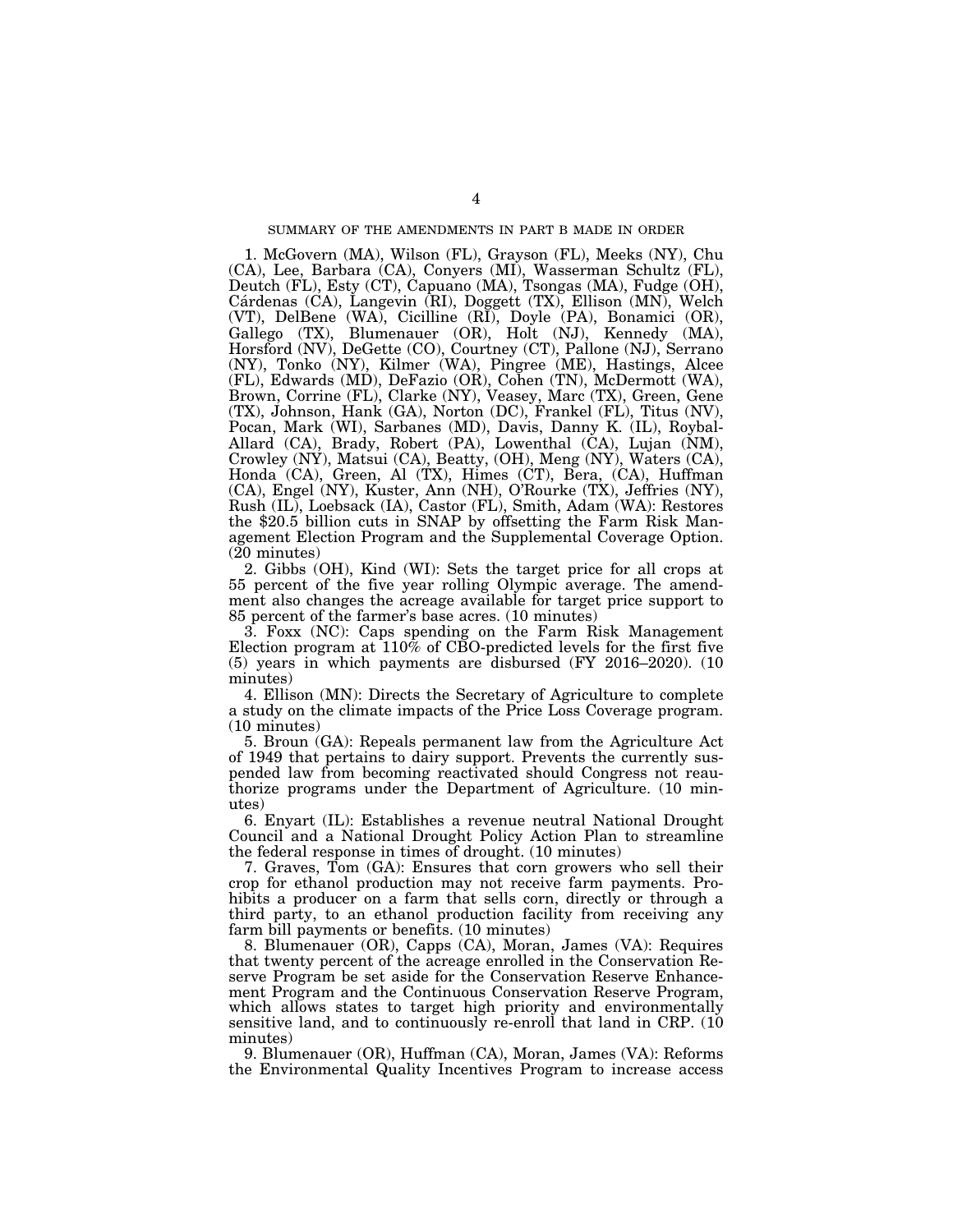for farmers, and eliminate payments to projects that do not show strong conservation benefits. (10 minutes)

10. Luján (NM): Allows small-scale Hispanic irrigators to be eligible EQIP funding. (10 minutes)

11. Thompson, Bennie (MS): Makes the ownership eligibility requirement for Wetland Reserve Program equal to other conservation programs by returning the 7-year ownership rule to 1 year, eliminates a percentage of the funds dedicated for Wetland Reserve Programs agricultural easements, and allows owners of land capability classes IV–VIII, with subclass designation w, from the Wetlands Reserve county/parish caps. (10 minutes)

12. Gardner (CO), Polis (CO), Lamborn (CO), Coffman (CO), Perlmutter (CO): Specifies that the Secretary should give priority consideration for the use of Emergency Watershed Protection funding for those areas seeking assistance to protect public safety from flooding and repair damaged infrastructure caused by catastrophic wildfires. (10 minutes)

13. Thompson, Mike (CA), Fortenberry (NE): Require a conservation compliance plan be filed with the U.S. Department of Agriculture and followed for all crops in wetlands and all annually tilled crops on highly erodible lands in order to qualify for crop insurance premium subsidy assistance. (10 minutes)

14. Hastings, Alcee (FL): Improves federal coordination in addressing the documented decline of managed and native pollinators and promotes the long-term viability of honey bee, wild bees, and other beneficial insects in agriculture. (10 minutes)

15. Royce (CA), Engel (NY): Reforms U.S. international food aid to allow for not more than 45 percent of authorized funds to be used for assistance other than U.S. agricultural commodities, yielding \$215 million in annual efficiency savings, enabling the U.S. to reach an additional 4 million disaster victims. Curtails practice of "monetization" which, according to the GAO, is inefficient and led to a loss of \$219 million over three years. Reductions in mandatory spending result in \$150 million in deficit reduction over the life of the bill. (20 minutes)

16. Chabot (OH), McClintock (CA): Repeals Section 3102, which reauthorizes the Market Access Program (MAP) until 2018. (10 minutes)

17. Titus (NV): Continues USDA's Hunger-Free Communities grant program, which has been included in the Senate Farm Bill. The program was created to foster collaborative public-private partnership efforts at the community level to root out and address the causes of hunger and help increase community access to nutritious foods. (10 minutes)

18. Brooks (AL): Terminates funding for the Emerging Markets Program (EMP) after September 30, 2013. (10 minutes)

19. Castor (FL): Seeks to ensure that Department of Agriculture certificates of origin are accepted by any country that has entered into a free trade agreement with the United States. (10 minutes)

20. Messer, Luke (IN): Ensures that increased oversight of the Restaurant Meals Program is achieved in the most cost-effective manner. Would require states to include, in a report that already is required by the bill, information on the cost and impact of security measures prescribed by the Secretary and recommendations for additional or alternative security enhancements to prevent fraud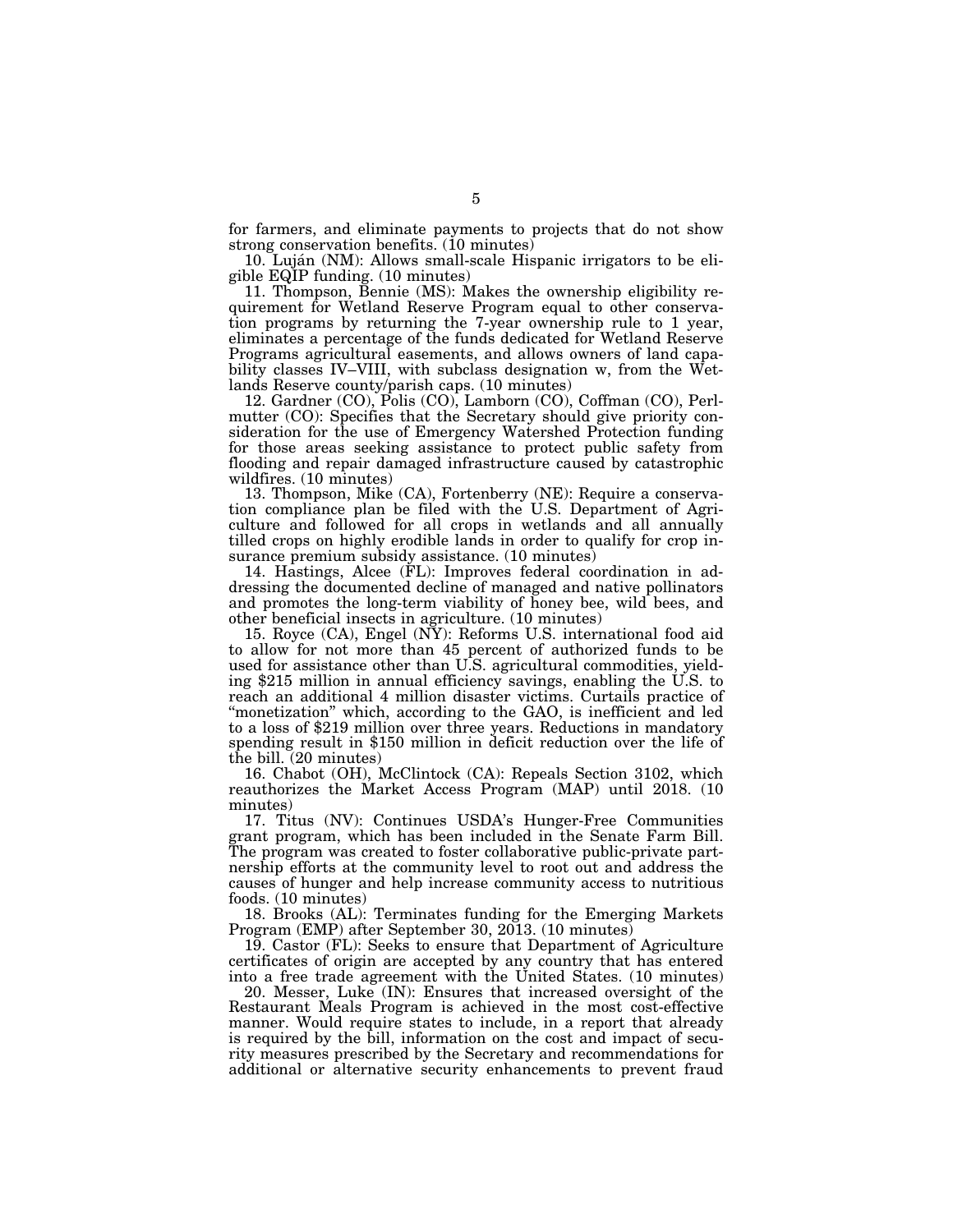and ensure that only eligible recipients are participating in the program in the most cost effective manner. (10 minutes)

21. Grimm (NY): Amends Sec. 4016 by specifying that at least one such pilot program shall be conducted in a large urban area that administers its own SNAP program and otherwise complies with the pilot program requirements. (10 minutes)

22. Hudson (NC), LaMalfa (CA), Yoho, Ted (FL): Allows states to conduct drug testing on SNAP applicants as a condition for receiving benefits. (10 minutes)

23. Conaway (TX): Requires a 10% reduction in the Thrifty Food Plan calculation in any year that the Supplemental Nutrition Assistance Program is not authorized. (10 minutes)

24. Kingston (GA), Westmoreland (GA), Austin, Scott (GA): Eliminates the provision that allows people to receive 113.6% of your normal  $(100\%)$  SNAP benefits.  $(10 \text{ minutes})$ 

25. Butterfield (NC): Adds a section at the end of subtitle A of title IV to include items for personal hygiene for household use in the Supplemental Nutrition Assistance Program. (10 minutes)

26. Marino (PA): Directs the Comptroller General to establish a pilot program within nine states using the data required to be reported for SNAP under the Food and Nutrition Act. After the pilot program ends, the Comptroller General shall determine whether item specific data purchased with SNAP benefits can be collected using existing reporting requirements, and how to improve current SNAP reporting. (10 minutes)

27. Chabot (OH): Shortens the Supplemental Nutrition Assistance Program (SNAP) benefit expunging statute and require a State agency to expunge benefits that have not been accessed by a household after a period of 60 days. (10 minutes)

28. Black (TN): Terminates an agreement the U.S. Department of Agriculture (USDA) has entered in with the Mexican government known as the ''Partnership for Nutrition Assistance Program.'' (10 minutes)

29. Kaptur (OH): Requires that at least 50 percent of the funds made available for the Farmers Market Nutrition Program be reserved for seniors. (10 minutes)

30. Schweikert (AZ): Strikes the Health Food Financing Initiative. (10 minutes)

31. Welch (VT): Removes term limits on USDA guaranteed farm operating loans. (10 minutes)

32. Tierney (MA), Keating (MA), Markey, Edward (MA), Lynch (MA), Bishop, Tim (NY), Shea-Porter, Carol (NH): Allows commercial fishermen to be eligible recipients of the Emergency Disaster Loan program (10 minutes)

33. Costa (CA): Creates a pilot program that will use funds from the Rural Utility Service to address nitrate contamination of rural drinking water in communities with less than 10,000 residents. (10 minutes)

34. Gingrey (GA): Strikes section 6105 from the bill which provides the authorization for the Rural Broadband Access Loan and Loan Guarantee Program. (10 minutes)

35. Rice, Tom (SC): Reauthorizes Pasture Based Beef Systems for the Appalachia Research Initiative. (10 minutes)

36. Palazzo (MS): Authorizes funding for the Agriculture Technology Innovation Partnership program that is already set up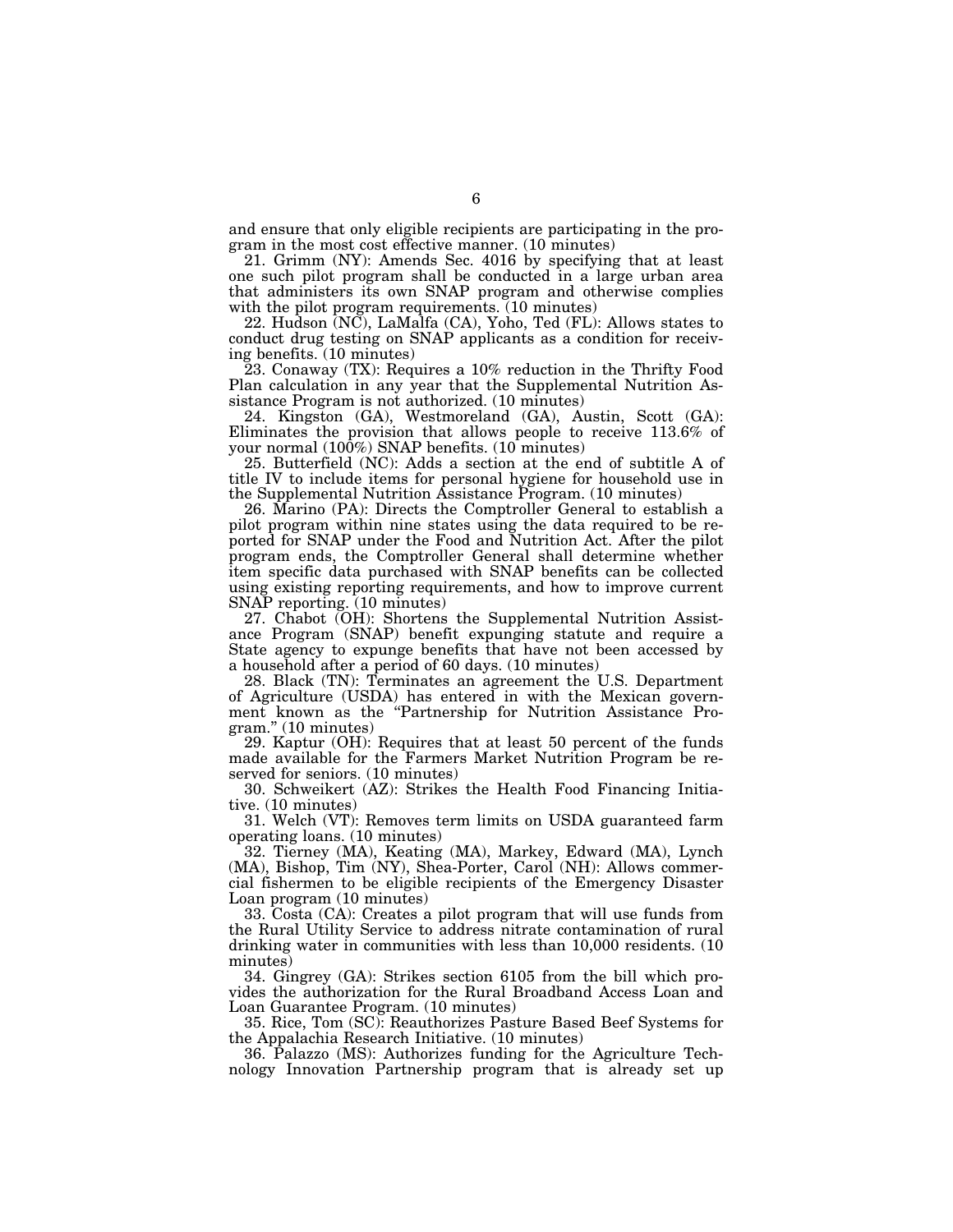through USDA. The amendment would authorize \$500K for the pilot program. (10 minutes)

37. Polis (CO), Blumenauer (OR), Massie (KY): Allows institutions of higher education to grow or cultivate industrial hemp for the purpose of agricultural or academic research. The provision only applies to states that already permit industrial hemp growth and cultivation under state law. (10 minutes)

38. Garamendi (CA), Gibson (NY): Modifies the Forest Legacy program to allow qualified third party, non-governmental entities to hold the conservation easements financed with Forest Legacy revenue. (10 minutes)

39. Polis (CO), Napolitano (CA): Would help the U.S. Forest Service (USFS) streamline forest management decisions to treat insect infestations on public lands so that USFS can better protect our natural resources and critical infrastructure while reducing the fuel loads that contribute to wildfires. Adds to the Healthy Forests Restoration Act of 2003 and directs the USFS to designate and treat at least one subwatersheds on at least one National Forest in each state that is experiencing insect epidemics or diseases that impair forest health. (10 minutes)

40. Peters, Scott (CA): Gives parity to renewable chemicals and biobased product manufacturing under the energy title and the Biorefinery Assistance Program. (10 minutes)

41. Marino (PA): Repeals the Biodiesel Fuel Education Program, which awards federal grants to educate fleet operators and the public on the benefits of using biodiesel fuels, instead of fossil fuels. (10 minutes)

42. Neugebauer (TX), Vela, Filemon (TX): Makes fermentable sugar biomass crops eligible for payments under the Biomass Crop Assistance Program. (10 minutes)

43. McClintock (CA): Strikes Sec. 10003—the Farmers Market and Local Food Promotion Program. This duplicative program funds lessons on food preparation, promotions of locally-grown crops and advertising of farmers markets. (10 minutes)

44. Gibson (NY), Grimm (NY), Hanna (NY), Maloney, Sean (NY), Collins, Chris (NY): Strikes the olive oil import restriction contained in section 10010 of the bill. Under 10010, if a marketing order for olive oil is established, olive oil imports would be subject to restrictions such as taste testing. (10 minutes)

45. Walorski, Jackie (IN): Continues the prohibition on the Christmas tree tax by striking the section of the bill that lifts the stay on the tax. (10 minutes)

46. Courtney (CT), Wittman (VA): Adds farmed shellfish to the list of specialty crops listed in Section 3 of the Specialty Crops Competitiveness Act of 2004. This would allow these products to be eligible for USDA marketing and research assistance. (10 minutes)

47. Kind (WI), Petri (WI), Blumenauer (OR), Conyers (MI), Cooper (TN), DeFazio (OR), Connolly (VA), DeLauro (CT), McGovern (MA), Radel, Trey (FL), Sensenbrenner (WI), Waxman (CA): Limits premium subsidies to those producers with an AGI under \$250,000 and limits per person premium subsidies to \$50,000 and caps crop insurance providers' reimbursement of administrative and operating at \$900 million and reduces their rate of return to 12%. Introduces transparency into the crop insurance program. (20 minutes)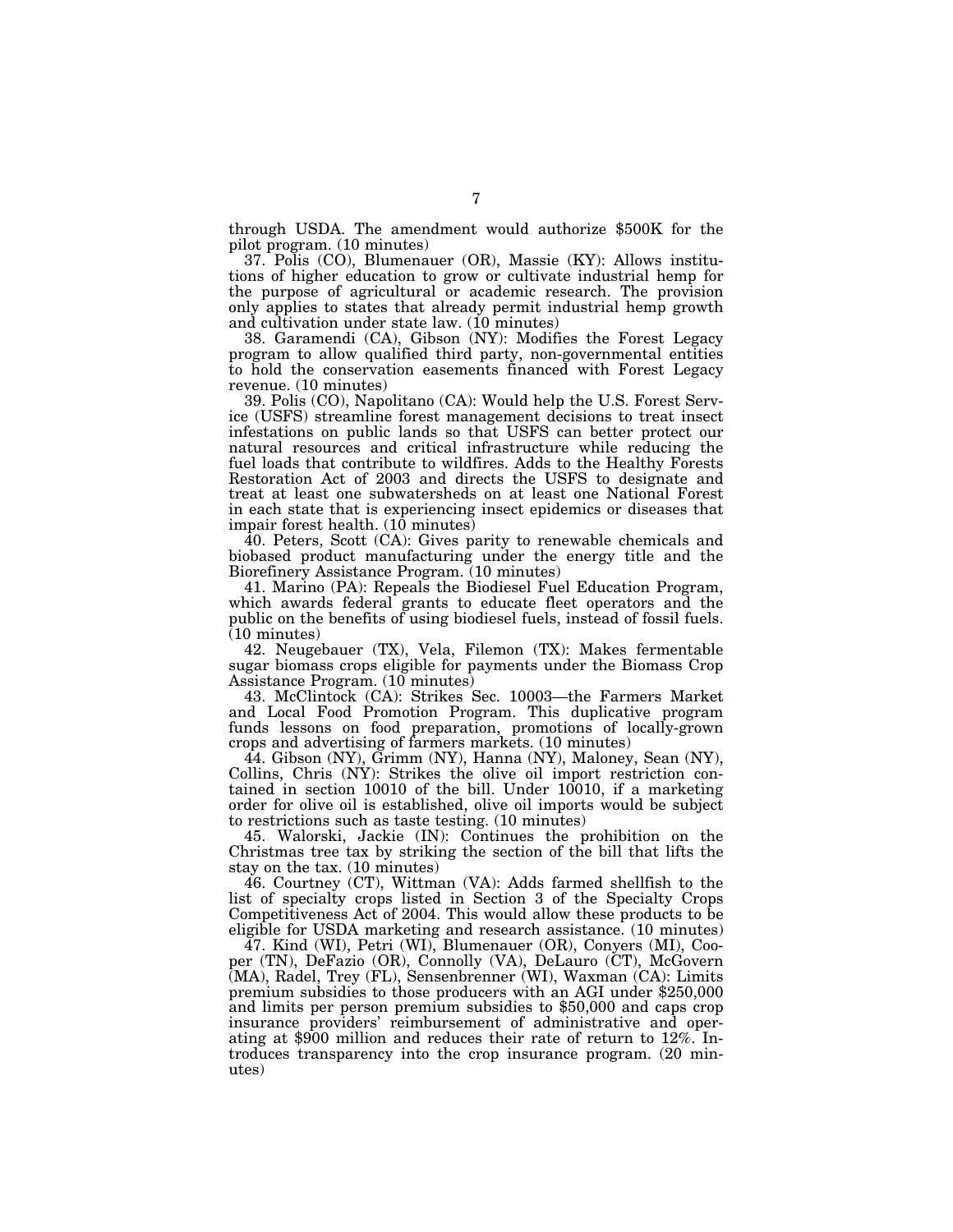48. Carney (DE), Radel, Trey (FL): Strikes section 11012 of the Federal Agriculture Reform and Risk Management Act. (10 minutes)

49. Radel, Trey (FL): Repeals the National Sheep Industry Improvement Center. (10 minutes)

50. Walberg (MI): Strikes the addition of ''natural stone'' to the list of commodity products that can petition the USDA for the issuance of a promotion and research order. (10 minutes)

51. Benishek (MI): Requires a scientific and economic analysis of the FDA's Food Safety and Modernization Act prior to final regulations being enforced. The primary focus of the analysis will be the impact of this legislation on agricultural businesses of all sizes. (10 minutes)

52. Bachus (AL): Ensures that the U.S. Department of Agriculture (USDA) will consider regulations in accordance with provisions in the Regulatory Flexibility Act—so that small business impacts are considered in actions and alternatives that the USDA considers. (10 minutes)

53. Sinema, Kyrsten (AZ), LaMalfa (CA): Requires the Secretary of Agriculture to provide technical assistance to the U.S. Customs and Border Protection on identifying produce claiming to be made in the United States when in fact it is not. Requires the Secretary of Agriculture to provide Congress with a report on produce represented as grown in the United States when in fact it was not. (10) minutes)

54. Wittman (VA): Provides performance based measures, including crosscut budgeting, adaptive management and an Independent Evaluator, to assure federal dollars currently spent on Bay restoration activities produce results. (10 minutes)

55. Herrera-Beutler (WA), Schrader (OR): Codifies the EPA's longstanding silviculture rule. It protects federal, state, county, tribal, and private forest roads from costly permit requirements or other point source regulation along with litigation expenses and citizen suit liability.  $(10 \text{ minutes})$ 

56. Crawford (AR): Modifies the exemption levels of EPA's SPCC rules for small farmers and ranchers, which require producers to construct a containment facility around above-ground oil tanks. (10 minutes)

57. Crawford (AR), Terry (NE): Prohibits the EPA from procuring or disclosing the private information of farmers and ranchers.  $(10)$ minutes)

58. Foxx (NC): Sunsets all discretionary programs in the bill upon the expiration of the 5-year authorization period. (10 minutes)

59. Kuster, Ann (NH): Increases the cap for wildlife habitat funding within the Environmental Quality Incentives Program (EQIP) from 5 percent to 7.5 percent. (10 minutes)

60. Thompson, Bennie (MS): Allows the Healthy Forest Reserve Program to be a participating program of the Regional Conservation Partnership Program. (10 minutes)

61. Thompson, Glenn (PA): Requires the Natural Resources Conservation Service (NRCS) to provide data and consultation to the Environmental Protection Agency (EPA) with regard to water quality and nutrient management relating to ongoing modeling for the Chesapeake Bay watershed, including EPA's ongoing implementation of the Total Maximum Daily Load (TMDL). (10 minutes)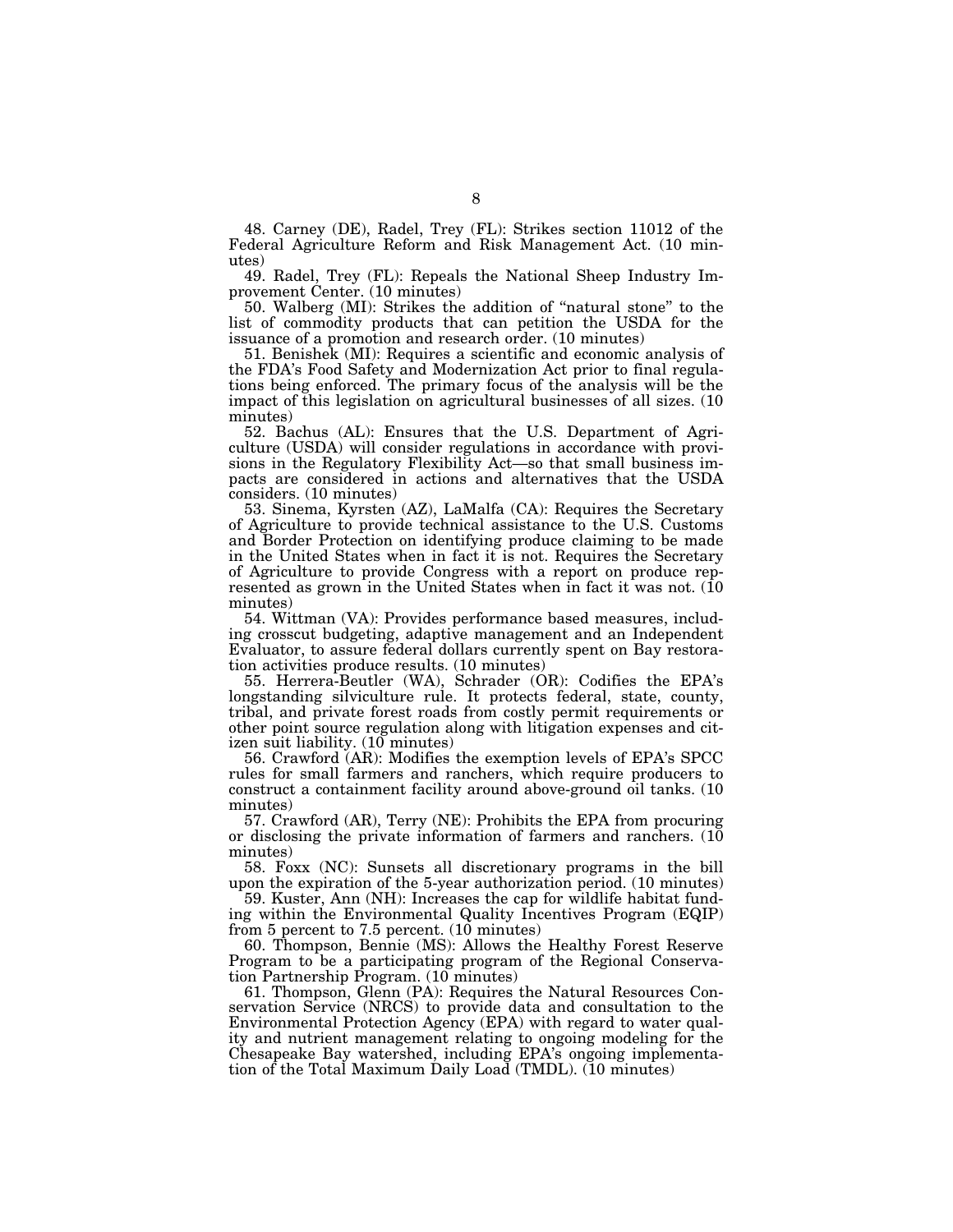62. Pearce (NM), Neugebauer (TX), Conaway (TX): Requires the Secretary of Agriculture to conduct a study on current USDA programs related to the Lesser Prairie Chicken to analyze the economic impact and effectiveness of these programs. (10 minutes)

63. Cramer, Kevin (ND): Caps mitigation for enhancement, restoration or creation of wetlands at a 1-for-1 acreage basis. Due to this amendment the greater than 1-for-1 mitigation appeals provision is no longer necessary, and therefore is struck. (10 minutes)

64. Keating (MA), Markey, Edward (MA), Lynch (MA), McGovern (MA), Tierney (MA): Directs the Secretary of the Department of Agriculture to conduct an economic analysis of the existing market for US Atlantic Spiny Dogfish. (10 minutes)

65. Reed (NY): Makes technical changes to Section 4015 regarding data exchange standardization for improved operability (10 minutes)

66. Young, Don (AK), Cole (OK): Grants the Secretary of Agriculture authority to permit the donation, preparation, and consumption of traditional Native food in public facilities primarily serving Alaska Natives and American Indians, as long as specific food safety requirements are met. (10 minutes)

67. Negrete McLeod, Gloria (CA), Vargas, Juan (CA): Authorizes a feasibility study to identify which federal food programs tribes have the capacity to administer on their own. (10 minutes)

68. Duckworth (IL): Requires the Secretary of Agriculture to conduct a study and report back to Congress on the impact of Supplemental Nutrition Assistance Program (SNAP) cuts on demand seen at charitable food providers. (10 minutes)

69. Crowley (NY), Grimm (NY): Facilitates cost-neutral purchasing of Kosher and Halal food within the Emergency Food Assistance Program and improve information provided to participating food banks on availability of Kosher and Halal food (10 minutes)

70. Huizenga (MI): Requires the United States Department of Agriculture (USDA) to conduct a study of sole-source contracts in Federal nutrition programs, and the effect such contracts have on program participation, program goals, non-program consumers, retailers, and free-market dynamics. The findings must be reported back to Congress within one year after the date of enactment of this act. (10 minutes)

71. Gardner (CO): Gives Rural Utilities Services (RUS) borrowers the ability to hire contractors to perform NEPA studies without going through the Federal Acquisition Regulation (FAR) process. Almost every other agency allows contractors to be hired without using the FAR. (10 minutes)

72. Ruiz, Raul (CA): Amends the Distance Learning and Telemedicine Program to add designated Health Professional Shortage Areas as a priority in awarding funding. (10 minutes)

73. Michaud (ME), Welch (VT), Owens (NY), Shea-Porter, Carol (NH), McIntyre (NC), O'Rourke (TX): Reauthorizes through fiscal year 2018 the Northern Border Regional Commission, the Southeast Crescent Regional Commission, and the Southwest Border Regional Commission. (10 minutes)

74. Turner (OH), Chabot (OH), Fudge (OH), Beatty, (OH): Adds a sense of the Congress in support of improving agricultural re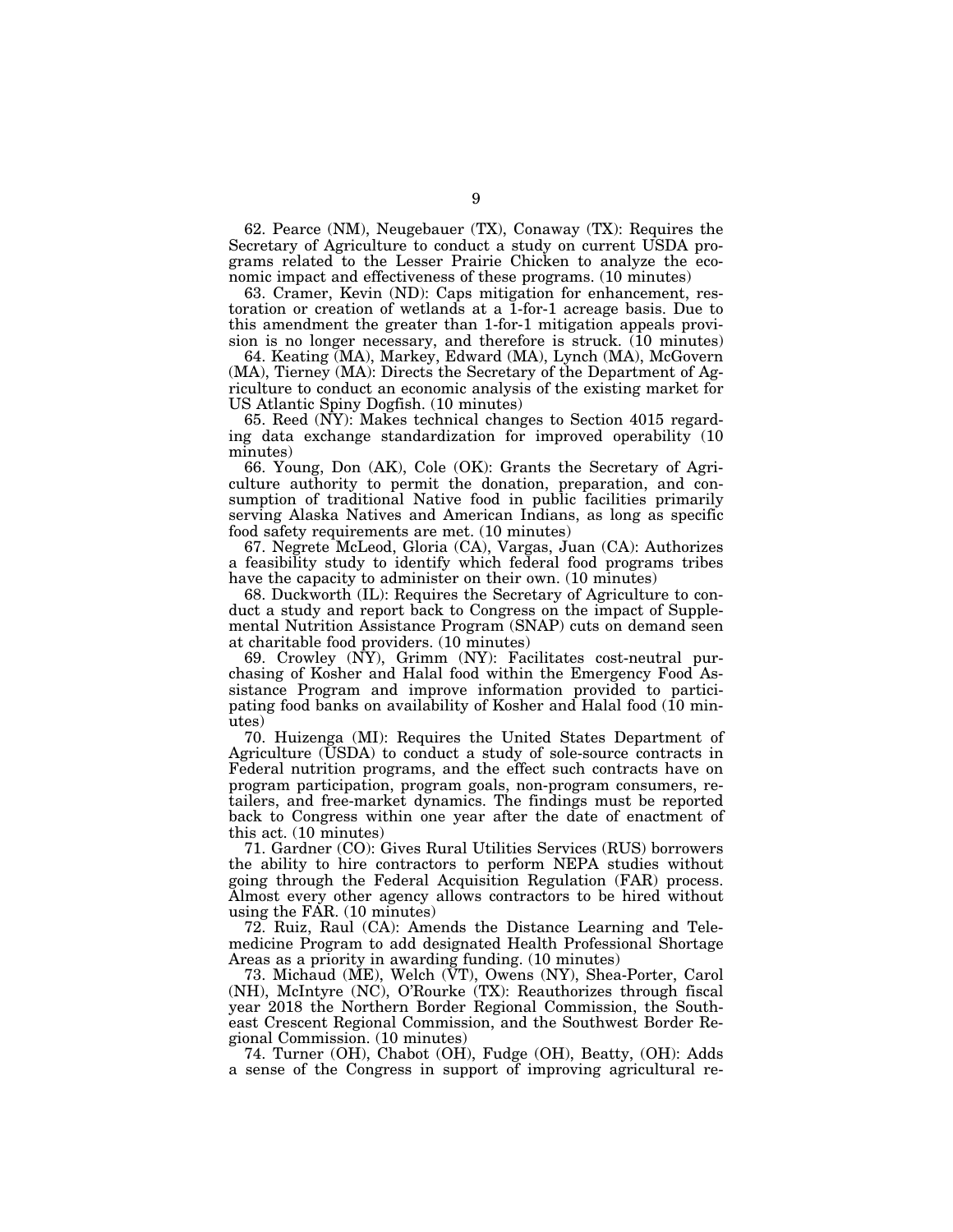search and education through a USDA land grant program. (10 minutes)

75. Gabbard (HI), Hanabusa (HI), Pierluisi (PR): Authorizes research, development, and a pest management plan to combat the coffee berry borer. (10 minutes)

76. Faleomavaega (AS): Include American Samoa and the Federated Sates of Micronesia (FSM) as provided for the Commonwealth of the Northern Mariana Islands (CNMI). The intent is to amend the McIntire-Stennis Act to include American Samoa, CNMI, and the FSM as already provided for Virgin Islands and Guam. American Samoa and FSM have land-grant colleges. The amendment will align with S. 984. (10 minutes)

77. Slaughter (NY), Polis (CO): Reauthorizes the Research and Education Grants for the Study of Antibiotic Research program through 2018; it does not explicitly authorize or appropriate any funds. Reauthorization ensures that research into antibiotic-resistant bacteria remains a priority of NIFA and that NIFA retains the flexibility to fund the best research proposals on a competitive basis. (10 minutes)

78. Gosar (AZ): Establishes parity among the fire-liability provisions in stewardship contracts by incorporating the liability provisions from timber contracts into integrated resource service contracts, companies are more likely to participate in the stewardship program, protecting communities and fostering healthy forests. (10 minutes)

79. Cotton (AR): Amends Section 8304 Good Neighbor Authority in H.R. 1947. The amendment would clarify that all types of projects may be delegated by the U.S. Forest Service to the state foresters, including projects involving commercial harvesting or other mechanical vegetative treatments. These projects would still be subject to all applicable NEPA regulations. The reference to ''insect-infected trees" would be corrected to read "insect-infected forests''. (10 minutes)

80. Tipton (CO), Coffman (CO), Gardner (CO), Lamborn (CO): Establishes a program providing the US Forest Service a large airtanker and aerial asset lease program. (10 minutes)

81. Griffith (VA): Conveys a small parcel of National Forest System land in Pound, Virginia. The parcel, which is located in the Jefferson National Forest, is a family cemetery. (10 minutes)

82. Meadows (NC): Waives NEPA requirements for timber cleanup projects on forest service land after a disaster. (10 minutes)

83. Loebsack (IA): Reinstates feasibility studies under the Rural Energy for America Program (REAP) in the Energy Title, Title IX. (10 minutes)

84. Grimm (NY), Gibson (NY), Bishop, Tim (NY): Requires the Secretary of Agriculture to conduct a study and no later than 180 days after enactment report back to the relevant committees in the House and Senate and analysis of energy use in USDA facilities, a list of energy audits that have been conducted at USDA facilities, a list of energy efficiency projects that have been conducted at USDA facilities and a list of energy savings projects that could be achieved with additional mechanical insulation at USDA facilities. (10 minutes)

85. Cárdenas (CA): Expands food safety education initiatives to include training farm workers on how to identify sources of food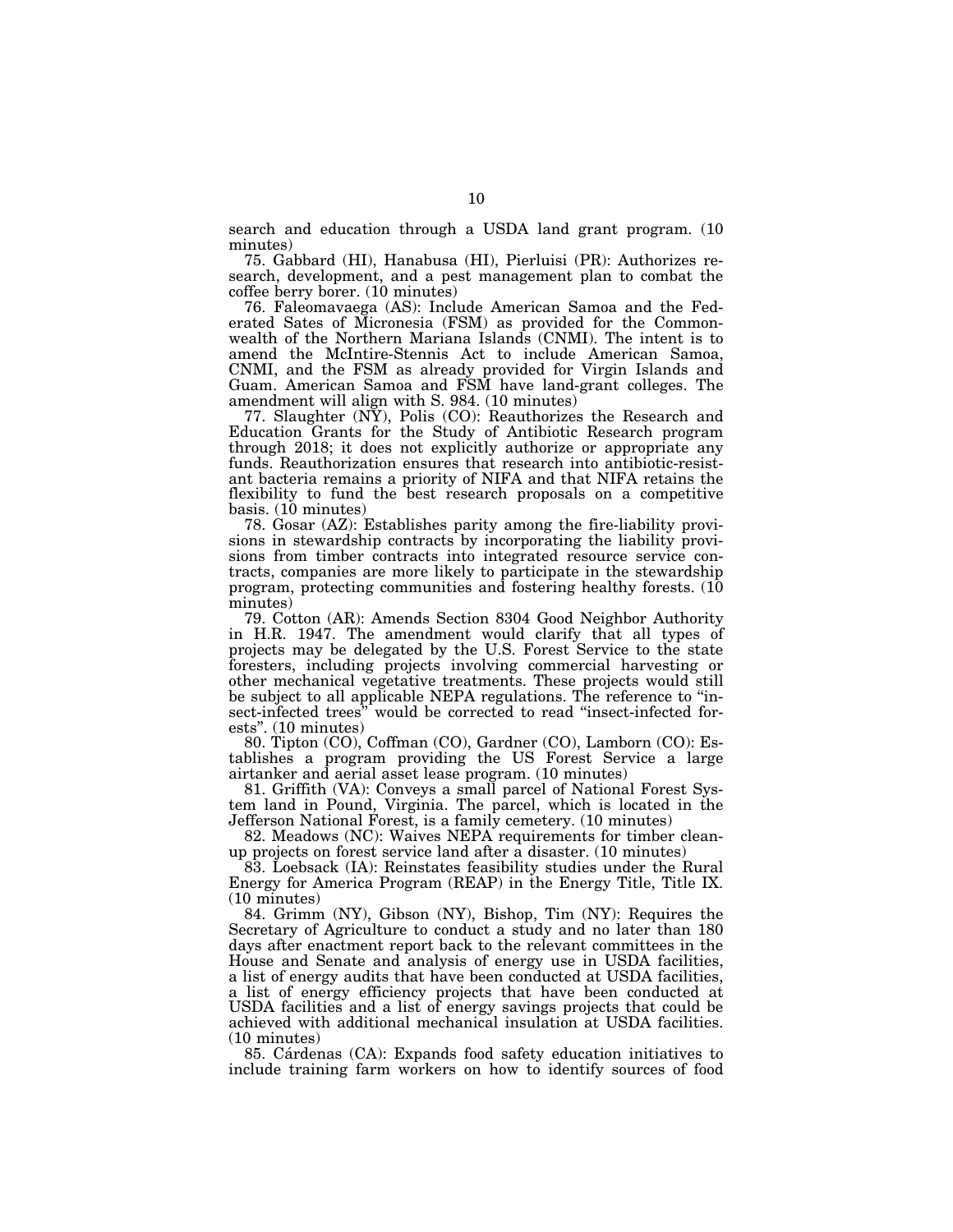contamination and how to decrease bacterial contamination of food. (10 minutes)

86. Austin, Scott (GA), Schrader (OR): Mandates the Secretary of Agriculture to consult with the Secretary of Labor to ensure that producers of perishable commodities are afforded a transparent and equitable process related to the labor disputes. (10 minutes)

87. Kaptur (OH): Requires the Secretary to submit an annual report on invasive species in the United States. The report is required to be made available to the public. (10 minutes)

88. Foxx (NC), Ellison (MN): Requires the government to disclose the names of certain persons and entities receiving federal crop insurance subsidies. Specifically, disclosure would be required for Members of Congress and their immediate families, Cabinet Secretaries and their immediate families, and entities of which any of the preceding parties is a majority shareholder. (10 minutes)

89. Schock (IL): Includes pennycress as a research and development priority at the Risk Management Agency. (10 minutes)

90. Barr, (KY), Hudson (NC), Radel, Trey (FL), Whitfield (KY): Requires that any changes to current crop insurance policies be published and open for public comment at least 60 days before June 30 and at least 60 days before November 30 of the year before the change would take effect. (10 minutes)

91. Takano, Mark (CA), Markey, Edward (MA): Directs the Secretary of Agriculture to report to Congress on the economic implications for consumers, fishermen, and aquaculturists of fraud and mislabeling in wild and farmed seafood. (10 minutes)

92. Fudge (OH), Sewell (AL): Requires USDA agencies that serve farmers and ranchers to provide a time and date stamped receipt for service to each farmer and rancher requesting information or service from USDA. (10 minutes)

93. Velázquez (NY): Directs USDA to coordinate opportunities for urban agriculture. (10 minutes)

94. Jackson Lee (TX): Establishes the sense of Congress that the Federal Government should increase business opportunities for small businesses, black farmers, women, and minority businesses. (10 minutes)

95. Ross (FL), Rooney (FL): Expresses the sense of Congress that agricultural nutrients and chemicals play an important role in the production of American agriculture. Also expresses the sense of Congress that the Department of Agriculture should coordinate with the Department of Homeland Security in the development of regulations and procedures for handling these agricultural chemicals. (10 minutes)

96. Conaway (TX), Vela, Filemon (TX): Requires the Secretary of State to submit a report on water sharing with Mexico. (10 minutes)

97. Flores (TX): Requires USDA to conduct and submit a study detailing all activities engaged in and resources expended in furtherance of Executive Order 13547 relating to the Administration's continued attempts to establish the National Ocean Policy without Congressional authorization. The study also should include any budget requests for fiscal year 2014 for support of implementation of Executive Order 13547, and be submitted to the House Committee on Agriculture and Senate Committee on Agriculture, Nutrition, and Forestry. (10 minutes)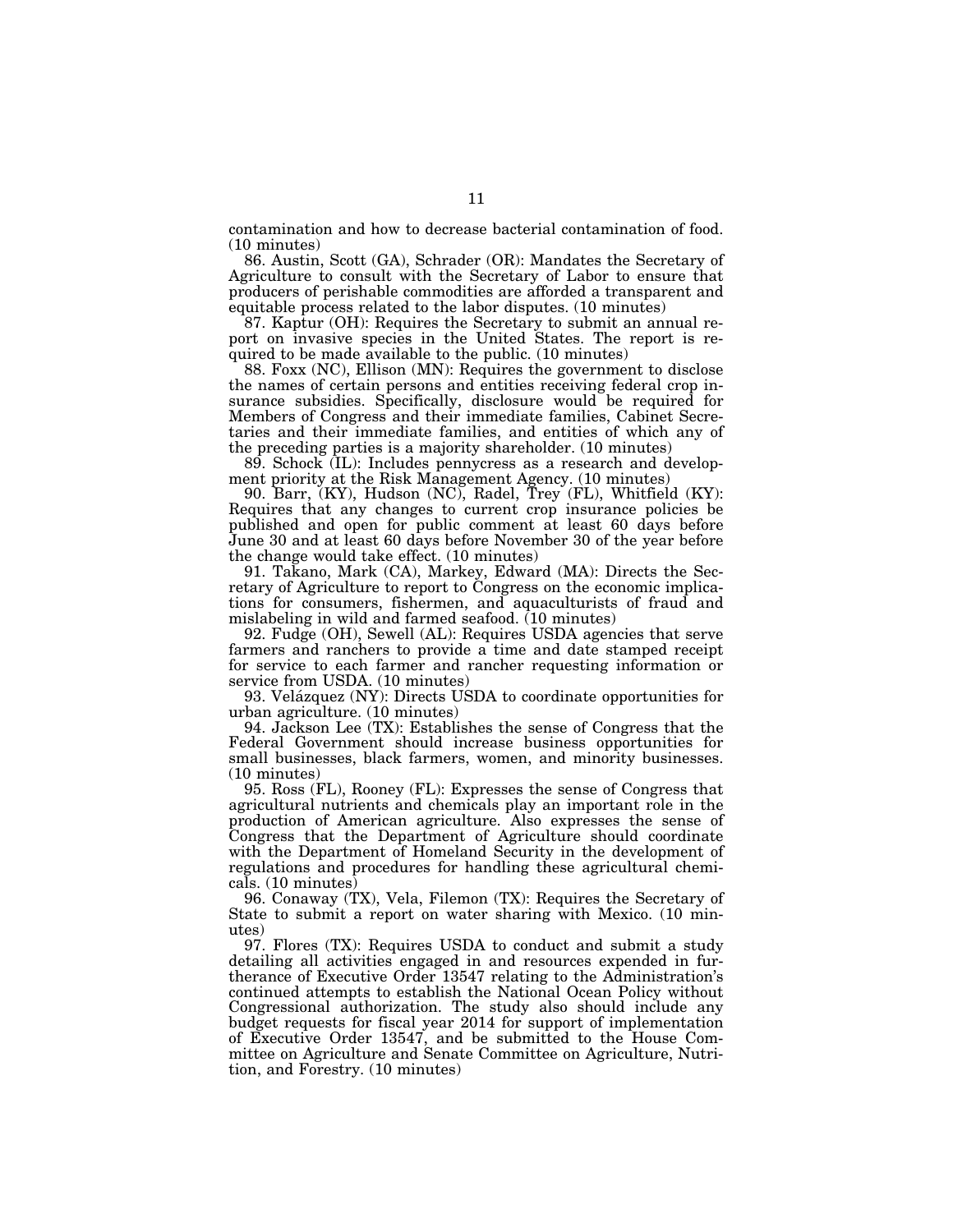98. Pitts (PA), Davis, Danny K. (IL), Goodlatte (VA), Blumenauer (OR): Reforms the Federal sugar program, and for other purposes. (20 minutes)

99. Goodlatte (VA), Scott, David (GA), Collins, Chris (NY), Moran, James (VA), Duffy (WI), Polis (CO), Coffman (CO), Meeks (NY), DeGette (CO), Issa (CA), Sessions (TX), Lee, Barbara (CA): The Amendment would remove Subtitle D PART I—''DAIRY PRO-DUCER MARGIN PROTECTION AND DAIRY MARKET STA-BILIZATION PROGRAMS" and replaces it with a new "Dairy Producer Margin Insurance Program''. The amendment provides dairy producers with the option to annually enroll in a new margin insurance program at levels of \$4.00 and up to \$8.00 in increments of fifty cents. Based on the highest annual of three previous calendar years of their milk marketings, dairy producers are allowed to elect their coverage level and the percentage of coverage up to 80% at the start of the program and annually thereafter. Dairy producers are also allowed to update their production history annually. The Secretary is required to make payments to dairy producers enrolled in the program whenever the actual dairy producer margin drops below \$4.00 (or below a higher level of coverage up to \$8.00). The amendment leaves the rest of the underlying dairy title intact, including the removal of the Dairy Product Price Support Program, the MILC Program, and the Dairy Export Assistance Program and the reauthorization of the 1996 FMMO additional order provision. (20 minutes)

100. Fortenberry (NE): Reduces farm program payment limits, capping commodity payments at \$250,000 per year for any one farm. The legislation also closes loopholes in current law to ensure payments reach working farmers, their intended recipients. (10 minutes)

101. Huelskamp (KS), Goodlatte (VA), Neugebauer (TX), Jordan (OH), DeSantis (FL), Stewart, Chris (UT), Bentivolio, (MI): Creates additional work requirements for SNAP recipients and raises the total reduction in spending to \$31 billion. (10 minutes)

102. Southerland (FL), Westmoreland (GA), Kingston (GA), Bentivolio, (MI), Schweikert (AZ): Applies federal welfare work requirements to the food stamp program, the Supplemental Nutrition Assistance Program, at state option. (10 minutes)

103. Reed (NY), Walberg (MI), Yoho, Ted (FL): Ends eligibility for the Supplemental Nutrition Assistance Program for convicted violent rapists, pedophiles and murderers after enactment into law. (10 minutes)

## PART A—TEXT OF AMENDMENT CONSIDERED AS ADOPTED

In section  $1412(e)(3)$ , page 92, line 8, strike "without further" and insert "subject to".

In section 1435, page 110, strike lines 14 through 22, and insert the following:

(b) DEPOSIT OF MONIES.—All monies received under subsection (a) shall, subject to appropriation, be available to the Secretary until expended for use or transfer as provided in subsection (c).

(c) USE OF MONIES.—

(1) AVAILABILITY FOR CERTAIN COMMODITY DONATIONS.— Within three months of the receipt of monies under subsection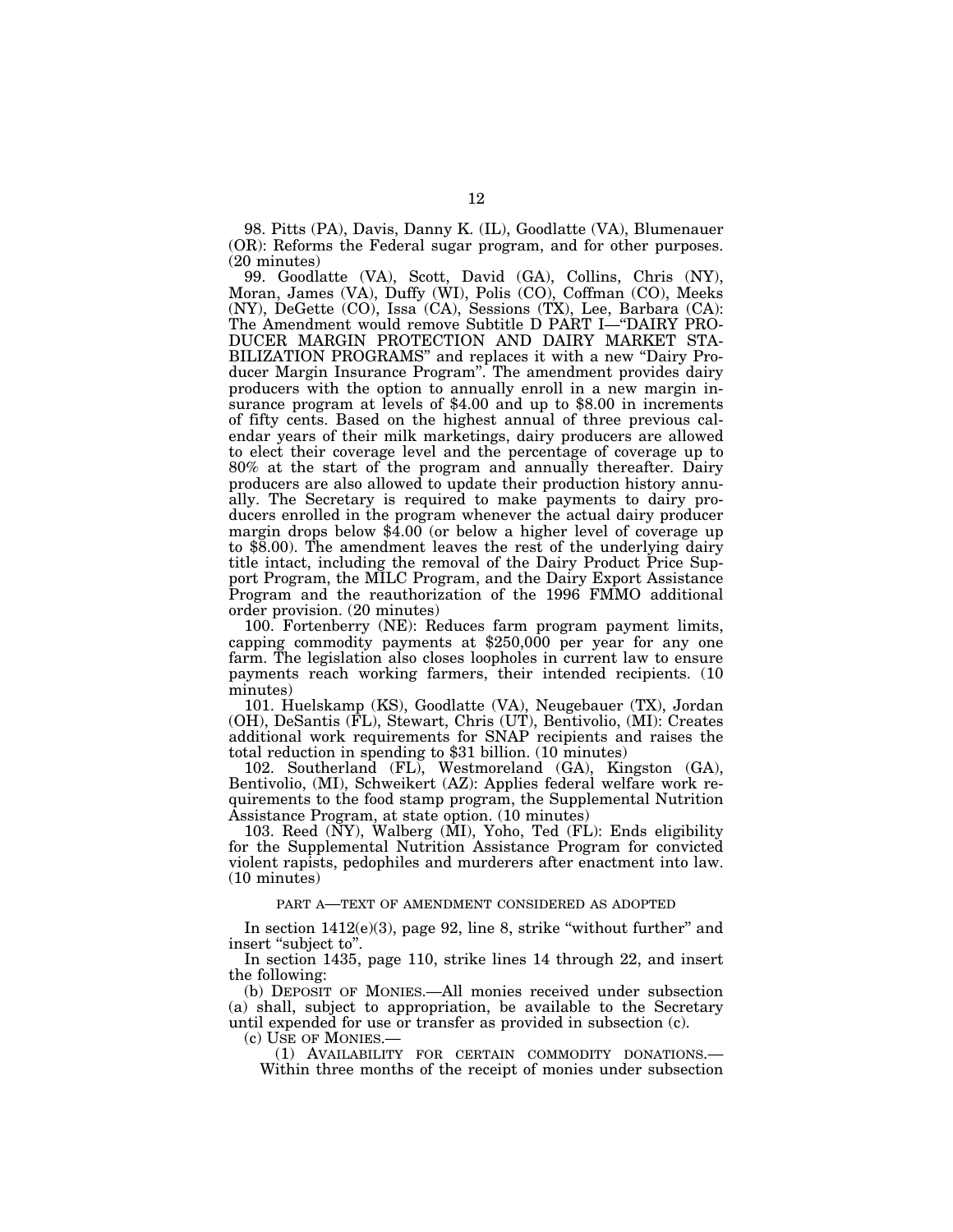(a), and as provided in subsection (b), the Secretary shall obligate the monies for the purpose of—

## PART B—TEXT OF AMENDMENTS MADE IN ORDER

1. AN AMENDMENT TO BE OFFERED BY REPRESENTATIVE MCGOVERN OF MASSACHUSETTS OR HIS DESIGNEE, DEBATABLE FOR 20 MINUTES

Strike sections 1101(c), 1105, 1106, 1107, 1108, and 1109. In section 1501(f), add the following new paragraph:

(4) DELAY IN INITIAL PAYMENTS.—Payments required under this section for fiscal years 2012, 2013, and 2014 shall not be distributed before October 1, 2014.

Strike sections 4005, 4007, 4018, and 4027.

Strike section 11003.

In section  $11016(a)$ , strike "2014" after "Beginning not later than the" and insert " $2015$ "

In section  $11016(d)(1)$ , strike "80 percent" and insert "65 percent''.

In section 11017, strike "2014" after "Effective beginning with the" and insert "2015"

At the end of title XI, add the following new section:

## **SEC. 11025. CAP ON OVERALL RATE OF RETURN FOR CROP INSUR-ANCE PROVIDERS AND ON REIMBURSEMENTS FOR AD-MINISTRATIVE AND OPERATING EXPENSES.**

(a) CAP ON OVERALL RATE OF RETURN.—Section  $508(k)(3)$  of the Federal Crop Insurance Act 26 (7 U.S.C. 1508(k)(3)) is amended—

(1) by designating paragraph (3) as subparagraph (A) and, before such subparagraph, by inserting "(3) RISK.—"; and

(2) by adding at the end the following new subparagraph:

 $E(G)$  CAP ON OVERALL RATE OF RETURN.—The target rate of return for all the companies combined for the 2013 and subsequent reinsurance years shall be 12 percent of retained premium.''.

(b) ADDITIONAL CAP ON REIMBURSEMENTS.—Section 508(k)(4) of the Federal Crop Insurance Act  $(7 \text{ U.S.C. } 1508(\text{k})(4))$  is amended by adding at the end the following new subparagraph:

> ''(G) ADDITIONAL CAP ON REIMBURSEMENTS.—Notwithstanding subparagraphs (A) through (F), total reimbursements for administrative and operating costs for the 2013 insurance year for all types of policies and plans of insurance shall not exceed  $$900,000,000$ . For each subsequent insurance year, the dollar amount in effect pursuant to the preceding sentence shall be increased by the same inflation factor as established for the administrative and operating costs cap in the 2011 Standard Reinsurance Agreement.''.

2. AN AMENDMENT TO BE OFFERED BY REPRESENTATIVE GIBBS OF OHIO OR HIS DESIGNEE, DEBATABLE FOR 10 MINUTES

Page 18, beginning on line 21, strike ''total acres planted for the year'' and insert ''base acres''.

Page 21, strike lines 1 through 22 and insert the following: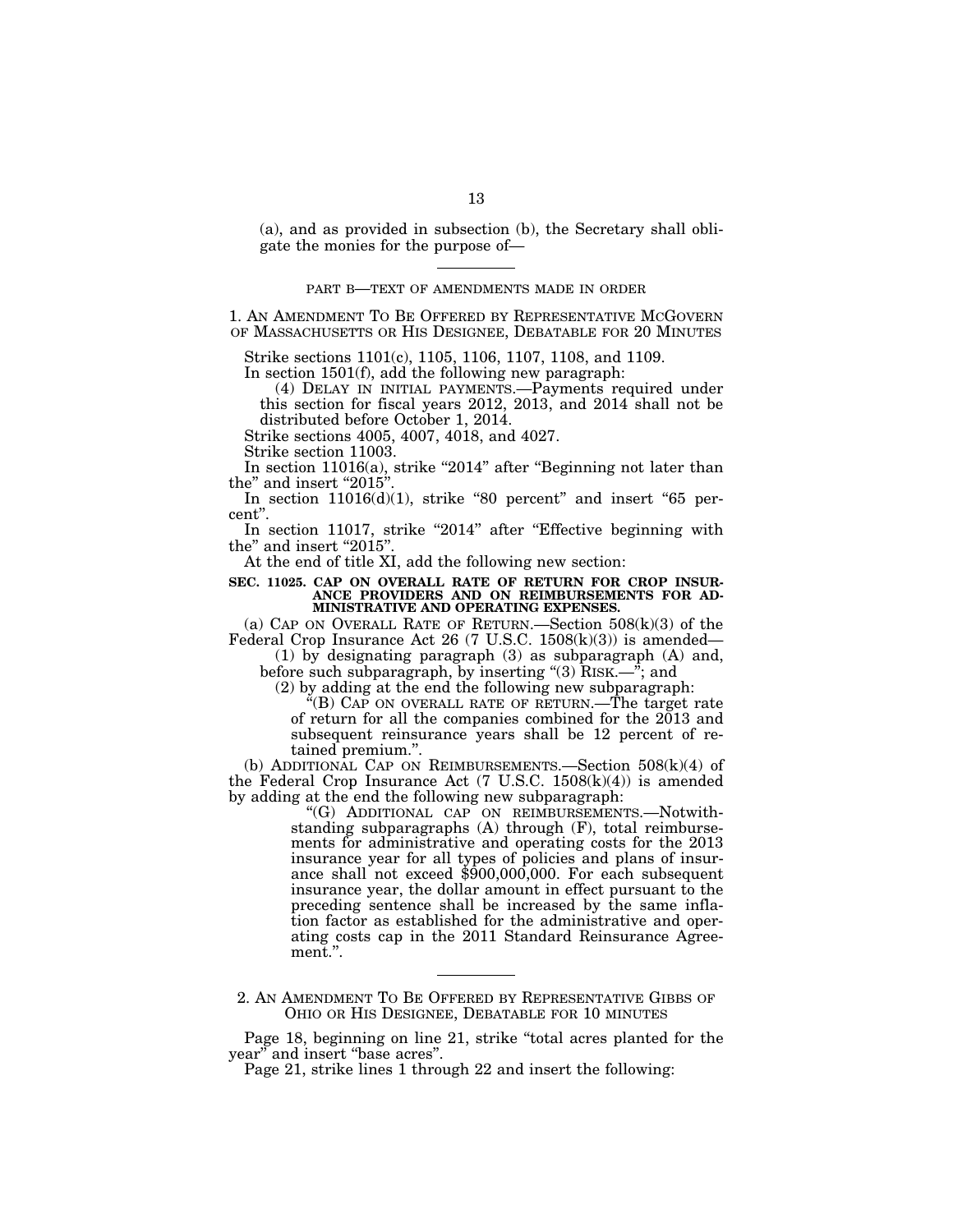(16) REFERENCE PRICE.—The term ''reference price'', with respect to a covered commodity for a crop year, means the product obtained by multiplying—

(A) 55 percent; by

(B) the average of the national marketing year average price for the five most recent crop years, excluding each of the crop years with the highest and lowest prices.

3. AN AMENDMENT TO BE OFFERED BY REPRESENTATIVE FOXX OF NORTH CAROLINA OR HER DESIGNEE, DEBATABLE FOR 10 MINUTES

At the end of section 1107, add the following new subsection:

(e) CAP ON TOTAL OBLIGATIONS AND EXPENDITURES.—Notwithstanding any other provision of this section, the total amount of price loss coverage payments and revenue loss coverage payments made under this section during the period of fiscal years 2014 through 2020 shall not exceed \$16,956,500. Producer agreements required by section 1108 shall specifically state that payments made under this section shall be reduced as necessary to comply with this subsection.

4. AN AMENDMENT TO BE OFFERED BY REPRESENTATIVE ELLISON OF MINNESOTA OR HIS DESIGNEE, DEBATABLE FOR 10 MINUTES

At the end of section 1107(b), add the following new paragraph: (8) REPORT REQUIRED.—Not later than three years after the date of the enactment of this Act, the Secretary shall complete a study reviewing the climate impacts of the availability of price loss coverage, including (but not limited to) the impact from increased crop production, land use change, farm equipment use, and increased input of agricultural chemicals.

5. AN AMENDMENT TO BE OFFERED BY REPRESENTATIVE BROUN OF GEORGIA OR HIS DESIGNEE, DEBATABLE FOR 10 MINUTES

At the end of part II of subtitle D of title I, add the following new section:

## **SEC. 1487. REPEAL OF PERMANENT PRICE SUPPORT AUTHORITY FOR MILK.**

(a) REPEAL.—Section 201 of the Agricultural Act of 1949 (7 U.S.C. 1446) is amended—

 $(1)$  in subsection  $(a)$ , by striking "milk,"; and

(2) by striking subsections (c) and (d).

(b) EXCLUSION FROM PRICE SUPPORT FOR OTHER NONBASIC AGRI-CULTURAL COMMODITIES.—Section 301 of the Agricultural Act of 1949 (7 U.S.C. 1447) is amended by inserting ''(other than milk)'' after "agricultural commodity".

Page 144, lines 19 and 20, strike "during the period beginning on the date of enactment of this Act through December 31, 2018''.

Page 145, lines 8, 9, and 10, strike "during the period beginning on the date of enactment of this Act through December 31, 2018''.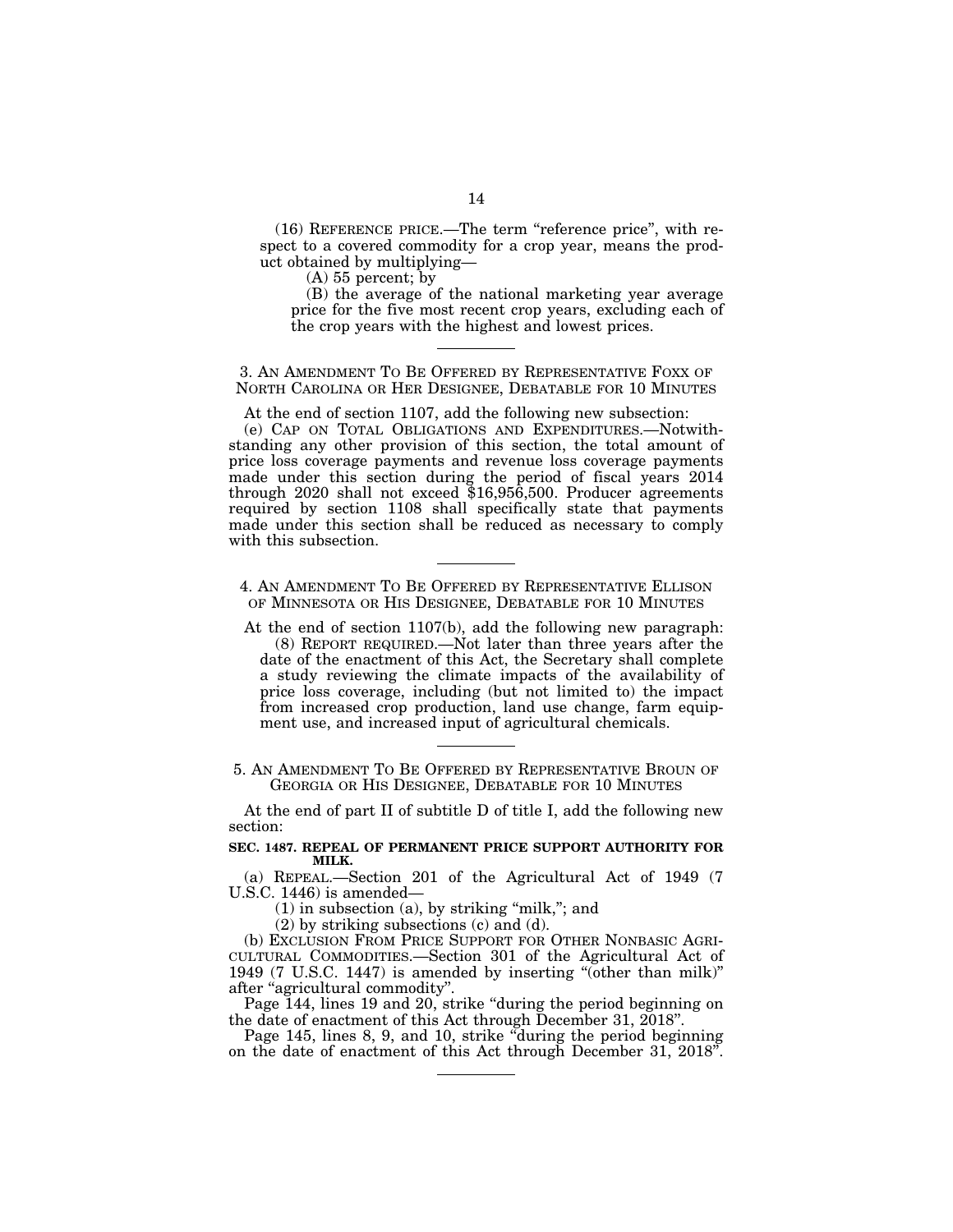6. AN AMENDMENT TO BE OFFERED BY REPRESENTATIVE ENYART OF ILLINOIS OR HIS DESIGNEE, DEBATABLE FOR 10 MINUTES

At the end of subtitle E of title I, add the following new section:

**SEC. 1502. NATIONAL DROUGHT COUNCIL AND NATIONAL DROUGHT POLICY ACTION PLAN.** 

(a) DEFINITIONS.—In this section:

(1) COUNCIL.—The term ''Council'' means the National Drought Council established by this section.

(2) DROUGHT.—The term ''drought'' means a natural disaster that is caused by a deficiency in precipitation—

(A) that may lead to a deficiency in surface and subsurface water supplies (including rivers, streams, wetlands, ground water, soil moisture, reservoir supplies, lake levels, and snow pack); and

(B) that causes or may cause—

(i) substantial economic or social impacts; or

(ii) physical damage or injury to individuals, property, or the environment.

(3) INDIAN TRIBE.—The term ''Indian tribe'' has the meaning given the term in section 4 of the Indian Self-Determination and Education Assistance Act (25 U.S.C. 450b).

(4) MEMBER.—The term ''member'', with respect to the National Drought Council, means a member of the Council specified or appointed under this section or, in the absence of the member, the member's designee.

(5) MITIGATION.—The term ''mitigation'' means a short- or long-term action, program, or policy that is implemented in advance of or during a drought to minimize any risks and impacts of drought.

(6) SECRETARY.—The term ''Secretary'' ″means the Secretary of Agriculture.

(7) STATE.—The term ''State'' means the several States, the District of Columbia, American Samoa, Guam, the Commonwealth of the Northern Mariana Islands, the Commonwealth of Puerto Rico, and the United States Virgin Islands.

(8) TRIGGER.—The term ''trigger'' means the thresholds or criteria that must be satisfied before mitigation or emergency assistance may be provided to an area—

(A) in which drought is emerging; or

(B) that is experiencing a drought.

(9) WATERSHED.—The term ''watershed'' means a region or area with common hydrology, an area drained by a waterway that drains into a lake or reservoir, the total area above a given point on a stream that contributes water to the flow at that point, or the topographic dividing line from which surface streams flow in two different directions. In no case shall a watershed be larger than a river basin.

(10) WATERSHED GROUP.—The term ''watershed group'' means a group of individuals, formally recognized by the appropriate State or States, who represent the broad scope of relevant interests within a watershed and who work together in a collaborative manner to jointly plan the management of the natural resources contained within the watershed.

(b) EFFECT OF SECTION.—This section does not affect—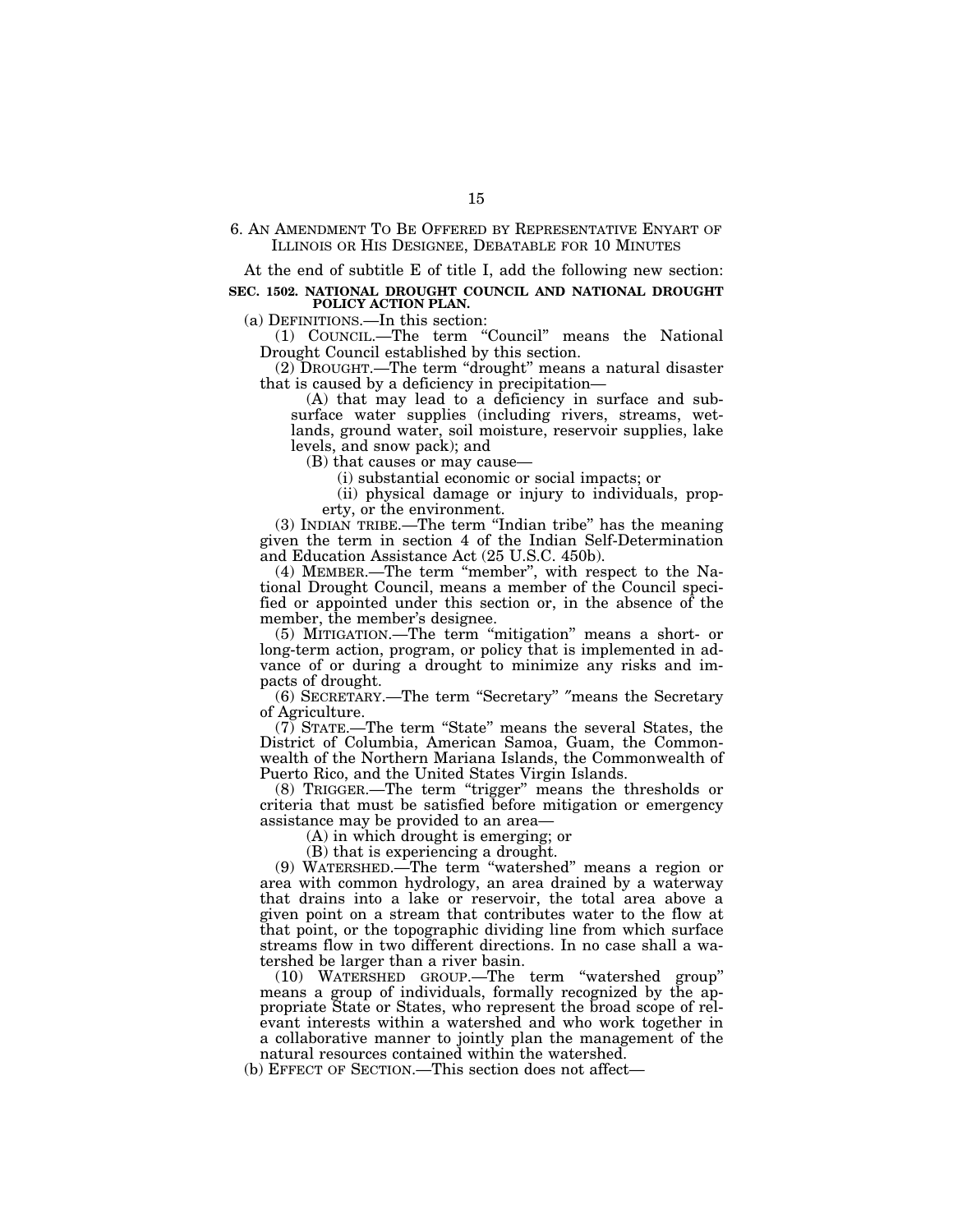(1) the authority of a State to allocate quantities of water under the jurisdiction of the State; or

(2) any State water rights established as of the date of enactment of this Act.

(c) NATIONAL DROUGHT COUNCIL.—

(1) ESTABLISHMENT.—There is established in the Office of the Secretary of Agriculture a council to be known as the ''National Drought Council''.

(2) MEMBERSHIP.—

(A) COMPOSITION.—The Council shall be composed of—

(i) the Secretary (or the designee of the Secretary); (ii) the Secretary of Commerce (or the designee of the Secretary of Commerce);

(iii) the Secretary of the Army (or the designee of the Secretary of the Army);

(iv) the Secretary of the Interior (or the designee of the Secretary of the Interior);

(v) the Director of the Federal Emergency Management Agency (or the designee of the Director);

(vi) the Administrator of the Environmental Protection Agency (or the designee of the Administrator);

(vii) 4 members appointed by the Secretary, in coordination with the National Governors Association, each of whom shall be the Governor of a State (or the designee of the Governor) and who collectively shall represent the geographic diversity of the Nation;

(viii) 1 member appointed by the Secretary, in coordination with the National Association of Counties;

(ix) 1 member appointed by the Secretary, in coordination with the United States Conference of Mayors;

(x) 1 member appointed by the Secretary of the Interior, in coordination with Indian tribes, to represent the interests of tribal governments; and

(xi) 1 member appointed by the Secretary, in coordination with the National Association of Conservation Districts, to represent local soil and water conservation districts.

(B) DATE OF APPOINTMENT.—The appointment of each member of the Council shall be made not later than 120 days after the date of enactment of this Act.

(3) TERM; VACANCIES.—

(A) TERM.—A non-Federal member of the Council appointed under paragraph (2) shall be appointed for a term of two years.

(B) VACANCIES.—A vacancy on the Council—

(i) shall not affect the powers of the Council; and

(ii) shall be filled in the same manner as the original appointment was made.

(C) TERMS OF MEMBERS FILLING VACANCIES.—Any member appointed to fill a vacancy occurring before the expiration of the term for which the member's predecessor was appointed shall be appointed only for the remainder of that term.

(4) MEETINGS.—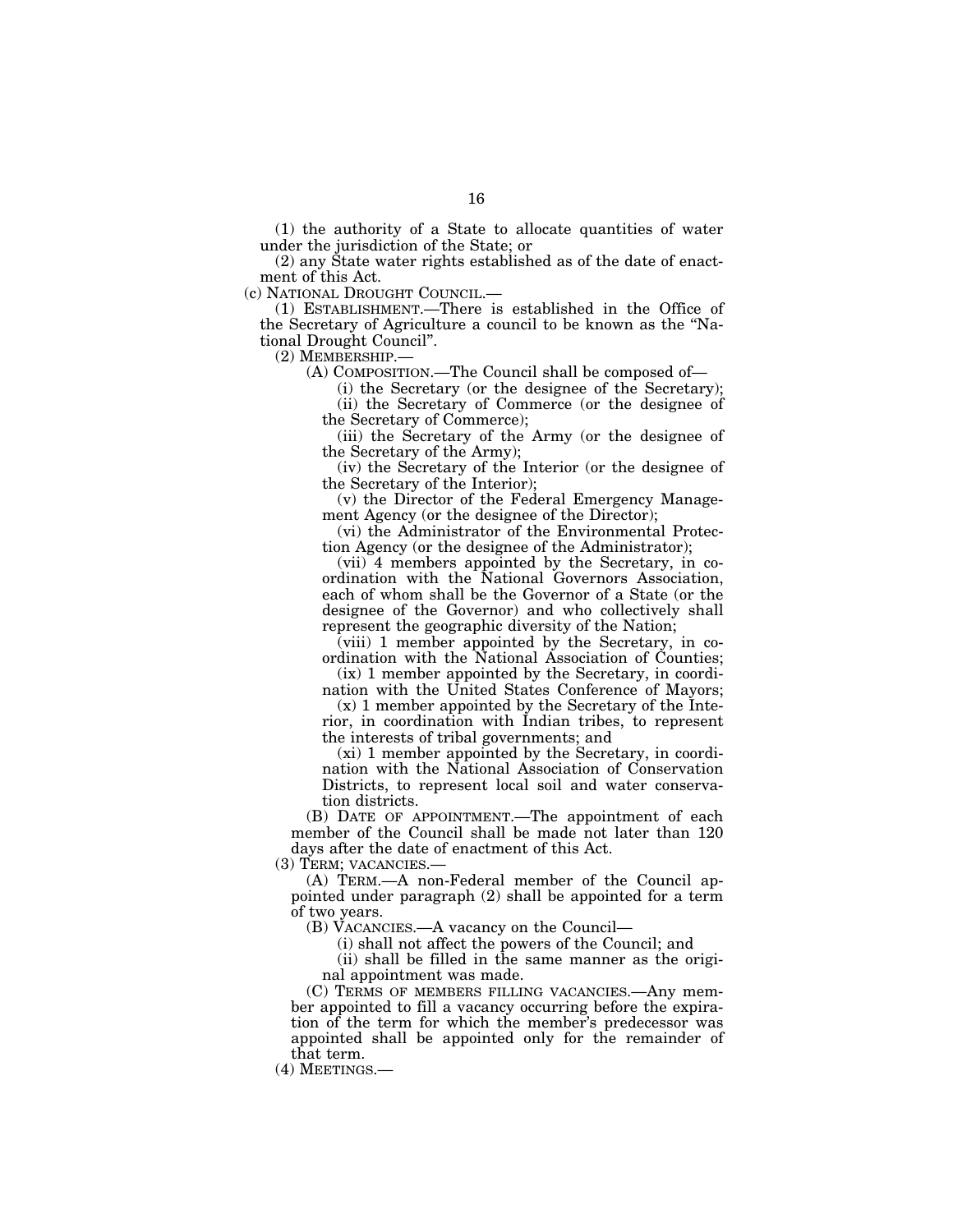(A) IN GENERAL.—The Council shall meet at the call of the co-chairs.

(B) FREQUENCY.—The Council shall meet at least semiannually.

(5) QUORUM.—A majority of the members of the Council shall constitute a quorum, but a lesser number may hold hearings or conduct other business.<br>(6) COUNCIL LEADERSHIP.—

(A) IN GENERAL.—There shall be a Federal co-chair and non-Federal co-chair of the Council.<br>(B) APPOINTMENT.—

(i) FEDERAL CO-CHAIR.—The Secretary shall be Federal co-chair.

(ii) NON-FEDERAL CO-CHAIR.—The non-Federal members of the Council shall elect, on a biannual basis, a non-Federal co-chair of the Council from among the members appointed under paragraph (2).<br>(d) DUTIES OF THE COUNCIL.—

(1) IN GENERAL.—The Council shall—  $(A)$  not later than one year after the date of the first meeting of the Council, develop a comprehensive National Drought Policy Action Plan that—

(i)(I) delineates and integrates responsibilities for activities relating to drought (including drought preparedness, mitigation, research, risk management, training, and emergency relief) among Federal agencies; and

(II) ensures that those activities are coordinated with the activities of the States, local governments, Indian tribes, and neighboring countries;

(ii) is consistent with—

(I) this Act and other applicable Federal laws; and

(II) the laws and policies of the States for water management;

(iii) is integrated with drought management programs of the States, Indian tribes, local governments, watershed groups, and private entities; and

(iv) avoids duplicating Federal, State, tribal, local, watershed, and private drought preparedness and monitoring programs in existence on the date of enactment of this Act;

(B) evaluate Federal drought-related programs in existence on the date of enactment of this Act and make recommendations to Congress and the President on means of eliminating—

(i) discrepancies between the goals of the programs and actual service delivery;

(ii) duplication among programs; and

(iii) any other circumstances that interfere with the effective operation of the programs;

(C) make recommendations to the President, Congress, and appropriate Federal Agencies on—

(i) the establishment of common interagency triggers for authorizing Federal drought mitigation programs; and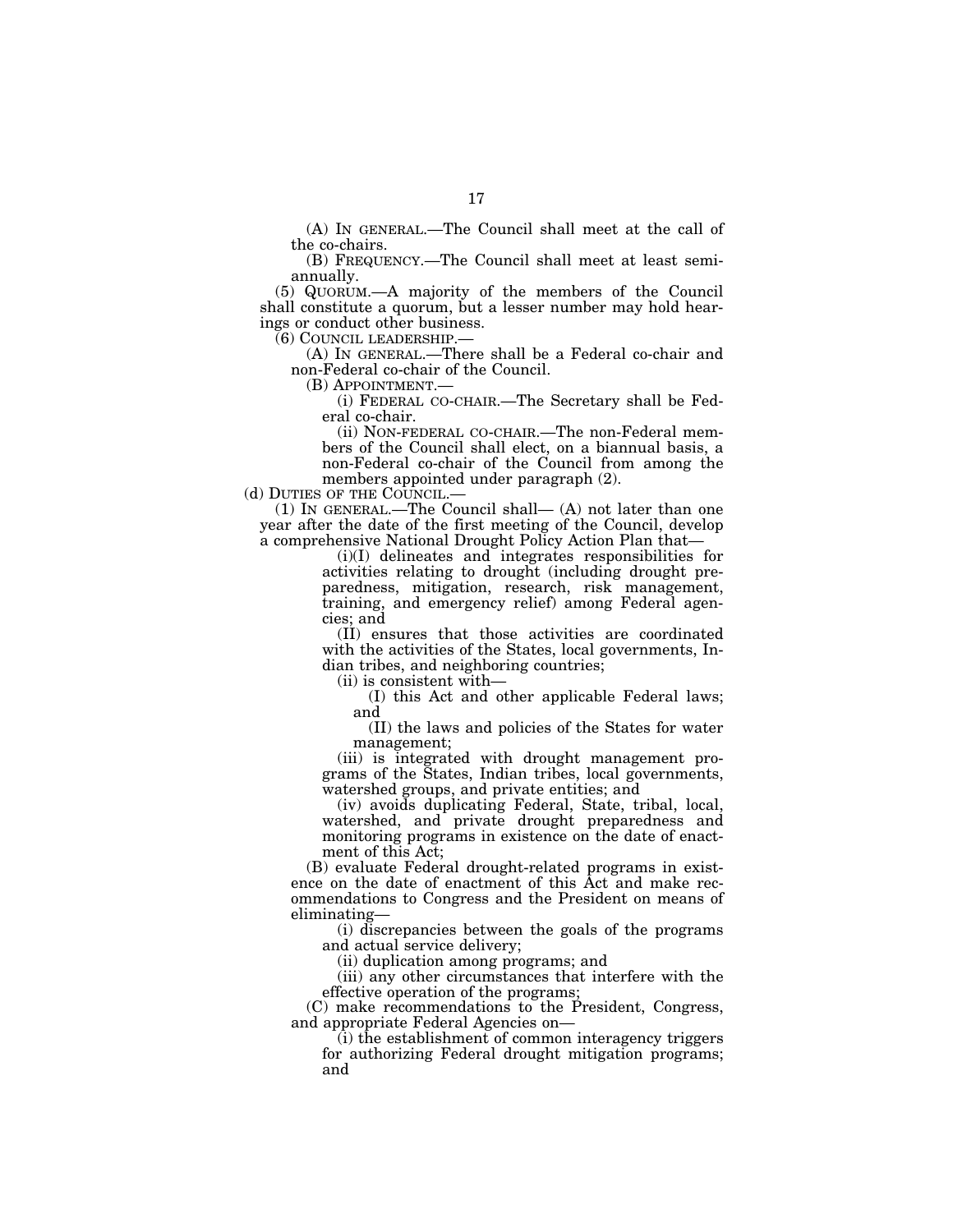(ii) improving the consistency and fairness of assistance among Federal drought relief programs;

(D) encourage and facilitate the development of drought preparedness plans under subtitle C, including establishing the guidelines under this section;

(E) based on a review of drought preparedness plans, develop and make available to the public drought planning models to reduce water resource conflicts relating to water conservation and droughts;

(F) develop and coordinate public awareness activities to provide the public with access to understandable and informative materials on drought, including—

(i) explanations of the causes of drought, the impacts of drought, and the damages from drought;

(ii) descriptions of the value and benefits of land stewardship to reduce the impacts of drought and to protect the environment;

(iii) clear instructions for appropriate responses to drought, including water conservation, water reuse, and detection and elimination of water leaks;

(iv) information on State and local laws applicable to drought; and

(v) opportunities for assistance to resource-dependent businesses and industries in times of drought; and (G) establish operating procedures for the Council.

(2) CONSULTATION.—In carrying out this subsection, the Council shall consult with groups affected by drought emergencies.

(3) REPORTS TO CONGRESS.—

(A) ANNUAL REPORT.—

(i) IN GENERAL.—Not later than one year after the date of the first meeting of the Council, and annually thereafter, the Council shall submit to Congress a report on the activities carried out under this section.<br>(ii) INCLUSIONS.—

 $(I)$  In GENERAL.—The annual report shall in-

clude a summary of drought preparedness plans. (II) INITIAL REPORT.—The initial report sub-

mitted under subparagraph (A) shall include any recommendations of the Council.

(B) FINAL REPORT.—Not later than seven years after the date of enactment of this Act, the Council shall submit to Congress a report that recommends—

(i) amendments to this section; and

(ii) whether the Council should continue.

(e) POWERS OF THE COUNCIL.—

(1) HEARINGS.—The Council may hold hearings, meet and act at any time and place, take any testimony and receive any evidence that the Council considers advisable to carry out this section.<br>(2) INFORMATION FROM FEDERAL AGENCIES.-

(A) IN GENERAL.—The Council may obtain directly from any Federal agency any information that the Council considers necessary to carry out this section.

(B) PROVISION OF INFORMATION.—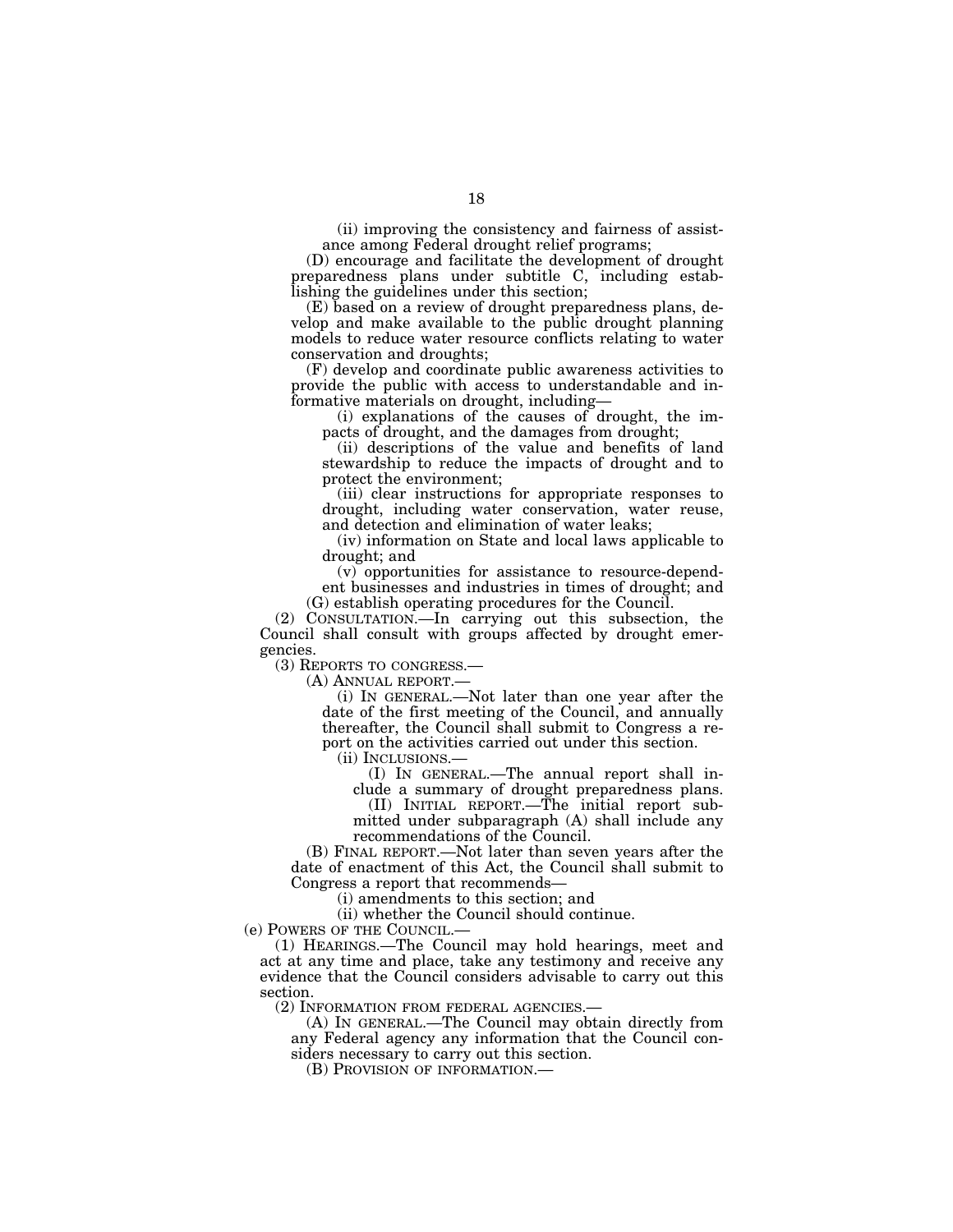(i) IN GENERAL.—Except as provided in clause (ii), on request of the Secretary or the non-Federal co-chair of the Council, the head of a Federal agency may provide information to the Council.

(ii) LIMITATION.—The head of a Federal agency shall not provide any information to the Council that the Federal agency head determines the disclosure of

which may cause harm to national security interests. (3) POSTAL SERVICES.—The Council may use the United States mail in the same manner and under the same conditions as other agencies of the Federal Government.

(4) GIFTS.—The Council may accept, use, and dispose of gifts or donations of services or property.

(f) COUNCIL PERSONNEL MATTERS.—

(1) COMPENSATION OF MEMBERS.—

(A) NON-FEDERAL EMPLOYEES.—A member of the Council who is not an officer or employee of the Federal Government shall serve without compensation.

(B) FEDERAL EMPLOYEES.—A member of the Council who is an officer or employee of the United States shall serve without compensation in addition to the compensation received for services of the member as an officer or employee of the Federal Government.

(2) TRAVEL EXPENSES.—A member of the Council shall be allowed travel expenses at rates authorized for an employee of an agency under subchapter I of chapter 57 of title 5, United States Code, while away from the home or regular place of business of the member in the performance of the duties of the Council.

(g) TERMINATION OF COUNCIL.—The Council shall terminate at the end of the eighth fiscal year beginning on or after the date of the enactment of this Act.

7. AN AMENDMENT TO BE OFFERED BY REPRESENTATIVE GRAVES OF GEORGIA OR HIS DESIGNEE, DEBATABLE FOR 10 MINUTES

At the end of section 1603, add the following new subsection:<br>(d) EFFECT OF CORN SALES TO ETHANOL PRODUCTION FACILI-(d) EFFECT OF CORN SALES TO ETHANOL PRODUCTION FACILI- TIES.—Notwithstanding any other provision of law, a producer on a farm that sells corn, directly or through a third party, to an ethanol production facility is ineligible to receive any payment or benefit described in section 1001D(b)(2) of the Food Security Act of 1985 (7 U.S.C. 1308–3a(b)(2)) for that corn.

8. AN AMENDMENT TO BE OFFERED BY REPRESENTATIVE BLU- MENAUER OF OREGON OR HIS DESIGNEE, DEBATABLE FOR 10 MIN-**ITTES** 

Page 162, line 14, strike the closed quotation mark and the final period.

Page 162, after line 14, insert the following:

''(3) RESERVATION.—Effective beginning in fiscal year 2015, the Secretary, to the maximum extent feasible, shall manage the conservation reserve to ensure that, on an annual basis,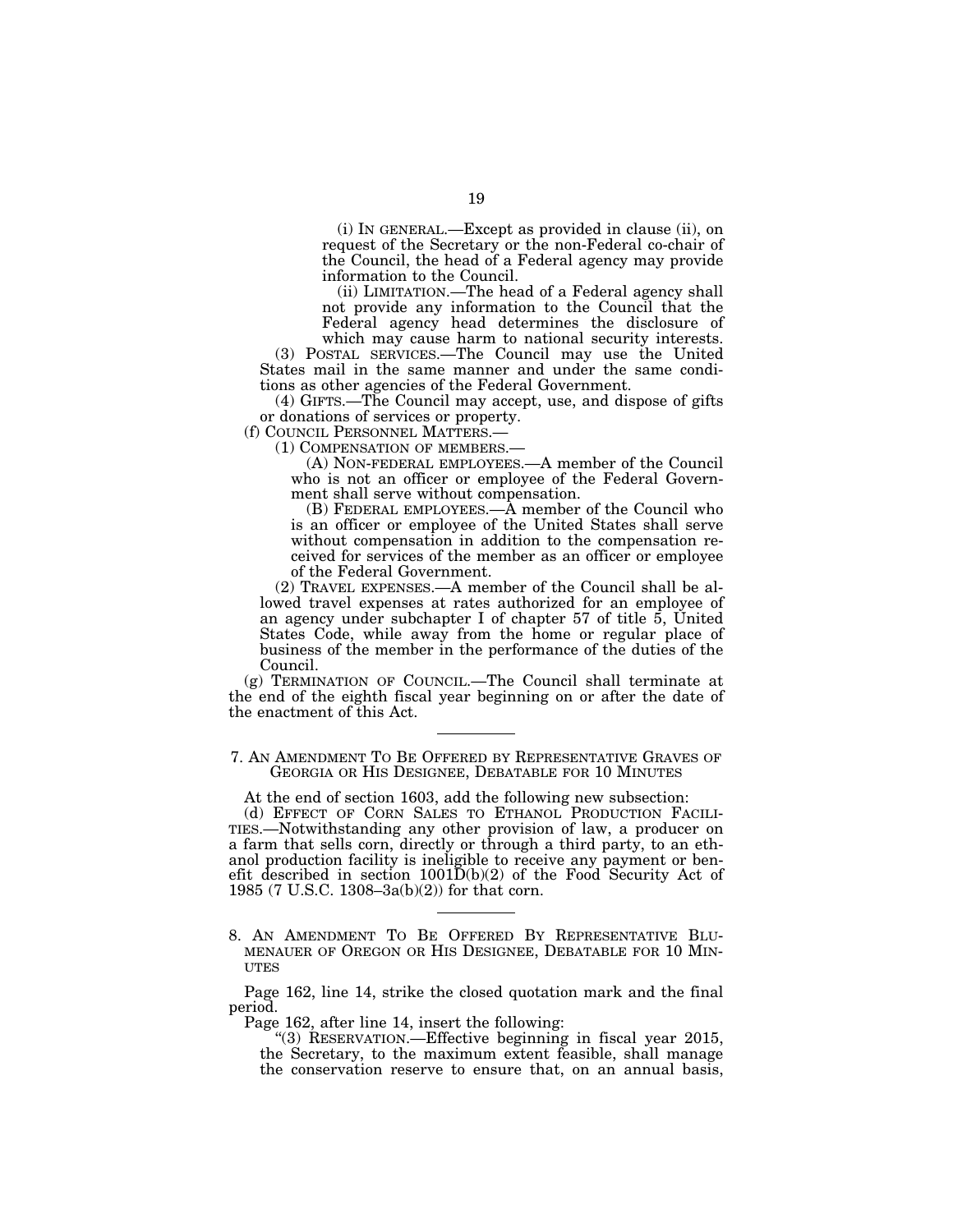not less than 20.5 percent of land maintained in the program shall be—

"(A) described in subparagraphs  $(B)$  through  $(E)$  of subsection  $(b)(4)$ ; and

''(B) enrolled under—

''(i) the special conservation reserve enhancement program authority under section 1234(f)(4); or

"(ii) the pilot program for the enrollment of wetland and buffer acreage under section 1231B.''.

9. AN AMENDMENT TO BE OFFERED BY REPRESENTATIVE BLU-MENAUER OF OREGON OR HIS DESIGNEE, DEBATABLE FOR 10 MIN-UTES

Beginning on page 197, strike line 18 and all that follows through page 198, line 10 and insert the following:

# **SEC. 2201. PURPOSES.**

Section 1240 of the Food Security Act of 1985 (16 U.S.C. 3839aa) is amended to read as follows:

## **''SEC. 1240. PURPOSES.**

''The purpose of the environmental quality incentives program established by this chapter is to assist producers in implementing conservation systems, practices, and activities on their operations in order to—

" $(1)$  improve water quality, with special emphasis on reducing nutrient pollution and protecting sources of drinking water;

 $\sqrt{2}$  avoid, to the maximum extent practicable, the need for resource and regulatory programs by assisting producers in protecting soil, water, air, and related natural resources and meeting environmental quality criteria established by Federal, State, tribal, and local agencies;

"(3) conserve ground and surface water to sustain or improve in-stream flows;

''(4) enhance soil quality;

''(5) control invasive species;

''(6) enhance critical aquatic and terrestrial wildlife habitat for at-risk species;

''(7) reduce the amount and toxicity of pesticides and other agricultural chemicals found on food and in water or the air;

''(8) reduce the nontherapeutic use of medically important antibiotics in food-producing animals in order to preserve the effectiveness of antibiotics used in the treatment of human and animal disease;

''(9) help producers adapt to a changing and unpredictable climate and increase resiliency to climate change impacts, including rising temperatures and extreme weather events, while reducing greenhouse gas emissions; and

 $"(10)$  address additional priority resource concerns, as determined by the Secretary.''.

Page 198, line 19, strike "10 years" and insert "5 years".

Page 198, after line 19, insert the following:

(3) by amending subsection (c) to read as follows:

"(c) PRIORITY.—If the Secretary determines that the environmental values of two or more applications for payments are com-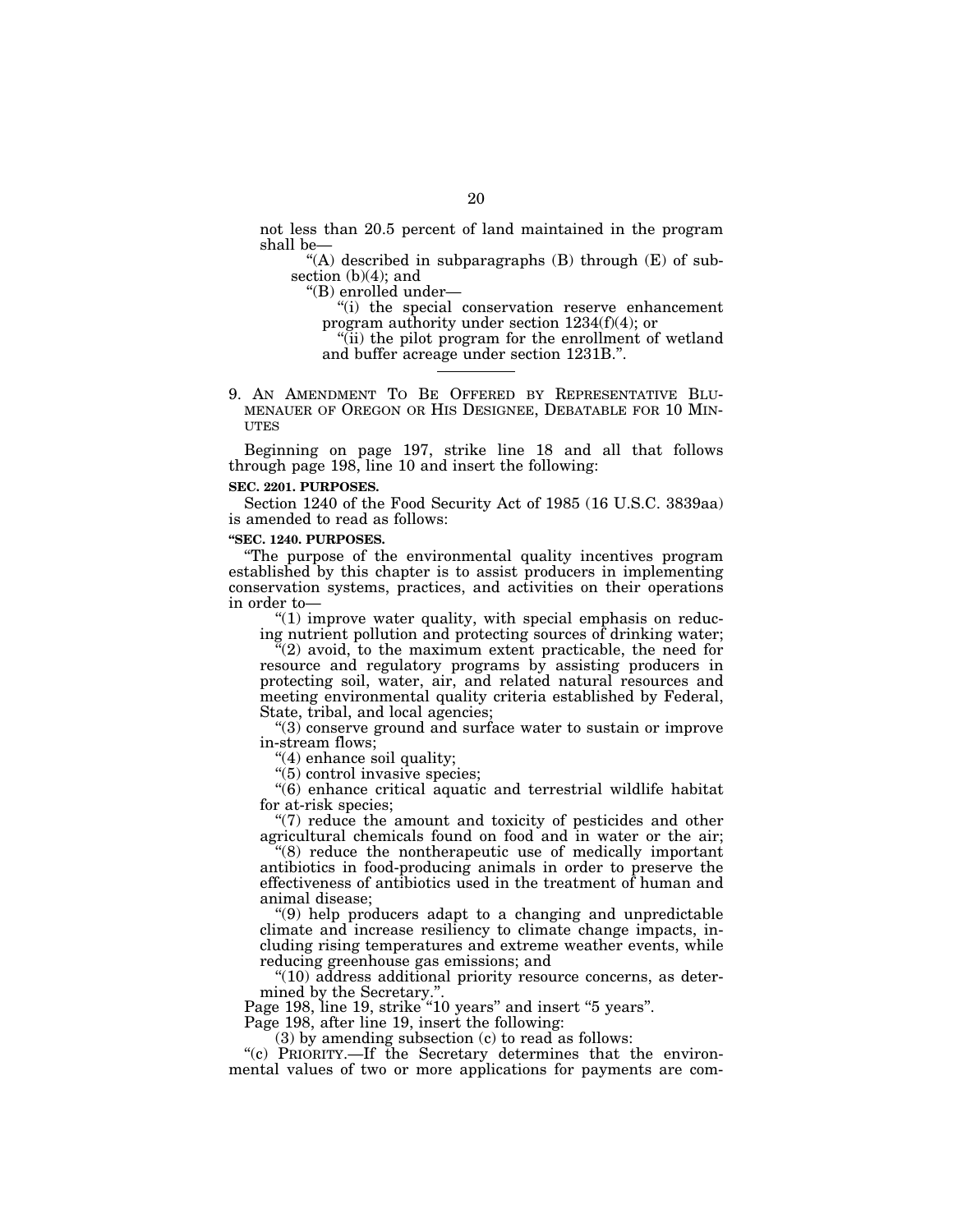parable, the Secretary shall assign a higher priority to a program application which will achieve the environment and conservation values using practices and systems the assessed cost of which is lower."

(4) by amending subsection  $(d)(3)$  to read as follows:

"(3) INCREASED PAYMENTS FOR CERTAIN PRACTICES.—The Secretary shall provide supplemental payments and enhanced technical assistance to producers implementing land management and vegetative practices at a level that, as determined by the Secretary, results in highly cost-effective treatment of priority resource concerns, including—

''(A) residue and tillage management;

''(B) contour farming;

''(C) cover cropping;

''(D) integrated pest management;

''(E) nutrient management;

''(F) stream corridor improvement;

''(G) invasive plant species control;

''(H) contour buffer strips;

''(I) riparian herbaceous and forest buffers;

''(J) filterstrips;

"(K) stream habitat improvement and management;

''(L) grassed waterways;

''(M) wetland restoration and enhancement;

''(N) pollinator habitat; or

''(O) conservation crop rotation.'';

Page 199, after line 16, insert the following:

(4) by adding at the end of subsection (d) the following new paragraph:

" $(7)$  LIMITATION ON PAYMENTS FOR CERTAIN PRACTICES. $-A$ producer who owns or operates a large confined animal feeding operation (as defined by the Secretary) shall not be eligible for payments under this chapter to construct an animal waste management facility or any associated waste transport or transfer device.''.

Page 199, line 21, strike "60 percent" and insert "50 percent".

Page 200, line 2, strike "5 percent" and insert "not less than 10 percent''.

Page 200, line 17, strike "and" and insert the following:

(6) by amending subsection (h) to read as follows:

"(h) WATER CONSERVATION OR IRRIGATION EFFICIENCY PRAC-TICE.—

"(1) AVAILABILITY OF PAYMENTS.—The Secretary may provide payments under this subsection to a producer for a water conservation or irrigation practice that promotes ground and surface water conservation on the agricultural operation of the producer by—

''(A) improvements to irrigation systems;

''(B) enhancement of irrigation efficiencies;

''(C) conversion of the agricultural operation to—

''(i) the production of less water-intensive agricultural commodities; or

''(ii) dryland farming;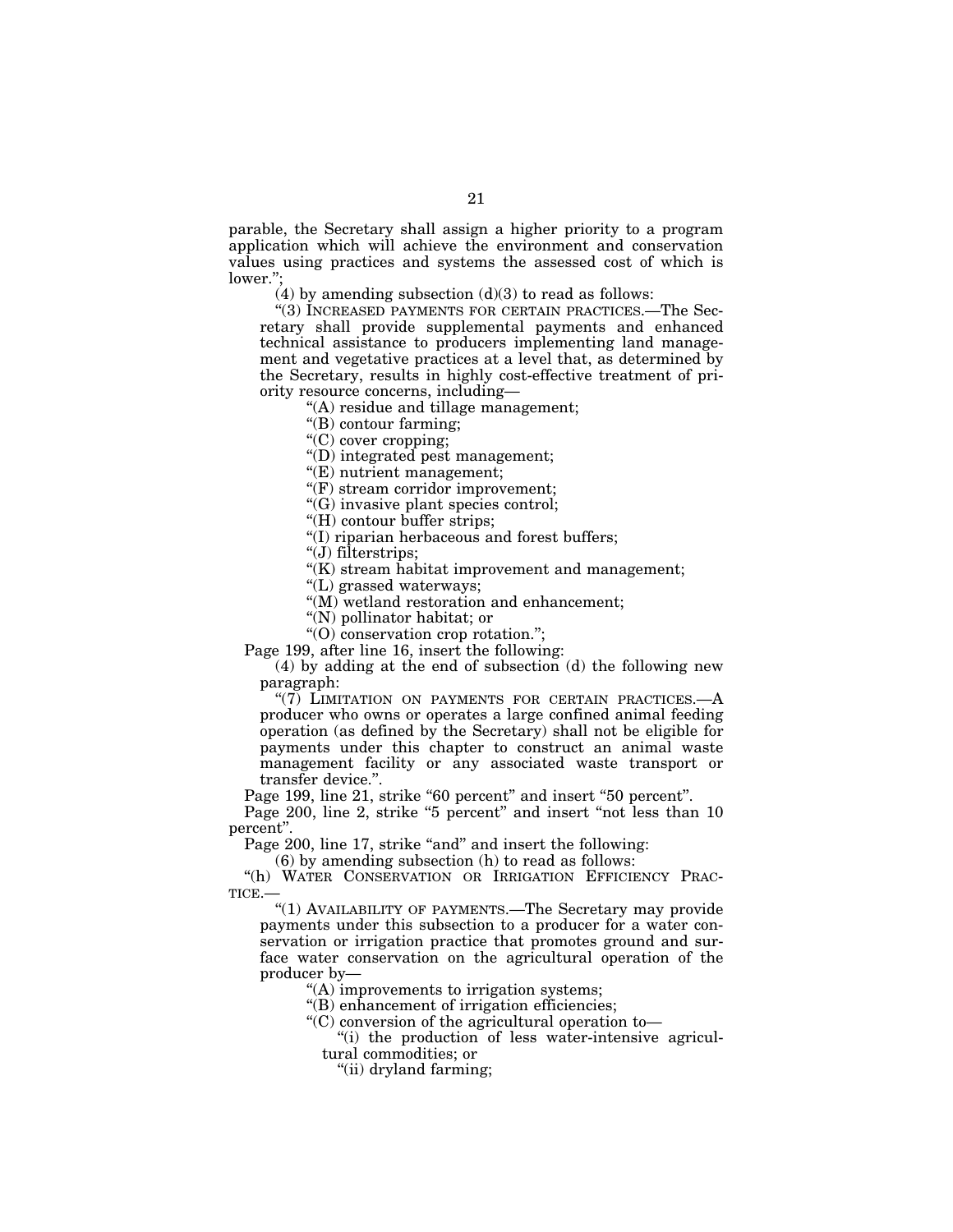''(D) improvement of the storage and conservation of water through measures such as water banking and groundwater recharge;

''(E) enhancement of fish and wildlife habitat associated with irrigation systems including pivot corners and areas with irregular boundaries;

''(F) enhancement of in-stream flows in associated rivers and streams; or

''(G) establishment of other measures, as determined by the Secretary, that improve groundwater and surface water conservation in agricultural operations.

"(2) PRIORITY.-In providing payments to a producer for a water conservation or irrigation practice, the Secretary shall give priority to applications in which—

''(A) consistent with the law of the State in which the eligible land of the producer is located, there is a reduction in water use in the operation of the producer; and

''(B) the practice reduces the amount of water consumed in a producer's operation or reduces the amount of water diverted without increasing the water consumed.

"(3) DUTY OF PRODUCERS.—The Secretary may not provide payments to a producer for a water conservation or irrigation practice under this chapter unless the producer agrees not to use any associated water savings to bring new land, other than incidental land needed for efficient operations, under irrigated production, unless the producer is participating in a watershed-wide project that will effectively conserve water, as determined by the Secretary.'';

 $(7)$  in subsection  $(i)$ —

 $(A)$  in paragraph  $(1)$ , by striking "subsection" and inserting "chapter";

 $(B)$  by amending paragraph  $(2)$  to read as follows:

"(2) ELIGIBILITY REQUIREMENTS. As a condition for receiving payments under this chapter, a producer shall agree to develop and implement conservation practices for certified organic production that are consistent with the regulations promulgated under the Organic Foods Production Act of 1990 (7 U.S.C. 6501 et seq.) and the purposes of this chapter.'';

 $(C)$  by striking paragraph  $(3)$  and redesignating paragraphs  $(4)$  and  $(5)$  as paragraphs  $(5)$  and  $(6)$ , respectively; and

(D) by inserting after paragraph (2) the following new paragraphs:

''(3) COORDINATION WITH ORGANIC CERTIFICATION.—The Secretary shall establish a transparent means by which producers may initiate organic certification under the Organic Foods Production Act of 1990 (7 U.S.C. 6501 et seq.) while participating in a contract under this chapter.

"(4) PLANNING.-

''(A) IN GENERAL.—The Secretary shall provide planning assistance to producers transitioning to certified organic production consistent with the requirements of the Organic Foods Production Act of 1990 (7 U.S.C. 6501 et seq.) and the purposes of this chapter.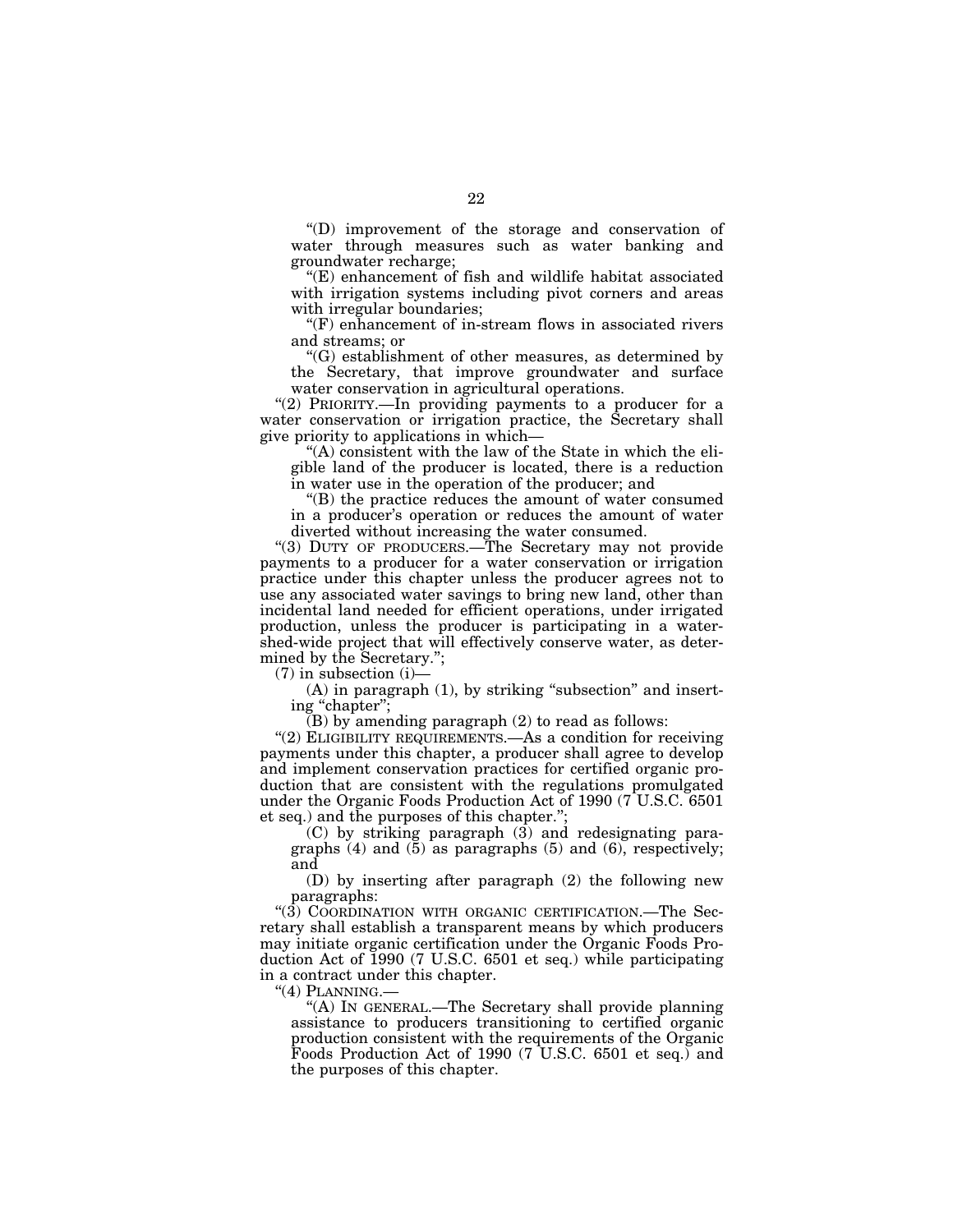''(B) AVOIDANCE OF DUPLICATION.—The Secretary shall, to the maximum extent practicable, eliminate duplication of planning activities for a producer participating in a contract under this chapter and initiating or maintaining organic certification consistent with the Organic Foods Production Act of 1990 (7 U.S.C. 6501 et seq.).''; and

Page 201, line 8, strike the closed quotation mark and the final period.

Page 201, after line 8, insert the following:

"(k) PAYMENTS FOR CONSERVATION PRACTICES RELATED TO ANTI-BIOTIC USE.—

''(1) PAYMENTS AUTHORIZED.—The Secretary shall provide payments under this chapter to livestock producers for three years, to assist in a transition to modified animal management and production systems, for practices leading to the reduction in the need for antibiotics, including modification of systems and spaces to—

''(A) improve sanitation;

''(B) improve ventilation; or

''(C) support the implementation of improved animal management techniques at the operation.

"(2) DUTY OF PRODUCER.—The Secretary shall not make payments under this chapter for practices related to antibiotic use unless the producer agrees to provide information to the Secretary documenting the resulting reduction in antibiotic use in the operation of the producer.

''(l) COMPREHENSIVE CONSERVATION PLANNING.—The Secretary shall provide technical and financial assistance to producers under the program to develop a comprehensive conservation plan for the agricultural operation of the producer.''.

Page 201, strike lines 9 through 17 and insert the following:

# **SEC. 2203. EVALUATION OF APPLICATIONS.**

(a) EVALUATION CRITERIA.—Section 1240C(a) of the Food Security Act of 1985 (16 U.S.C. 3839aa–3(a)) is amended by striking '', national, State, and local conservation priorities'' and inserting 'priority resource concerns identified under subsection (d)"

(b) PRIORITIZATION OF APPLICATIONS.—Section 1240C(b) of the Food Security Act of 1985 (16 U.S.C. 3839aa–3(b)) is amended—

(1) in paragraph (1), by striking ''achieving the anticipated environmental benefits of the project'' and inserting ''priority resource concerns identified under subsection (d)'';

(2) in paragraph (2), by striking ''designated resource concern or resource concerns'' and inserting ''priority resource concerns identified under subsection (d), including, in the case of applications from nutrient-impacted watersheds, the degree to which nutrient loadings would be reduced as a result of the proposed project''; and

 $(3)$  in paragraph  $(3)$ , by striking "purpose of the environmental quality incentives program specified in section 1240(1)'' and inserting ''purposes of the program''.

(c) GROUPING OF APPLICATIONS.—Section 1240C(c) of the Food Security Act of 1985 (16 U.S.C. 3839aa–3(c)) is amended by striking ''for evaluation purposes or otherwise evaluate applications relative to other applications for similar farming operations'' and in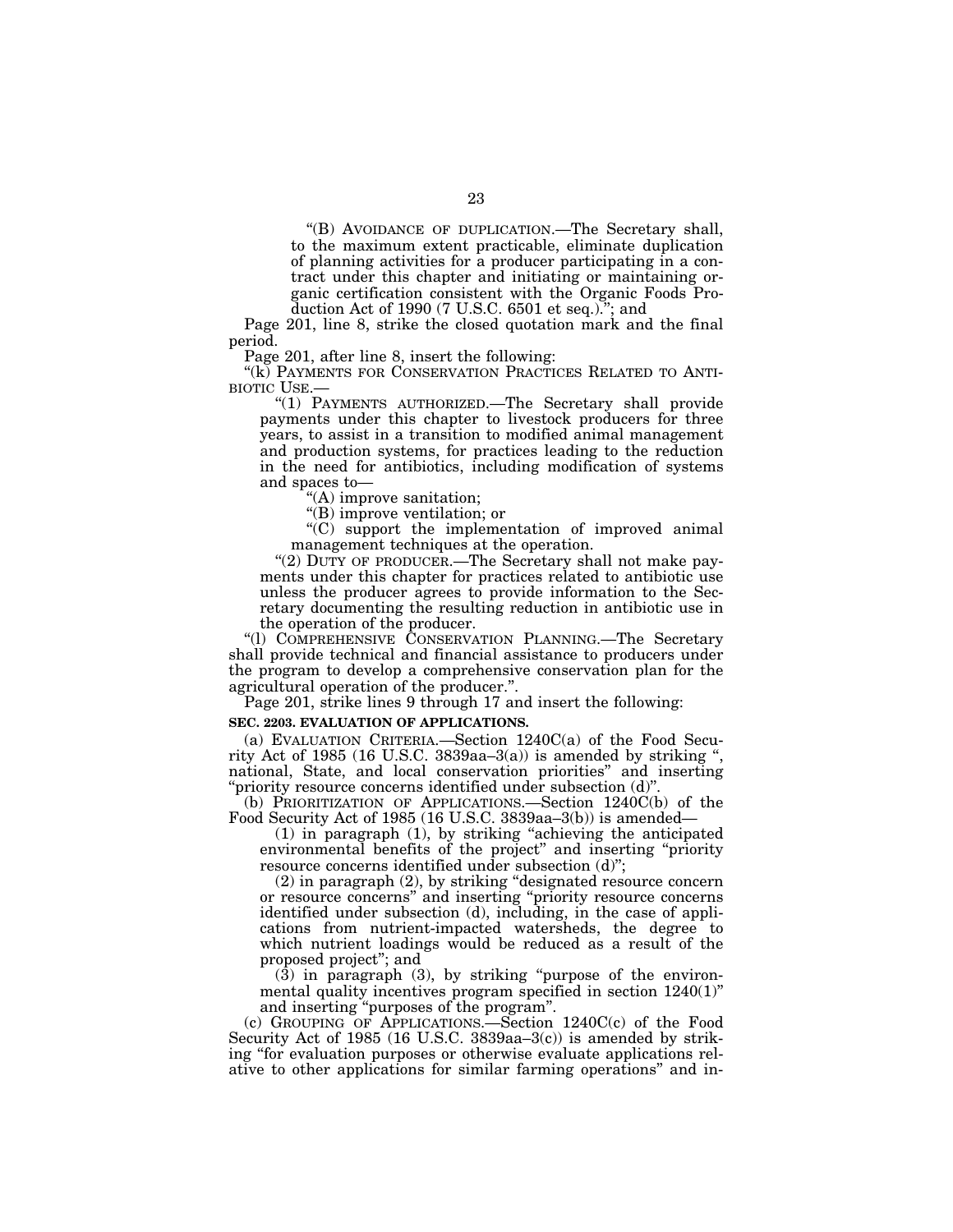serting "proposing to address the same priority resource concerns for evaluation purposes''.

(d) PRIORITY RESOURCE CONCERNS.—Section 1240C of the Food Security Act of 1985 (16 U.S.C. 3839aa–3) is amended by adding at the end the following new subsection:

''(d) PRIORITY RESOURCE CONCERNS.—For the purposes of this section, the Secretary shall identify priority resource concerns in a particular watershed or other appropriate region or area within a State.''.

Beginning on page 201, strike line 22 and all that follows through page 202, line 8 and insert the following:

# **SEC. 2205. ENVIRONMENTAL QUALITY INCENTIVES PROGRAM PLAN.**

(a) PLAN OF OPERATIONS.—Section 1240E(a) of the Food Security Act of 1985 (16 U.S.C. 3839aa–5(a)) is amended to read as follows:

"(a) PLAN OF OPERATIONS.—To be eligible to receive payments under the program, a producer shall submit to the Secretary for approval a plan of operations that—

 $(1)$  specifies the priority resource concerns to be addressed;

 $\cdot$ (2) specifies the type, number, and sequencing of conservation systems, practices, or activities to be implemented to address the priority resource concerns;

''(3) includes such terms and conditions as the Secretary considers necessary to carry out the program, including a description of the purposes to be met by the implementation of the plan and a statement of how the plan will achieve or take significant steps toward achieving the relevant resource management system quality criteria;

" $(4)$  in the case of a confined livestock feeding operation, provides for development and implementation of a comprehensive nutrient management plan, if applicable;

" $(5)$  in the case of a producer located within a nutrient-impacted watershed, identifies methods by which the producer will limit nutrient loss; and

 $\degree$ (6) in the case of forest land, is consistent with the provisions of a forest management plan that is approved by the Secretary, which may include—

''(A) a forest stewardship plan described in section 5 of the Cooperative Forestry Assistance Act of 1978 (16 U.S.C. 2103a);

''(B) another practice plan approved by the State forester; or

 $(C)$  another plan determined appropriate by the Secretary.''.

(b) AVOIDANCE OF DUPLICATION.—Section 1240E(b)(1) of the Food Security Act of 1985 (16 U.S.C. 3839aa-5(b)(1))) is amended by striking "plan of operations" and inserting "resource management system plan''.

# **SEC. 2206. DUTIES OF THE SECRETARY.**

Section 1240F(2) of the Food Security Act of 1985 (16 U.S.C. 3839aa–6(2)) is amended by striking ''information'' and inserting ''technical assistance, information,''.

## **SEC. 2207. LIMITATION ON PAYMENTS.**

Section 1240G of the Food Security Act of 1985 (16 U.S.C. 3839aa–7) is amended to read as follows: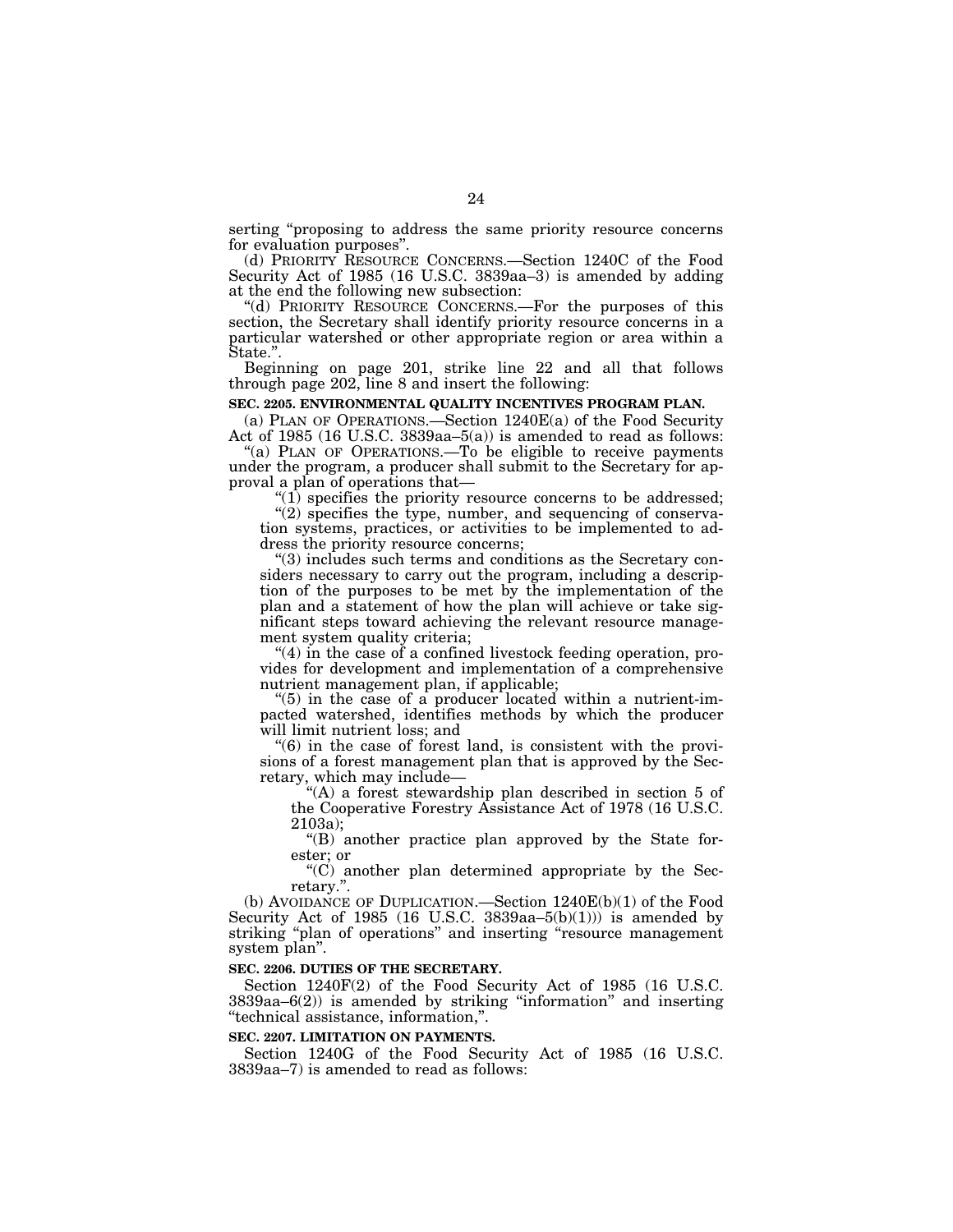# **''SEC. 1240G. LIMITATION ON PAYMENTS.**

"(a) LIMITATION ON TOTAL PAYMENTS.—Subject to subsection (b), a person or legal entity may not receive, directly or indirectly, costshare or incentive payments under this chapter, in the aggregate, for all contracts entered into under this chapter by the person or entity (excluding funding arrangements with federally recognized Native American Indian Tribes or Alaska Native Corporations under section  $1240B(h)$ , regardless of the number of contracts entered into under this chapter by the person or entity, that—<br>"(1) during any fiscal year exceed \$30,000; and

" $(2)$  during any five-year period exceed \$150,000.

''(b) WAIVER AUTHORITY.—In the case of contracts under this chapter for projects of special environmental significance, as determined by the Secretary, the Secretary may waive the limitation otherwise applicable under subsection (a)(1).

"(c) PREVENTION OF DUPLICATION.—The Secretary shall not approve a contract or provide payments to any individual for a practice that has already been paid for as part of a previously approved and completed contract for any particular parcel of land.''.

## 10. AN AMENDMENT TO BE OFFERED BY REPRESENTATIVE LUJÁN OF NEW MEXICO OR HIS DESIGNEE, DEBATABLE FOR 10 MINUTES

Page 201, line 8, strike the closed quotation mark and the final period.

Page 201, after line 8, insert the following:

''(k) FUNDING FOR COMMUNITY IRRIGATION ASSOCIATIONS.— ''(1) IN GENERAL.—The Secretary may enter into an alternative funding arrangement with an eligible irrigation association if the Secretary determines that—

"(A) the purposes of the program will be met by such an arrangement; and

''(B) statutory limitations regarding contracts with individual producers will not be exceeded by any member of the irrigation association.

"(2) ELIGIBLE IRRIGATION ASSOCIATIONS.—In this subsection, the term 'eligible irrigation association' means an irrigation association that is—

''(A) comprised of producers; and

"(B) a local government entity, but does not have the authority to impose taxes or levies.''.

11. AN AMENDMENT TO BE OFFERED BY REPRESENTATIVE THOMP-SON OF MISSISSIPPI OR HIS DESIGNEE, DEBATABLE FOR 10 MIN-**UTES** 

Page 220, beginning on line 1, strike "24-month" and insert "12month''.

Beginning on page 233, strike line 21 and all that follows through page 234, line 4 and insert a closed quotation mark and a final period.

Page 235, line 23, strike "paragraph" and insert "paragraphs".

Page 236, line 5, strike the closed quotation mark and the final period.

Page 236, after line 5, insert the following: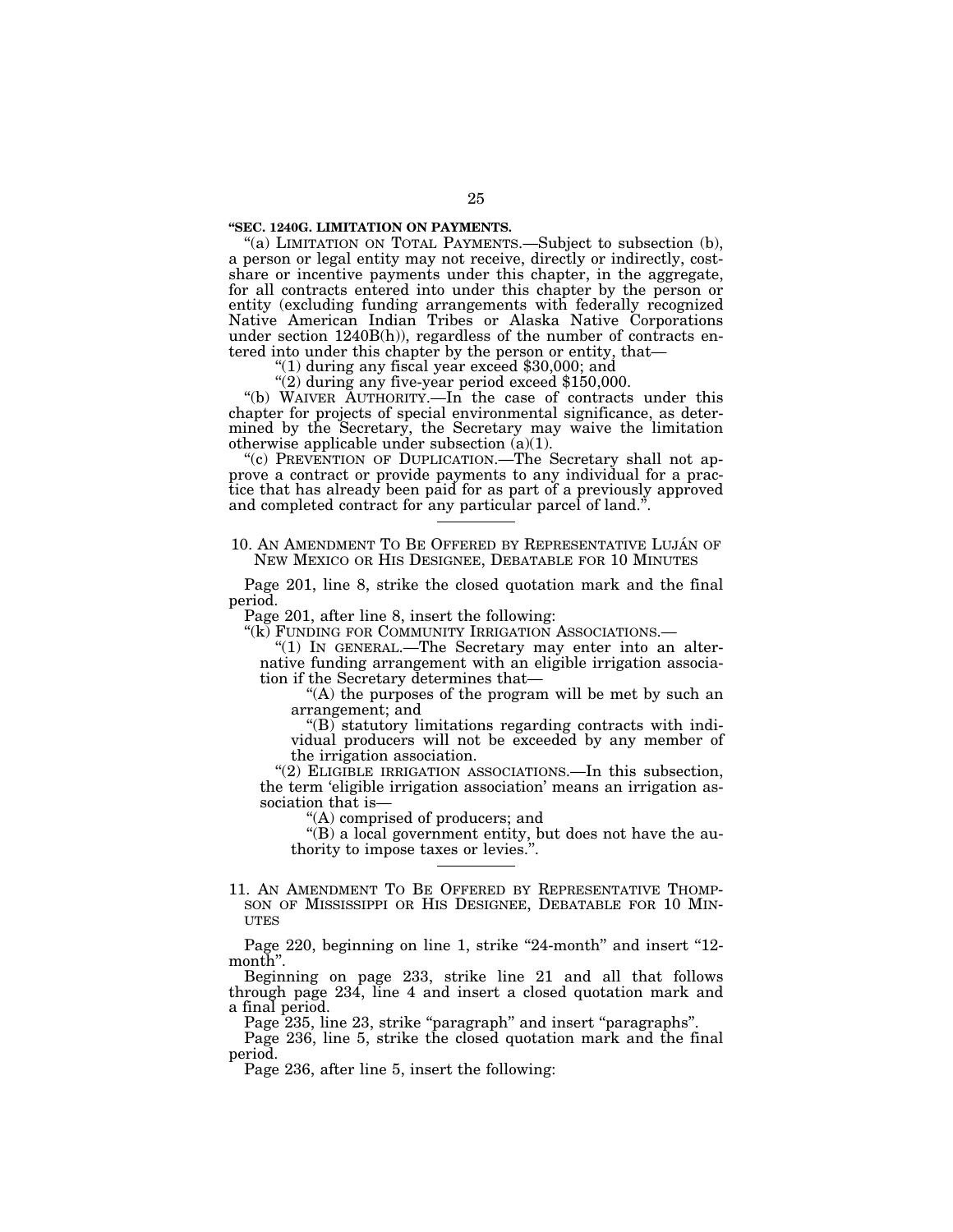''(6) WET AND SATURATED SOILS.—For the purposes of enrolling land in a wetland easement under subtitle H, the limitations established under paragraph (1) shall not apply to cropland designated by the Secretary with subclass w in the land capability classes IV through VIII because of severe use limitations due to soil saturation or inundation.''.

# 12. AN AMENDMENT TO BE OFFERED BY REPRESENTATIVE GARDNER OF COLORADO OR HIS DESIGNEE, DEBATABLE FOR 10 MINUTES

Page 256, after line 17, insert the following:

# **SEC. 2507. EMERGENCY WATERSHED PROTECTION PROGRAM.**

Section 403 of the Agricultural Credit Act of 1978 (16 U.S.C. 2203) is amended by adding at the end the following new sentence: ''In evaluating requests for assistance under this section, the Secretary shall give priority consideration to projects that address runoff retardation and soil-erosion preventive measures needed to mitigate the risks and remediate the effects of catastrophic wildfire on land that is the source of drinking water for landowners and land users.''.

13. AN AMENDMENT TO BE OFFERED BY REPRESENTATIVE THOMP-SON OF CALIFORNIA OR HIS DESIGNEE, DEBATABLE FOR 10 MIN-**UTES** 

Page 260, line 11, strike the closed quotation mark and the final period.

Page 260, after line 11, insert the following:

''(3) PRIORITY.—

''(A) IN GENERAL.—In the delivery of technical assistance under the Soil Conservation and Domestic Allotment Act (16 U.S.C. 590a et seq.), the Secretary shall give priority to producers who request technical assistance from the Secretary in order to comply for the first time with the requirements of subtitle B and subtitle C of this title as a result of the amendments made by section 2801 of the Federal Agriculture Reform and Risk Management Act of 2013.

''(B) REPORT.—Not later than 270 days after the date of enactment of the Federal Agriculture Reform and Risk Management Act of 2013, the Secretary shall submit to the Committee on Agriculture of the House of Representatives and the Committee on Agriculture, Nutrition, and Forestry of the Senate a report regarding the extent to which the conservation compliance requirements contained in the amendments made by section 2801 of the Federal Agriculture Reform and Risk Management Act of 2013 apply to and impact specialty crop growers, including national analysis and surveys to determine the extent of specialty crop acreage on highly erodible land and wetlands.''.

Page 274, after line 18, insert the following: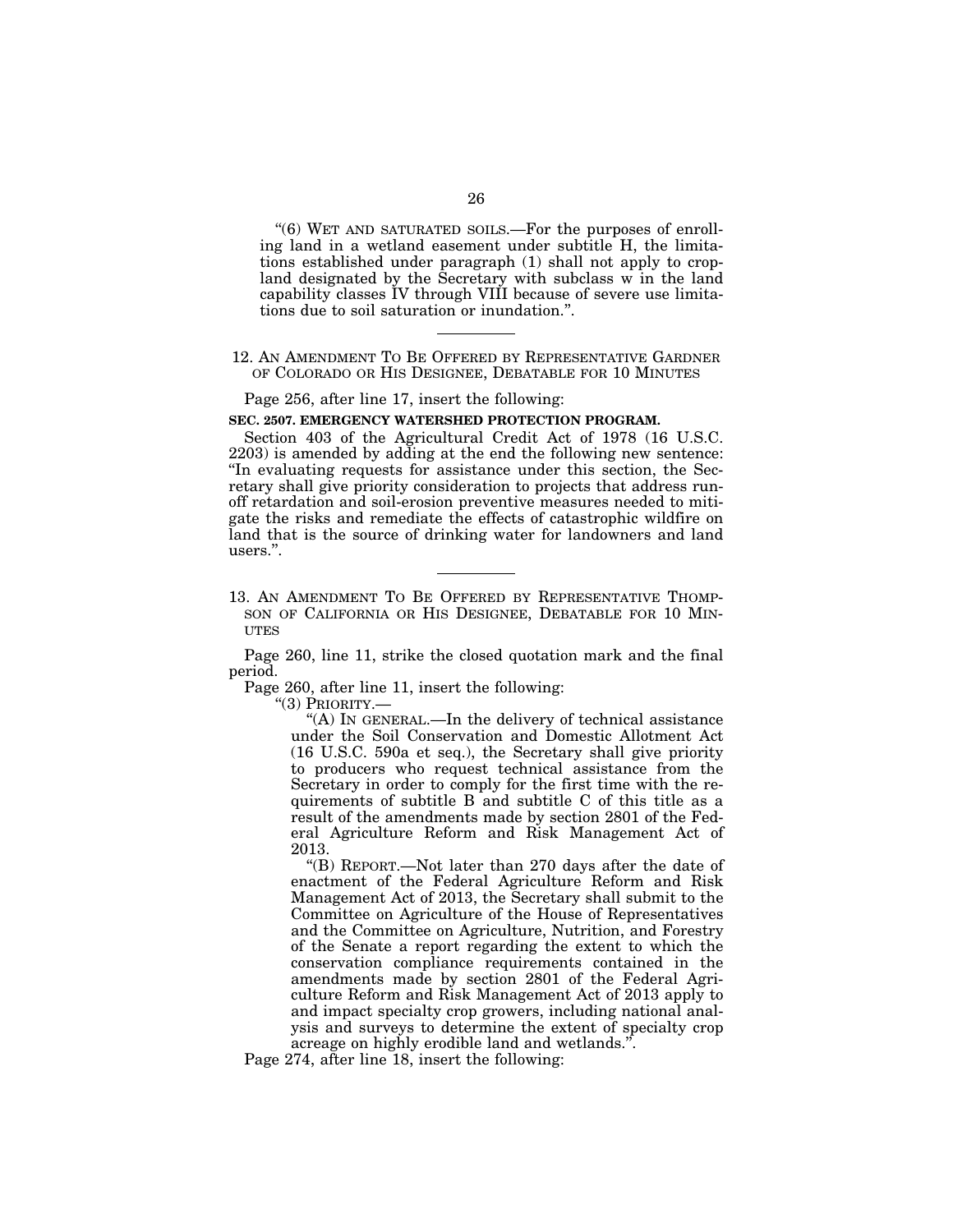# **Subtitle H—Highly Erodible Land and Wetland Conservation for Crop Insurance**

# **SEC. 2801. HIGHLY ERODIBLE LAND AND WETLAND CONSERVATION FOR CROP INSURANCE.**

(a) HIGHLY ERODIBLE LAND PROGRAM INELIGIBILITY.—

(1) IN GENERAL.—Section 1211(a)(1) of the Food Security Act of 1985 (16 U.S.C. 3811(a)(1)) is amended—

(A) in subparagraph  $(C)$ , by striking "or" at the end;

(B) in subparagraph (D), by adding "or" at the end; and (C) by adding at the end the following:

"(E) any portion of the premium paid by the Federal Crop Insurance Corporation for a policy or plan of insurance under the Federal Crop Insurance Act (7 U.S.C. 1501 et seq.), on the condition that if a person is determined to have committed a violation under this subsection during a crop year, ineligibility under this subparagraph shall—

''(i) only apply to reinsurance years subsequent to the date of final determination of a violation, including all administrative appeals; and

"(ii) not apply to the existing reinsurance year or any reinsurance year prior to the date of final determination.''.

(2) EXEMPTIONS.—Section 1212(a)(2) of the Food Security Act of 1985 (16 U.S.C.  $3812(a)(2)$ ) is amended—

 $(A)$  in the first sentence, by striking "(2) If," and inserting the following:

"(2) ELIGIBILITY BASED ON COMPLIANCE WITH CONSERVATION PLAN.

"(A) IN GENERAL.—If,";

(B) in the second sentence, by striking ''In carrying'' and inserting the following:

''(B) MINIMIZATION OF DOCUMENTATION.—In carrying''; and

(C) by adding at the end the following:

''(C) CROP INSURANCE.—

"(i) In GENERAL.—Notwithstanding section  $1211(a)$ —

''(I) in the case of a person that is subject to section 1211 for the first time after May 1, 2013, due to the amendment made by section 2801(a) of the Federal Agriculture Reform and Risk Management Act of 2013, any person who produces an agricultural commodity on the land that is the basis of the payments described in section  $1211(a)(1)(E)$ shall have 5 reinsurance years after the date on which such payments become subject to section 1211 to develop and comply with an approved conservation plan so as to maintain eligibility for such payments; and

" $(II)$  in the case of a person that the Secretary determines would have been in violation of section 1211(a) if the person had continued participation in the programs requiring compliance at any time after the date of enactment of the Food, Conserva-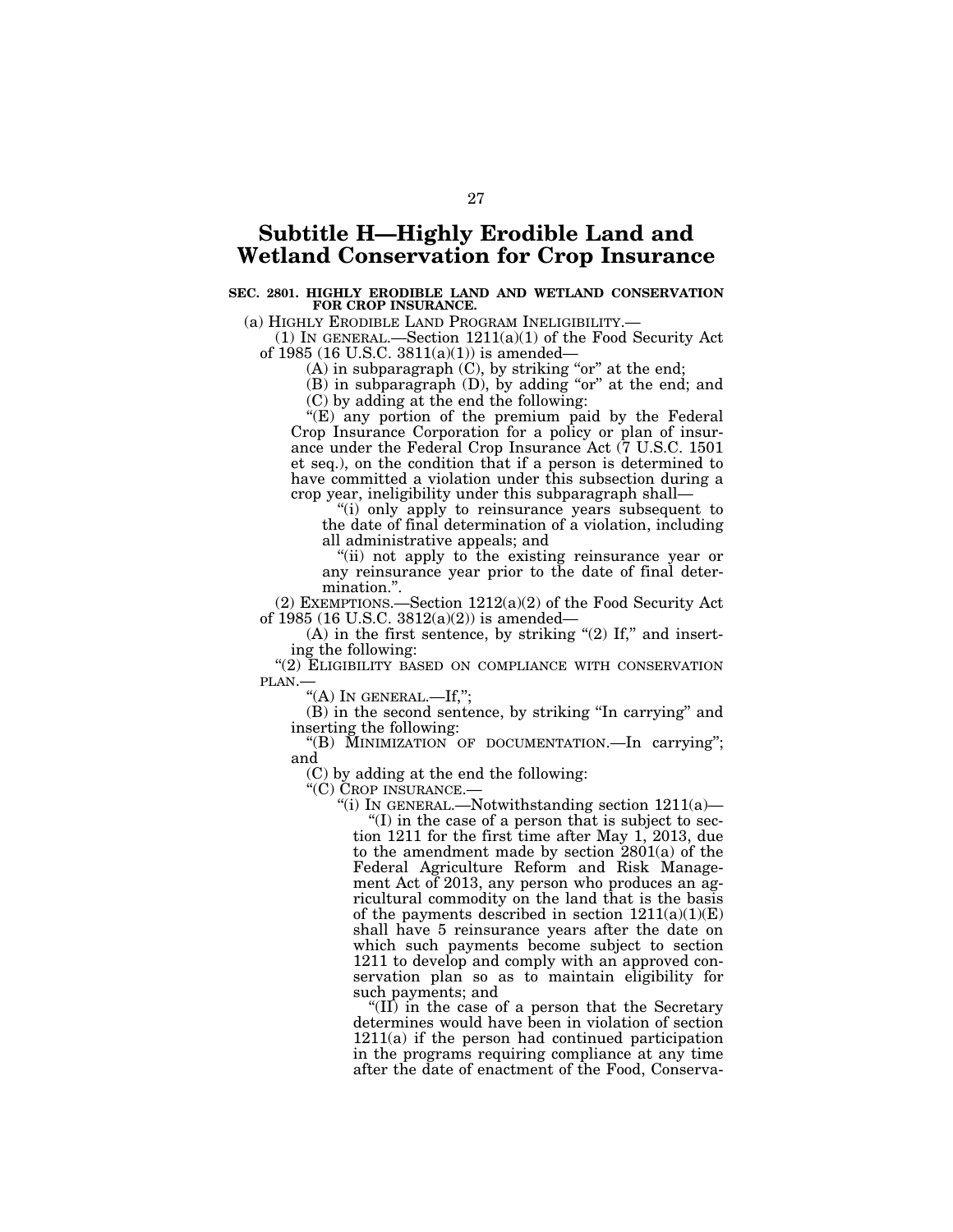tion, and Energy Act of 2008 (7 U.S.C. 8701 et seq.) and is currently in violation of section  $1211(a)$ , the person shall have 2 reinsurance years after the date on which the payments described in section  $1211(a)(1)(E)$  become subject to section 1211 to develop and comply with an approved conservation plan, as determined by the Secretary, so as to maintain eligibility for such payments.<br>"(ii) CERTIFICATION.—

"(I) IN GENERAL.—Beginning with the first full reinsurance year immediately following the date of enactment of this subparagraph, all persons seeking eligibility for the payment of a portion of the premium paid by the Federal Crop Insurance Corporation for a policy or plan of insurance under the Federal Crop Insurance Act (7 U.S.C. 1501 et seq.) shall provide certification of compliance with section  $1211(a)$ , as determined by the Secretary.

''(II) TIMELY EVALUATION.—The Secretary shall evaluate the certification in a timely manner and—

"(aa) a person who has properly complied with certification shall be held harmless with regard to eligibility during the period of evaluation; and

''(bb) if the Secretary fails to evaluate the certification in a timely manner and the person is subsequently found to be in violation of section 1211(a), ineligibility shall not apply to the person for that violation.

''(III) EQUITABLE CONTRIBUTION.—

"(aa) In GENERAL.—If a person fails to provide certification of compliance to the Secretary as required and is subsequently found in violation of section 1211(a), the Secretary shall determine the amount of an equitable contribution to conservation in accordance with section 1241(e) by the person for the violation.

''(bb) LIMITATION.—The contribution shall not exceed the total of the portion of the premium paid by the Federal Crop Insurance Corporation for a policy or plan of insurance for all years the person is determined to have been in violation subsequent to the date on which certification was first required under this clause.'

(b) WETLAND CONSERVATION PROGRAM INELIGIBILITY.—Section 1221 of the Food Security Act of 1985 (16 U.S.C. 3821) is amended—

(1) in subsection (b), by adding at the end the following:

''(4) CROP INSURANCE.—

''(A) IN GENERAL.—Except as provided in this paragraph, a person subject to a final determination, including all ad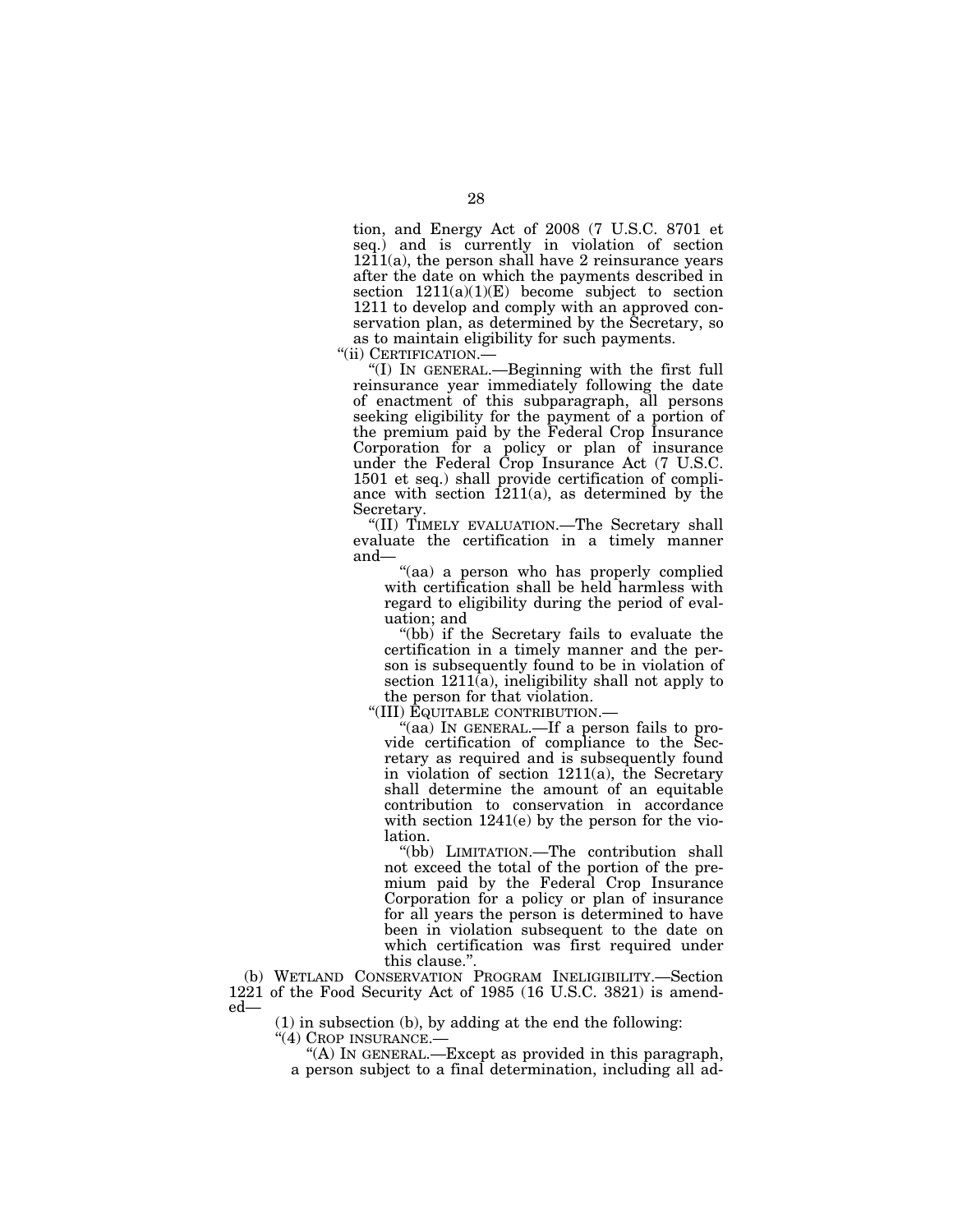ministrative appeals, of a violation of subsection (c) shall have 1 reinsurance year to initiate a conservation plan to remedy the violation, as determined by the Secretary, before becoming ineligible under that subsection in the following reinsurance year to receive any payment of any portion of the premium paid by the Federal Crop Insurance Corporation for a policy or plan of insurance under the Federal Crop Insurance Act (7 U.S.C. 1501 et seq.).

''(B) APPLICABILITY.—In the case of a person that is subject to this subsection or subsection  $(d)$  for the first time due to the amendment made by section 2801(b) of the Federal Agriculture Reform and Risk Management Act of 2013, the person shall have 2 reinsurance years after the date of final determination, including all administrative appeals, to take such steps as the Secretary determines appropriate to remedy or mitigate the violation in accordance with subsection (c).

''(C) GOOD FAITH.—If the Secretary determines that a person subject to a final determination, including all administrative appeals, of a violation of subsection (c) acted in good faith and without intent to violate this section as described in section 1222(h), the Secretary shall give the person 1 reinsurance year to begin mitigation, restoration, or such other steps as are determined necessary by the Secretary.<br>"(D) TENANT RELIEF.—

"(i) IN GENERAL.—If a tenant is determined to be ineligible for payments and other benefits under this section, the Secretary may limit the ineligibility only to the farm that is the basis for the ineligibility determination if the tenant has established, to the satisfaction of the Secretary that—

''(I) the tenant has made a good faith effort to meet the requirements of this section, including enlisting the assistance of the Secretary to obtain a reasonable conservation plan for restoration or mitigation for the farm;

 $\mathcal{H}(\Pi)$  the landlord on the farm refuses to comply with the plan on the farm; and

''(III) the Secretary determines that the lack of compliance is not a part of a scheme or device to avoid the compliance.

''(ii) REPORT.—The Secretary shall provide an annual report to the Committee on Agriculture of the House of Representatives and the Committee on Agriculture, Nutrition, and Forestry of the Senate concerning the ineligibility determinations limited during the previous 12-month period under this subpara-

graph.<br>"(E) CERTIFICATION.—

"(i) IN GENERAL.—Beginning with the first full reinsurance year immediately following the date of enactment of this paragraph, all persons seeking eligibility for the payment of a portion of the premium paid by the Federal Crop Insurance Corporation for a policy or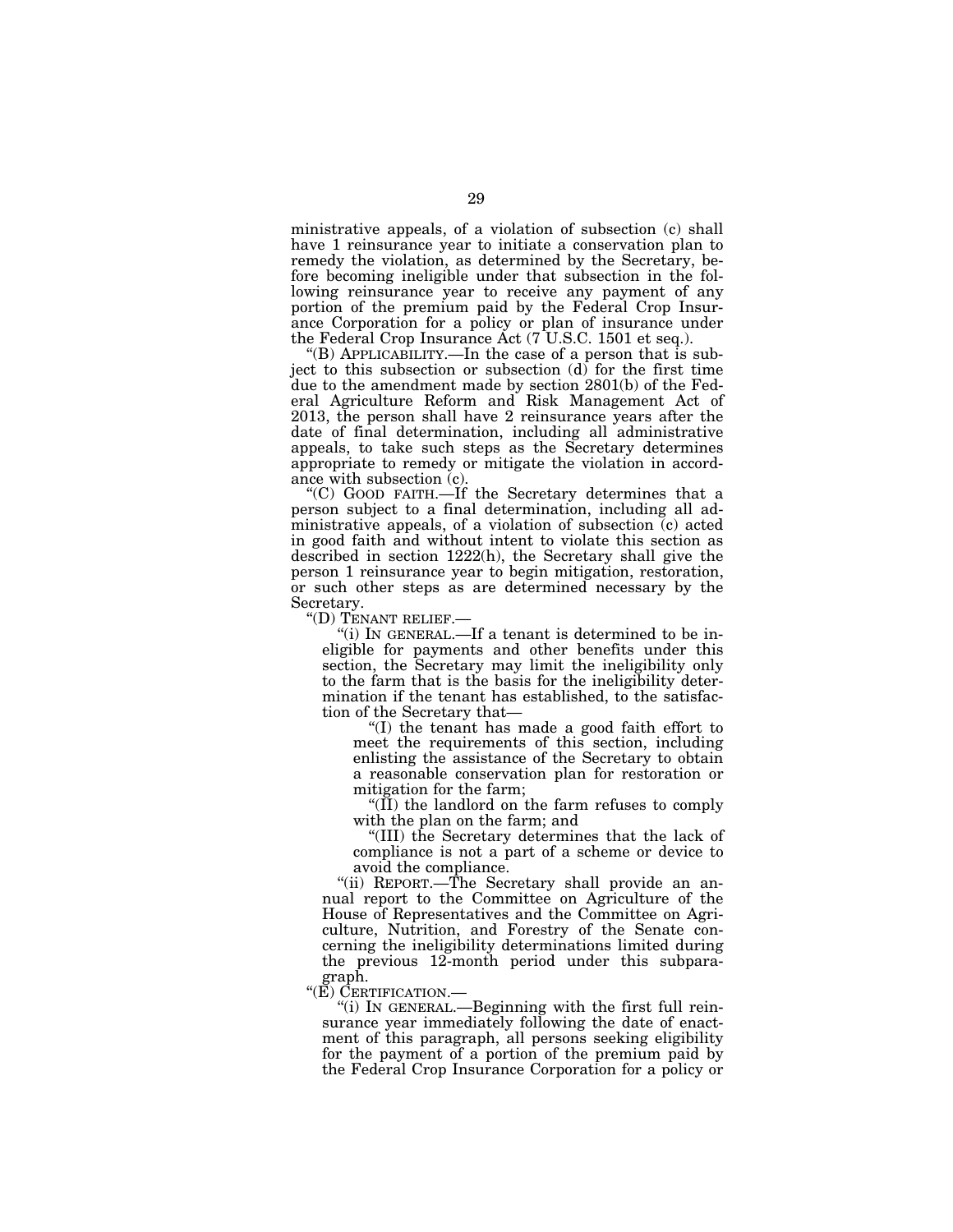plan of insurance under the Federal Crop Insurance Act (7 U.S.C. 1501 et seq.) shall provide certification of compliance with this section as determined by the Secretary.

''(ii) TIMELY EVALUATION.—The Secretary shall evaluate the certification in a timely manner and—

''(I) a person who has properly complied with certification shall be held harmless with regard to eligibility during the period of evaluation; and

 $\sqrt{\text{III}}$  if the Secretary fails to evaluate the certification in a timely manner and the person is subsequently found to be in violation of subsection (c), ineligibility shall not apply to the person for that violation.

''(iii) EQUITABLE CONTRIBUTION.—

''(I) IN GENERAL.—If a person fails to provide certification of compliance to the Secretary as required and is subsequently found in violation of subsection (c), the Secretary shall determine the amount of an equitable contribution to conservation in accordance with section 1241(e) by the person for the violation.

''(II) LIMITATION.—The contribution shall not exceed the total of the portion of the premium paid by the Federal Crop Insurance Corporation for a policy or plan of insurance for all years the person is determined to have been in violation subsequent to the date on which certification was first required under this subparagraph.'';

(2) by redesignating subsections (c), (d), and (e) as subsections (d), (e), and (f), respectively; and

(3) by inserting after subsection (b) the following:

''(c) INELIGIBILITY FOR CROP INSURANCE PREMIUM ASSISTANCE.— ''(1) IN GENERAL.—If a person is determined to have com-

mitted a violation under subsection (a) or (d) during a crop year, the person shall be ineligible to receive any payment of any portion of the premium paid by the Federal Crop Insurance Corporation for a policy or plan of insurance under the Federal Crop Insurance Act (7 U.S.C. 1501 et seq.).

''(2) APPLICABILITY.—Ineligibility under this subsection shall—

"(A) only apply to reinsurance years subsequent to the date of final determination of a violation, including all administrative appeals; and

''(B) not apply to—

''(i) the existing reinsurance year; or

"(ii) any reinsurance year prior to the date of final determination.

''(3) DATE OF CONVERSION.—Notwithstanding subsection (d), ineligibility for crop insurance premium assistance shall apply as follows:

"(A) In the case of wetland that the Secretary determines was converted after the date of enactment of the Food, Conservation and Energy Act of 2008 (7 U.S.C. 8701 et seq.) but on or before May 1, 2013, and continues to be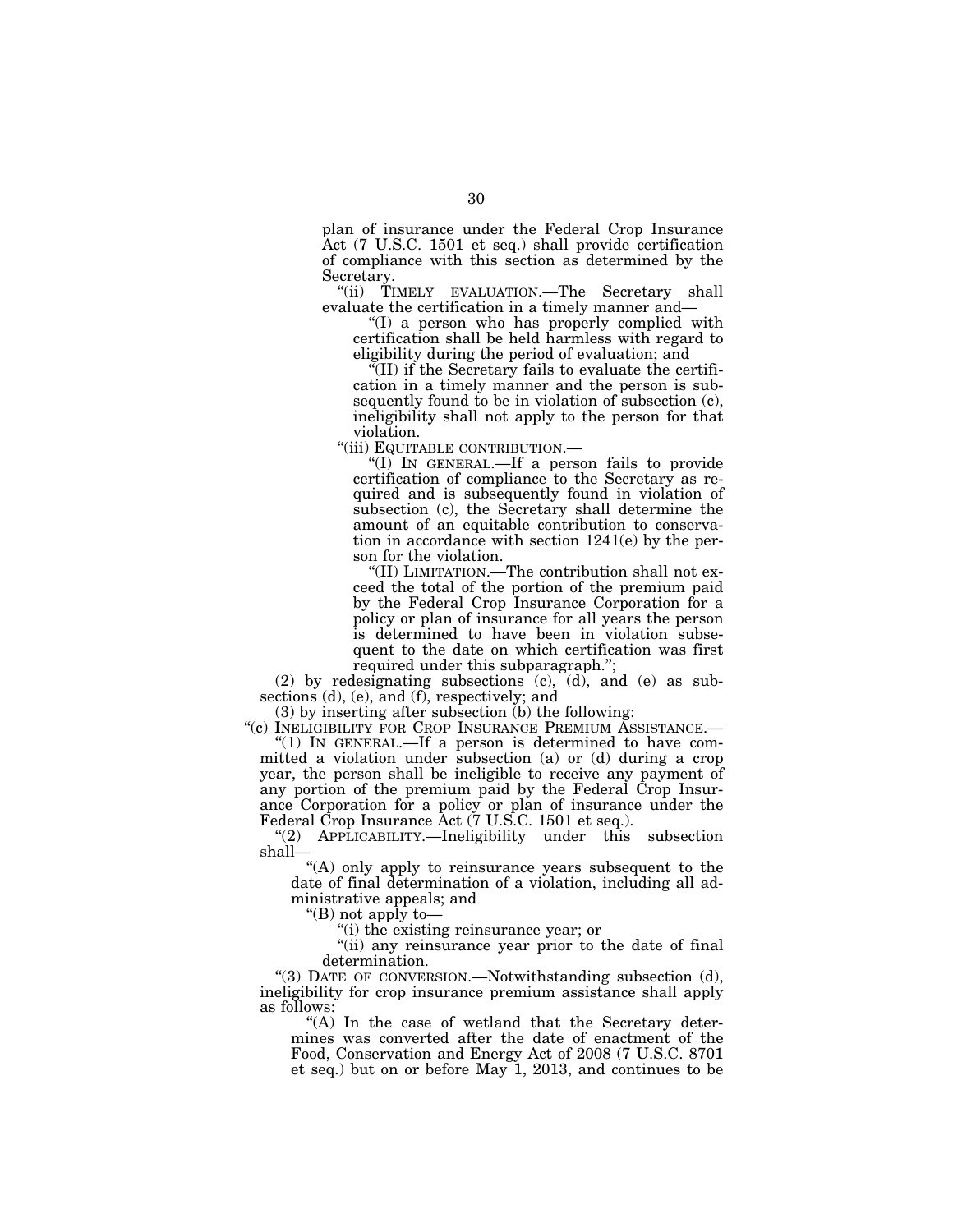in violation, the person shall have 2 reinsurance years after the date on which this subsection applies, to begin the mitigation process, as determined by the Secretary.

''(B) In the case of wetland that the Secretary determines was converted after May 1, 2013—

"(i) subject to clause (ii), the person shall be ineligible to receive crop insurance premium subsidies in subsequent reinsurance years unless section 1222(b) applies; and

(ii) for any violation that the Secretary determines impacts less than 5 acres of the entire farm, the person may pay a contribution in accordance with section 1241(e) in an amount equal to 150 percent of the cost of mitigation, as determined by the Secretary, for wetland restoration in lieu of ineligibility to receive crop insurance premium assistance.

''(C) In the case of a wetland that the Secretary determines was converted prior to the date of enactment of the Food, Conservation, and Energy Act of 2008 (7 U.S.C. 8701 et seq.), ineligibility under this subsection shall not apply.

" $(D)$  In the case of an agricultural commodity for which an individual policy or plan of insurance is available for the first time to the person after the date of enactment of the Federal Agriculture Reform and Risk Management Act of 2013—

''(i) ineligibility shall apply only to conversions that take place after the date on which the policy or plan of insurance first becomes available to the person; and

"(ii) the person shall take such steps as the Sec-

retary determines appropriate to mitigate any prior conversion in a timely manner but not to exceed 2 cal-

endar years.<br>"(4) CERTIFICATION.—

"(A) IN GENERAL.—In enforcing eligibility under this subsection, the Secretary shall use existing processes and procedures for certifying compliance.

''(B) RESPONSIBILITY.—The Secretary, acting through the agencies of the Department of Agriculture, shall be solely responsible for determining whether a producer is eligible to receive crop insurance premium subsidies in accordance with this subsection.

''(C) LIMITATION.—The Secretary shall ensure that no agent, approved insurance provider, or employee or contractor of an agency or approved insurance provider, bears responsibility or liability for the eligibility of an insured producer under this subsection, other than in cases of misrepresentation, fraud, or a scheme or device to avoid compliance.''.

14. AN AMENDMENT TO BE OFFERED BY REPRESENTATIVE HASTINGS OF FLORIDA OR HIS DESIGNEE, DEBATABLE FOR 10 MINUTES

Page 263, line 3, strike "; and" and insert a semicolon.

Page 263, after line 3, insert after paragraph (3) the following new paragraph: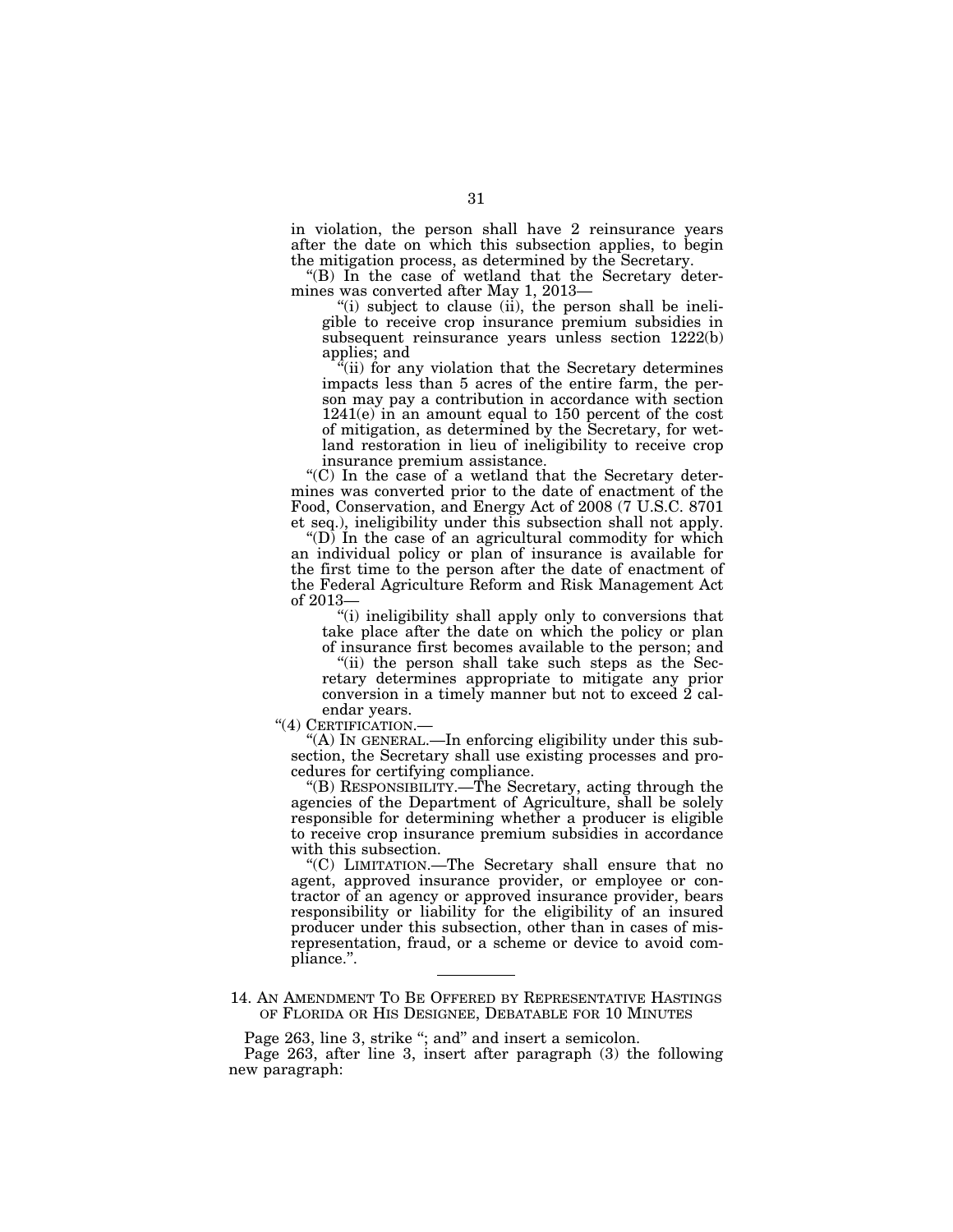$(4)$  in subsection  $(h)(2)$ , by inserting ", including, to the extent practicable, practices that maximize benefits for honey bees'' after ''pollinators''; and

At the end of subtitle C of title XII, add the following:

## SEC. 12 CPROTECTION OF HONEY BEES AND OTHER POLLI-**NATORS.**

(a) IN GENERAL.—The Secretary, in consultation with the Secretary of the Interior and the Administrator of the Environmental Protection Agency, shall carry out such activities as the Secretary determines to be appropriate to protect and ensure the long-term viability of populations of honey bees, wild bees, and other beneficial insects of agricultural crops, horticultural plants, wild plants, and other plants, including—

(1) providing technical expertise relating to proposed agency actions that may threaten pollinator health or jeopardize the long-term viability of populations of pollinators;

 $(2)$  providing formal guidance on national policies relating to—

(A) permitting managed honey bees to forage on National Forest Service lands where compatible with other natural resource management priorities; and

(B) planting and maintaining managed honey bee and native pollinator forage on National Forest Service lands where compatible with other natural resource management priorities;

(3) making use of the best available peer-reviewed science regarding environmental and chemical stressors on pollinator health; and

(4) regularly monitoring and reporting on the health and population status of managed and native pollinators including bees, birds, bats, and other species.

(b) TASK FORCE ON BEE HEALTH AND COMMERCIAL BEE-KEEPING.—

(1) ESTABLISHMENT.—The Secretary shall establish a task force—

(A) to coordinate Federal efforts carried out on or after the date of enactment of this Act to address the serious worldwide decline in bee health, especially honey bees and declining native bees; and

(B) to assess Federal efforts to mitigate pollinator losses and threats to the United States commercial beekeeping industry.

(2) AGENCY CONSULTATION.—The task force established under this subsection shall seek ongoing consultation from any Federal agency carrying out activities important to bee health and commercial beekeeping, including officials from—

(A) the Department of Agriculture;

(B) the Department of the Interior;

(C) the Environmental Protection Agency;

(D) the Food and Drug Administration;

(E) the Department of Commerce; and

(F) U.S. Customs and Border Protection.

(3) STAKEHOLDER CONSULTATION.—The task force established under this subsection shall consult with beekeeper, conservation, scientist, and agricultural stakeholders.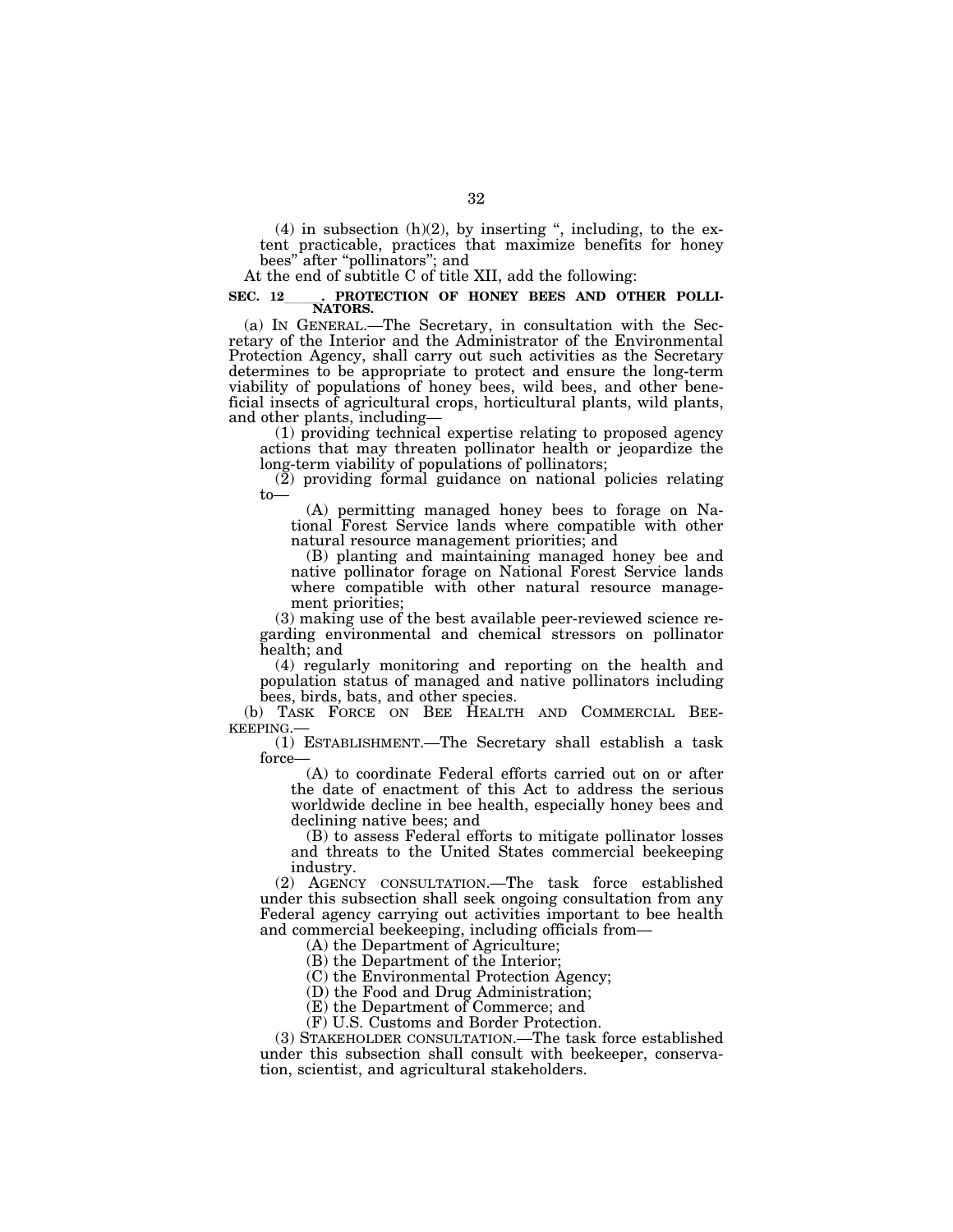(c) REPORT TO CONGRESS.—Not later than 180 days after the date of enactment of this Act, the task force established under subsection (b) shall submit to Congress a report that—

(1) summarizes Federal activities carried out pursuant to section 1672(h) of the Food, Agriculture, Conservation, and Trade Act of 1990 (7 U.S.C.  $592\overline{5}$ (h)) or any other provision of law (including regulations) to address bee decline;

(2) summarizes international efforts to address the decline of managed honey bees and native pollinators; and

(3) provides recommendations to Congress regarding how to better coordinate Federal agency efforts to address the decline of managed honey bees and native pollinators.

(d) POLLINATOR RESEARCH LAB FEASIBILITY STUDY.

(1) IN GENERAL.—The Secretary, acting through the Administrator of the Agricultural Research Service, may conduct feasibility studies regarding—

(A) re-locating existing honey bee and native pollinator research from Federal laboratories to a cooperator-run facility in a location most geographically appropriate for pollinator research; and

(B) modernizing existing honey bee research laboratories identified by the Agricultural Research Service in the capital investment strategy document dated 2012.

(2) CONSULTATION.—In conducting the feasibility studies under paragraph (1), the Secretary shall consult with—

(A) beekeeper, native bee, agricultural, research institution, and bee conservation stakeholders regarding new research laboratory needs under paragraph  $(I)(A)$ ; and

(B) commercial beekeepers regarding modernizing existing honey bee laboratories under paragraph  $(1)(B)$ .

15. AN AMENDMENT TO BE OFFERED BY REPRESENTATIVE ROYCE OF CALIFORNIA OR HIS DESIGNEE, DEBATABLE FOR 20 MINUTES

Page 275, line 1, strike "paragraph (1), by" and insert the following: "paragraph (1)—

 $(A)$  by

Page 275, after line 3, insert the following new subparagraph:

(B) by striking ''agricultural commodities'' and inserting "assistance, including agricultural commodities,"; and

Page 275, after line 8, insert the following new section:

**SEC. 30**. PROVISION OF ASSISTANCE.<br>
Section 202 of the Food for Peace Act (7 U.S.C. 1722) is amended—

(1) in the section heading, by striking ''**AGRICULTURAL COMMODITIES**'' and inserting ''**ASSISTANCE**'';

(2) in subsection (a), by striking ''agricultural commodities'' and inserting "assistance, including agricultural commodities,";

 $(3)$  in subsection  $(b)(1)$ , by striking "agricultural commodities'' and inserting ''assistance, including agricultural commodities,''; and

(4) by adding at the end the following new subsection:

"(i) LIMITATION.—Of the funds authorized to be appropriated to carry out this title, not more than 45 percent shall be used for as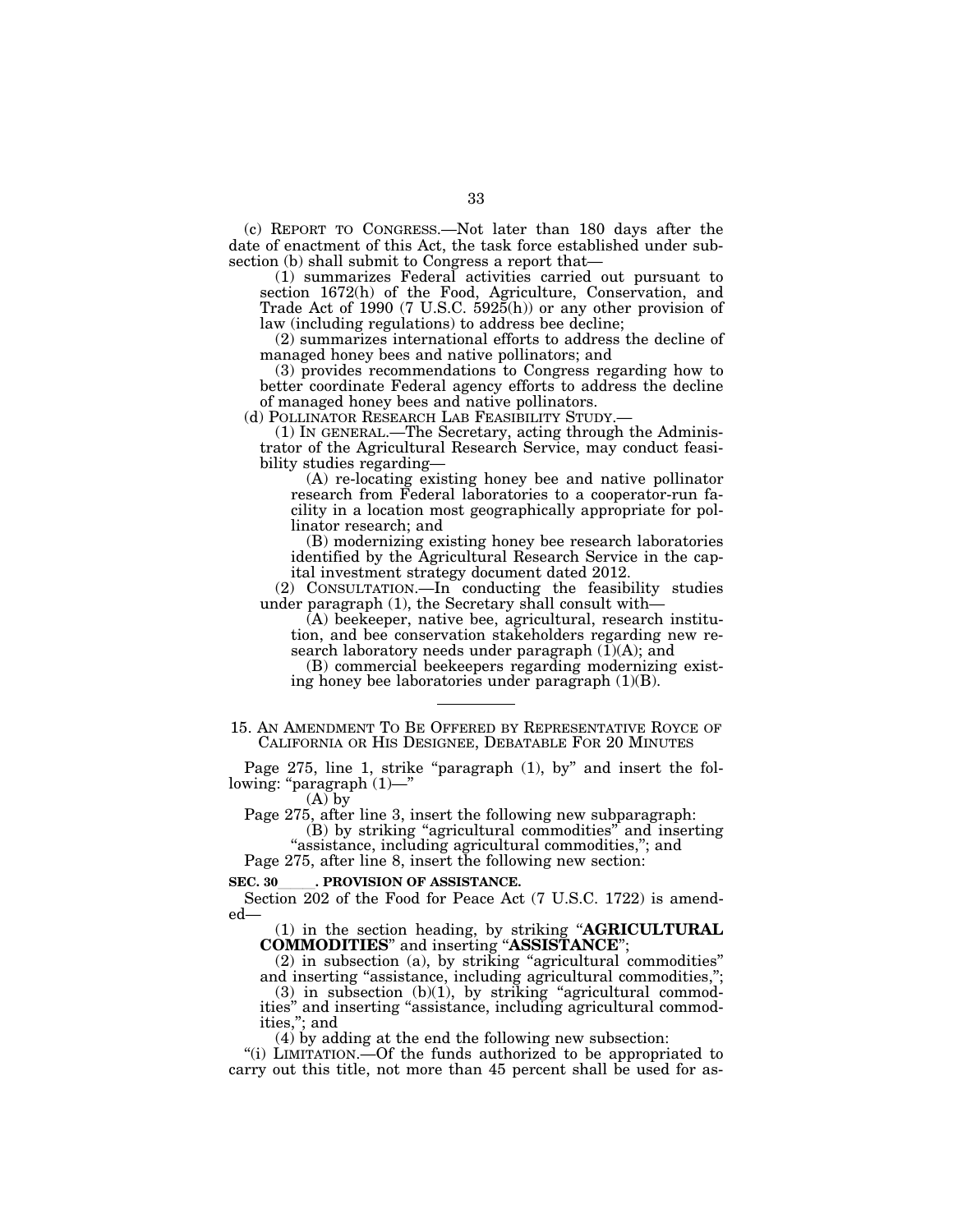sistance other than agricultural commodities and associated costs under subsections (a) and (b).''.

Page 277, after line 10, insert the following new section:

**SEC. 30** . MINIMUM LEVEL OF LOCAL SALES.

Section 203(b) of the Food for Peace Act (7 U.S.C. 1723(b)) is amended—

(1) by striking ''shall'' and inserting ''may''; and

(2) by striking ''equal to not less than'' and inserting ''up to''.

16. AN AMENDMENT TO BE OFFERED BY REPRESENTATIVE CHABOT OF OHIO OR HIS DESIGNEE, DEBATABLE FOR 10 MINUTES

Strike section 3102, relating to extension of funding for the market access program.

17. AN AMENDMENT TO BE OFFERED BY REPRESENTATIVE TITUS OF NEVADA OR HER DESIGNEE, DEBATABLE FOR 10 MINUTES

Strike section 3102, and insert the following new section:

# **SEC. 3102. FUNDING FOR MARKET ACCESS PROGRAM.**

Section 211(c)(1)(A) of the Agricultural Trade Act of 1978 (7 U.S.C.  $5641(c)(1)(A)$  is amended by striking "and \$200,000,000 for each of fiscal years 2008 through 2012'' and inserting  $\text{\textdegree$4200,000,000 for each of fiscal years } 2008 \text{ through } 2013,$ \$185,000,000 for fiscal year 2014, \$180,000,000 for each of fiscal years 2015 through 2017, and \$175,000,000 for fiscal year 2018''.

At the end of subtitle C of title IV, insert the following:

# **SEC. 4208. HUNGER-FREE COMMUNITIES.**

Section 4405 of the Food, Conservation, and Energy Act of 2008 (7 U.S.C. 7517) is amended to read as follows:

#### **''SEC. 4405. HUNGER-FREE COMMUNITIES.**

''(a) IN GENERAL.—In this section:

"(1) ELIGIBLE ENTITY.—The term 'eligible entity' means—

"(A) a nonprofit organization (including an emergency feeding organization);

''(B) an agricultural cooperative;

''(C) a producer network or association;

''(D) a community health organization;

''(E) a public benefit corporation;

''(F) an economic development corporation;

''(G) a farmers' market;

''(H) a community-supported agriculture program;

''(I) a buying club;

 $\hat{J}$ ) a retail food store participating in the supplemental nutrition assistance program;

" $(K)$  a State, local, or tribal agency; and

''(L) any other entity the Secretary designates.

"(2) EMERGENCY FEEDING ORGANIZATION.—The term 'emergency feeding organization' has the meaning given the term in section 201A of the Emergency Food Assistance Act of 1983 (7 U.S.C. 7501).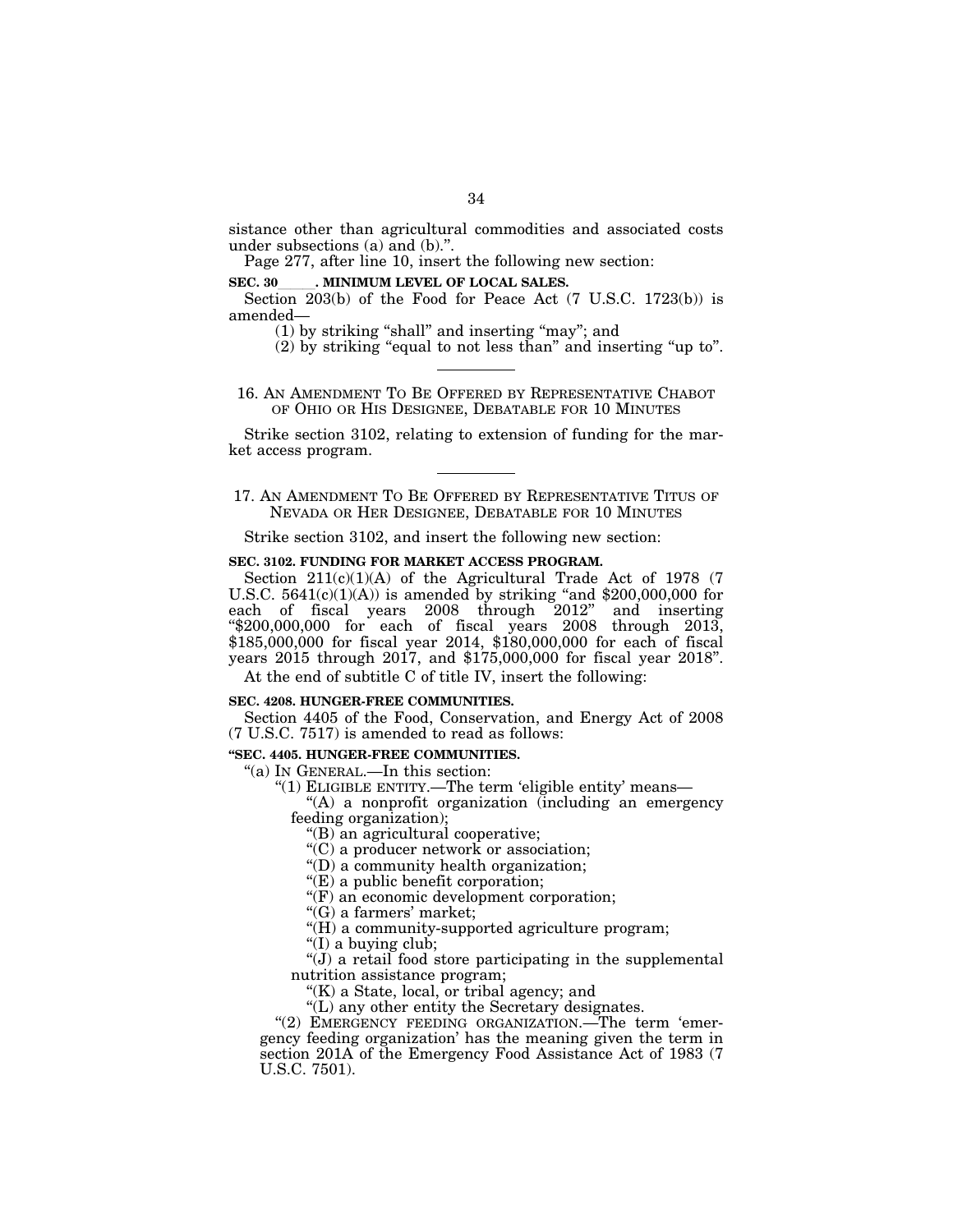''(3) SUPPLEMENTAL NUTRITION ASSISTANCE PROGRAM.—The term 'supplemental nutrition assistance program' means the supplemental nutrition assistance program established under the Food and Nutrition Act of 2008 (7 U.S.C. 2011 et seq.).

''(b) HUNGER-FREE COMMUNITIES INCENTIVE GRANTS.—

''(1) AUTHORIZATION.—

"(A) IN GENERAL.—In each of the years specified in subsection (c), the Secretary shall make grants to eligible entities in accordance with paragraph (2).

''(B) FEDERAL SHARE.—The Federal share of the cost of carrying out an activity under this subsection shall not exceed 50 percent of the total cost of the activity.

''(C) NON-FEDERAL SHARE.—

''(i) IN GENERAL.—The non-Federal share of the cost of an activity under this subsection may be provided—

''(I) in cash or in-kind contributions as determined by the Secretary, including facilities, equipment, or services; and

''(II) by a State or local government or a private source.

''(ii) LIMITATION.—In the case of a for-profit entity, the non-Federal share described in clause (i) shall not include services of an employee, including salaries paid or expenses covered by the employer.

''(2) CRITERIA.—

"(A) IN GENERAL.—For purposes of this subsection, an eligible entity is a governmental agency or nonprofit organization that—

''(i) meets the application criteria set forth by the Secretary; and

''(ii) proposes a project that, at a minimum—

 $\sqrt[\alpha]{(I)}$  has the support of the State agency;

''(II) would increase the purchase of fruits and vegetables by low-income consumers participating in the supplemental nutrition assistance program by providing incentives at the point of purchase;

''(III) agrees to participate in the evaluation described in paragraph (4);

''(IV) ensures that the same terms and conditions apply to purchases made by individuals with benefits issued under this Act and incentives provided for in this subsection as apply to purchases made by individuals who are not members of households receiving benefits, such as provided for in section 278.2(b) of title 7, Code of Federal Regulations (or a successor regulation); and

''(V) includes effective and efficient technologies for benefit redemption systems that may be replicated in other for States and communities.

''(B) PRIORITY.—In awarding grants under this section, the Secretary shall give priority to projects that—

''(i) maximize the share of funds used for direct incentives to participants;

''(ii) use direct-to-consumer sales marketing;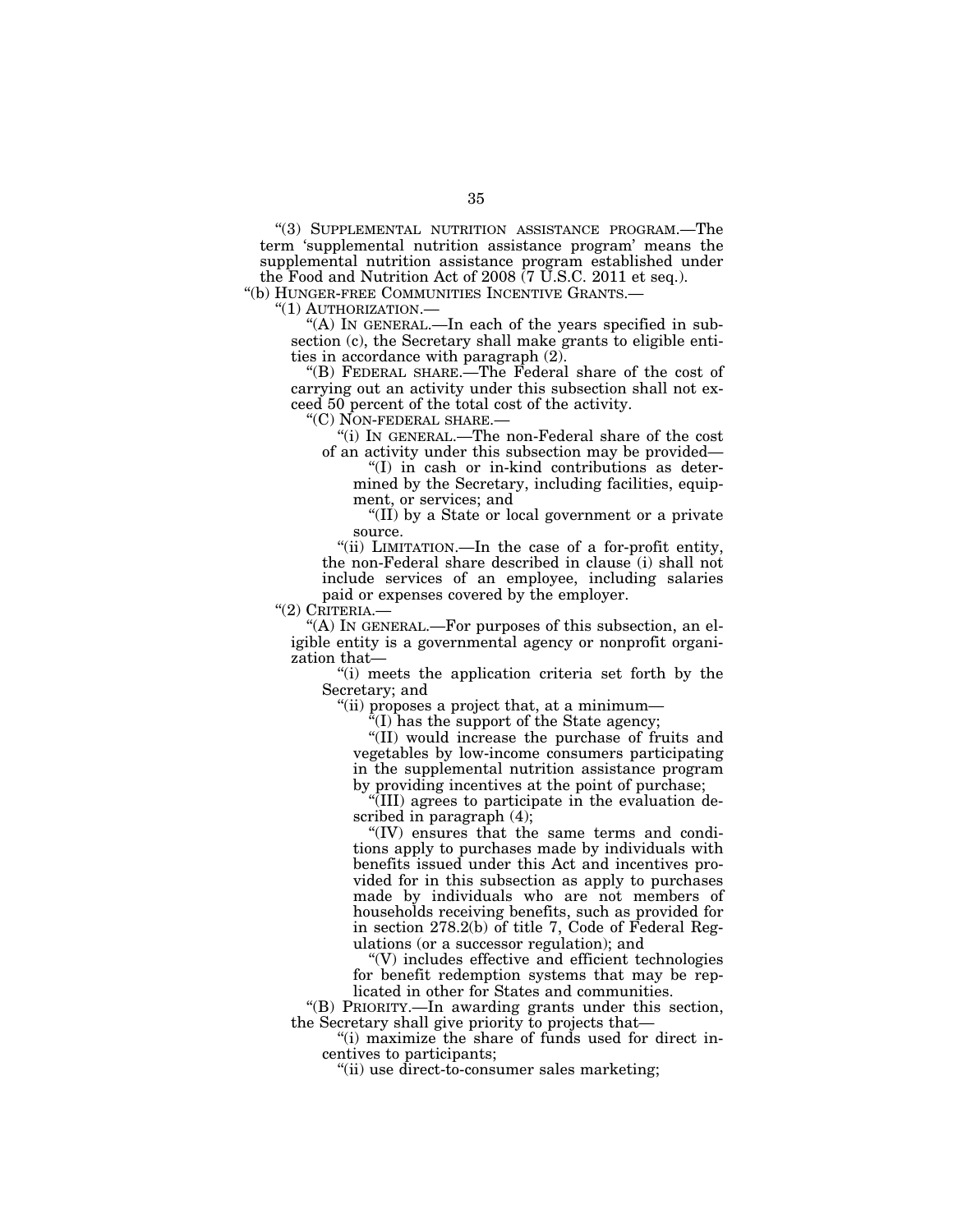''(iii) demonstrate a track record of designing and implementing successful nutrition incentive programs that connect low-income consumers and agricultural producers;

"(iv) provide locally or regionally produced fruits and vegetables;

''(v) are located in underserved communities; or

"(vi) address other criteria as established by the Secretary.

''(3) APPLICABILITY.—

"(A) IN GENERAL.—The value of any benefit provided to a participant in any activity funded under this subsection shall not be considered income or resources for any purpose under any Federal, State, or local law.

''(B) PROHIBITION ON COLLECTION OF SALES TAXES.—Each State shall ensure that no State or local tax is collected on a purchase of food under this subsection.

''(C) NO LIMITATION ON BENEFITS.—A grant made available under this subsection shall not be used to carry out any project that limits the use of benefits under the Food and Nutrition Act of 2008 (7 U.S.C. 2011 et seq.) or any other Federal nutrition law.

''(D) HOUSEHOLD ALLOTMENT.—Assistance provided under this subsection to households receiving benefits under the supplemental nutrition assistance program shall not—

''(i) be considered part of the supplemental nutrition assistance program benefits of the household; or

''(ii) be used in the collection or disposition of claims under section 13 of the Food and Nutrition Act of 2008 (7 U.S.C. 2022).

''(4) EVALUATION.—

"(A) INDEPENDENT EVALUATION.—The Secretary shall provide for an independent evaluation of projects selected under this subsection that measures the impact of each project on—

''(i) improving the nutrition and health status of participating households receiving incentives under this subsection; and

"(ii) increasing fruit and vegetable purchases in participating households.

''(B) REQUIREMENT.—The independent evaluation under subparagraph (A) shall use rigorous methodologies capable of producing scientifically valid information regarding the effectiveness of a project.

''(C) COSTS.—The Secretary may use funds not to exceed 10 percent of the funding provided to carry out this section to pay costs associated with administering, monitoring, and evaluating each project.

"(c) FUNDING.-

"(1) AUTHORIZATION OF APPROPRIATIONS.—There is authorized to be appropriated to carry out subsection (b) \$5,000,000 for each of fiscal years 2014 through 2018.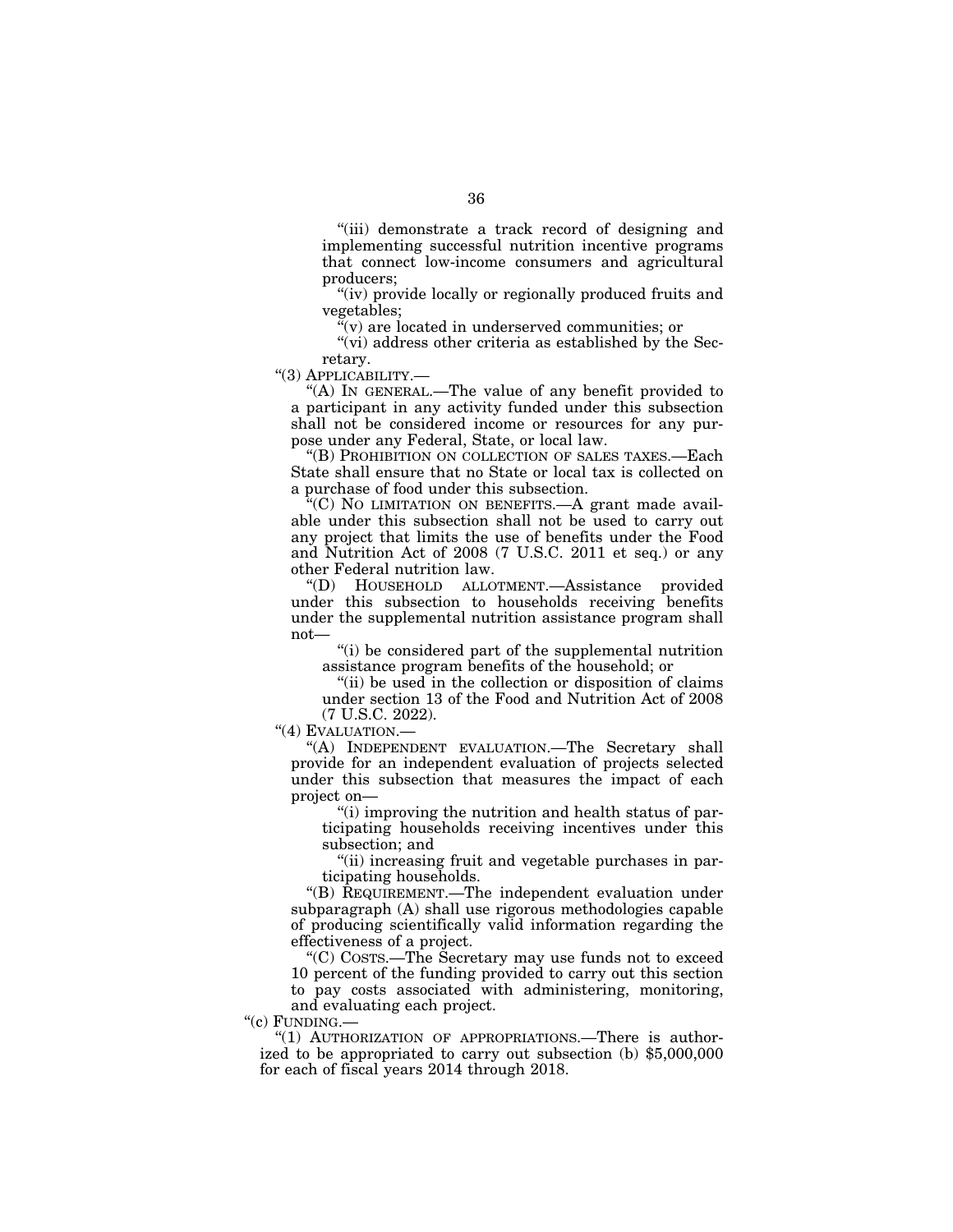''(2) MANDATORY FUNDING.—Of the funds of the Commodity Credit Corporation, the Secretary shall use to carry out subsection (b)—

 $(4)$  \$15,000,000 for fiscal year 2014;

 $!(B)$  \$20,000,000 for each of fiscal years 2015 through 2017; and

"(C)  $$25,000,000$  for fiscal year 2018.".

# 18. AN AMENDMENT TO BE OFFERED BY REPRESENTATIVE BROOKS OF ALABAMA OR HIS DESIGNEE, DEBATABLE FOR 10 MINUTES

In section 3203, relating to promotion of agricultural exports to emerging markets, strike subsection (b) and insert the following new subsection:

(b) TERMINATION OF PROGRAM TO DEVELOP AGRICULTURAL MAR-KETS IN EMERGING MARKETS.—Section 1542(d) of the Food, Agriculture, Conservation, and Trade Act of 1990 (Public Law  $101-624$ ; 7 U.S.C. 5622 note) is amended by striking paragraph (1).

# 19. AN AMENDMENT TO BE OFFERED BY REPRESENTATIVE CASTOR OF FLORIDA OR HER DESIGNEE, DEBATABLE FOR 10 MINUTES

At the end of subtitle C of title III, add the following new section: SEC. 32 DEPARTMENT OF AGRICULTURE CERTIFICATES OF ORI-**GIN.** 

The Secretary of Agriculture shall seek to ensure that Department of Agriculture certificates of origin are accepted by any country with respect to which the United States has entered into a free trade agreement providing for preferential duty treatment.

# 20. AN AMENDMENT TO BE OFFERED BY REPRESENTATIVE MESSER OF INDIANA OR HIS DESIGNEE, DEBATABLE FOR 10 MINUTES

Page 311, line 15, strike "and" at the end.

Page 311, after line 18, insert the following:

"(iii) an assessment of the cost and impact of security measures that may have been prescribed by the Secretary under subparagraph  $(\tilde{A})(iii)$  and recommendations for additional or alternative security enhancements to reduce fraud and ensure that only eligible recipients are participating in the program in the most cost-effective manner.''.

21. AN AMENDMENT TO BE OFFERED BY REPRESENTATIVE GRIMM OF NEW YORK OR HIS DESIGNEE, DEBATABLE FOR 10 MINUTES

Page 318, at the end of line 3, add the following:

"At least 1 such pilot project shall be carried out in an urban area that is among the 10 largest urban areas in the United States (based on population) if the supplemental nutrition assistance program is separately administered in such area and if the administration of such program in such area complies with the other applicable requirements of such program.".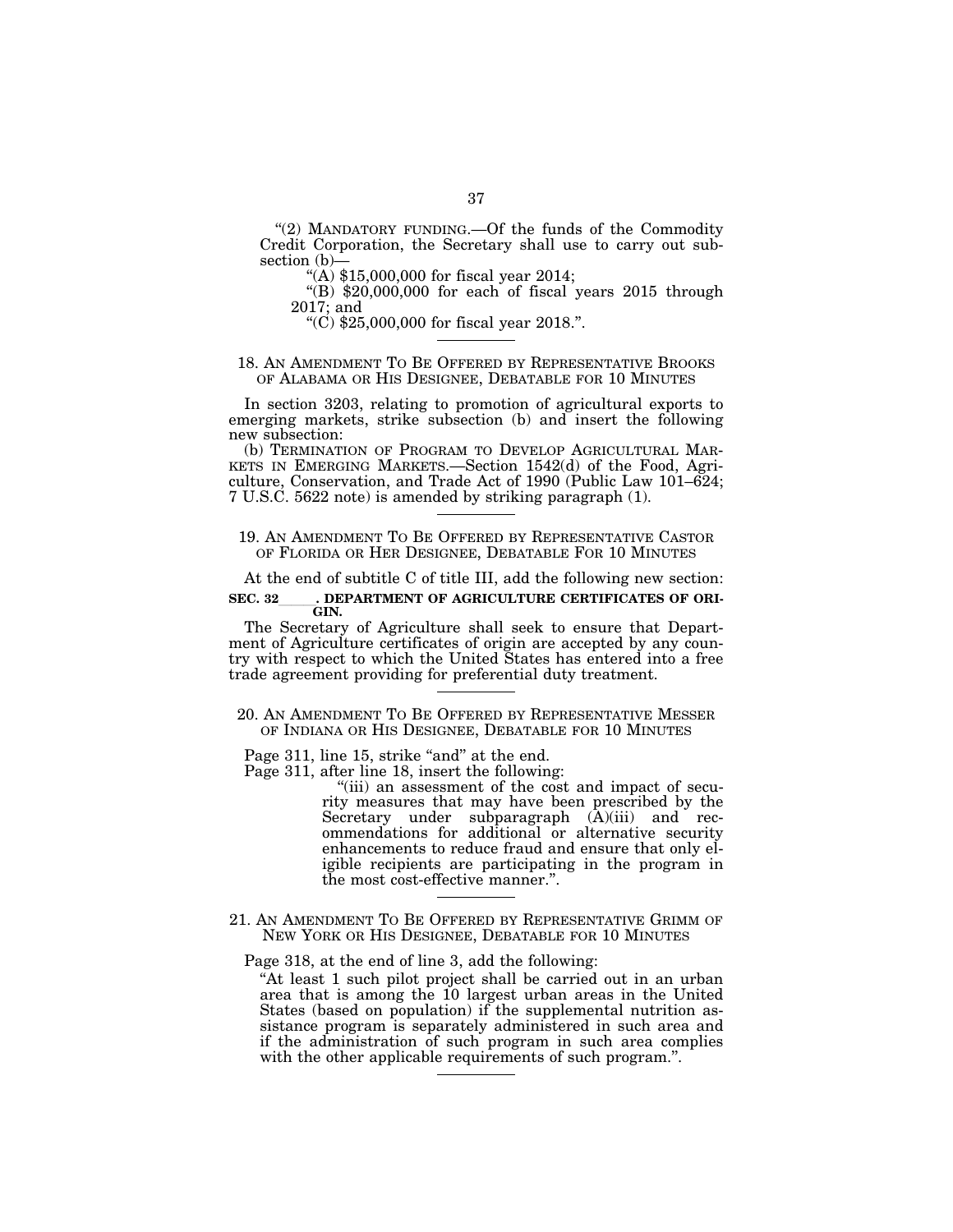22. AN AMENDMENT TO BE OFFERED BY REPRESENTATIVE HUDSON OF NORTH CAROLINA OR HIS DESIGNEE, DEBATABLE FOR 10 MIN- **UTES** 

At the end of subtitle A of title IV (page 346, after line 17), insert the following new section:

#### **SEC. 4033. TESTING APPLICANTS FOR UNLAWFUL USE OF CON-TROLLED SUBSTANCES.**

Section 6 of the Food and Nutrition Act of 2008 (7 U.S.C. 2015), as amended by section 4009. is amended by adding at the end the following:

''(s) TESTING APPLICANTS FOR UNLAWFUL USE OF CONTROLLED

SUBSTANCES.— ''(1) Nothing in this Act, or in any other Federal law, shall be considered to prevent a State, at the full cost to such State, from—

''(A) enacting legislation to provide for testing any individual who is a member of a household applying for supplemental nutrition assistance benefits, for the unlawful use of controlled substances as a condition for receiving such benefits; and

''(B) finding an individual ineligible to participate in the supplemental nutrition assistance program on the basis of the positive result of the testing conducted by the State under such legislation.

"(2) For purposes of this subsection, term 'controlled substance' has the meaning given such term in section 102 of the Controlled Substances Act ((21 U.S.C. 802).''.

23. AN AMENDMENT TO BE OFFERED BY REPRESENTATIVE CONAWAY OF TEXAS OR HIS DESIGNEE, DEBATABLE FOR 10 MINUTES

At the end of subtitle A of title IV, insert the following:

#### **SEC. 4033. REDUCTION IN BENEFITS PAID WITH UNAUTHORIZED AP-PROPRIATIONS.**

Section 8(a) of the Food and Nutrition Act of 2008 (7 U.S.C.  $2017(a)$  is amended—

 $(1)$  by striking "(a) The" and inserting the following:

" $(a)(1)$  Subject to paragraph  $(2)$ , the"; and

(2) by adding at the end the following:

"(2) For any fiscal year for which funds are not authorized under section  $18(a)(1)$ , the thrifty food plan shall be reduced by 10 percent only for the purpose of determining the value of allotments under paragraph  $(1)$  for such fiscal year.".

At the end of subtitle A of title IV, insert the following:

#### **SEC. 4033. TERMINATING AN INCREASE IN SNAP BENEFITS.**

Section 101(a) of division A of the American Recovery and Reinvestment Act of 2009 (Public Law 111–5; 123 Stat. 120; 124 Stat. 2394; 124 Stat. 3265) is amended by striking paragraph (2).''.

<sup>24.</sup> AN AMENDMENT TO BE OFFERED BY REPRESENTATIVE KINGSTON OF GEORGIA OR HIS DESIGNEE, DEBATABLE FOR 10 MINUTES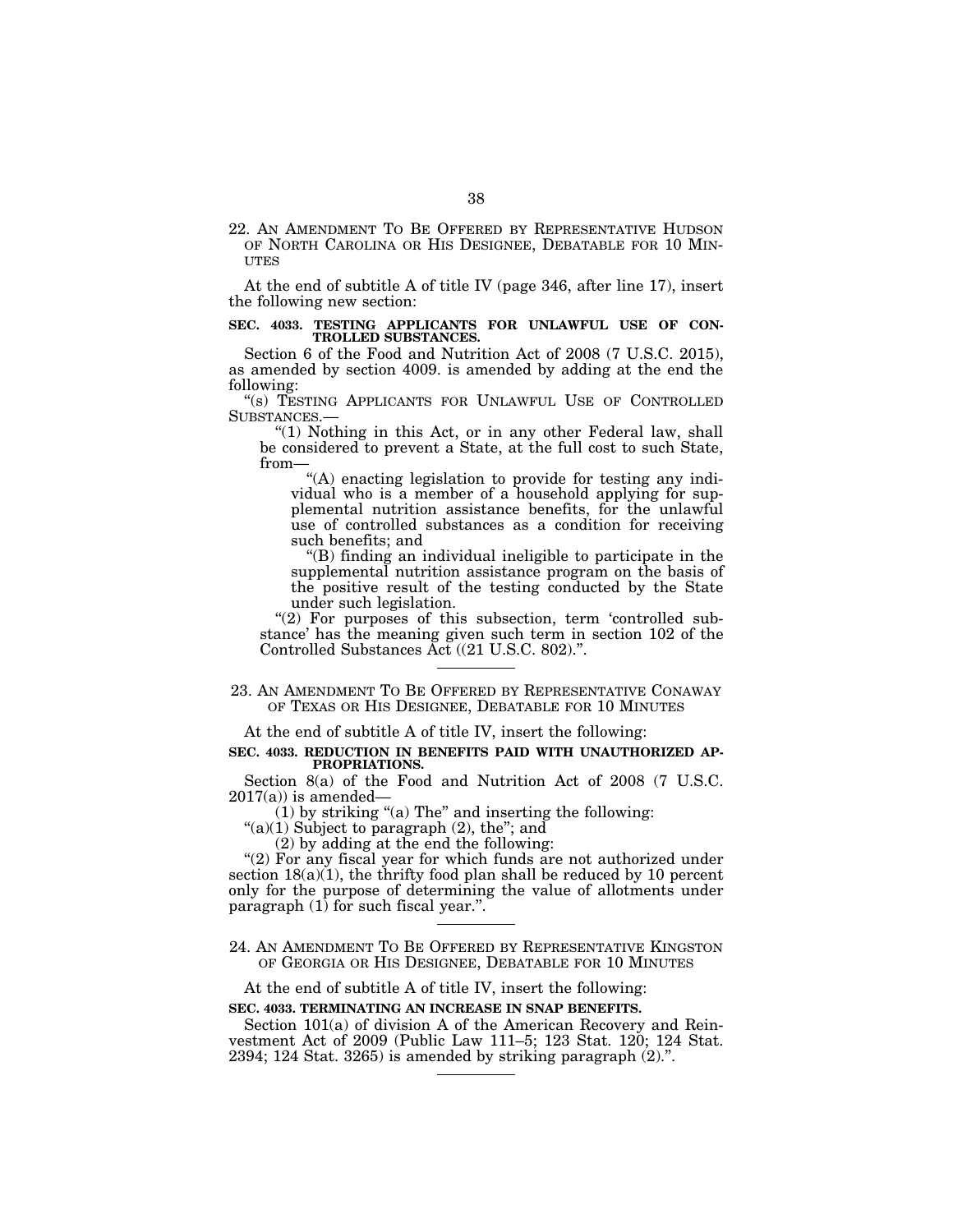25. AN AMENDMENT TO BE OFFERED BY REPRESENTATIVE BUTTERFIELD OF NORTH CAROLINA OR HIS DESIGNEE, DEBATABLE FOR 10 MINUTES

At the end of subtitle A of title IV, add the following:

# **SEC. 4033. SNAP ENHANCEMENT.**

(a) AMENDMENT.—Section 3(k) of the Food and Nutrition Act of 2008 (7 U.S.C. 2012(k)) is amended—

 $(1)$  by striking "and  $(9)$ " the last place it appears and inserting " $(9)$ ", and

 $(2)$  by inserting ", and  $(10)$  items of personal hygiene for household use'' before the period at the end.

(b) EFFECTIVE DATE.—This section and the amendments made by this section shall take effect on the 1st day of the 1st month that begins not less than 180 days after the date of the enactment of this Act.

26. AN AMENDMENT TO BE OFFERED BY REPRESENTATIVE MARINO OF PENNSYLVANIA OR HIS DESIGNEE, DEBATABLE FOR 10 MINUTES

At the end of subtitle A, of title IV, insert the following:

#### **SEC. 4033. GAO PILOT PROGRAM TO COLLECT AND PUBLISH SUPPLE-MENTAL NUTRITION ASSISTANCE BENEFIT REDEMPTION DATA.**

(a) PILOT PROGRAM.—After the enactment of this Act, the Comptroller General shall carry out a pilot program as follows:

(1) The program shall collect the data that is currently required to be reported under the Food and Nutrition Act of 2008  $(7 \text{ U.S.C. } 2011 \text{ et seq.})$  and under the benefit redemption requirements applicable to households under such Act.

(2) The program shall be carried out in 9 States, selected by the Comptroller General in the discretion of the Comptroller General, based on a good variety of demographics, economics and geographics.

(3) The program shall conclude after the expiration of the 9 month period, and before the expiration of the 1-year period, beginning on the date of the enactment of this Act.

(b) RESULTS OF PROGRAM.—Promptly after the conclusion of the program, the Comptroller General shall—

(1) describe the extent to which data collected under subsection (a) can be analyzed under current reporting requirements to identify the aggregate number and aggregate cost of each specific food item purchased with supplemental nutrition assistance benefits;

(2) indicate which additional information should be collected in order to obtain the aggregate number of and cost of each specific food item purchased with supplemental nutrition assistance benefits;

(3) make recommendations necessary to improve the current benefit redemption data reporting requirements to enable the Secretary to publish on the Internet in a searchable, comparable database available to the public, the aggregate number and aggregate cost of each specific food item purchased with supplemental nutrition assistance benefits; and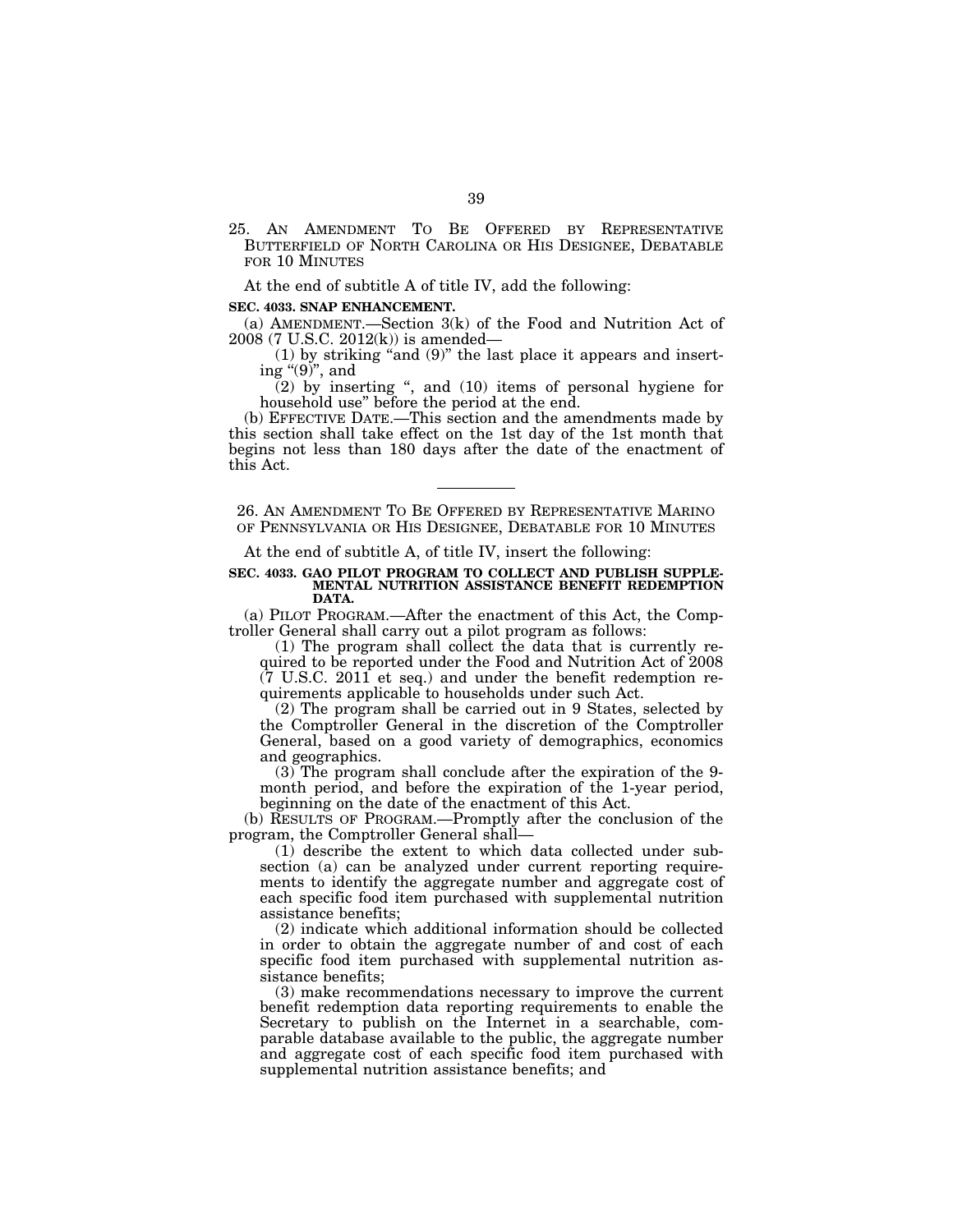(4) publish the data collected under subsection (a) on the Internet in a searchable, comparable database available to the public.

# 27. AN AMENDMENT TO BE OFFERED BY REPRESENTATIVE CHABOT OF OHIO OR HIS DESIGNEE, DEBATABLE FOR 10 MINUTES

At the end of subtitle A of title IV, insert the following:

#### **SEC. 4033. EXPUNGEMENT OF UNSUED SUPPLEMENTAL NUTRITION ASSISTANCE PROGRAM BENEFITS.**

Section 11 of the Food and Nutrition Act of 2008 (7 U.S.C. 2020), as amended by section 4015, is amended by adding at the end the following:

''(w) EXPUNGEMENT OF UNUSED BENEFTIS.—The State agency shall expunge from the EBT account of a household benefits that are not used before the expiration of the 60-day period beginning on the date such benefits are posted to such account.''.

28. AN AMENDMENT TO BE OFFERED BY REPRESENTATIVE BLACK OF TENNESSEE OR HER DESIGNEE, DEBATABLE FOR 10 MINUTES

At the end of subtitle A of title IV, insert the following:

# **SEC. 4033. TERMINATION OF EXISTING AGREEMENT.**

Effective on the date of the enactment of this Act, the memorandum of understanding entered into on July 22, 2004, by the Secretary of Agriculture of the United States Department of Agriculture and the Secretary of Foreign Affairs of the Republic of Mexico and known as the ''Partnership for Nutrition Assistance Initiative'' is null and void.

29. AN AMENDMENT TO BE OFFERED BY REPRESENTATIVE KAPTUR OF OHIO OR HER DESIGNEE, DEBATABLE FOR 10 MINUTES

In section 4402(a) of the Farm Security and Rural Investment Act of 2002 (7 U.S.C. 3007(a)), as added by section 4201 of subtitle C of title IV—

(1) in paragraph (2) strike the close quotation and the period at the end, and

(2) add at the end the following:

''(3) REQUIREMENT.—Not less than 50 percent of the funds made available to carry out this section in any fiscal year shall be used to provide assistance to seniors.''.

30. AN AMENDMENT TO BE OFFERED BY REPRESENTATIVE SCHWEIKERT OF ARIZONA OR HIS DESIGNEE, DEBATABLE FOR 10 MINUTES

In subtitle C of title IV, strike section 4207.

31. AN AMENDMENT TO BE OFFERED BY REPRESENTATIVE WELCH OF VERMONT OR HIS DESIGNEE, DEBATABLE FOR 10 MINUTES

Page 375, after line 2, insert the following: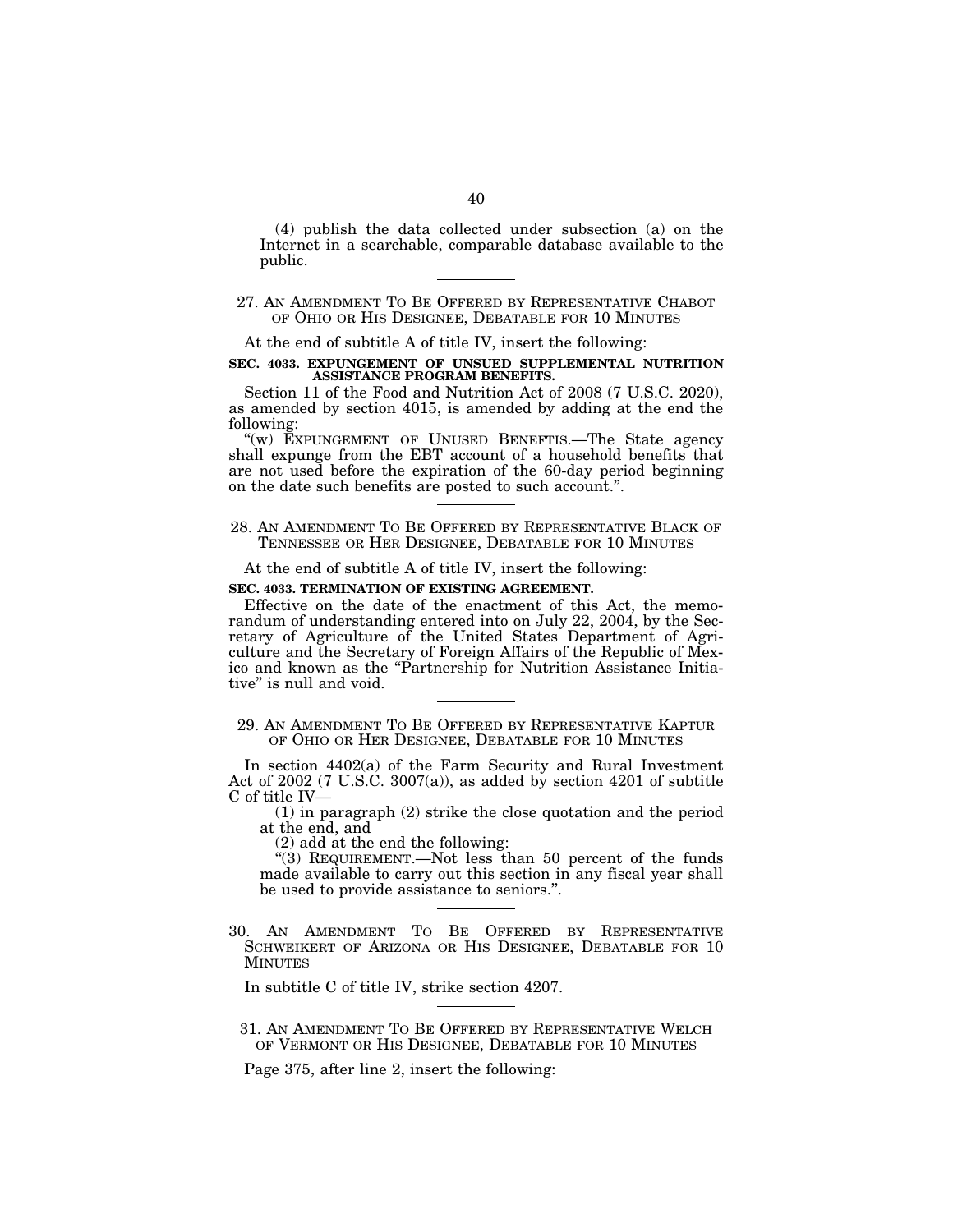#### **SEC.** lll**. LIMITATION ON PERIOD BORROWERS ARE ELIGIBLE FOR GUARANTEED ASSISTANCE MADE INAPPLICABLE TO RE-CIPIENTS OF GUARANTEED LOANS ONLY.**

Section 319(b) of the Consolidated Farm and Rural Development Act  $(7 \text{ U.S.C. } 1949(b))$  is amended by striking "(b)" and all that follows through "guaranteed operating loan" in paragraph (2) and inserting the following:

''(b) LIMITATION ON PERIOD RECIPIENT OF DIRECT LOAN IS ELIGI-BLE FOR ASSISTANCE.—If, as of October 28, 1992, a farmer or rancher has received a direct loan''.

32. AN AMENDMENT TO BE OFFERED BY REPRESENTATIVE TIERNEY OF MASSACHUSETTS OR HIS DESIGNEE, DEBATABLE FOR 10 MINUTES

Page 375, line 5, insert "(a) In GENERAL.—" before "Section".

Page 375, after line 6, insert the following:

(1) by inserting ''or commercial fishing'' after ''aquaculture'' the 1st place it appears;

(2) by striking ''or aquaculture'' each place it appears and inserting "aquaculture, or commercial fishing";

Page  $375$ , line 7, strike " $(1)$ " and insert " $(3)$ ".

Page 375, line 15, strike " $(2)$ " and insert " $(4)$ ".

Page 375, line 19, strike " $(3)$ " and insert " $(5)$ ".

Page 375, line 22, strike " $(4)$ " and insert " $(6)$ ".

Page 376, line 1, strike " $(5)$ " and insert " $(7)$ ".

Page 376, line 3, strike " $(6)$ " and insert " $(8)$ ".

Page 376, after line 10, insert the following:

(b) CONFORMING AMENDMENT.—Section 329 of such Act (7 U.S.C. 1970) is amended by striking "or aquaculture" and inserting "aquaculture, or commercial fishing''.

33. AN AMENDMENT TO BE OFFERED BY REPRESENTATIVE COSTA OF CALIFORNIA OR HIS DESIGNEE, DEBATABLE FOR 10 MINUTES

Page 379, line 23, insert "(a) In GENERAL.—" before "Section". Page 380, after line 2, insert the following:

(b) PILOT PROGRAM FOR TECHNICAL ASSISTANCE TO ADDRESS NI-TRATE CONTAMINATION OF RURAL DRINKING WATER.—Section  $306(a)(2)(B)$  of such Act (7 U.S.C. 1926(a)(2)(B)) is amended by adding at the end the following:

> "(viii) PILOT PROGRAM FOR TECHNICAL ASSISTANCE TO ADDRESS NITRATE CONTAMINATION OF RURAL DRINKING WATER.—Using amounts made available to carry out this subparagraph, the Secretary, acting through the Rural Utilities Service, shall conduct a pilot program under which the Secretary shall provide grants and technical assistance for disadvantaged communities in rural areas and in cities and towns with a population of less than 10,000 individuals where drinking water is impaired by nitrate contamination.''.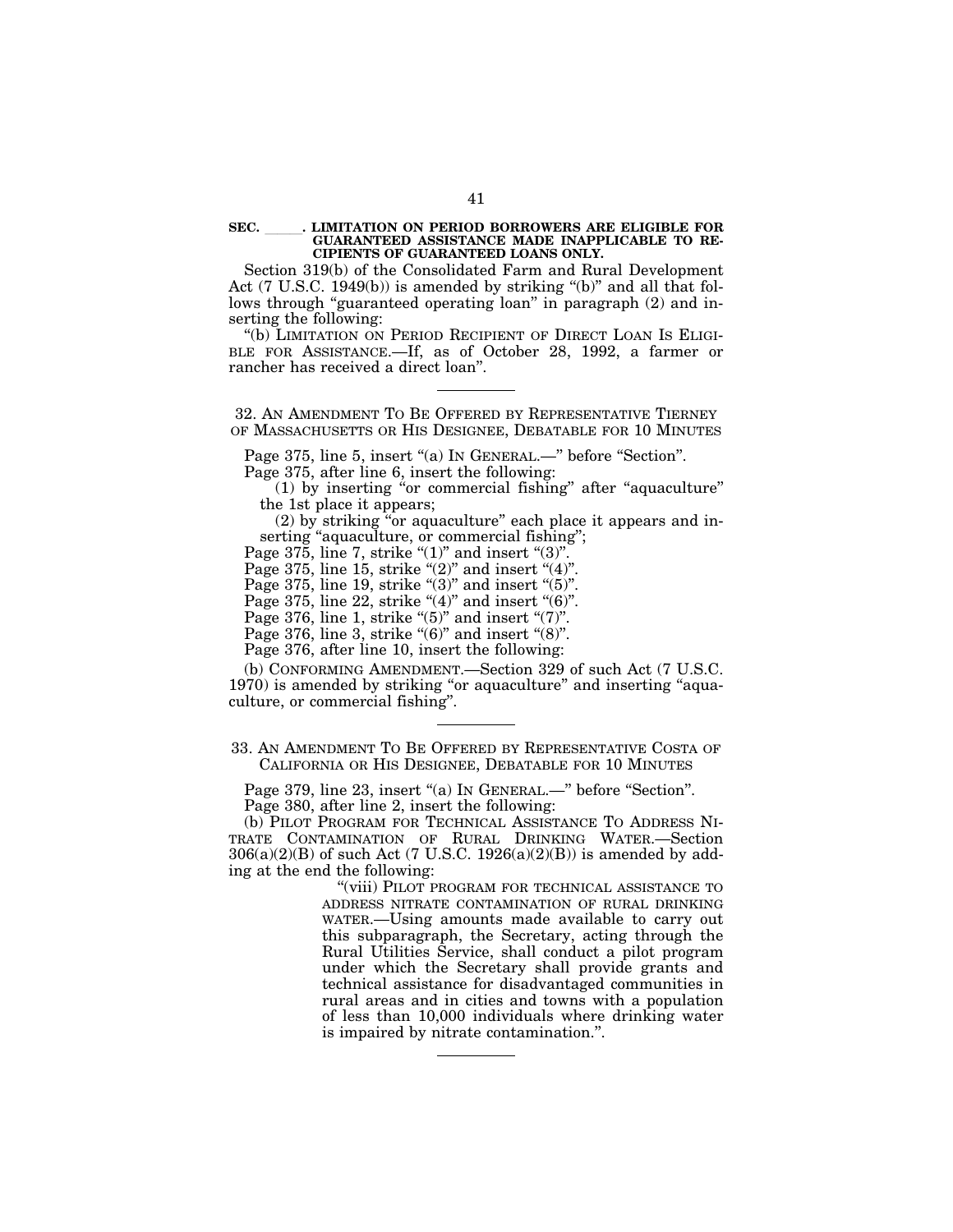34. AN AMENDMENT TO BE OFFERED BY REPRESENTATIVE GINGREY OF GEORGIA OR HIS DESIGNEE, DEBATABLE FOR 10 MINUTES

Page 394, strike line 11 and all that follows through page 396, line 17.

35. AN AMENDMENT TO BE OFFERED BY REPRESENTATIVE RICE OF SOUTH CAROLINA OR HIS DESIGNEE, DEBATABLE FOR 10 MINUTES

Page 433, line 17, strike "'subsections (e) and (f)'" and insert "' subsections  $(e)$ ,  $(f)$ , and  $(g)$ ".

Page 433, line 20, strike "subsections (e) and (f)" and insert "'subsections  $(e)$ ,  $(f)$ , and  $(g)$ ".

Page 433, line 21, strike "subsections (e), (f), and (i)" and insert "subsections (f) and (i)".

Page 433, line 23, strike "subsections (e), (f), and (g)" and insert "subsections  $(f)$ ,  $(g)$ , and  $(h)$ ".

Page 433, after line 23, insert the following new paragraph:

(5) by striking subsection (e) and inserting the following new subsection:

''(e) PASTURE-BASED BEEF SYSTEMS RESEARCH INITIATIVE.—Research and extension grants may be made under this section to study the development of forage sequences and combinations for cow-calf, heifer development, stocker, and finishing systems, to deliver optimal nutritive value for efficient production of cattle for pasture finishing, to optimize forage systems to improve marketability of pasture-finished beef, and to assess the effect of forage quality on reproductive fitness.''.

Page 433, line 24, strike " $(5)$  in subsection  $(f)$ " and insert " $(6)$  in subsection (g)".

Page 434, line 11, strike " $(6)$  in subsection  $(g)$ " and insert " $(7)$  in subsection (h)".

36. AN AMENDMENT TO BE OFFERED BY REPRESENTATIVE PALAZZO OF MISSISSIPPI OR HIS DESIGNEE, DEBATABLE FOR 10 MINUTES

Page 444, after line 18, insert the following:

**SEC. 73**ll**. AGRICULTURAL TECHNOLOGY INNOVATION PARTNER-SHIP PILOT PROGRAM FOR REGIONAL COLLABORATION AND INNOVATIVE VENTURE DEVELOPMENT TRAINING.** 

Subtitle A of title VI of the Agricultural Research, Extension, and Education Reform Act of 1998 is amended by adding after section 604 (7 U.S.C. 7642) the following:

#### **''SEC. 605. AGRICULTURAL TECHNOLOGY INNOVATION PARTNERSHIP PILOT PROGRAM FOR REGIONAL COLLABORATION AND INNOVATIVE VENTURE DEVELOPMENT TRAINING.**

"(a) IN GENERAL.—Funds made available under this section shall be used to provide regional collaborations, technology transfer and commercialization, and innovative venture development training under the Agricultural Technology Innovation Partnership program of the Office of Technology Transfer in the Agricultural Research Service.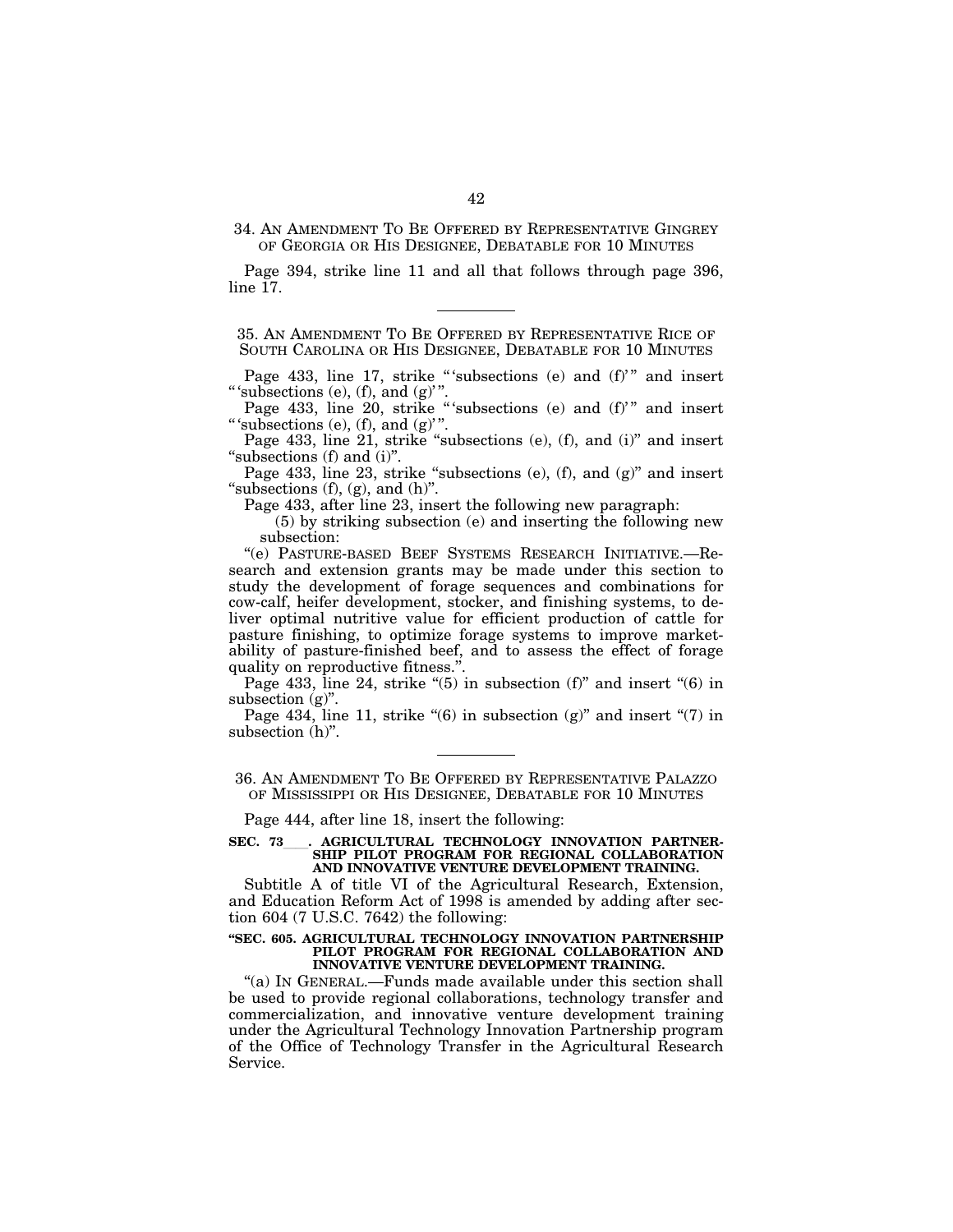''(b) FUNDING.—Of the funds made available to the Agricultural Research Service, the Secretary shall use to carry out this section \$500,000 for each of fiscal years 2014 through 2018.''.

# 37. AN AMENDMENT TO BE OFFERED BY REPRESENTATIVE POLIS OF COLORADO OR HIS DESIGNEE, DEBATABLE FOR 10 MINUTES

Page 475, after line 15, add the following new section:

# **SEC. 7605. LEGITIMACY OF INDUSTRIAL HEMP RESEARCH.**

(a) IN GENERAL.—Notwithstanding the Controlled Substances Act (21 U.S.C. 801 et seq.), the Drug-Free Workplace Act of 1988 (41 U.S.C. 8101 et seq.), the Safe and Drug-Free Schools and Communities Act of 1986 (20 U.S.C. 7101 et seq.), or any other Federal law, an institution of higher education (as defined in section 101 of the Higher Education Act of 1965 (20 U.S.C. 1001)) may grow or cultivate industrial hemp if—

(1) the industrial hemp is grown or cultivated for purposes of agricultural research or other academic research; and

(2) the growing or cultivating of industrial hemp is allowed under the laws of the State in which such institution of higher education is located and such research occurs.

(b) INDUSTRIAL HEMP DEFINED.—In this section, the term ''industrial hemp'' means the plant *Cannabis sativa L.* and any part of such plant, whether growing or not, with a delta-9 tetrahydrocannabinol concentration of not more than 0.3 percent on a dry weight basis.

# 38. AN AMENDMENT TO BE OFFERED BY REPRESENTATIVE GARAMENDI OF CALIFORNIA OR HIS DESIGNEE, DEBATABLE FOR 10 MINUTES

In section 8102, relating to the Forest Legacy Program, insert before the existing text "(a) AUTHORIZATION OF APPROPRIATIONS.—" and add at the end the following:

(b) AUTHORIZING STATES TO ALLOW QUALIFIED ORGANIZATIONS TO ACQUIRE, HOLD, AND MANAGE CONSERVATION EASEMENTS.—Subsection (l) of section 7 of the Cooperative Forestry Assistance Act of 1978 (16 U.S.C. 2103c) is amended by adding at the end the following new paragraph:

''(4) STATE AUTHORIZATION.—

"(A) IN GENERAL.—At the request of a State acting through the State Lead Agency, the Secretary shall authorize the State to allow qualified organizations, as defined in section 170(h)(3) of the Internal Revenue Code of 1986, and organized for one or more of the purposes described in section  $170(h)(4)(A)$  of that Code, to acquire, hold, and manage conservation easements, using funds granted to the State under this subsection, for purposes of the Forest Legacy Program in the State.

''(B) ELIGIBILITY.—To be eligible to acquire and manage conservation easements under this paragraph, a qualified organization described in subparagraph (A) must demonstrate to the Secretary the abilities necessary to acquire, monitor, and enforce interests in forestland consistent with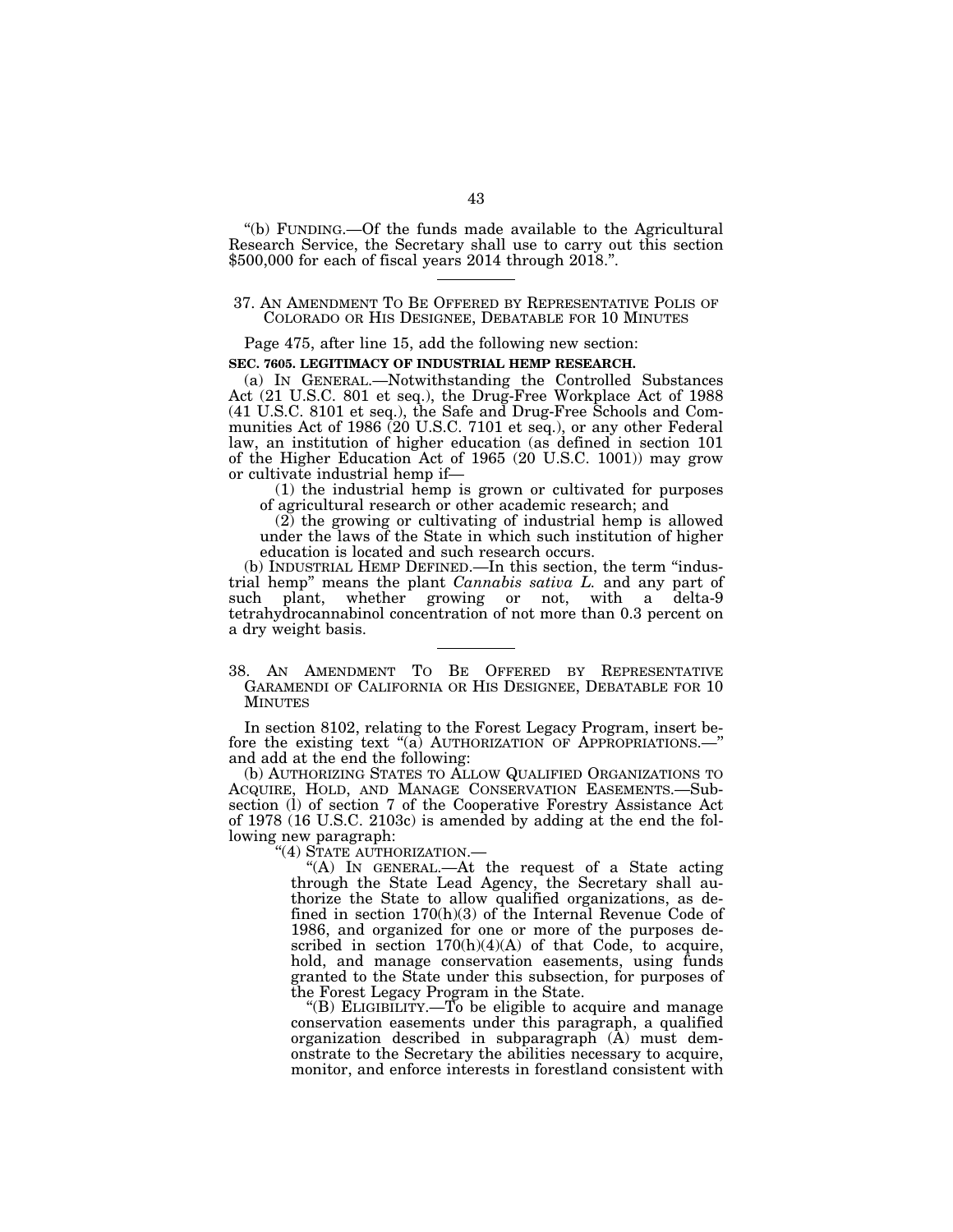the Forest Legacy Program and the assessment of need for the State.

''(C) REVERSION.—If the Secretary, or a State acting through the State Lead Agency, makes any of the determinations described in subparagraph (D) with respect to a conservation easement acquired by a qualified organization under the authority of subparagraph  $(A)$ —

''(i) all right, title, and interest of the qualified organization in and to the conservation easement shall terminate; and

"(ii) all right, title, and interest in and to the conservation easement shall revert to the State or other qualified designee as approved by the State.

''(D) DETERMINATIONS.—The determinations required for operation of the reversionary interest retained in subparagraph (C) are that—

''(i) the qualified organization is unable to carry out its responsibilities under the Forest Legacy Program in the State with respect to the conservation easement;

''(ii) the conservation easement has been modified in a way that is inconsistent with the purposes of the Forest Legacy Program or the assessment of need for the State; or

''(iii) the conservation easement has been conveyed to another person (other than a qualified organization approved by the State and the Secretary).''.

Strike sections 8301 through 8303 (page 481, line 20, through page 485, line 23) and insert the following:

#### **SEC. 8301. INSECT AND DISEASE INFESTATION.**

Title VI of the Healthy Forests Restoration Act of 2003 (16 U.S.C. 6591 et seq.) is amended by adding at the end the following:

# **''SEC. 602. DESIGNATION OF TREATMENT AREAS.**

''(a) DEFINITION OF DECLINING FOREST HEALTH.—In this section, the term 'declining forest health' means a forest that is experiencing—

''(1) substantially increased tree mortality due to insect or disease infestation; or

"(2) dieback due to infestation or defoliation by insects or disease.

"(b) DESIGNATION OF TREATMENT AREAS.-

''(1) INITIAL AREAS.—Not later than 60 days after the date of enactment of the Agriculture Reform, Food, and Jobs Act of 2013, the Secretary shall, if requested by the Governor of the State, designate as part of an insect and disease treatment program 1 or more subwatersheds (sixth-level hydrologic units, according to the System of Hydrologic Unit Codes of the United States Geological Survey) in at least 1 national forest in each State that is experiencing an insect or disease epidemic.

<sup>39.</sup> AN AMENDMENT TO BE OFFERED BY REPRESENTATIVE POLIS OF COLORADO OR HIS DESIGNEE, DEBATABLE FOR 10 MINUTES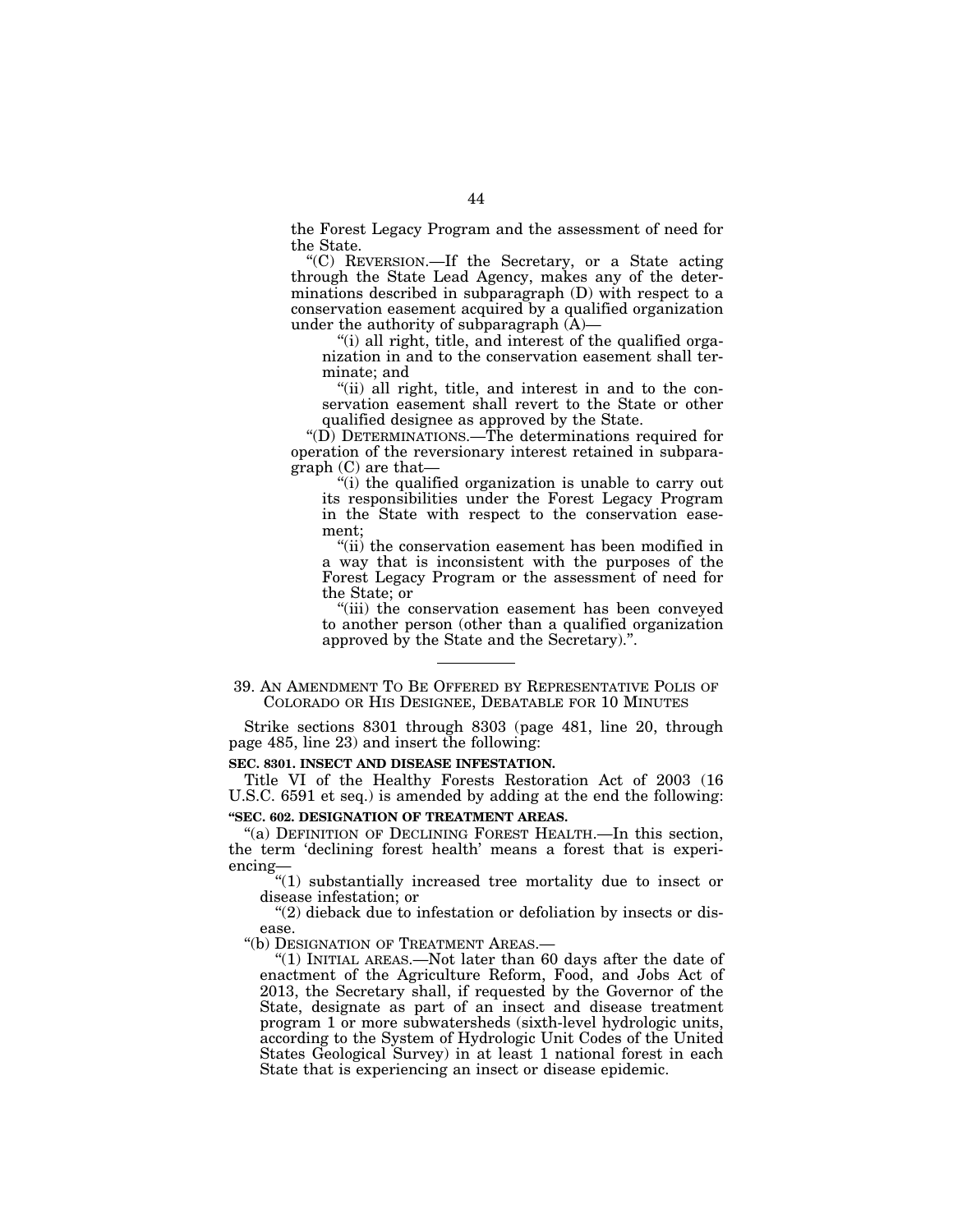"(2) ADDITIONAL AREAS.—After the end of the 60-day period described in paragraph (1), the Secretary may designate additional subwatersheds under this section as needed to address insect or disease threats.

''(c) REQUIREMENTS.—To be designated a subwatershed under subsection (b), the subwatershed shall be—

''(1) experiencing declining forest health, based on annual forest health surveys conducted by the Secretary;

 $''(2)$  at risk of experiencing substantially increased tree mortality over the next 15 years due to insect or disease infestation, based on the most recent National Insect and Disease Risk Map published by the Forest Service; or

" $(3)$  in an area in which the risk of hazard trees poses an imminent risk to public infrastructure, health, or safety.

"(d) TREATMENT OF AREAS.—

''(1) IN GENERAL.—The Secretary may carry out priority projects on Federal land in the subwatersheds designated under subsection (b) to reduce the risk or extent of, or increase the resilience to, insect or disease infestation in the subwatersheds.

"(2) AUTHORITY.—Any project under paragraph (1) for which a public notice to initiate scoping is issued on or before September 30, 2018, may be carried out in accordance with subsections (b), (c), and (d) of section 102, and sections 104, 105, and 106.

''(3) EFFECT.—Projects carried out under this subsection shall be considered authorized hazardous fuel reduction projects for purposes of the authorities described in paragraph  $\bar{(2)}$ .

"(4) REPORT.—Not later than September 30, 2018, the Secretary shall issue a report on actions taken to carry out this subsection, including—

''(A) an evaluation of the progress towards project goals; and

''(B) recommendations for modifications to the projects and management treatments.

''(e) TREE RETENTION.—The Secretary shall carry out projects under subsection (d) in a manner that maximizes the retention of old-growth and large trees, as appropriate for the forest type, to the extent that the trees promote stands that are resilient to insects and disease.''.

Page 485, line 24, strike "**8304**" and insert "**8302**".

40. AN AMENDMENT TO BE OFFERED BY REPRESENTATIVE PETERS OF CALIFORNIA OR HIS DESIGNEE, DEBATABLE FOR 10 MINUTES

Page 497, after line 13 insert the following new paragraphs:

 $(2)$  in paragraph  $(6)$ —

 $(A)$  in subparagraph  $(C)$ , by striking "or";

(B) in subparagraph (D), by striking the period and inserting "; or"; and

(C) by adding at the end the following new subparagraph:

''(E) renewable chemicals.'';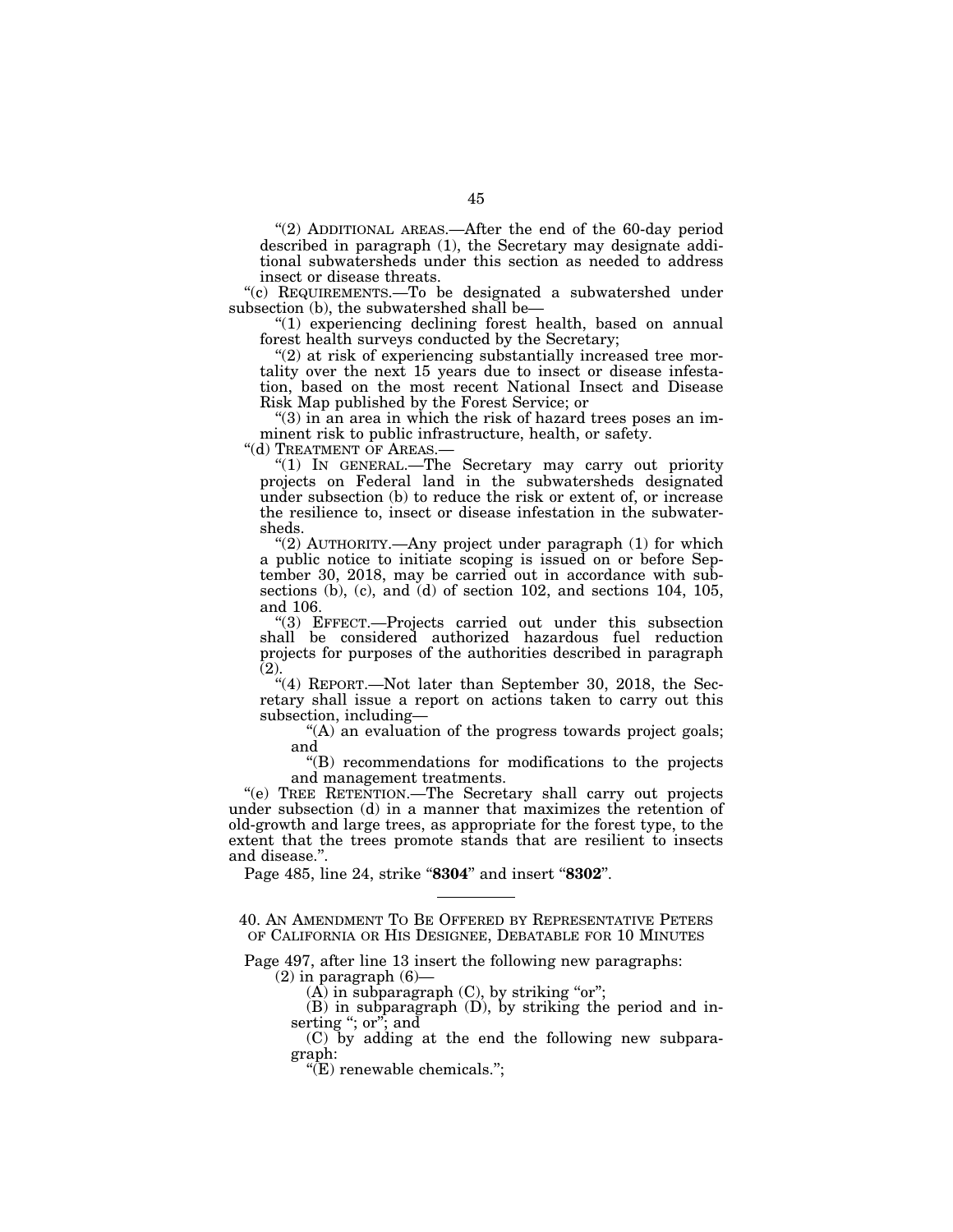(3) in paragraph (7)(A), by striking ''biofuels and biobased products'' and inserting ''biofuels, biobased products, or renewable chemicals'';

Page 497, line 16, strike "(13), (14), and (16)" and insert "(13),  $(15)$ , and  $(17)$ ".

Page 498, after line 4 insert the following new paragraphs:

 $(4)$  in paragraph  $(12)$  (as so redesignated), by inserting "(including a renewable chemical)'' after ''material or compound'';

(5) by inserting after paragraph (13) (as so redesignated), the following new paragraph:

"(14) RENEWABLE CHEMICAL.—The term 'renewable chemical' means a monomer, polymer, plastic, formulated product, or chemical substance produced from renewable biomass.'';

Page 498, line 5, strike " $(14)$ " and insert " $(15)$ ".

Page 498, line 7, strike " $(15)$ " and insert " $(16)$ ".

Page 499, strike lines 2 through 18 and insert the following:

(a) PROGRAM ADJUSTMENTS.—Section 9003 of the Farm Security and Rural Investment Act of 2002 (7 U.S.C. 8103) is amended—

(1) in subsection (a) in the matter preceding paragraph (1), by striking ''advanced biofuels'' and inserting ''advanced biofuels, renewable chemicals, or biobased products'';

 $(2)$  in subsection  $(b)(2)$ —

(A) in subparagraph (A), by striking "advanced biofuel" and inserting ''advanced biofuel, a renewable chemical, or a biobased product''; and

(B) in subparagraph (B), by striking ''advanced biofuel'' and inserting ''advanced biofuel, a renewable chemical, or a biobased product'';

 $(3)$  in subsection  $(c)(1)$ , by striking "advanced biofuels" and inserting ''advanced biofuels, renewable chemicals, or biobased products'';

 $(4)$  in subsection  $(d)(2)(C)$ —

(A) in clause (i), by striking "advanced biofuel" and inserting "advanced biofuel, a renewable chemical, or a biobased product''; and

(B) in clause (iii), by striking "advanced biofuels" and inserting ''advanced biofuels, renewable chemicals, or biobased products''; and

 $(5)$  in subsection  $(e)(1)(C)$ —

(A) in clause (i), by striking "advanced biofuel" and inserting "advanced biofuel or renewable chemical"; and

(B) in clause (iii), striking ''advanced biofuels'' and inserting ''advanced biofuels, renewable chemicals, or biobased products''.

Page 499, line 19, strike " $9003(g)$ " and insert " $9003(h)$ ".

Page 499, beginning on line 20, strike ", as redesignated by subsection  $(a)(3)$ ,".

41. AN AMENDMENT TO BE OFFERED BY REPRESENTATIVE MARINO OF PENNSYLVANIA OR HIS DESIGNEE, DEBATABLE FOR 10 MINUTES

Strike section 9006 and insert the following new section: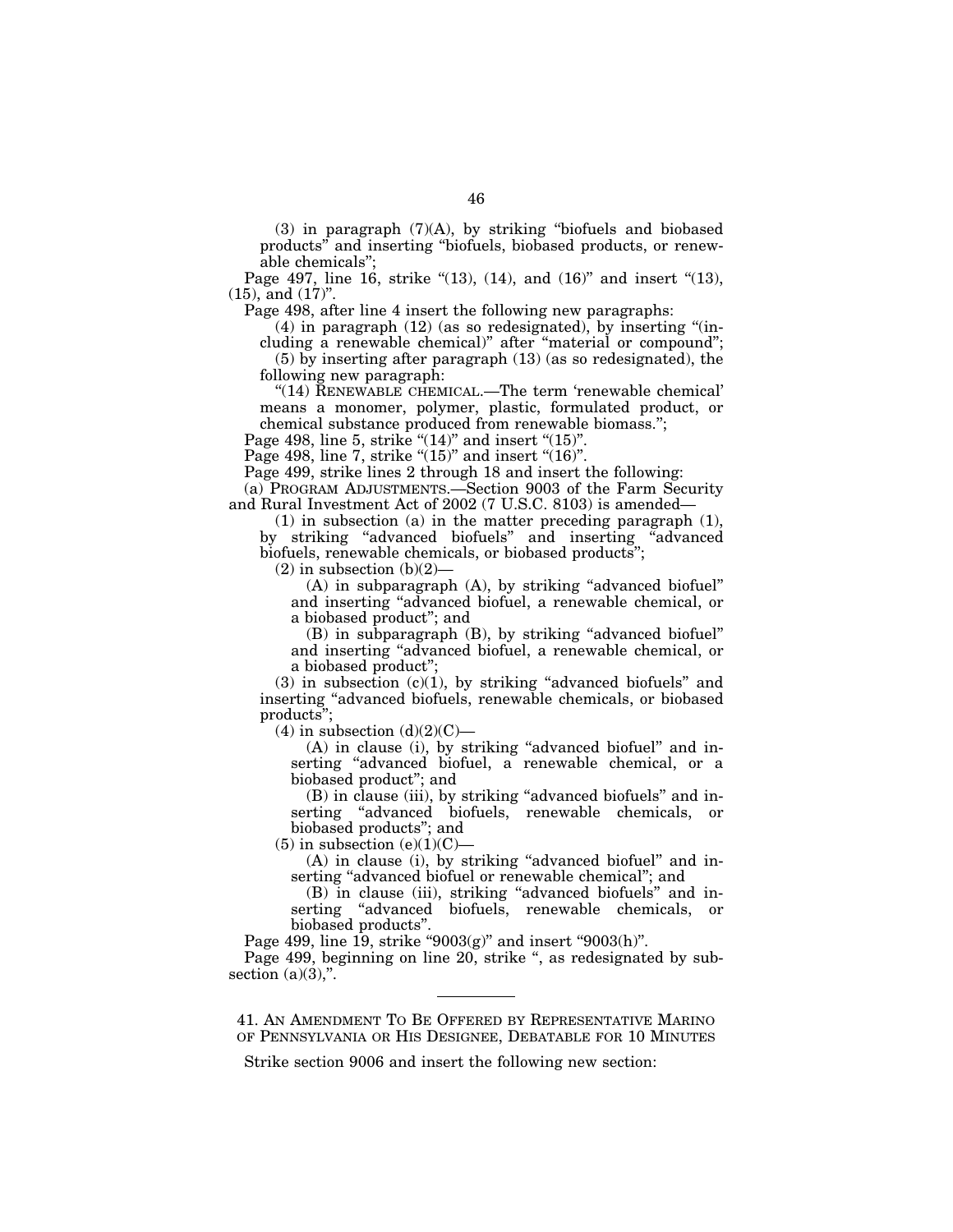# **SEC. 9006. REPEAL OF BIODIESEL FUEL EDUCATION PROGRAM.**

Section 9006 of the Farm Security and Rural Investment Act of 2002 (7 U.S.C. 8106) is repealed.

42. AN AMENDMENT TO BE OFFERED BY REPRESENTATIVE NEUGE-BAUER OF TEXAS OR HIS DESIGNEE, DEBATABLE FOR 10 MINUTES

Page 507, line 2, strike "and" at the end.

Page 507, after line 3 insert the following new subparagraph: (B) in paragraph  $(5)(B)$ —

> (i) in the matter preceding clause (i), by striking ''perennial crop'' and inserting ''fermentable sugar, cellulosic biomass, or perennial crop'';

(ii) in clause (i), by striking ''for perennials''; and

(iii) in clause (ii), by striking "perennial"; and

43. AN AMENDMENT TO BE OFFERED BY REPRESENTATIVE MCCLIN-TOCK OF CALIFORNIA OR HIS DESIGNEE, DEBATABLE FOR 10 MIN-UTES

Page 509, strike line 15 and all that follows through page 512,  $line 22$ .

44. AN AMENDMENT TO BE OFFERED BY REPRESENTATIVE GIBSON OF NEW YORK OR HIS DESIGNEE, DEBATABLE FOR 10 MINUTES

Strike section 10010.

45. AN AMENDMENT TO BE OFFERED BY REPRESENTATIVE WALORSKI OF INDIANA OR HER DESIGNEE, DEBATABLE FOR 10 MINUTES

Page 541, strike line 21 and all that follows through page 542, line 8.

46. AN AMENDMENT TO BE OFFERED BY REPRESENTATIVE COURT-NEY OF CONNECTICUT OR HIS DESIGNEE, DEBATABLE FOR 10 MIN-UTES

At the end of title X, insert the following new section:

#### **SEC. 10018. FARMED SHELLFISH AS SPECIALTY CROPS.**

Section 3(1) of the Specialty Crops Competitiveness Act of 2004 (7 U.S.C. 1621 note; Public Law 108–465) is amended by inserting "farmed shellfish" after "fruits,".

In the table of contents in section 1(b), insert after the item relating to section 10017 the following new item: Sec. 10018. Farmed shellfish as specialty crops.

47. AN AMENDMENT TO BE OFFERED BY REPRESENTATIVE KIND OF WISCONSIN OR HIS DESIGNEE, DEBATABLE FOR 20 MINUTES

In title XI, insert after the title heading the following: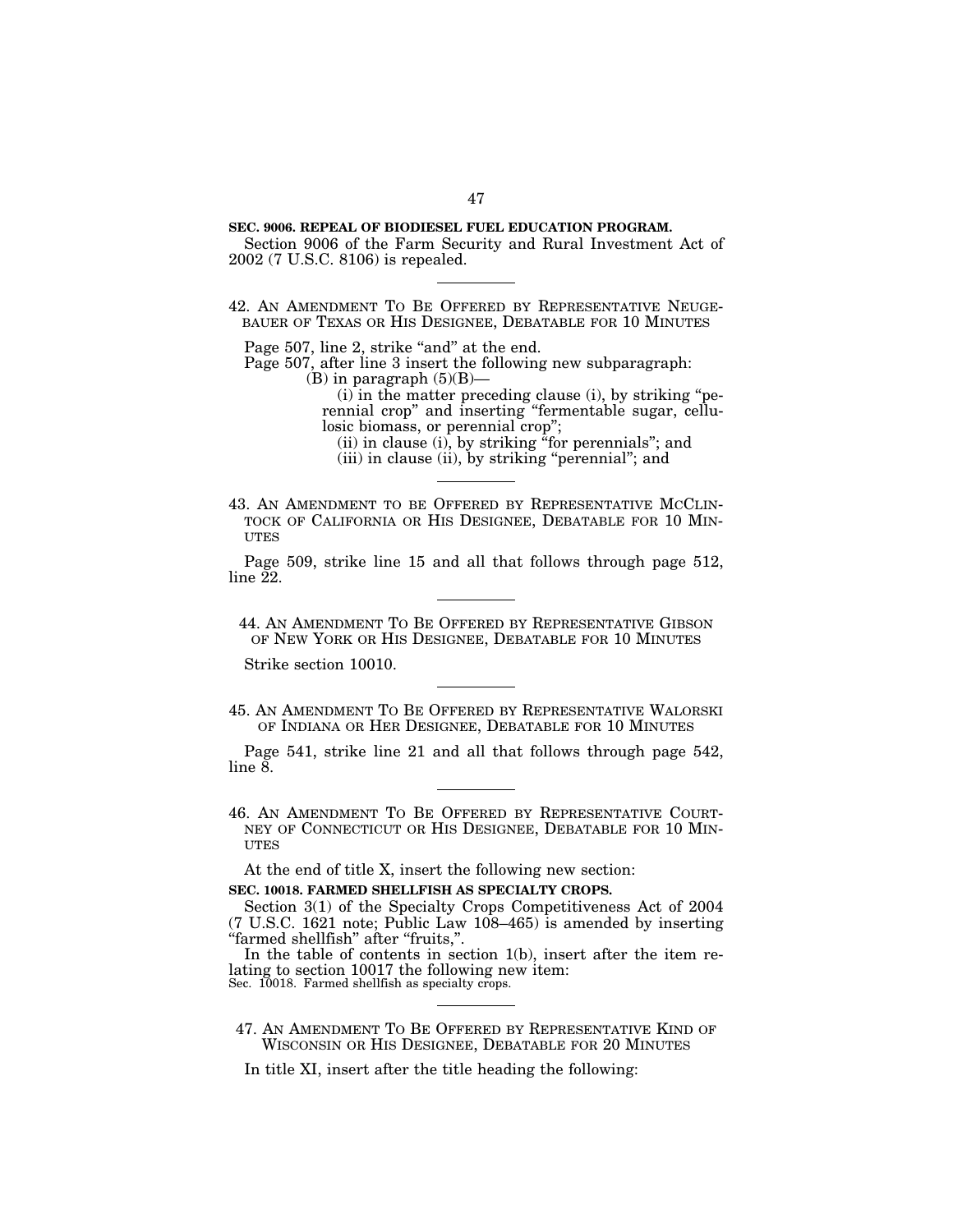# **Subtitle A—In General**

At the end of title XI, add the following new subtitle:

# **Subtitle B—Assisting Family Farmers Through Insurance Reform Measures**

#### **SEC. 11041. ADJUSTED GROSS INCOME AND PER PERSON LIMITA-TIONS ON SHARE OF INSURANCE PREMIUMS PAID BY CORPORATION.**

Section 508(e)(1) of the Federal Crop Insurance Act (7 U.S.C.  $1508(e)(1)$  is amended—

(1) by striking ''For the purpose'' and inserting the following:  $*(A)$  PAYMENT AUTHORITY.—For the purpose"; and

 $(2)$  by adding at the end the following new subparagraphs: ''(B) ADJUSTED GROSS INCOME LIMITATION.—Notwithstanding any other provision of this title, the Corporation shall not pay a part of the premium for additional coverage for any person or legal entity that has an average adjusted gross income (as defined in section 1001D of the Food Security Act of 1985 (7 U.S.C. 1308-3a)) in excess of \$250,000.

''(C) PER PERSON LIMITATION.—Notwithstanding any other provision of this title, the total amount of premium paid by the Corporation on behalf of a person or legal entity, directly or indirectly, with respect to all policies issued to the person or legal entity under this title for a crop year shall be limited to a maximum of \$50,000. To the maximum extent practicable, the Corporation shall carry out this subparagraph in accordance with sections 1001 through 1001F of the Food Security Act of 1985 (7 U.S.C. 1308 et seq.).''.

#### **SEC. 11042. CAP ON OVERALL RATE OF RETURN FOR CROP INSUR-ANCE PROVIDERS.**

Section 508(k)(3) of the Federal Crop Insurance Act (7 U.S.C.  $1508(k)(3)$  is amended—

(1) by designating paragraph (3) as subparagraph (A) (and adjusting the margin two ems to the right);

(2) by inserting before subparagraph (A) (as so designated) the following:

''(3) RISK.—''; and

(3) by adding at the end the following new subparagraph:

"(B) CAP ON OVERALL RATE OF RETURN.—The target rate of return for all the companies combined for the 2013 and subsequent reinsurance years shall be 12 percent of retained premium.''.

#### **SEC. 11043. CAP ON REIMBURSEMENTS FOR ADMINISTRATIVE AND OP-ERATING EXPENSES OF CROP INSURANCE PROVIDERS.**

Section  $508(k)(4)$  of the Federal Crop Insurance Act (7 U.S.C.  $1508(k)(4)$  is amended by adding at the end the following new subparagraph:

''(G) ADDITIONAL CAP ON REIMBURSEMENTS.—Notwithstanding subparagraphs (A) through (F), total reimburse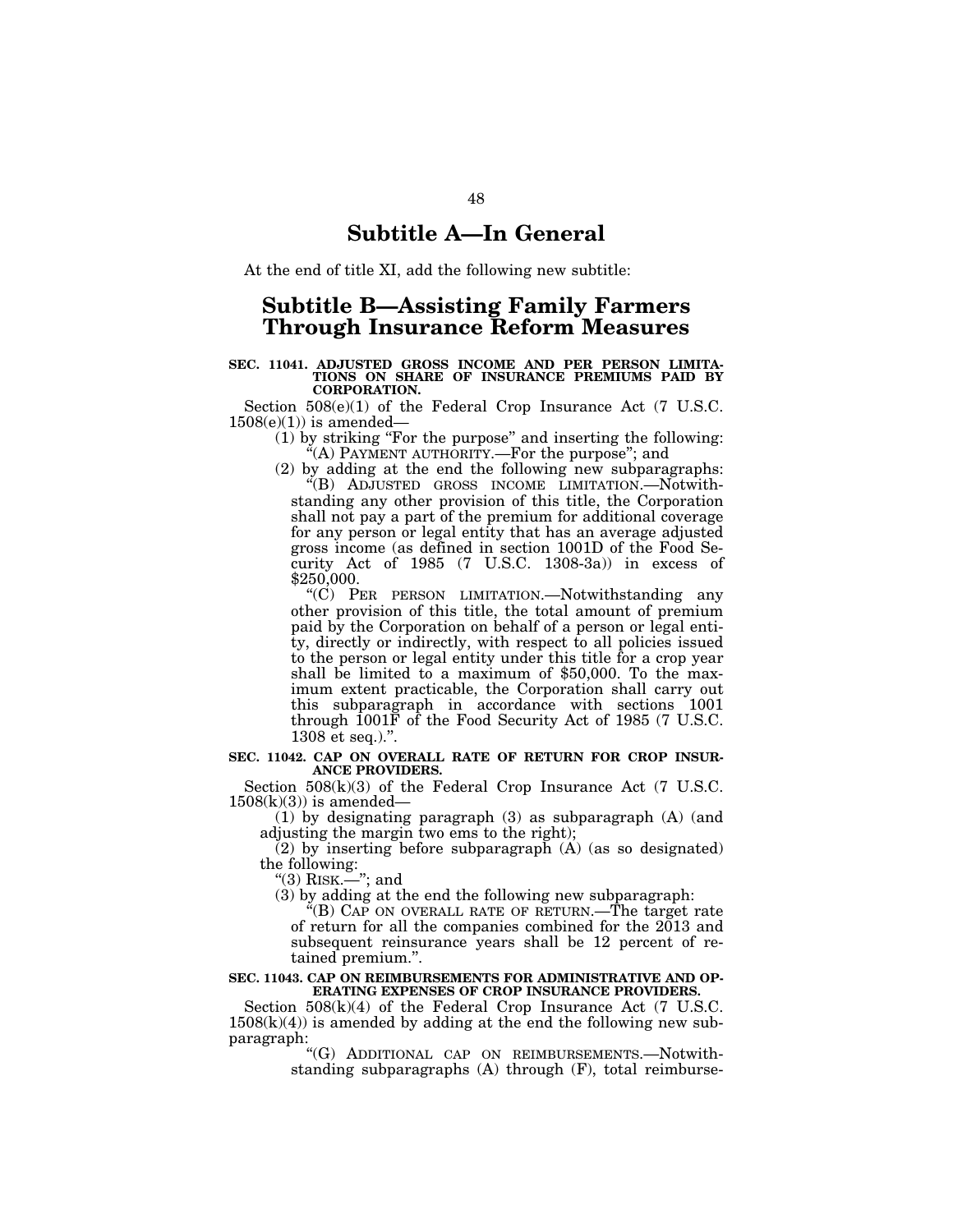ments for administrative and operating costs for the 2013 insurance year for all types of policies and plans of insurance shall not exceed  $$900,000,000$ . For each subsequent insurance year, the dollar amount in effect pursuant to the preceding sentence shall be increased by the same inflation factor as established for the administrative and operating costs cap in the 2011 Standard Reinsurance Agreement.''.

#### **SEC. 11044. BUDGET LIMITATIONS ON RENEGOTIATION OF STANDARD REINSURANCE AGREEMENT.**

Section 508(k)(8) of the Federal Crop Insurance Act of 1938 (7 U.S.C.  $1508(k)(8)$  is amended by adding at the end the following new subparagraph:

''(F) REDUCTION IN CORPORATION OBLIGATIONS.—The Board shall ensure that any Standard Reinsurance Agreement negotiated under subparagraph (A)(ii), when compared to the immediately preceding Standard Reinsurance Agreement, shall reduce, to the maximum extent practicable, the obligations of the Corporation under subsections (e)(2) or  $(k)(4)$  or section 523.<sup>"</sup>.

#### **SEC. 11045. CROP INSURANCE PREMIUM SUBSIDIES DISCLOSURE IN THE PUBLIC INTEREST.**

Section 502(c)(2) of the Federal Crop Insurance Act (7 U.S.C.  $1502(c)(2)$  is amended–

(1) by redesignating subparagraphs (A) and (B) as subparagraphs (C) and (D) respectively; and

 $(2)$  by inserting before subparagraph  $(C)$  (as so redesignated) the following:

''(A) DISCLOSURE IN THE PUBLIC INTEREST.—Notwithstanding paragraph (1) or any other provision of law, except as provided in subparagraph (B), the Secretary shall on an annual basis make available to the public—

" $(i)(I)$  the name of each individual or entity who obtained a federally subsidized crop insurance, livestock, or forage policy or plan of insurance during the previous fiscal year;

''(II) the amount of premium subsidy received by the individual or entity from the Corporation; and

''(III) the amount of any Federal portion of indemnities paid in the event of a loss during that fiscal year for each policy associated with that individual or entity; and

"(ii) for each private insurance provider, by name—

''(I) the underwriting gains earned through participation in the federally subsidized crop insurance program; and

''(II) the amount paid under this subtitle for—

"(aa) administrative and operating expenses;

''(bb) any Federal portion of indemnities and reinsurance; and

''(cc) any other purpose.

''(B) LIMITATION.—The Secretary shall not disclose information pertaining to individuals and entities covered by a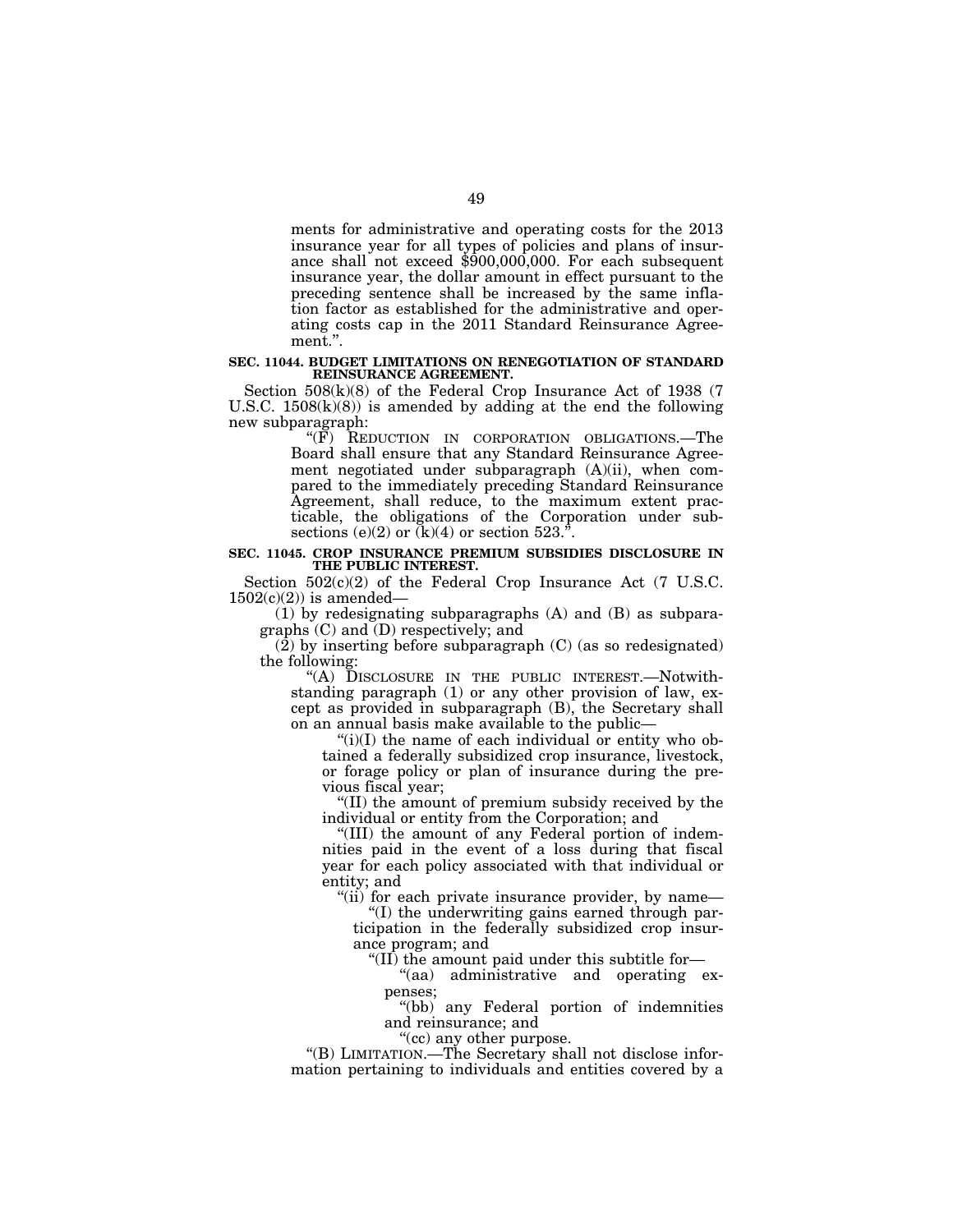catastrophic risk protection plan offered under section  $508(b)$ .".

Strike section 11012.

49. AN AMENDMENT TO BE OFFERED BY REPRESENTATIVE RADEL OF FLORIDA OR HIS DESIGNEE, DEBATABLE FOR 10 MINUTES

Page 590, beginning on line 18, strike section 12101 and insert the following new section:

#### **SEC. 12101. REPEAL OF THE NATIONAL SHEEP INDUSTRY IMPROVE-MENT CENTER.**

Effective October 1, 2013, section 375 of the Consolidated Farm and Rural Development Act (7 U.S.C. 2008j) is repealed.

50. AN AMENDMENT TO BE OFFERED BY REPRESENTATIVE WALBERG OF MICHIGAN OR HIS DESIGNEE, DEBATABLE FOR 10 MINUTES

Strike section 12312.

51. AN AMENDMENT TO BE OFFERED BY REPRESENTATIVE BENISHEK OF MICHIGAN OR HIS DESIGNEE, DEBATABLE FOR 10 MINUTES

At the end of subtitle C of title XII, add the following:

## **SEC. 12317. SCIENTIFIC AND ECONOMIC ANALYSIS OF THE FDA FOOD**  SAFETY MODERNIZATION ACT.

(a) IN GENERAL.—The Secretary of Health and Human Services (referred to in this section as the ''Secretary'') may not enforce any regulations promulgated under the FDA Food Safety Modernization Act (Public Law 111–353) until the Secretary publishes in the Federal Register the following:

 $(1)$  An analysis of the scientific information used in the final rule to implement the FDA Food Safety Modernization Act with a particular focus on—

(A) agricultural businesses of a variety of sizes;

(B) regional differences of agriculture production, processing, marketing, and value added production;

(C) agricultural businesses that are diverse livestock and produce producers; and

(D) what, if any, negative impact on the agricultural businesses would be created, or exacerbated, by implementation of the FDA Food Safety Modernization Act.

(2) An analysis of the economic impact of the proposed final rule to implement the FDA Food Safety Modernization Act with a particular focus on—

(A) agricultural businesses of a variety of sizes; and

(B) small and mid-sized value added food processors.

(3) A plan to systematically evaluate the regulations by surveying farmers and processors and developing an ongoing process to evaluate and address business concerns.

<sup>48.</sup> AN AMENDMENT TO BE OFFERED BY REPRESENTATIVE CARNEY OF DELAWARE OR HIS DESIGNEE, DEBATABLE FOR 10 MINUTES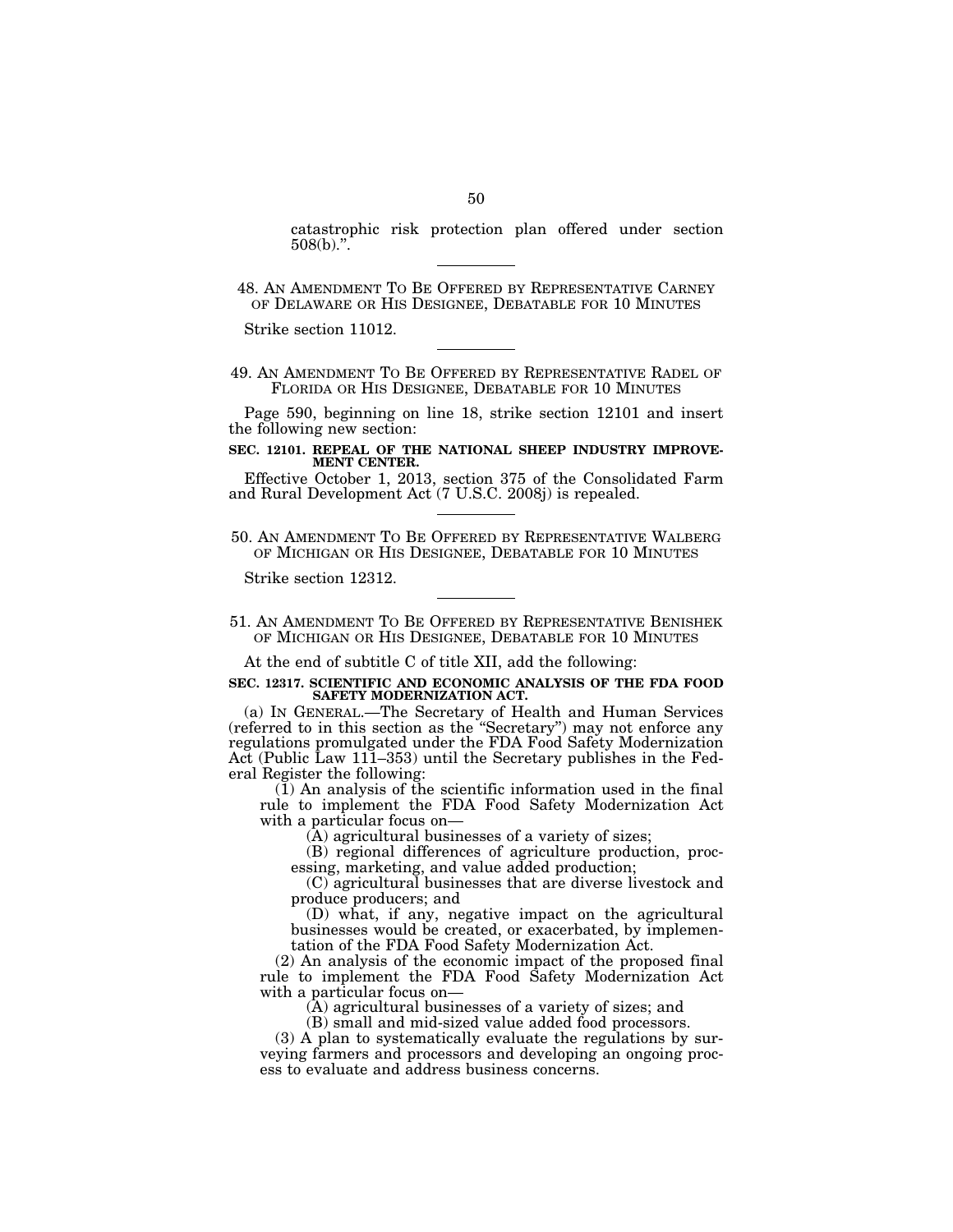(b) ANNUAL REPORT.—Not later than 1 year after the date of enactment of this Act and annually thereafter, the Secretary shall submit to the Committee on Agriculture, Nutrition, and Forestry of the Senate and the Committee on Agriculture of the House of Representatives a report on the impact of implementation of the regulations promulgated under the FDA Food Safety Modernization Act.

# 52. AN AMENDMENT TO BE OFFERED BY REPRESENTATIVE BACHUS OF ALABAMA OR HIS DESIGNEE, DEBATABLE FOR 10 MINUTES

At the end of title XII, add the following new section:

#### **SEC. 12317. IMPROVED DEPARTMENT OF AGRICULTURE CONSIDER-ATION OF ECONOMIC IMPACT OF REGULATIONS ON SMALL BUSINESS.**

The Secretary of Agriculture shall complete procedures consistent with the requirements of subsection (b) of section 609 of title 5, United States Code, whenever the Department of Agriculture promulgates any rule which will have a significant economic impact on a substantial number of small entities.

# 53. AN AMENDMENT TO BE OFFERED BY REPRESENTATIVE SINEMA OF ARIZONA OR HIS DESIGNEE, DEBATABLE FOR 10 MINUTES

Page 629, after line 4, insert the following:

#### **SEC. 12317. PRODUCE REPRESENTED AS GROWN IN THE UNITED STATES WHEN IT IS NOT IN FACT GROWN IN THE UNITED STATES.**

(a) TECHNICAL ASSISTANCE TO CBP.—The Secretary of Agriculture shall make available to U.S. Customs and Border Protection technical assistance related to the identification of produce represented as grown in the United States when it is not in fact grown in the United States.

(b) REPORT TO CONGRESS.—The Secretary shall submit to the Committee on Agriculture of the House of Representatives and the Committee on Agriculture, Nutrition, and Forestry of the Senate a report on produce represented as grown in the United States when it is not in fact grown in the United States.

# 54. AN AMENDMENT TO BE OFFERED BY REPRESENTATIVE WITTMAN OF VIRGINIA OR HIS DESIGNEE, DEBATABLE FOR 10 MINUTES

At the end of title XII, add the following new subtitle:

# **Subtitle D—Chesapeake Bay Accountability and Recovery**

#### **SECTION 12401. SHORT TITLE.**

This subtitle may be cited as the "Chesapeake Bay Accountability and Recovery Act of 2013''.

# **SEC. 12402. CHESAPEAKE BAY CROSSCUT BUDGET.**

(a) CROSSCUT BUDGET.—The Director, in consultation with the Chesapeake Executive Council, the chief executive of each Chesa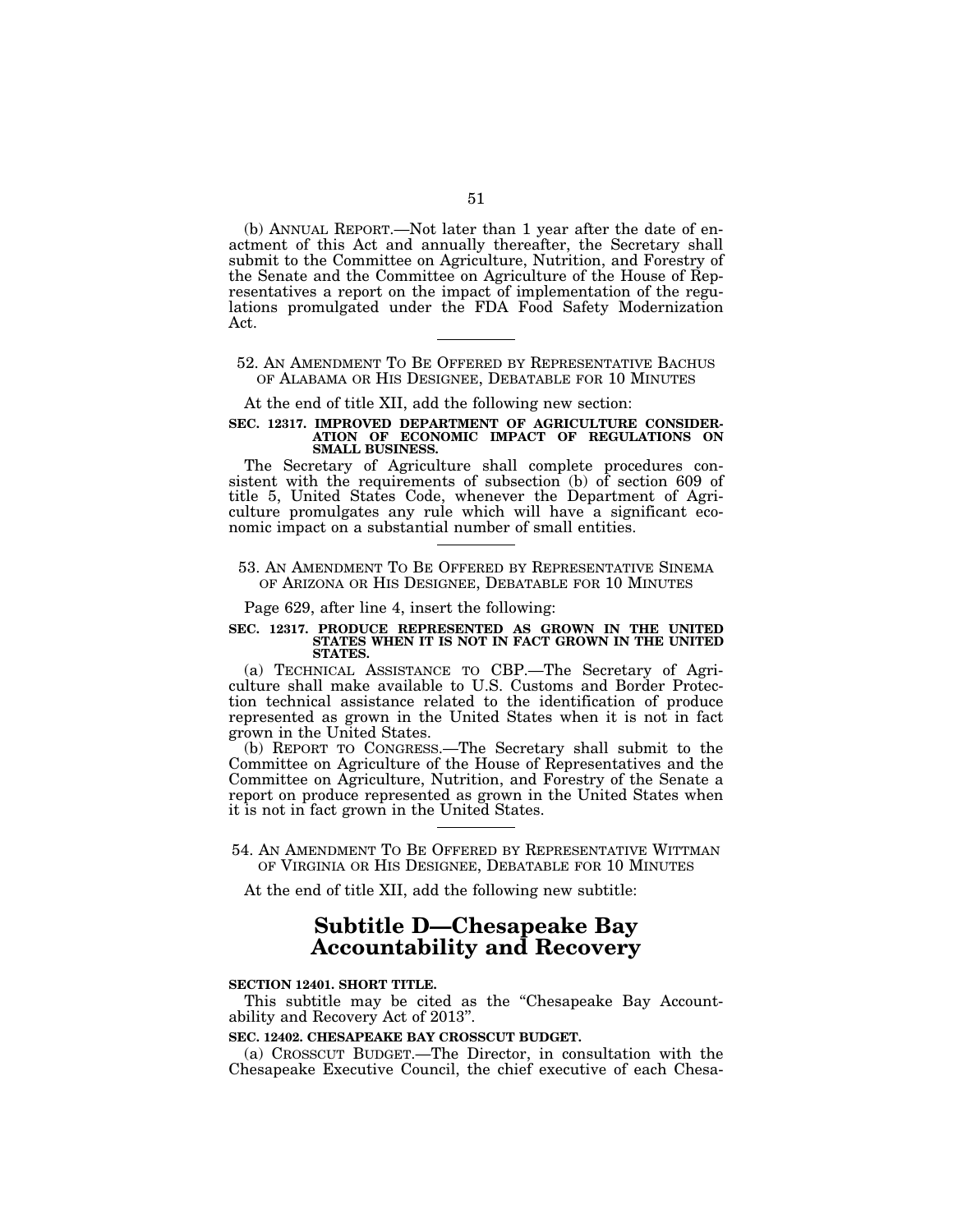peake Bay State, and the Chesapeake Bay Commission, shall submit to Congress a financial report containing—

(1) an interagency crosscut budget that displays—

(A) the proposed funding for any Federal restoration activity to be carried out in the succeeding fiscal year, including any planned interagency or intra-agency transfer, for each of the Federal agencies that carry out restoration activities;

(B) to the extent that information is available, the estimated funding for any State restoration activity to be carried out in the succeeding fiscal year;

(C) all expenditures for Federal restoration activities from the preceding 2 fiscal years, the current fiscal year, and the succeeding fiscal year; and

(D) all expenditures, to the extent that information is available, for State restoration activities during the equivalent time period described in subparagraph (C);

(2) a detailed accounting of all funds received and obligated by all Federal agencies for restoration activities during the current and preceding fiscal years, including the identification of funds which were transferred to a Chesapeake Bay State for restoration activities;

(3) to the extent that information is available, a detailed accounting from each State of all funds received and obligated from a Federal agency for restoration activities during the current and preceding fiscal years; and

(4) a description of each of the proposed Federal and State restoration activities to be carried out in the succeeding fiscal year (corresponding to those activities listed in subparagraphs (A) and (B) of paragraph (1)), including the—

(A) project description;

(B) current status of the project;

(C) Federal or State statutory or regulatory authority, programs, or responsible agencies;

(D) authorization level for appropriations;

(E) project timeline, including benchmarks;

(F) references to project documents;

(G) descriptions of risks and uncertainties of project implementation;

(H) adaptive management actions or framework;

(I) coordinating entities;

(J) funding history;

(K) cost sharing; and

(L) alignment with existing Chesapeake Bay Agreement and Chesapeake Executive Council goals and priorities.

(b) MINIMUM FUNDING LEVELS.—The Director shall only describe restoration activities in the report required under subsection (a) that—

(1) for Federal restoration activities, have funding amounts greater than or equal to \$100,000; and

(2) for State restoration activities, have funding amounts greater than or equal to \$50,000.

(c) DEADLINE.—The Director shall submit to Congress the report required by subsection (a) not later than 30 days after the submission by the President of the President's annual budget to Congress.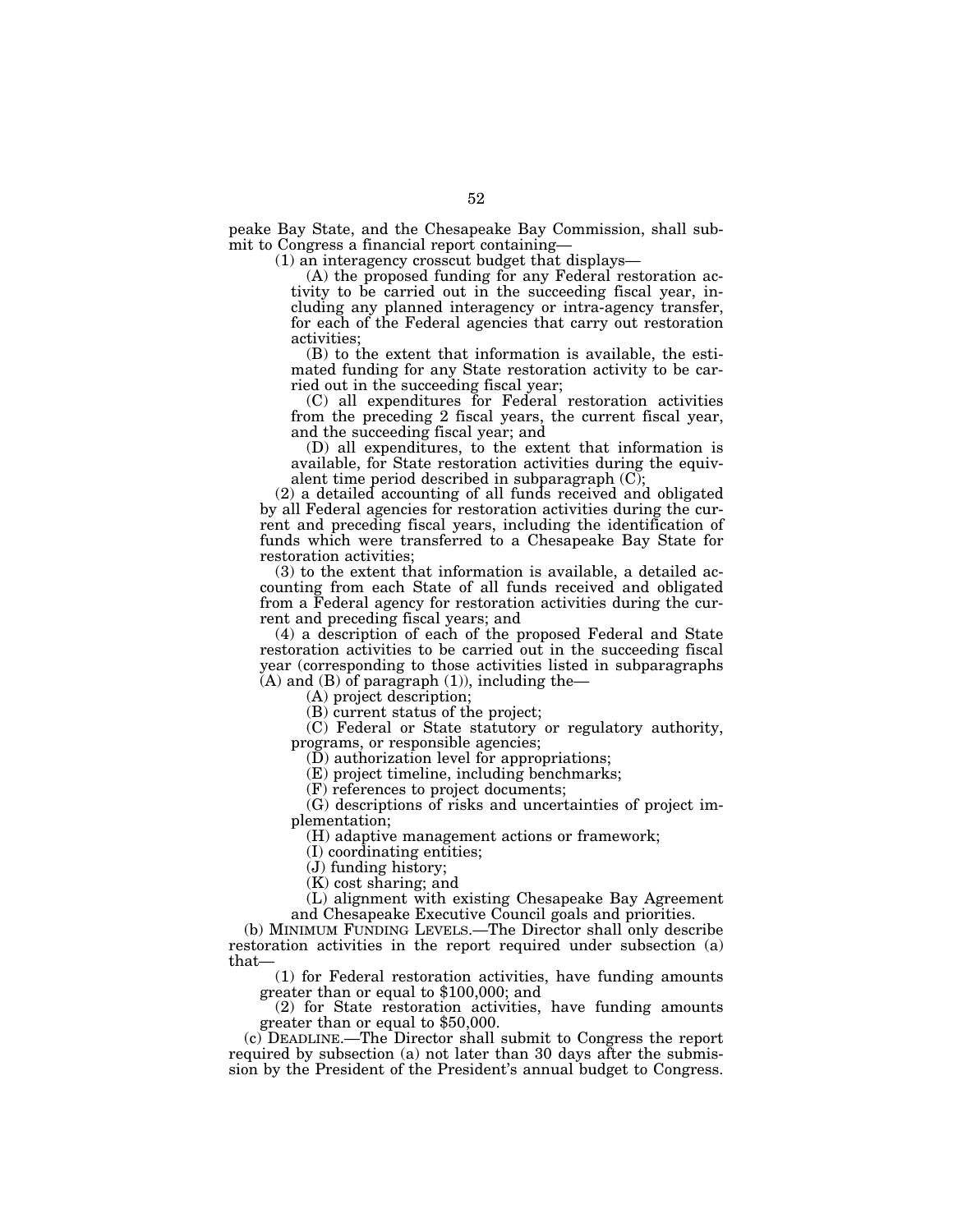(d) REPORT.—Copies of the financial report required by subsection (a) shall be submitted to the Committees on Appropriations, Natural Resources, Energy and Commerce, and Transportation and Infrastructure of the House of Representatives and the Committees on Appropriations, Environment and Public Works, and Commerce, Science, and Transportation of the Senate.

(e) EFFECTIVE DATE.—This section shall apply beginning with the first fiscal year after the date of enactment of this Act for which the President submits a budget to Congress.

#### **SEC. 12403. RESTORATION THROUGH ADAPTIVE MANAGEMENT.**

(a) IN GENERAL.—Not later than 1 year after the date of enactment of this Act, the Administrator, in consultation with other Federal and State agencies, and with the participation of stakeholders, shall develop a plan to provide technical and financial assistance to Chesapeake Bay States to employ adaptive management in carrying out restoration activities in the Chesapeake Bay watershed.

(b) PLAN DEVELOPMENT.—The plan referred to in subsection (a) shall include—

(1) specific and measurable objectives to improve water quality, habitat, and fisheries identified by Chesapeake Bay States;

(2) a process for stakeholder participation;

(3) monitoring, modeling, experimentation, and other research and evaluation technical assistance requested by Chesapeake Bay States;

(4) identification of State restoration activities planned by Chesapeake Bay States to attain the State's objectives under paragraph (1);

(5) identification of Federal restoration activities that could help a Chesapeake Bay State to attain the State's objectives under paragraph (1);

(6) recommendations for a process for modification of State and Federal restoration activities that have not attained or will not attain the specific and measurable objectives set forth under paragraph (1); and

(7) recommendations for a process for integrating and prioritizing State and Federal restoration activities and programs to which adaptive management can be applied.

(c) IMPLEMENTATION.—In addition to carrying out Federal restoration activities under existing authorities and funding, the Administrator shall implement the plan developed under subsection (a) by providing technical and financial assistance to Chesapeake Bay States using resources available for such purposes that are identified by the Director under section 12402.

(d) UPDATES.—The Administrator shall update the plan developed under subsection (a) every 2 years.

(e) REPORT TO CONGRESS.—

(1) IN GENERAL.—Not later than 60 days after the end of a fiscal year, the Administrator shall transmit to Congress an annual report on the implementation of the plan required under this section for such fiscal year.

(2) CONTENTS.—The report required under paragraph (1) shall contain information about the application of adaptive management to restoration activities and programs, including level changes implemented through the process of adaptive management.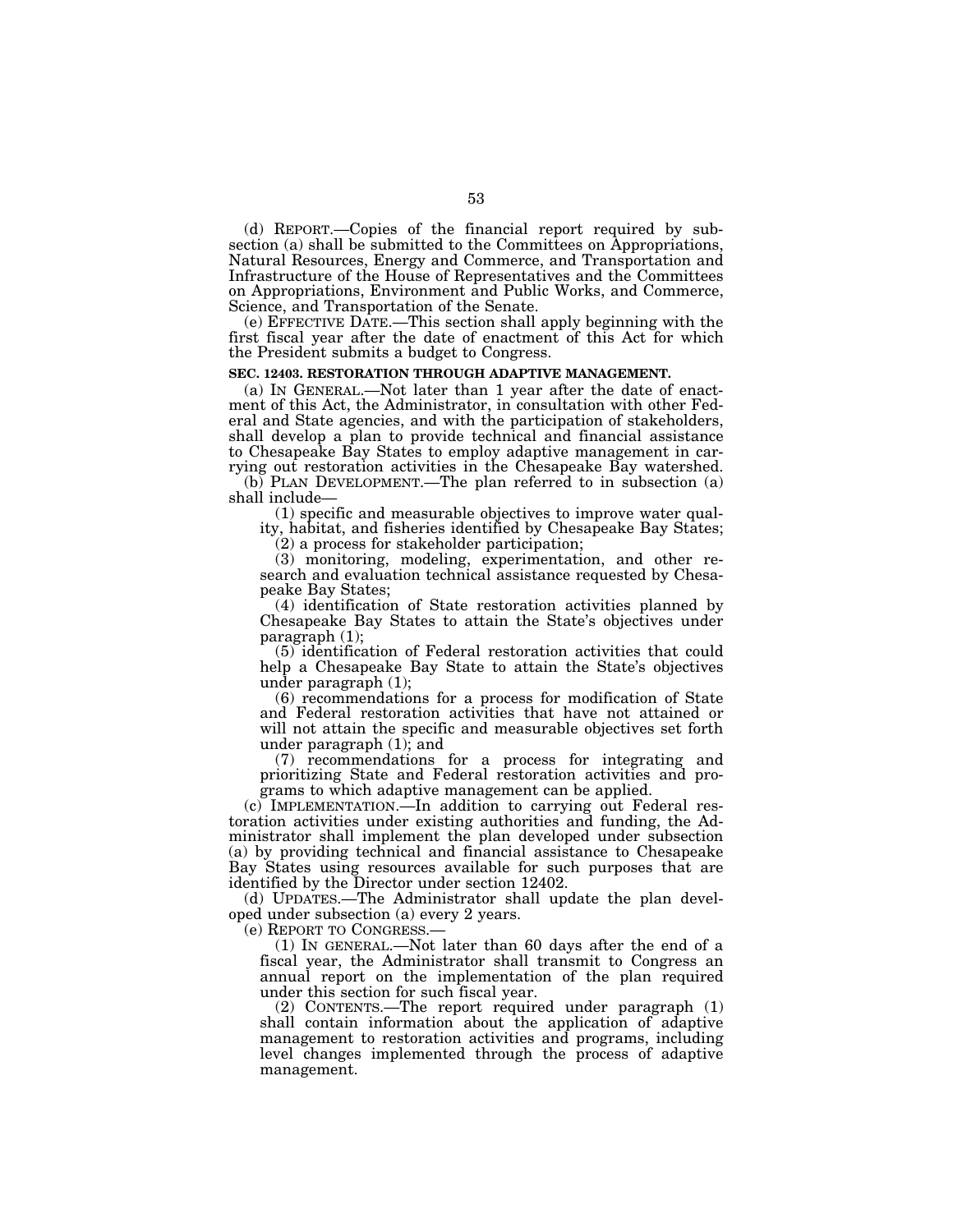(3) EFFECTIVE DATE.—Paragraph (1) shall apply to the first fiscal year that begins after the date of enactment of this Act.

(f) INCLUSION OF PLAN IN ANNUAL ACTION PLAN AND ANNUAL PROGRESS REPORT.—The Administrator shall ensure that the Annual Action Plan and Annual Progress Report required by section 205 of Executive Order 13508 includes the adaptive management plan outlined in subsection (a).

#### **SEC. 12404. INDEPENDENT EVALUATOR FOR THE CHESAPEAKE BAY PROGRAM.**

(a) IN GENERAL.—There shall be an Independent Evaluator for restoration activities in the Chesapeake Bay watershed, who shall review and report on restoration activities and the use of adaptive management in restoration activities, including on such related topics as are suggested by the Chesapeake Executive Council.

(b) APPOINTMENT.—

(1) IN GENERAL.—The Independent Evaluator shall be appointed by the Administrator from among nominees submitted by the Chesapeake Executive Council.

(2) NOMINATIONS.—The Chesapeake Executive Council may submit to the Administrator 4 nominees for appointment to any vacancy in the office of the Independent Evaluator.

(c) REPORTS.—The Independent Evaluator shall submit a report to the Congress every 2 years in the findings and recommendations of reviews under this section.

(d) CHESAPEAKE EXECUTIVE COUNCIL.—In this section, the term "Chesapeake Executive Council" has the meaning given that term by section 307 of the National Oceanic and Atmospheric Administration Authorization Act of 1992 (Public Law 102–567; 15 U.S.C. 1511d).

# **SEC. 12405. DEFINITIONS.**

In this subtitle, the following definitions apply:

(1) ADAPTIVE MANAGEMENT.—The term ''adaptive management'' means a type of natural resource management in which project and program decisions are made as part of an ongoing science-based process. Adaptive management involves testing, monitoring, and evaluating applied strategies and incorporating new knowledge into programs and restoration activities that are based on scientific findings and the needs of society. Results are used to modify management policy, strategies, practices, programs, and restoration activities.

(2) ADMINISTRATOR.—The term ''Administrator'' means the Administrator of the Environmental Protection Agency.

(3) CHESAPEAKE BAY STATE.—The term ''Chesapeake Bay State" or "State" means the States of Maryland, West Virginia, Delaware, and New York, the Commonwealths of Virginia and Pennsylvania, and the District of Columbia.

(4) CHESAPEAKE BAY WATERSHED.—The term ''Chesapeake Bay watershed'' means the Chesapeake Bay and the geographic area, as determined by the Secretary of the Interior, consisting of 36 tributary basins, within the Chesapeake Bay States, through which precipitation drains into the Chesapeake Bay.

(5) CHIEF EXECUTIVE.—The term ''chief executive'' means, in the case of a State or Commonwealth, the Governor of each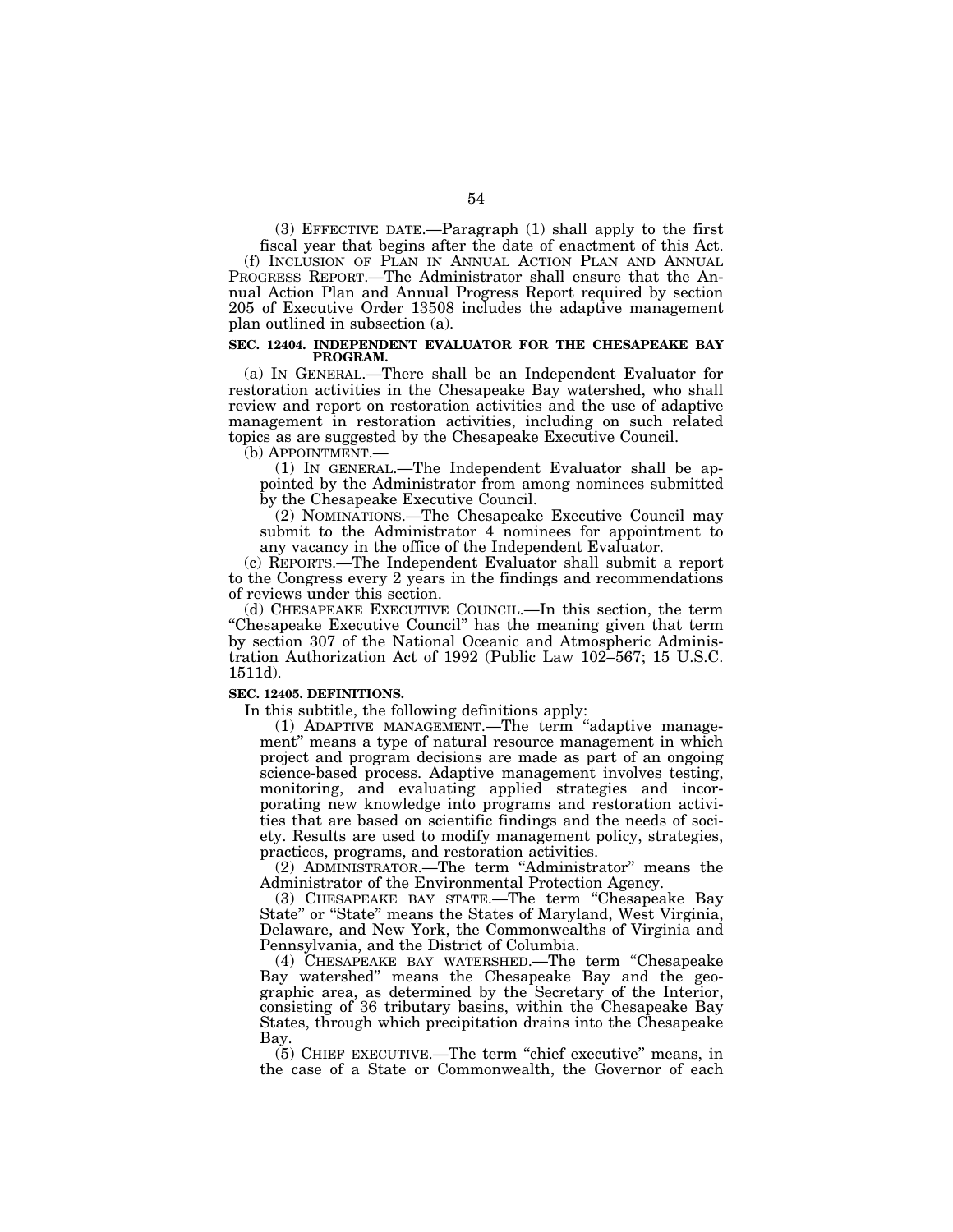such State or Commonwealth and, in the case of the District of Columbia, the Mayor of the District of Columbia.

(6) DIRECTOR.—The term ''Director'' means the Director of the Office of Management and Budget.

(7) STATE RESTORATION ACTIVITIES.—The term ''State restoration activities'' means any State programs or projects carried out under State authority that directly or indirectly protect, conserve, or restore living resources, habitat, water resources, or water quality in the Chesapeake Bay watershed, including programs or projects that promote responsible land use, stewardship, and community engagement in the Chesapeake Bay watershed. Restoration activities may be categorized as follows:

(A) Physical restoration.

(B) Planning.

(C) Feasibility studies.

(D) Scientific research.

(E) Monitoring.

(F) Education.

(G) Infrastructure development.

(8) FEDERAL RESTORATION ACTIVITIES.—The term ''Federal restoration activities'' means any Federal programs or projects carried out under existing Federal authority that directly or indirectly protect, conserve, or restore living resources, habitat, water resources, or water quality in the Chesapeake Bay watershed, including programs or projects that provide financial and technical assistance to promote responsible land use, stewardship, and community engagement in the Chesapeake Bay watershed. Restoration activities may be categorized as follows:

(A) Physical restoration.

(B) Planning.

(C) Feasibility studies.

(D) Scientific research.

- (E) Monitoring.
- (F) Education.
- (G) Infrastructure development.

# 55. AN AMENDMENT TO BE OFFERED BY REPRESENTATIVE HERRERA BEUTLER OF WASHINGTON OR HER DESIGNEE, DEBATABLE FOR 10 MINUTES

At the end of subtitle C of title XII, add the following:

SEC. 123<sub>ll</sub>. SILVICULTURAL ACTIVITIES.<br>
Section 402(1) of the Federal Water Pollution Control Act (33 U.S.C. 1342(l)) is amended by adding at the end the following:

''(3) SILVICULTURAL ACTIVITIES.—

''(A) NPDES PERMIT REQUIREMENTS FOR SILVICULTURAL ACTIVITIES.—The Administrator shall not require a permit or otherwise promulgate regulations under this section or directly or indirectly require any State to require a permit under this section for a discharge of stormwater runoff resulting from the conduct of the following silviculture activities: nursery operations, site preparation, reforestation and subsequent cultural treatment, thinning, prescribed burn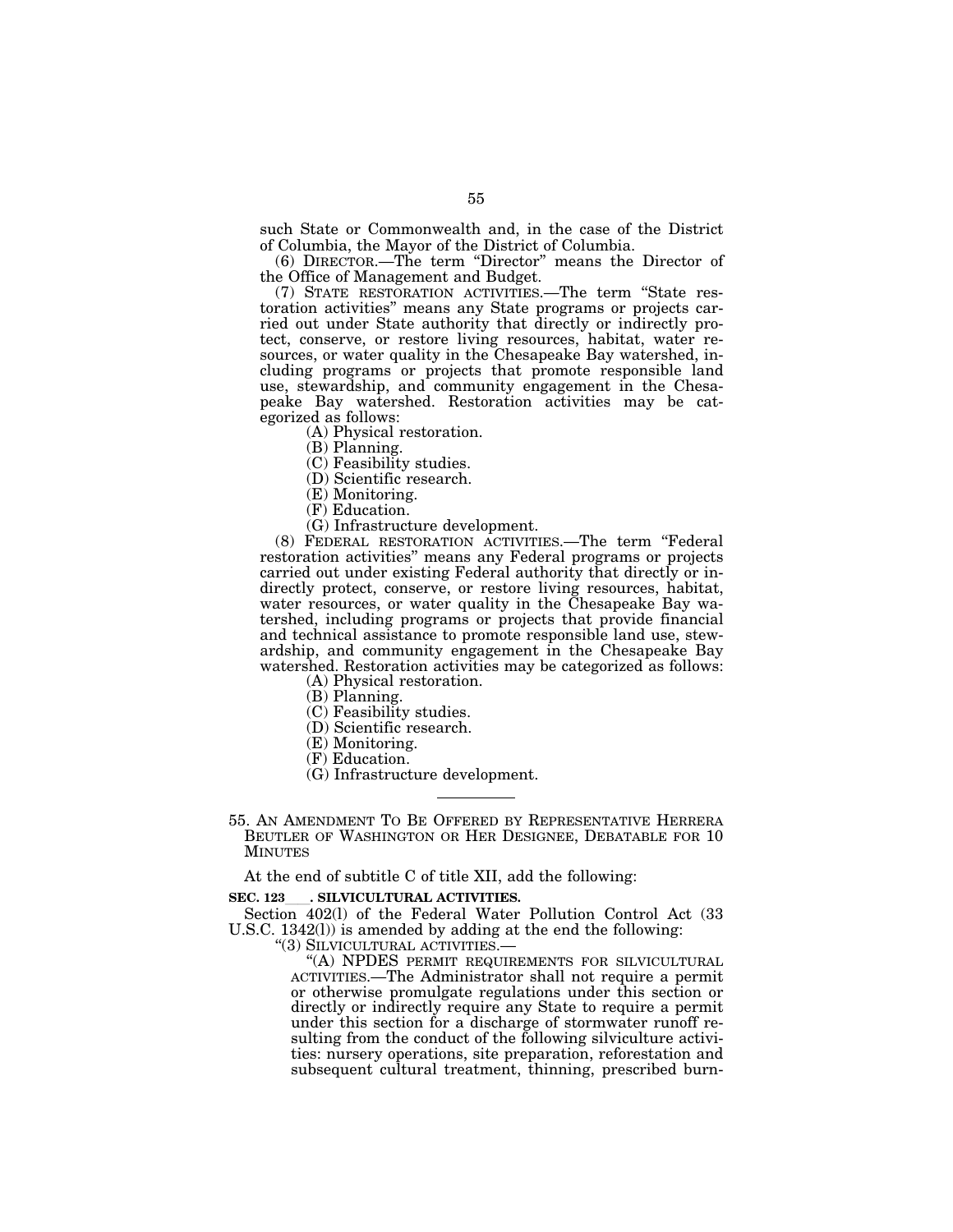ing, pest and fire control, harvesting operations, surface drainage, and road use, construction, and maintenance.

''(B) PERMITS FOR DREDGED OR FILL MATERIAL.—Nothing in this paragraph exempts a silvicultural activity resulting in the discharge of dredged or fill material from any permitting requirement under section 404.''.

56. AN AMENDMENT TO BE OFFERED BY REPRESENTATIVE CRAWFORD OF ARKANSAS OR HIS DESIGNEE, DEBATABLE FOR 10 MINUTES

At the end of subtitle C of title XII, add the following:

#### **SEC. 12317. APPLICABILITY OF SPILL PREVENTION, CONTROL, AND COUNTERMEASURE RULE.**

(a) IN GENERAL.—The Administrator, in implementing the Spill Prevention, Control, and Countermeasure rule with respect to any farm, shall—

(1) require certification of compliance with such rule by—

(A) a professional engineer for a farm with—

(i) an individual tank with an aboveground storage capacity greater than 10,000 gallons;

(ii) an aggregate aboveground storage capacity greater than or equal to 42,000 gallons; or

(iii) a history that includes a spill, as determined by the Administrator; or

(B) the owner or operator of the farm (via self-certification) for a farm with—

(i) an aggregate aboveground storage capacity greater than 10,000 gallons but less than 42,000 gallons; and

(ii) no history of spills, as determined by the Administrator; and

(2) exempt from all requirements of such rule any farm—

(A) with an aggregate aboveground storage capacity of less than or equal to 10,000 gallons; and

(B) no history of spills, as determined by the Administrator.

(b) CALCULATION OF AGGREGATE ABOVEGROUND STORAGE CAPAC-ITY.—For the purposes of subsection (a), the aggregate aboveground storage capacity of a farm excludes—

(1) all containers on separate parcels that have a capacity that is less than 1,320 gallons; and

(2) all storage containers holding animal feed ingredients approved for use in livestock feed by the Food and Drug Administration.

(c) DEFINITIONS.—In this section, the following definitions apply: (1) ADMINISTRATOR.—The term ''Administrator'' means the Administrator of the Environmental Protection Agency.

(2) FARM.—The term "farm" has the meaning given such

term in section 112.2 of title 40, Code of Federal Regulations. (3) GALLON.—The term ''gallon'' refers to a United States liq-

uid gallon.

(4) HISTORY OF SPILLS.—The term ''history of spills'' has the meaning used to describe the term "reportable discharge his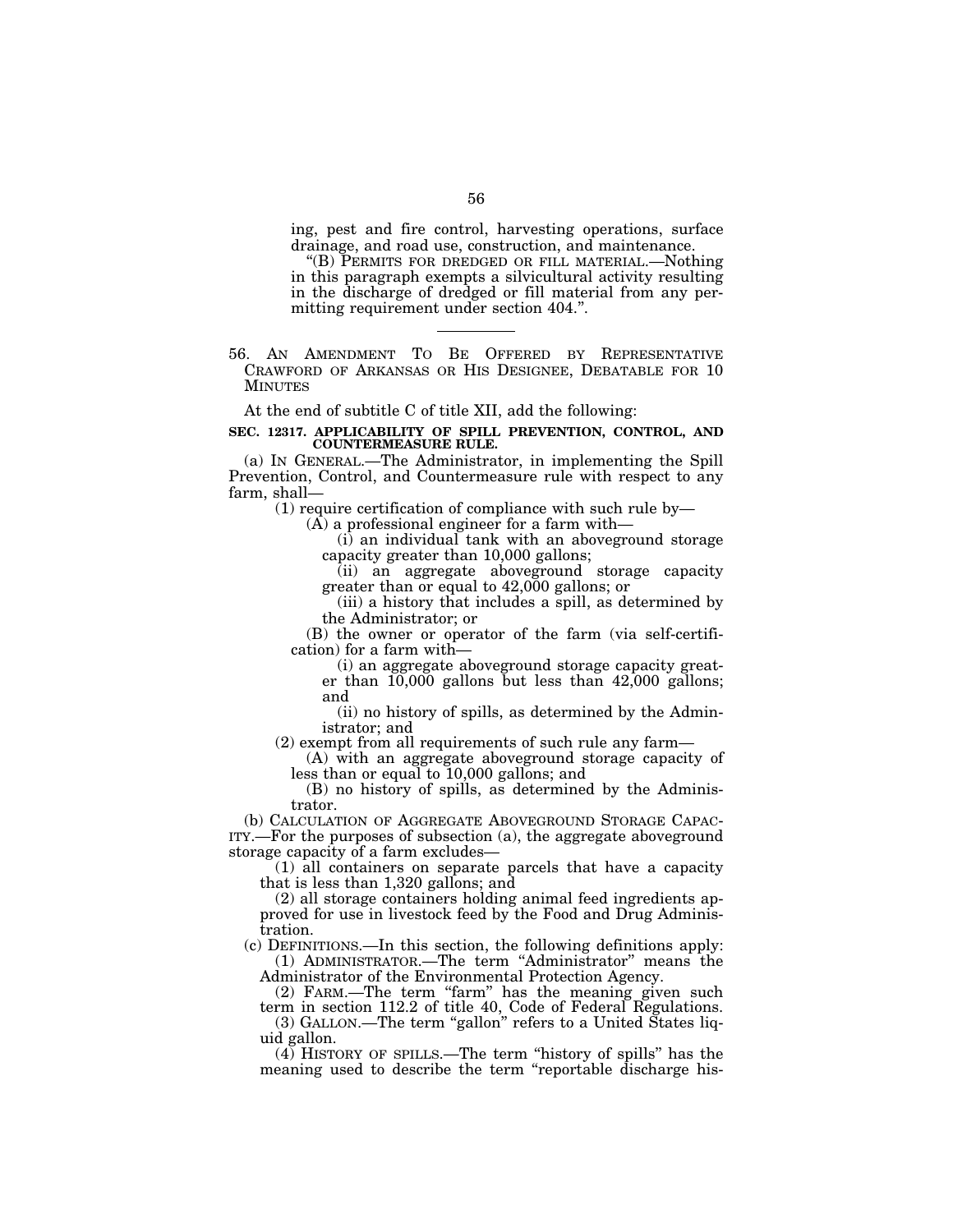tory" in section  $112.7(k)(1)$  of title 40, Code of Federal Regulations (or successor regulations).

(5) SPILL PREVENTION, CONTROL, AND COUNTERMEASURE RULE.—The term ''Spill Prevention, Control, and Countermeasure rule'' means the regulation promulgated by the Environmental Protection Agency under part 112 of title 40, Code of Federal Regulations.

57. AN AMENDMENT TO BE OFFERED BY REPRESENTATIVE CRAWFORD OF ARKANSAS OR HIS DESIGNEE, DEBATABLE FOR 10 **MINUTES** 

At the end of subtitle C of title XII, add the following:

# SEC. 123 **. AGRICULTURAL PRODUCER INFORMATION DISCLOSURE.** (a) DEFINITIONS.—In this section:

(1) ADMINISTRATOR.—The term ''Administrator'' means the Administrator of the Environmental Protection Agency.

(2) AGENCY.—The term ''Agency'' means the Environmental Protection Agency.

(3) AGRICULTURAL OPERATION.—The term ''agricultural operation'' includes any operation where an agricultural commodity crop is raised, including livestock operations.

(4) LIVESTOCK OPERATION.—The term ''livestock operation'' includes any operation involved in the raising or finishing of livestock or poultry.

(b) DISCLOSURE OF INFORMATION.—

(1) PROHIBITION.—Except as provided in paragraph (2), the Administrator, any officer or employee of the Agency, or any contractor of the Agency, shall not make public the information of any owner, operator, or employee of an agricultural operation provided to the Agency by a farmer, rancher, or livestock producer or a State agency that has been obtained in accordance with the Federal Water Pollution Control Act (33 U.S.C. 1251 et seq.) or any other law, including—

(A) names;

(B) telephone numbers;

(C) email addresses;

(D) physical addresses;

(E) Global Positioning System coordinates; or

(F) other identifying location information.

(2) EFFECT.—Nothing in paragraph (1) affects—

(A) the disclosure of information described in paragraph  $(1)$  if-

(i) the information has been transformed into a statistical or aggregate form at the county level or higher without any information that identifies the agricultural operation or agricultural producer; or

(ii) the producer consents to the disclosure; or

(B) the authority of any State agency to collect information on livestock operations.

(3) CONDITION OF PERMIT OR OTHER PROGRAMS.—The approval of any permit, practice, or program administered by the Administrator shall not be conditioned on the consent of the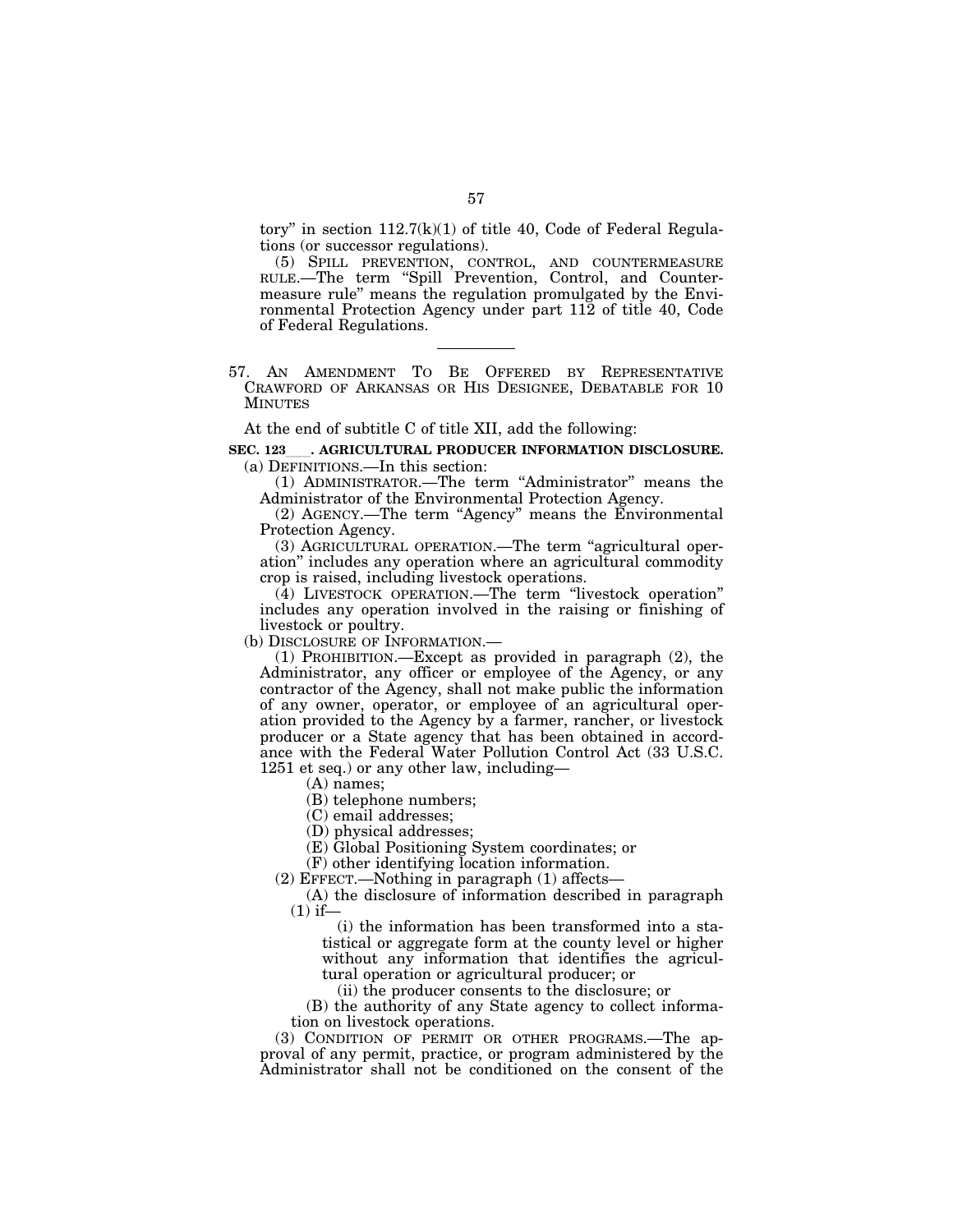agricultural producer or livestock producer under paragraph  $(2)(A)(ii)$ .

58. AN AMENDMENT TO BE OFFERED BY REPRESENTATIVE FOXX OF NORTH CAROLINA OR HER DESIGNEE, DEBATABLE FOR 10 MINUTES

At the end of subtitle C of title XII, add the following new section:

**SEC. 12**. SUNSETTING OF PROGRAMS.<br>
(a) IN GENERAL.—Subject to subsection (b), each fiscal year the Secretary of Agriculture may not carry out any program—

(1) for which an authorization of appropriations is established or extended under this Act; and

(2) that is funded by discretionary appropriations (as defined in section 250(c) of the Balanced Budget and Emergency Deficit Control Act of 1985 (2 U.S.C.  $900(c)$ )).

(b) EFFECTIVE DATE.—Subsection (a) shall take effect with respect to a program referred to in such subsection on the date on which the authorization of appropriations under this Act for such program expires.

(c) EXISTING OBLIGATIONS.—Subsection (a) does not affect the ability of the Secretary to carry out responsibilities with regard to loans, grants, or other obligations made or in existence before an applicable effective date under subsection (b).

59. AN AMENDMENT TO BE OFFERED BY REPRESENTATIVE KUSTER OF NEW HAMPSHIRE OR HER DESIGNEE, DEBATABLE FOR 10 MIN-**ITTES** 

Page 200, line 2, strike "5 percent" and insert "7.5 percent".

60. AN AMENDMENT TO BE OFFERED BY REPRESENTATIVE THOMP- SON OF MISSISSIPPI OR HIS DESIGNEE, DEBATABLE FOR 10 MIN- **UTES** 

Page 238, after line 13, insert the following:

''(D) The healthy forests reserve program established under section 501 of the Healthy Forests Restoration Act of 2003 (16 U.S.C. 6571).

61. AN AMENDMENT TO BE OFFERED BY REPRESENTATIVE THOMP-SON OF PENNSYLVANIA OR HIS DESIGNEE, DEBATABLE FOR 10 MINUTES

Page 256, after line 17, insert the following:

# **SEC. 2507. CHESAPEAKE BAY TMDL.**

In each of fiscal years 2014 through 2018, the Secretary, acting through the Chief of the Natural Resources Conservation Service, shall provide data to, and consult with, the Administrator of the Environmental Protection Agency with regard to water quality and nutrient management relating to ongoing modeling for the Chesapeake Bay watershed, including the establishment of total max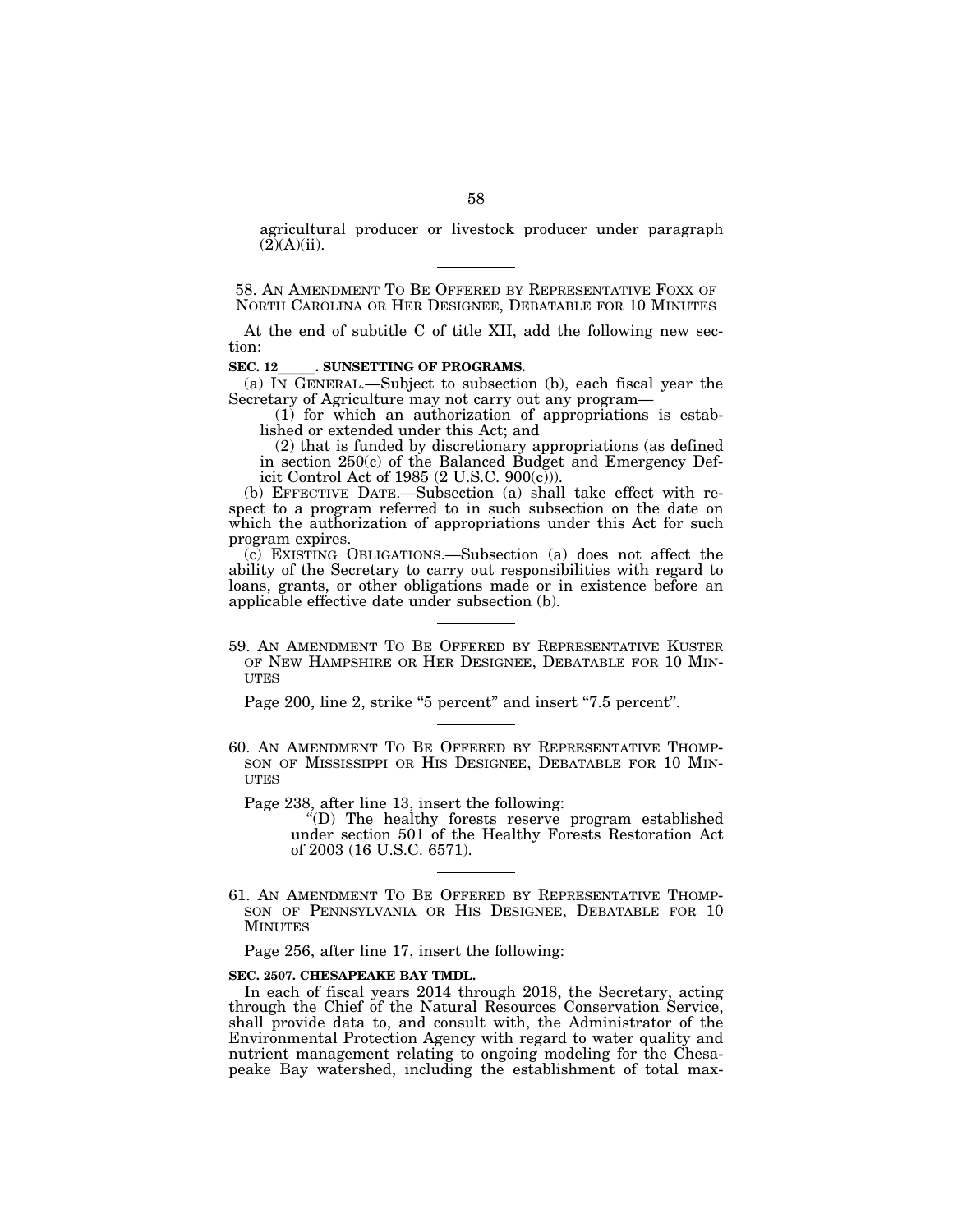imum daily loads under the Federal Water Pollution Control Act (33 U.S.C. 1251 et seq.) for such watershed.

62. AN AMENDMENT TO BE OFFERED BY REPRESENTATIVE PEARCE OF NEW MEXICO OR HIS DESIGNEE, DEBATABLE FOR 10 MINUTES

At the end of subtitle G of title II, insert the following new section:

#### **SEC. 2609. LESSER PRAIRIE-CHICKEN CONSERVATION REPORT.**

(a) IN GENERAL.—Not later than 90 days after the date of enactment of this Act, the Secretary shall submit to the House Committee on Agriculture and the Senate Committee on Agriculture, Nutrition, and Forestry a report containing the results of a review and analysis of each of the programs administered by the Secretary that pertain to the conservation of the lesser prairie-chicken, including the conservation reserve program, the environmental quality incentives program, the wildlife habitat incentive program, and the Lesser Prairie-Chicken Initiative.

(b) CONTENTS.—The Secretary shall include in the report required by this section, at a minimum—

(1) with respect to each program described in subsection (a) as it relates to the conservation of the lesser prairie-chicken, findings regarding—

(A) the cost of the program to the Federal Government, impacted State governments, and the private sector;

(B) the conservation effectiveness of the program; and (C) the cost-effectiveness of the program; and

(2) a ranking of the programs described in subsection (a) based on their relative cost-effectiveness.

63. AN AMENDMENT TO BE OFFERED BY REPRESENTATIVE CRAMER OF NORTH DAKOTA OR HIS DESIGNEE, DEBATABLE FOR 10 MINUTES

Page 265, after line 22, insert the following:

## **SEC. 2609. WETLANDS MITIGATION.**

Section 1222 of the Food Security Act of 1985 (16 U.S.C. 3822) is amended—

 $(1)$  in subsection  $(f)$ —

 $(A)$  in paragraph  $(2)(D)$ , by striking "unless more acreage is needed to provide equivalent functions and values that will be lost as a result of the wetland conversion to be mitigated''; and

(B) in paragraph  $(2)(E)$ —

(i) by inserting "not" before "greater than"; and

(ii) by striking ''if more acreage is needed to provide equivalent functions and values that will be lost as a result of the wetland conversion that is mitigated''; and

(2) by striking subsection (g).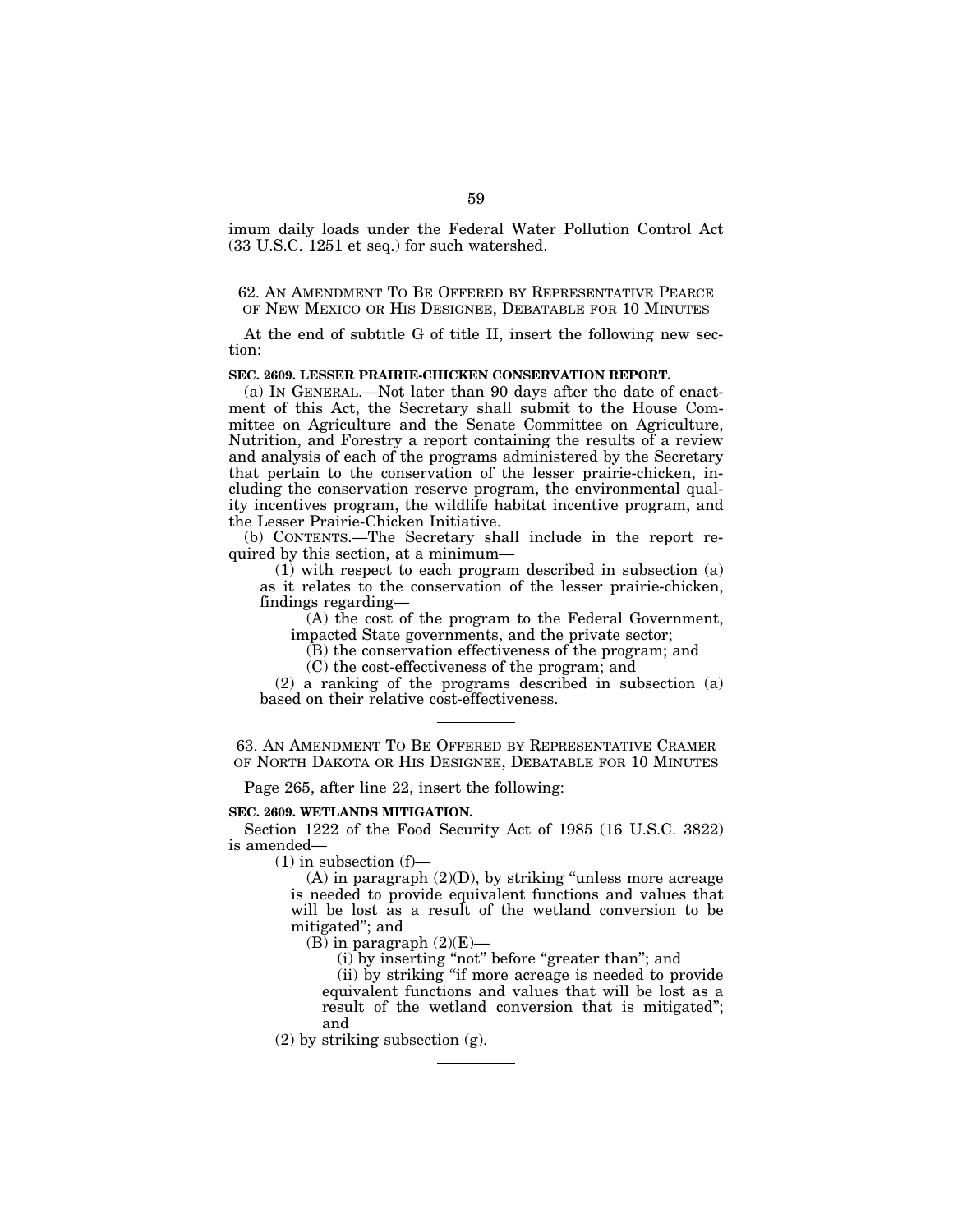64. AN AMENDMENT TO BE OFFERED BY REPRESENTATIVE KEATING OF MASSACHUSETTS OR HIS DESIGNEE, DEBATABLE FOR 10 MINUTES

Page 290, after line 9, insert the following new subsection:

(c) U.S. ATLANTIC SPINY DOGFISH STUDY.—Not later than 90 days after the date of the enactment of this Act, the Secretary shall conduct an economic study on the existing market in the United States for U.S. Atlantic Spiny Dogfish.

## 65. AN AMENDMENT TO BE OFFERED BY REPRESENTATIVE REED OF NEW YORK OR HIS DESIGNEE, DEBATABLE FOR 10 MINUTES

Strike section 4015 and insert the following:

## **SEC. 4015. DATA EXCHANGE STANDARDIZATION FOR IMPROVED INTEROPERABILITY.**

(a) DATA EXCHANGE STANDARDIZATION.—Section 11 of the Food and Nutrition Act of 2008 (7 U.S.C. 2020) is amended by adding at the end the following:

''(v) DATA EXCHANGE STANDARDS FOR IMPROVED INTEROPER- ABILITY.—

''(1) DESIGNATION—The Secretary shall, in consultation with an interagency work group established by the Office of Management and Budget, and considering State government perspectives, designate data exchange standards to govern, under this part—

''(A) necessary categories of information that State agencies operating such programs are required under applicable law to electronically exchange with another State agency; and

''(B) Federal reporting and data exchange required under applicable law.

"(2) REQUIREMENTS—The data exchange standards required by paragraph (1) shall, to the extent practicable—

''(A) incorporate a widely accepted, non-proprietary, searchable, computer-readable format, such as the eXtensible Markup Language;

''(B) contain interoperable standards developed and maintained by intergovernmental partnerships, such as the National Information Exchange Model;

''(C) incorporate interoperable standards developed and maintained by Federal entities with authority over contracting and financial assistance;

 $\mathrm{``(D)}$  be consistent with and implement applicable accounting principles;

"(E) be implemented in a manner that is cost-effective and improves program efficiency and effectiveness; and

" $(F)$  be capable of being continually upgraded as necessary.

''(3) RULES OF CONSTRUCTION.—Nothing in this subsection shall be construed to require a change to existing data exchange standards for Federal reporting found to be effective and efficient.''.

(b) EFFECTIVE DATE—The Secretary shall issue a proposed rule within 24 months after the date of the enactment of this Act. The rule shall identify federally-required data exchanges, include speci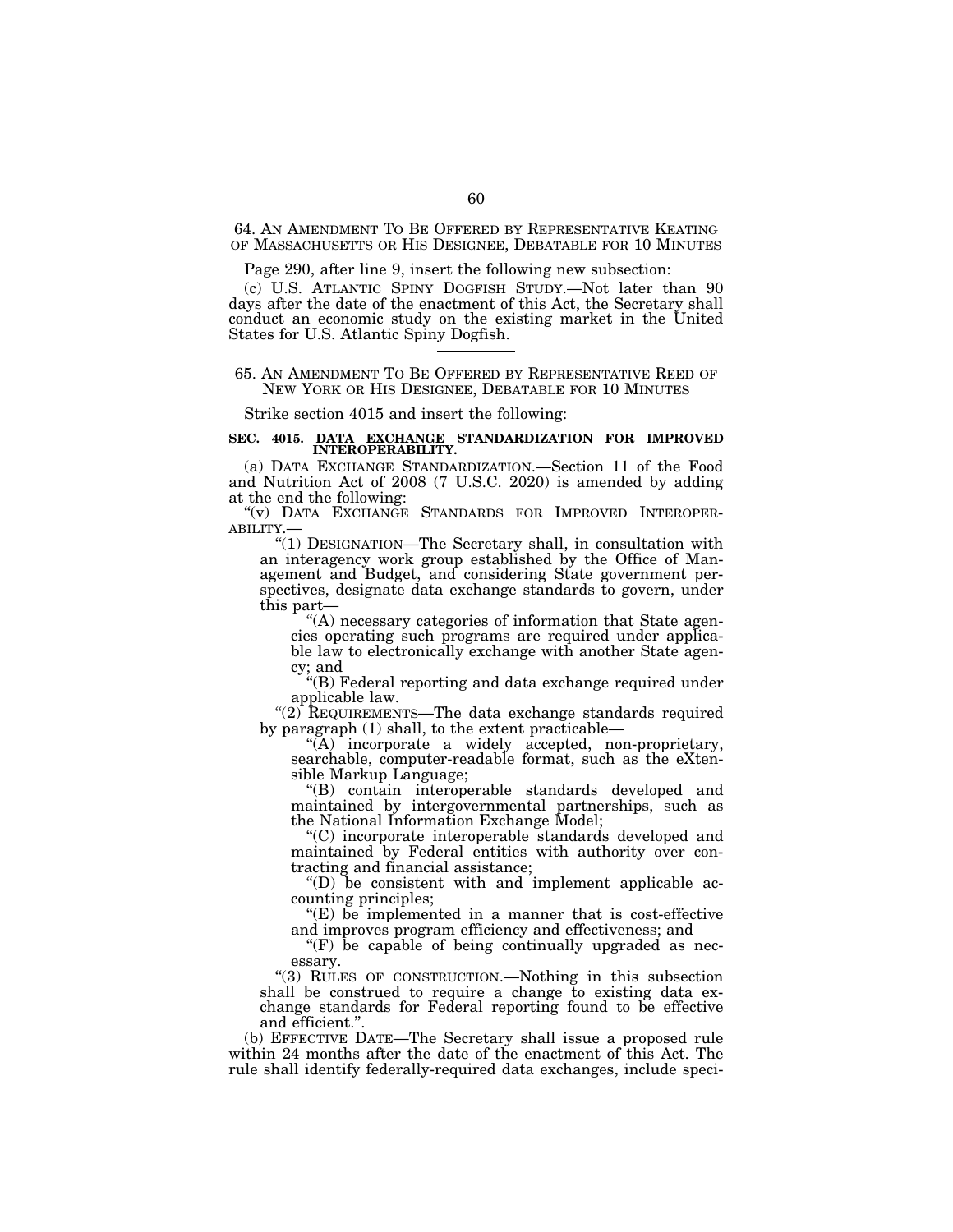fication and timing of exchanges to be standardized, and address the factors used in determining whether and when to standardize data exchanges. It should also specify state implementation options and describe future milestones.

66. AN AMENDMENT TO BE OFFERED BY REPRESENTATIVE YOUNG OF ALASKA OR HIS DESIGNEE, DEBATABLE FOR 10 MINUTES

At the end of subtitle A of title IV, insert the following:

**SEC. 4033. SERVICE OF TRADITIONAL FOODS IN PUBLIC FACILITIES.** 

(a) DEFINITIONS.—In this section:

(1) FOOD SERVICE PROGRAM.—The term ''food service program'' includes—

(A) food service at a residential child care facility with a license from an appropriate State agency;

(B) a child nutrition program (as defined in section 25(b) of the Richard B. Russell National School Lunch Act (42 U.S.C. 1769f (b));

(C) food service at a hospital or clinic or long term care facility; and

(D) a senior meal program.

(2) INDIAN; INDIAN TRIBE; INDIAN TRIBAL ORGANIZATION.—The terms "Indian"; "Indian tribe"; and "Indian Tribal Organization'' have the meanings given those terms in section 4 of the Indian Self-Determination and Education Assistance Act (25 U.S.C. 450b).

(3) TRADITIONAL FOOD.—

(A) IN GENERAL.—The term ''traditional food'' means food that has traditionally been prepared and consumed by an Indian tribe.

(B) INCLUSIONS.—The term ''traditional food'' includes— (i) wild game meat;

- (ii) fish;
- (iii) seafood;
- (iv) marine mammals;
- (iv) plants; and
- (v) berries.

(b) PROGRAM.—Notwithstanding any other provision of law, the Secretary shall allow the donation to and serving of traditional food through a food service program at a public facility, nonprofit facility, including facilities operated by an Indian tribe or tribal organization that primarily serves Indians if the operator of the food service program—

(1) ensures that the food is received whole, gutted, gilled, as quarters, or as a roast, without further processing;

(2) makes a reasonable determination that—

(A) the animal was not diseased;

(B) the food was butchered, dressed, transported, and stored to prevent contamination, undesirable microbial growth, or deterioration; and

(C) the food will not cause a significant health hazard or potential for human illness;

 $(3)$  carries out any further preparation or processing of the food at a different time or in a different space from the prepa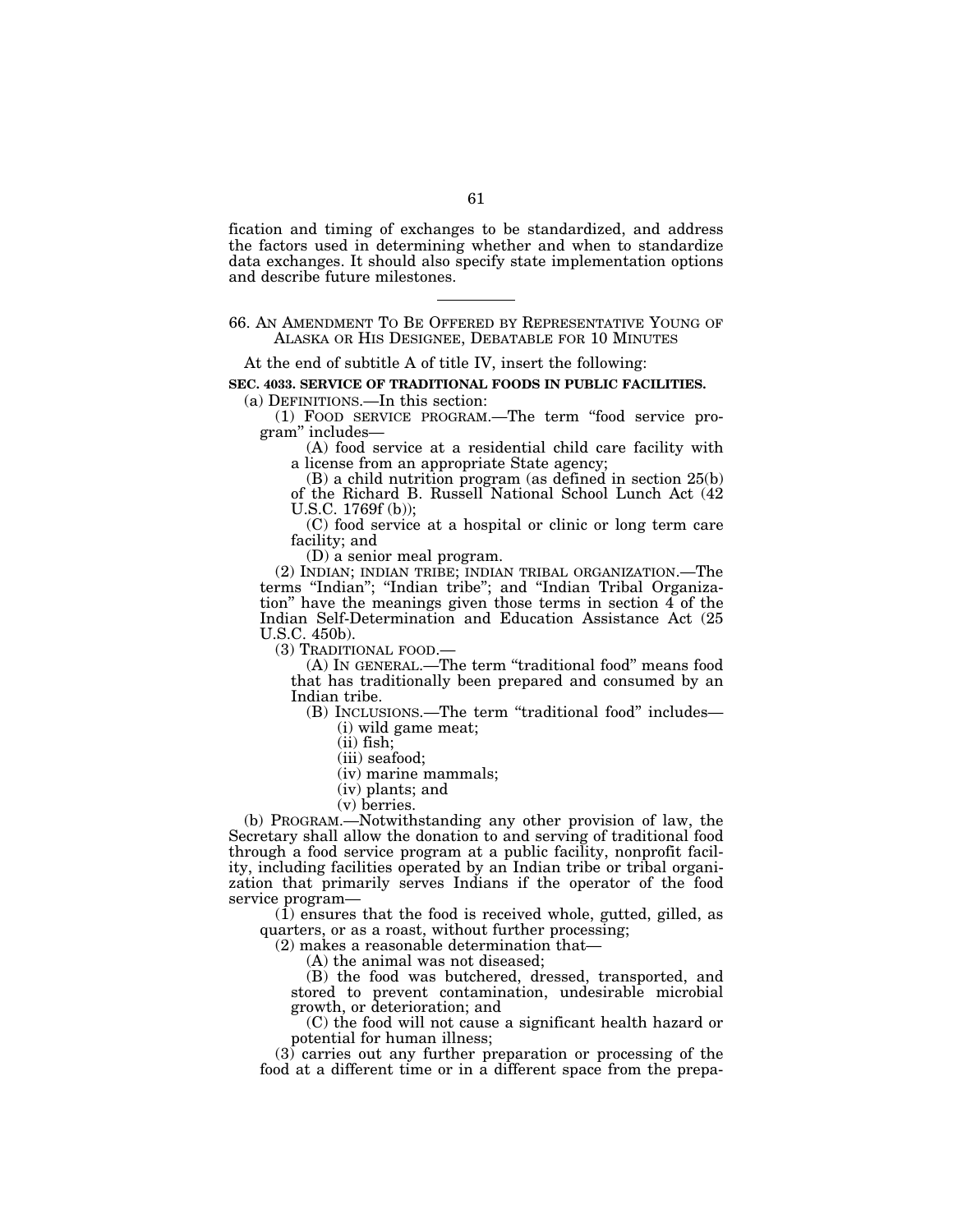ration or processing of other food for the applicable program to prevent cross-contamination;

(4) cleans and sanitizes food-contact surfaces of equipment and utensils after processing the traditional food; and

(5) labels donated traditional food with the name of the food and stores the traditional food separately from other food for the applicable program, including through storage in a separate freezer or refrigerator or in a separate compartment or shelf in the freezer or refrigerator.

(c) LIABILITY.—Liability for damages from donated traditional food and products to the participating food service program shall not be subject to civil or criminal liability arising from the nature, age, packaging, or condition of donated food.

67. AN AMENDMENT TO BE OFFERED BY REPRESENTATIVE NEGRETE MCLEOD OF CALIFORNIA OR HER DESIGNEE, DEBATABLE FOR 10 MINUTES

At the end of subtitle A of title IV, insert the following:

# **SEC. 4033. FEASIBILITY STUDY FOR INDIAN TRIBES.**

Section 4 of the Food and Nutrition Act of 2008 (7 U.S.C. 2013) is amended by adding at the end the following:<br>"(d) FEASIBILITY STUDY FOR INDIAN TRIBES.

"(1) STUDY.—The Secretary shall conduct a study to determine the feasibility of a tribal demonstration project for tribes to administer all Federal food assistance programs, services, functions, and activities (or portions thereof) of the agency.

"(2) CONSIDERATIONS.—In conducting the study, the Secretary shall consider—

''(A) the probable effects on specific programs and program beneficiaries of such a demonstration project;

''(B) statutory, regulatory, or other impediments to implementation of such a demonstration project;

''(C) strategies for implementing such a demonstration project;

''(D) probable costs or savings associated with such a demonstration project;

''(E) methods to assure quality and accountability in such a demonstration project; and

 $f(F)$  such other issues that may be determined by the Secretary or developed through consultation with pursuant to paragraph (4).

''(3) REPORT.—Not later than 18 months after the effective date of this subsection, the Secretary shall submit a report to the Committee on Agriculture, Nutrition and Forestry of the Senate and the Committee on Agriculture of the House of Representatives. The report shall contain—

 $(A)$  the results of the study under this subsection;

''(B) a list of programs, services, functions, and activities (or portions thereof) within each agency with respect to which it would be feasible to include in a tribal demonstration project;

 $(C)$  a list of programs, services, functions, and activities (or portions thereof) included in the list provided pursuant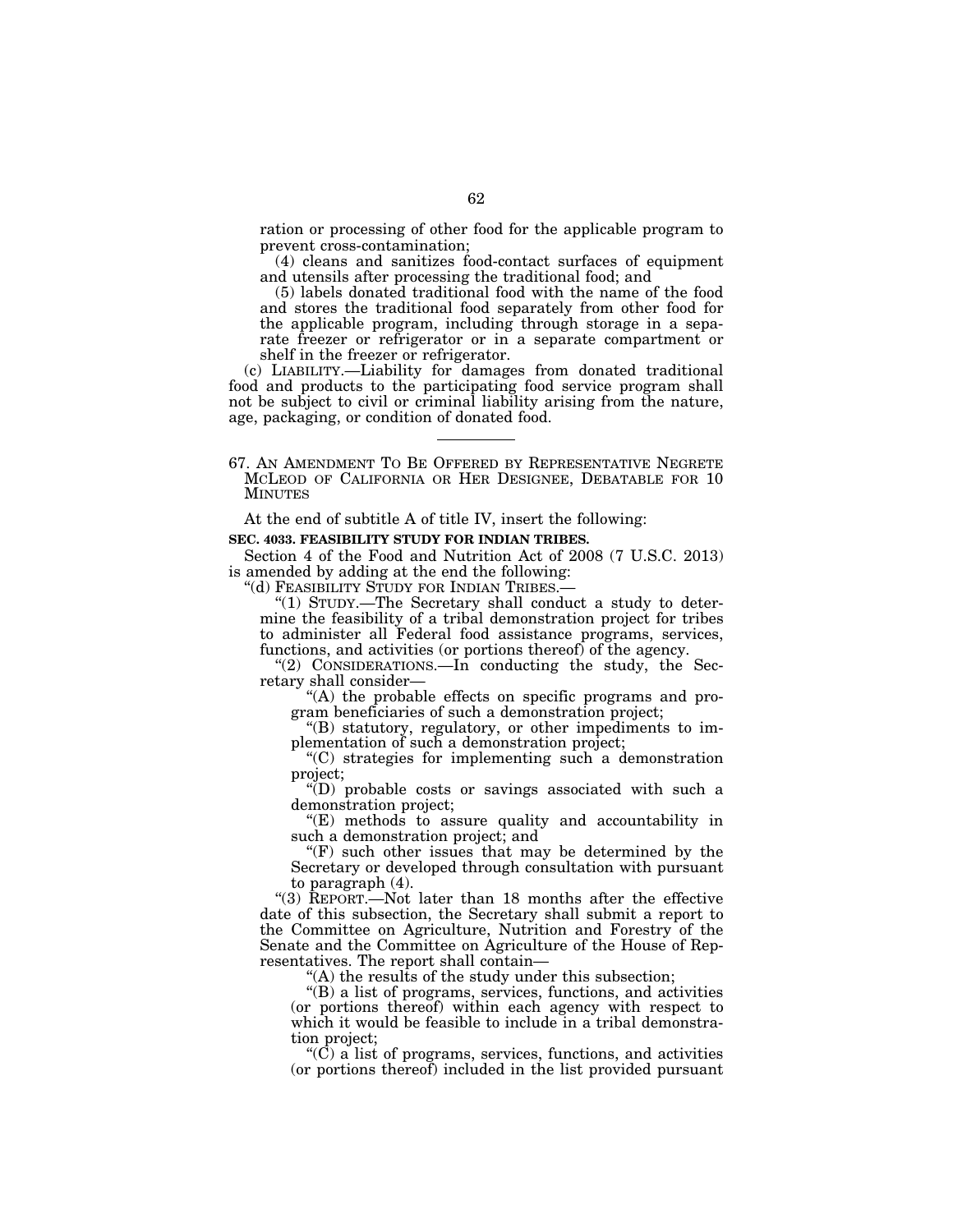to subparagraph (B) that could be included in a tribal demonstration project without amending a statute, or waiving regulations that the Secretary may not waiver; and

 $\tilde{H}(D)$  a list of legislative actions required in order to include those programs, services, function, and activities (or portions thereof) included in the list provided pursuant to subparagraph (B) but not included in the list provided pursuant to subparagraph (C), in a tribal demonstration project.

 $(4)$  CONSULTATION WITH INDIAN TRIBES.—The Secretary shall consult with Indian tribes to determine a protocol for consultation under paragraph (1) prior to consultation under such paragraph with the other entities described in such paragraph. The protocol shall require, at a minimum, that—

''(A) the government-to-government relationship with Indian tribes forms the basis for the consultation process;

''(B) the Indian tribes and the Secretary jointly conduct the consultations required by this subsection; and

''(C) the consultation process allows for separate and direct recommendations from the Indian tribes and other entities described in paragraph (1).

"(5) AUTHORIZATION OF APPROPRIATIONS.—There are authorized to be appropriated such sums as may be necessary to carry out this subsection. Such sums shall remain available until expended.''.

68. AN AMENDMENT TO BE OFFERED BY REPRESENTATIVE DUCKWORTH OF ILLINOIS OR HER DESIGNEE, DEBATABLE FOR 10 MINUTES

Page 366, after line 20, insert the following:

#### **SEC. 4208. STUDY ON FUNDING FOR EMERGENCY FEEDING ORGANIZA-TIONS.**

(a) IN GENERAL.—Subject to the availability of appropriations for such purpose, the Secretary shall conduct a study of the impact on emergency feeding organizations of cuts made to the supplemental nutrition assistance program pursuant to this Act and the Healthy, Hunger Free Kids Act of 2010 (Public Law 111–296).

(b) MATTERS TO BE ASSESSED.—In carrying out the study under subsection (a), the Secretary shall assess the following:

(1) In the month preceding the implementation of the cuts described in subsection (a)—

(A) a baseline of the number of clients served by emergency feeding organizations;

(B) a baseline of the frequency that clients visit an emergency feeding organization during the month; and

(C) a baseline of the amount of food distributed by emergency feeding organizations during the month.

(2) Two months and four months following the implementation of such cuts (or at such other times the Secretary determines appropriate to best measure the impact of such cuts)—

 $(\widehat{A})$  the change in the number of clients seeking food assistance from emergency feeding organizations;

(B) the change in the frequency that clients seek food assistance from emergency feeding organizations;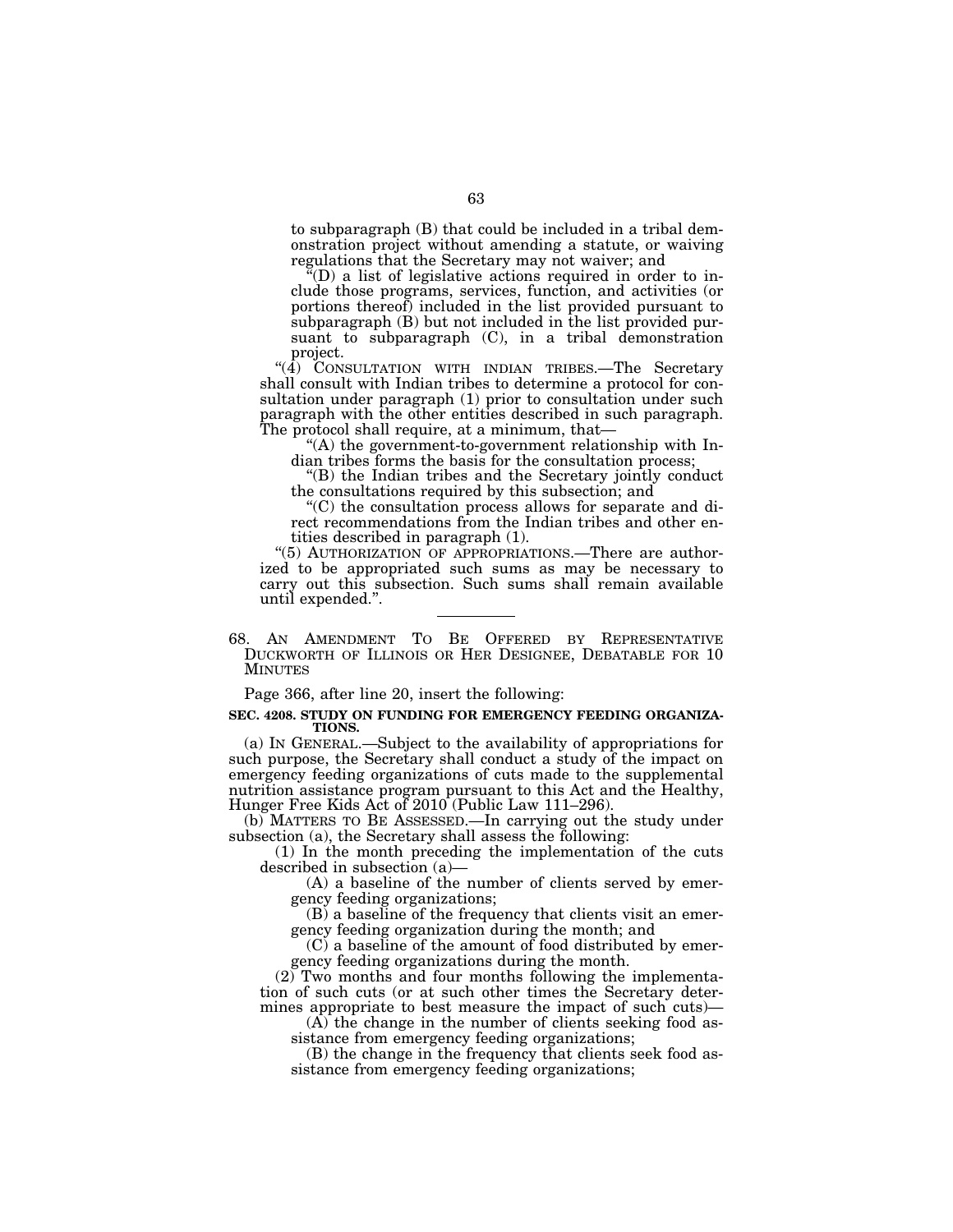(C) the adequacy of supply of donated food to emergency feeding organizations to meet demand for food assistance; and

(D) the total number of clients served and number of clients turned away or reductions in the amount of food distributed to clients by emergency feeding organizations because of the lack of resources to meet the need for food assistance.

(c) REPORT.—Not later than September 30, 2014, the Secretary shall submit to Congress a report describing—

(1) the impact of cuts described in subsection (a) on demand at emergency feeding organizations; and

(2) the ability of emergency feeding organizations to meet changes in need resulting from such cuts.

(d) EMERGENCY FEEDING ORGANIZATION DEFINED.—In this section, the term ''emergency feeding organization'' has the meaning given the term in section 201A of the Emergency Food Assistance Act of 1983 (7 U.S.C. 7501).

# 69. AN AMENDMENT TO BE OFFERED BY REPRESENTATIVE CROWLEY OF NEW YORK OR HIS DESIGNEE, DEBATABLE FOR 10 MINUTES

At the end of subtitle C of title IV, add the following new section:

#### **SEC. 4208. PURCHASE OF HALAL AND KOSHER FOOD FOR EMERGENCY FOOD ASSISTANCE PROGRAM.**

Section 202 of the Emergency Food Assistance Act of 1983 (7 U.S.C. 7502) is amended by adding at the end the following:

''(h) KOSHER AND HALAL FOOD.—As soon as practicable after the date of enactment of this subsection, the Secretary shall finalize and implement a plan—

''(1) to increase the purchase of Kosher and Halal food from food manufacturers with a Kosher or Halal certification to carry out the program established under this Act if the Kosher and Halal food purchased is cost neutral as compared to food that is not from food manufacturers with a Kosher or Halal certification; and

" $(2)$  to modify the labeling of the commodities list used to carry out the program in a manner that enables Kosher and Halal food bank operators to identify which commodities to obtain from local food banks.''.

70. AN AMENDMENT TO BE OFFERED BY REPRESENTATIVE HUIZENGA OF MICHIGAN OR HIS DESIGNEE, DEBATABLE FOR 10 MINUTES

At the end of subtitle C of title IV, insert the following:

#### **SEC. 4208. REVIEW OF SOLE-SOURCE CONTRACTS IN FEDERAL NUTRI-TION PROGRAMS.**

The Secretary shall conduct an evaluation of sole-source contracts in Federal nutrition programs, and the effect such contracts have on program participation, program goals, nonprogram consumers, retailers, and free market dynamics. Not later than 1 year after the date of the enactment of this Act, the Secretary shall report the findings of this review to the Committee on Agriculture of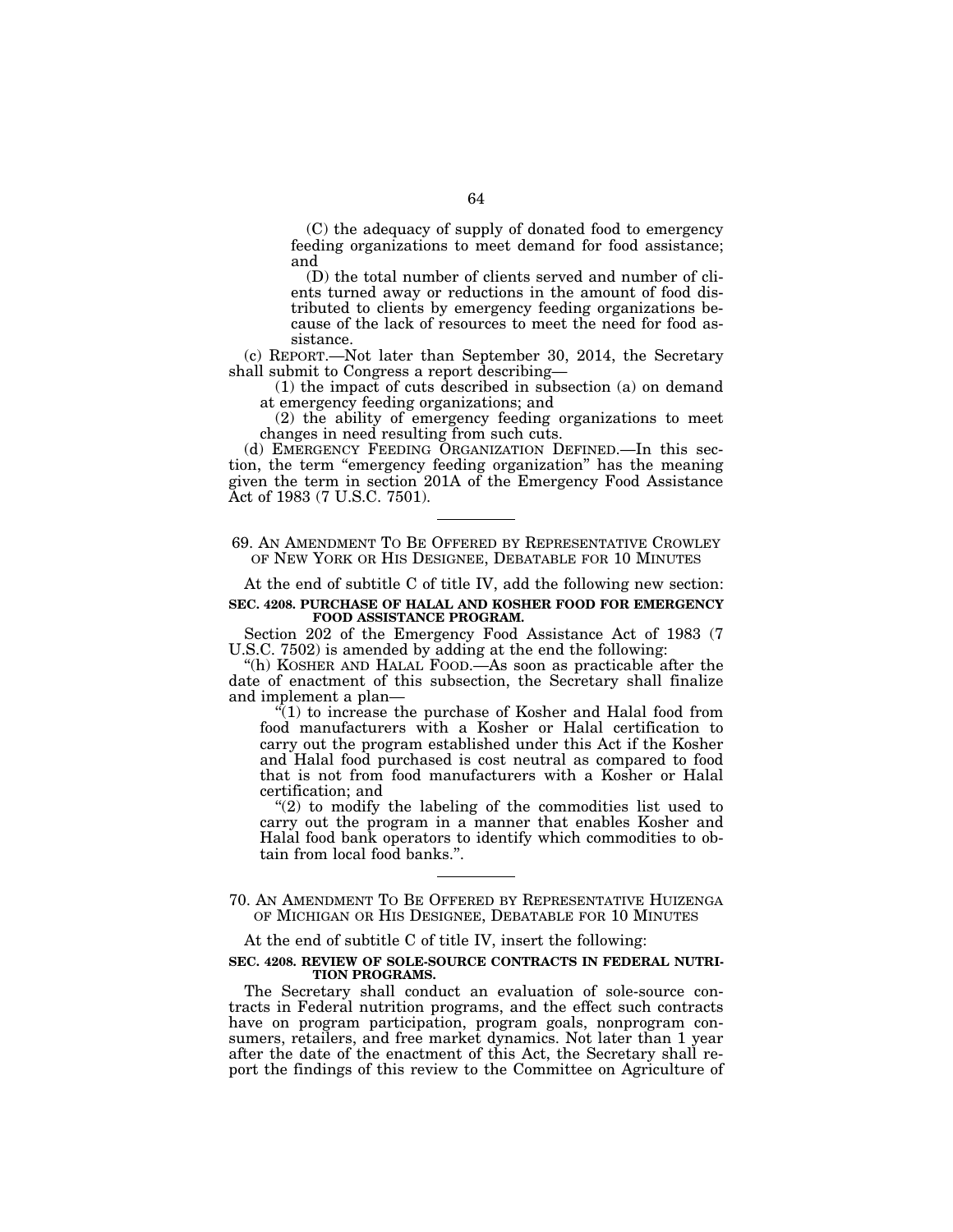the House of Representatives and the Committee on Agriculture, Nutrition, and Forestry of the Senate.

Page 393, after line 22, insert the following:

**SEC.** . RURAL UTILITIES SERVICE CONTRACTING AUTHORITY.

Section 18(c) of the Rural Electrification Act of 1936 (7 U.S.C.  $918(c)$  is amended–

(1) in paragraph (1), by striking ''Rural Electrification Administration'' each place it appears and inserting ''Rural Utilities Service''; and

 $(2)$  in paragraph  $(4)$ —

(A) in the paragraph heading, by inserting ''COOPERA-TIVE" before "AGREEMENTS"; and

(B) by inserting after the 1st sentence the folllowing: ''A contract funded by a borrower that is to be paid for out of the general funds of the borrower is not a public contract within the meaning of title 41, United States Code''.

72. AN AMENDMENT TO BE OFFERED BY REPRESENTATIVE RUIZ OF CALIFORNIA OR HIS DESIGNEE, DEBATABLE FOR 10 MINUTES

Page 401, after line 4, insert the following:

# SEC. TELEMEDICINE AND DISTANCE LEARNING SERVICES IN **RURAL AREAS.**

Section 2333(d) of the Food, Agriculture, Conservation, and Trade Act of 1990 (7 U.S.C. 950aaa–2(d)) is amended—

 $(1)$  by striking "and" at the end of paragraph  $(12)$ ; and

(2) by redesignating paragraph  $(13)$  as paragraph  $(14)$  and inserting after paragraph  $(12)$  the following:

 $''(13)$  whether the applicant for assistance is located in a designated health professional shortage area (within the meaning of section 332 of the Public Health Service Act)''.

73. AN AMENDMENT TO BE OFFERED BY REPRESENTATIVE MICHAUD OF MAINE OR HIS DESIGNEE, DEBATABLE FOR 10 MINUTES

Page 401, after line 4, insert the following:

# SEC. REGIONAL ECONOMIC AND INFRASTRUCTURE DEVELOP-**MENT.**

Section 15751 of title 40, United States Code, is amended—

 $(1)$  in subsection  $(a)$ , by striking "2012" and inserting "2018"; and

 $(2)$  in subsection  $(b)$ —

(A) by striking ''Not more than'' and inserting the following:

''(1) IN GENERAL.—Except as provided in paragraph (2), not more than''; and

(B) by adding at the end the following:

<sup>71.</sup> AN AMENDMENT TO BE OFFERED BY REPRESENTATIVE GARDNER OF COLORADO OR HIS DESIGNEE, DEBATABLE FOR 10 MINUTES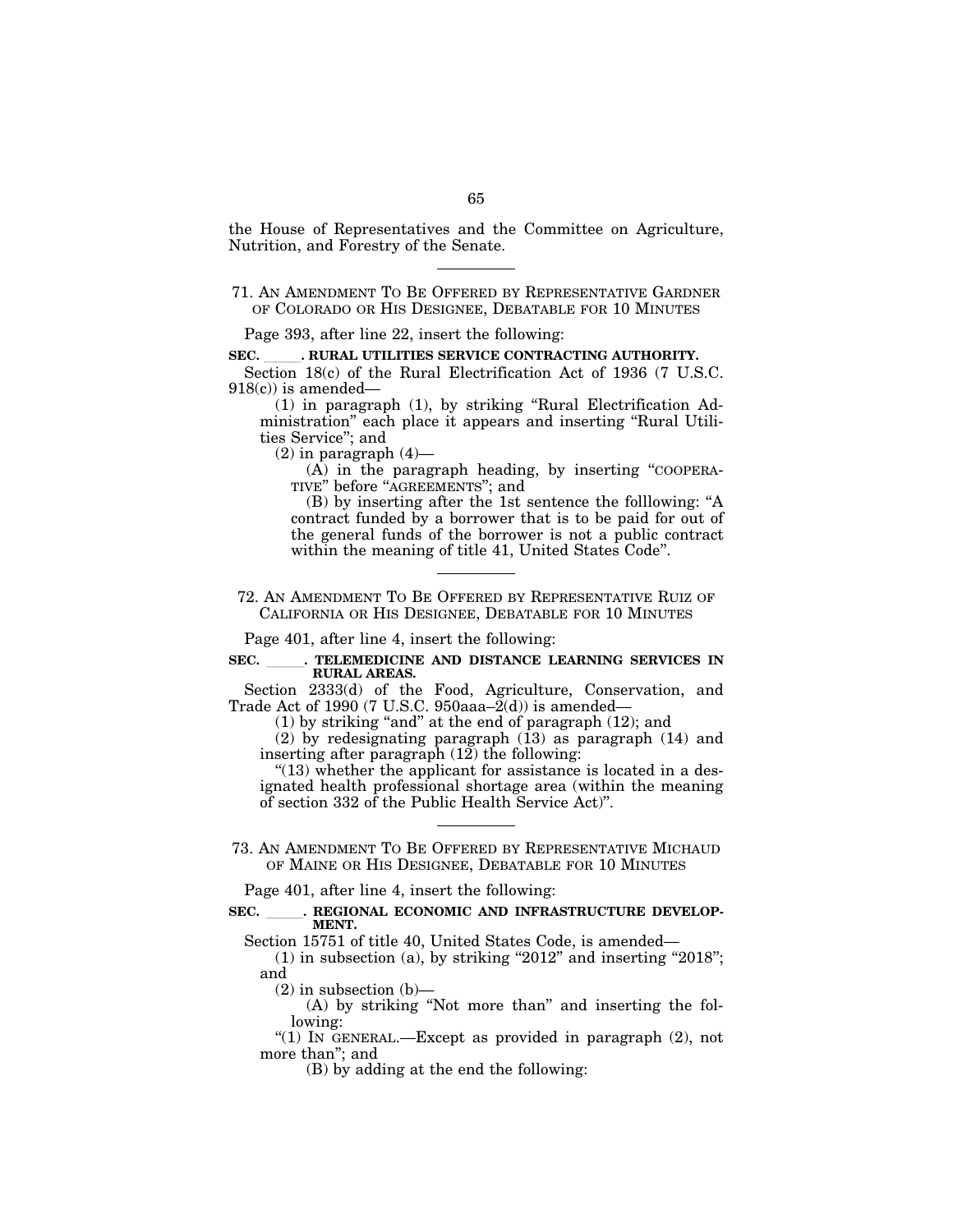" $(2)$  LIMITED FUNDING.—In a case in which less than \$10,000,000 is made available to a Commission for a fiscal year under this section, paragraph (1) shall not apply.''.

# 74. AN AMENDMENT TO BE OFFERED BY REPRESENTATIVE TURNER OF OHIO OR HIS DESIGNEE, DEBATABLE FOR 10 MINUTES

At the end of subtitle A of title VII (page 430, after line 18), add the following:

#### **SEC. 7129. SENSE OF CONGRESS REGARDING EXPANSION OF THE LAND GRANT PROGRAM TO INCLUDE ENHANCED FUND-ING AND ADDITIONAL INSTITUTIONS.**

It is the sense of the Congress that—

(1) institutions of higher education designated under the Act of August 30, 1890 (commonly known, and referred to in this section, as the "Second Morrill Act"; 7 U.S.C. 321 et seq.) have played an integral role in the education and advancement of agriculture and mechanic arts for over a century;

(2) in addition to those institutions, a number of colleges and universities have fulfilled similar and parallel missions in successfully training and graduating generations of students who have gone on to be leaders in their field;

(3) the colleges and universities, both with and without designation under the Second Morrill Act, fulfill a vital role to the future of industry, opportunities for increased job creation, and the strength of American agriculture;

(4) Congress must ensure that the United States' higher education framework and policies meet the needs of young Americans, and that students from across the country are able to choose from a variety of institutions and programs that will equip them with the skills and training necessary to achieve their individual goals; and

(5) as Congress and the agricultural community generally consider policies and approaches to improve research, extension, and education in the agricultural sciences, expansion of the land grant program under the Second Morrill Act to include enhanced funding and additional institutions should be considered.

Page 433, line 23, strike "subsections (e), (f), and (g)" and insert "subsections  $(e)$ ,  $(f)$ , and  $(h)$ ".

Page 434, line 10, strike "and" at the end.

Page 434, after line 10, insert the following new paragraph:

(6) by inserting after subsection (f) (as redesignated by paragraph (4)) the following new subsection:

"(g) COFFEE PLANT HEALTH INITIATIVE.

<sup>75.</sup> AN AMENDMENT TO BE OFFERED BY REPRESENTATIVE GABBARD OF HAWAII OR HER DESIGNEE, DEBATABLE FOR 10 MINUTES

Page 433, line 17, strike "'subsections (e) and (f)'" and insert "' subsections  $(e)$ ,  $(f)$ , and  $(g)$ "

Page 433, line 20, strike "'subsections (e) and (f)'" and insert "' 'subsections  $(e)$ ,  $(f)$ , and  $(g)$ ".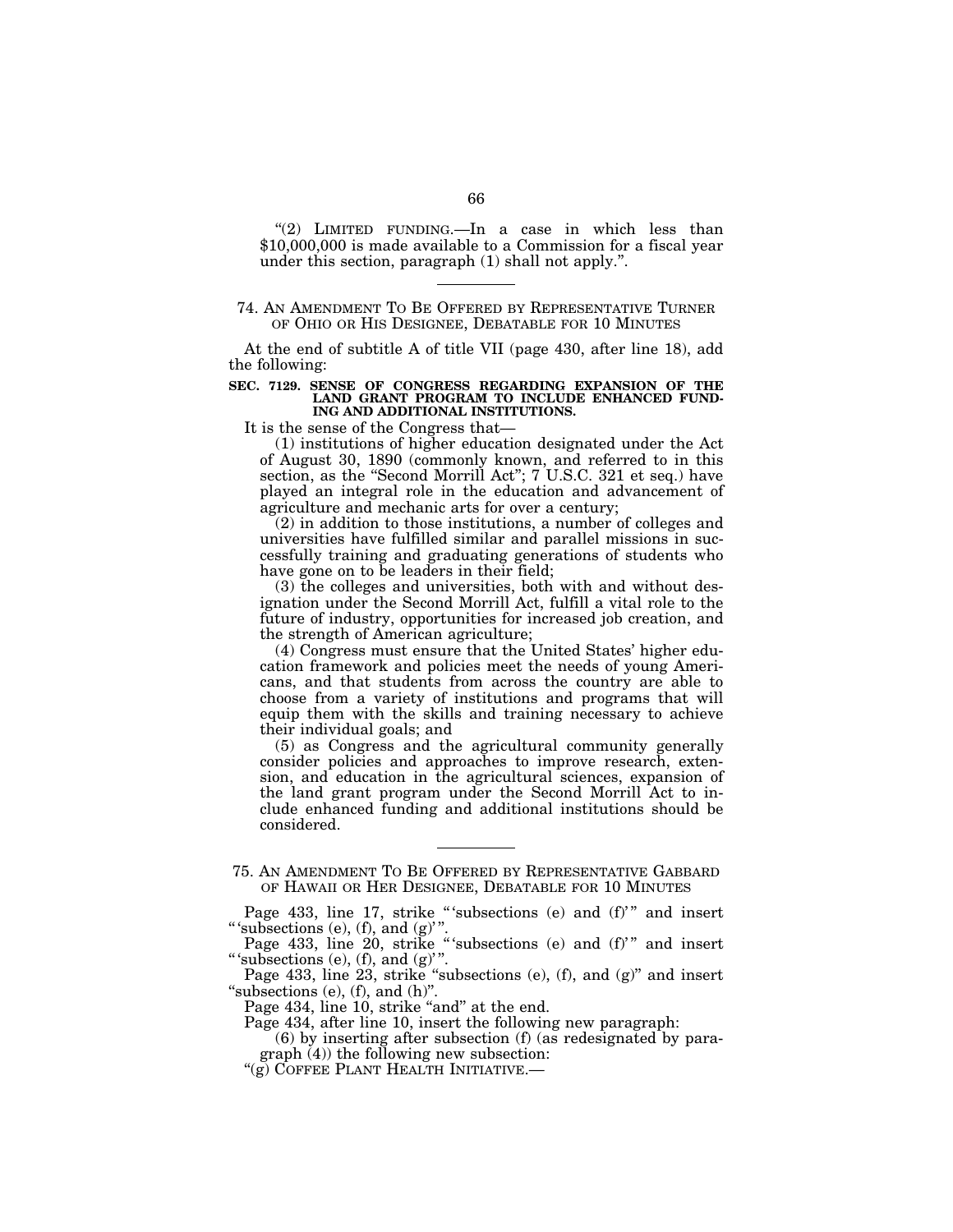''(1) ESTABLISHMENT.—The Secretary shall establish a coffee plant health initiative to address the critical needs of the coffee industry by—

"(A) developing and disseminating science-based tools and treatments to combat the coffee berry borer (*Hypothenemus hampei*); and

 $E(E)$  establishing an area-wide integrated pest management program in areas affected by or areas at risk of being affected by the coffee berry borer.

"(2) ELIGIBLE ENTITIES.—The Secretary may carry out the coffee plant health initiative through—

''(A) Federal agencies, including the Agricultural Research Service and the National Institute of Food and Agriculture;

''(B) National Laboratories;

''(C) institutions of higher education;

''(D) research institutions or organizations;

''(E) private organizations or corporations;

''(F) State agricultural experiment stations;

''(G) individuals; or

"(H) groups consisting of 2 or more entities or individuals described in subparagraphs (A) through (G).

"(3) PROJECT GRANTS AND COOPERATIVE AGREEMENTS.-In carrying out this subsection, the Secretary shall—

''(A) enter into cooperative agreements with eligible entities, as appropriate; and

''(B) award grants on a competitive basis.

"(4) AUTHORIZATION OF APPROPRIATIONS.—There is authorized to be appropriated to carry out this subsection \$2,000,000 for each of fiscal years 2014 through 2018.''; and

Page 434, line 11, strike " $(6)$  in subsection  $(g)$ " and insert " $(7)$  in subsection  $(h)$ ".

76. AN AMENDMENT TO BE OFFERED BY REPRESENTATIVE FALEOMAVAEGA OF AMERICAN SAMOA OR HIS DESIGNEE, DEBAT-ABLE FOR 10 MINUTES

Page 460, line 1, insert ''**AMERICAN SAMOA, FEDERATED STATES OF MICRONESIA, AND**'' before ''**NORTHERN MAR-IANA**''.

Page 460, line 7, insert ''American Samoa, the Federated States of Micronesia,'' before ''and the Commonwealth''.

77. AN AMENDMENT TO BE OFFERED BY REPRESENTATIVE SLAUGH- TER OF NEW YORK OR HER DESIGNEE, DEBATABLE FOR 10 MIN-UTES

Strike section 7514 and insert the following new section:

**SEC. 7514. RESEARCH AND EDUCATION GRANTS FOR THE STUDY OF ANTIBIOTIC-RESISTANT BACTERIA.** 

Section 7521(c) of the Food, Conservation, and Energy Act of  $2008$  (7 U.S.C.  $3202(c)$ ) is amended by striking " $2012$ " and inserting  $"2018"$ .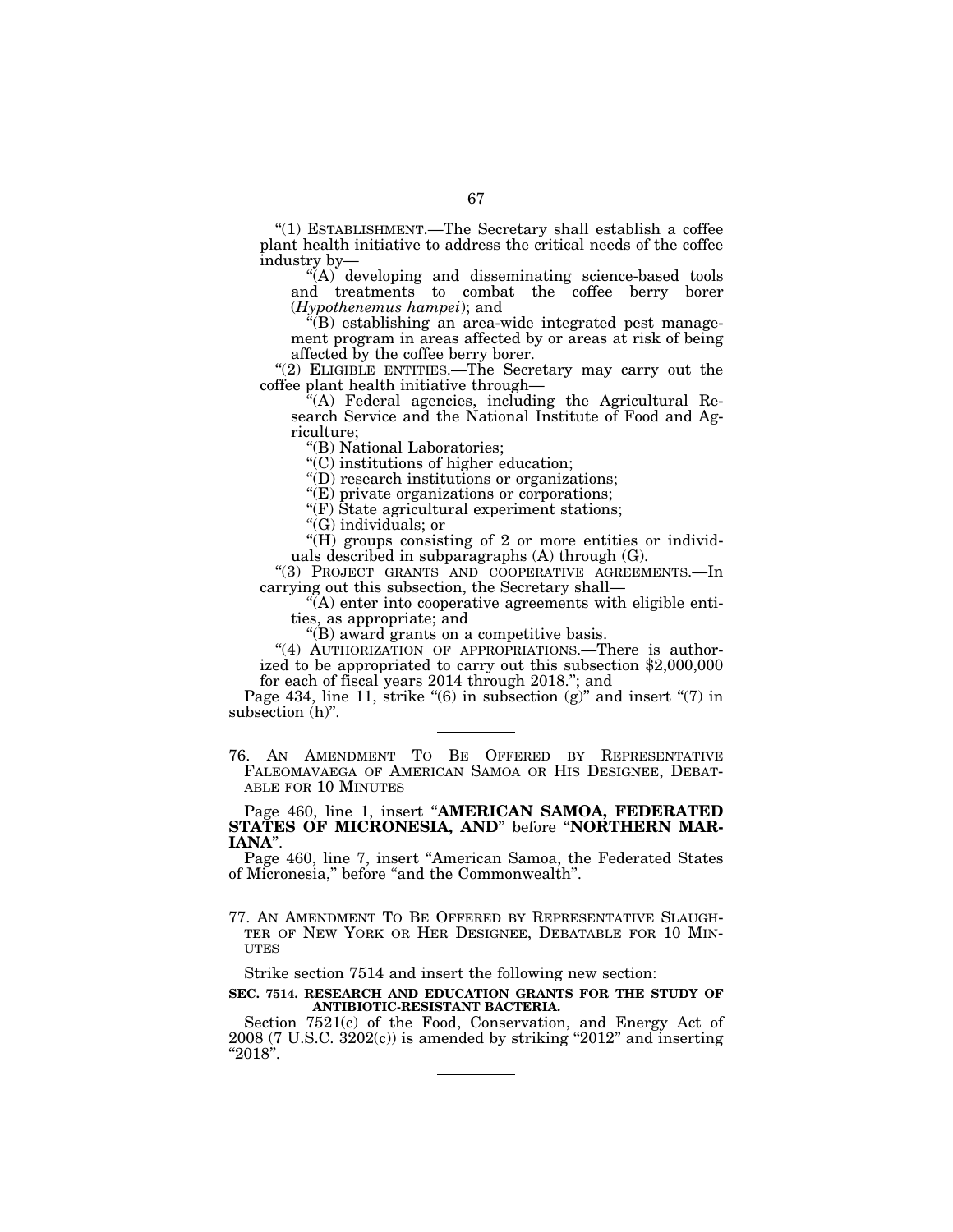78. AN AMENDMENT TO BE OFFERED BY REPRESENTATIVE GOSAR OF ARIZONA OR HIS DESIGNEE, DEBATABLE FOR 10 MINUTES

Page 481, line 17, strike the closing quotation marks and the second period.

Page 481, after line 17, insert the following:

"(7) FIRE LIABILITY PROVISIONS.—Not later than 90 days after the date of enactment of this paragraph, the Chief and the Director shall issue for use in all contracts and agreements under this section fire liability provisions that are in substantially the same form as the fire liability provisions contained in—

''(A) integrated resource timber contracts, as described in the Forest Service contract numbered 2400–13, part H, section H.4; and

''(B) timber sale contracts conducted pursuant to section 14 of the National Forest Management Act of 1976 (16 U.S.C. 472a).''.

79. AN AMENDMENT TO BE OFFERED BY REPRESENTATIVE COTTON OF ARKANSAS OR HIS DESIGNEE, DEBATABLE FOR 10 MINUTES

Page 486, lines 15 and 19, insert ", management," after "restoration''.

Page 486, line 22, strike "trees" and insert "forests".

Page 486, line 24, strike "and" and insert the following:

(C) activities involving commercial harvesting or other mechanical vegetative treatments; or

Page 487, line 1, strike "(C)" and insert "(D)".

Page  $487$ , lines  $8$ , 13, and  $24$  insert ", management," after "restoration''.

Page 488, line 4, insert ", management," after "restoration".

80. AN AMENDMENT TO BE OFFERED BY REPRESENTATIVE TIPTON OF COLORADO OR HIS DESIGNEE, DEBATABLE FOR 10 MINUTES

At the end of subtitle E of title VIII, add the following:

# **SEC. 8408. FOREST SERVICE LARGE AIRTANKER AND AERIAL ASSET FIREFIGHTING RECAPITALIZATION PILOT PROGRAM.**

(a) IN GENERAL.—Subject to the availability of appropriations, the Secretary, acting through the Chief of the Forest Service, may establish a large airtanker and aerial asset lease program in accordance with this section.

(b) AIRCRAFT REQUIREMENTS.—In carrying out the program described in subsection (a), the Secretary may enter into a multiyear lease contract for up to five aircraft that meet the criteria—

(1) described in the Forest Service document entitled ''Large Airtanker Modernization Strategy'' and dated February 10, 2012, for large airtankers; and

(2) determined by the Secretary, for other aerial assets.

(c) LEASE TERMS.—The term of any individual lease agreement into which the Secretary enters under this section shall be—

(1) up to five years, inclusive of any options to renew or extend the initial lease term; and

(2) in accordance with section 3903 of title 41, United States Code.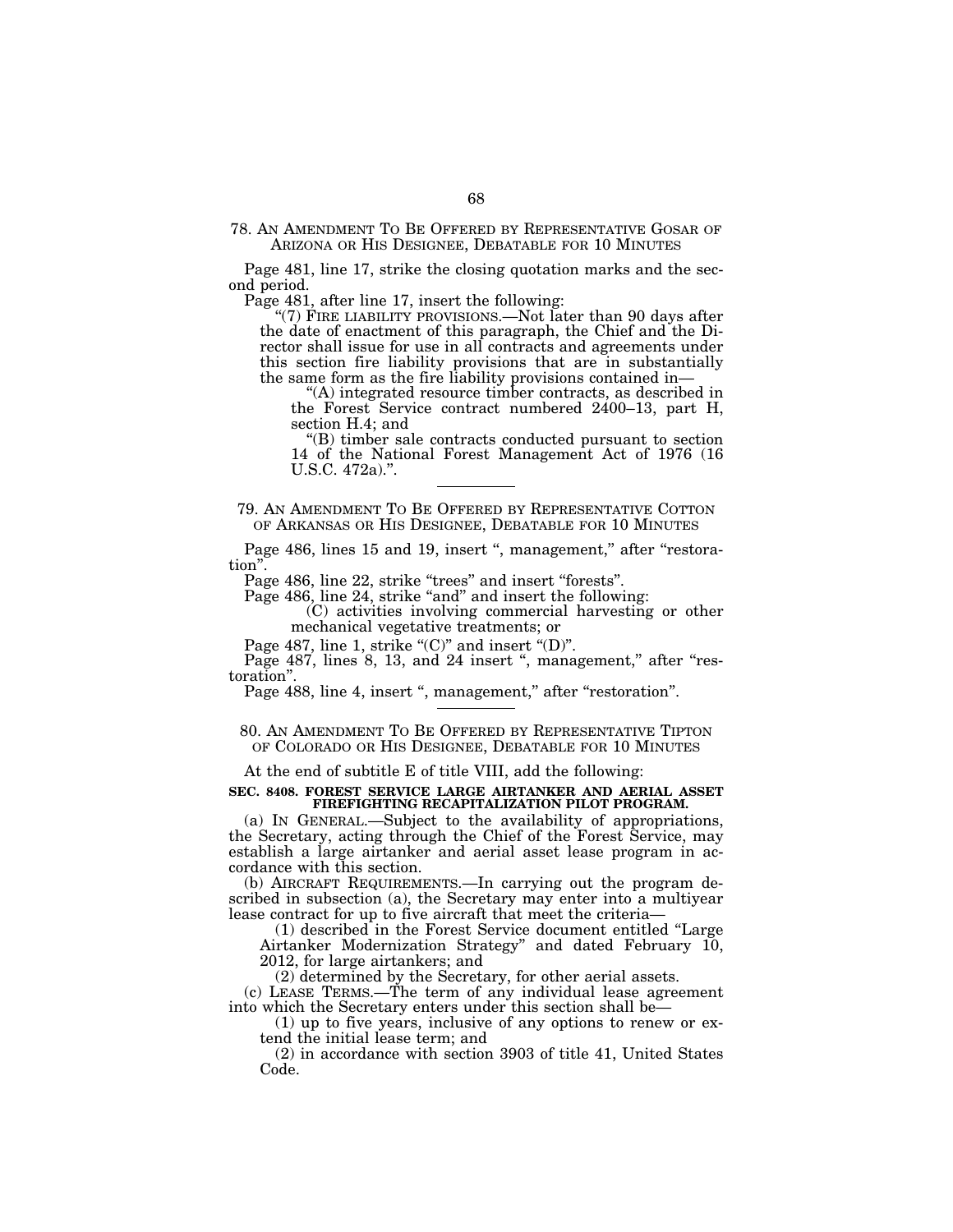(d) PROHIBITION.—No lease entered into under this section shall provide for the purchase of the aircraft by, or the transfer of ownership to, the Forest Service.

# 81. AN AMENDMENT TO BE OFFERED BY REPRESENTATIVE GRIFFITH OF VIRGINIA OR HIS DESIGNEE, DEBATABLE FOR 10 MINUTES

At the end of title VIII, add the following new section:

#### **SEC. 8408. LAND CONVEYANCE, JEFFERSON NATIONAL FOREST IN WISE COUNTY, VIRGINIA.**

(a) CONVEYANCE REQUIRED.—Upon payment by the Association of the consideration under subsection (b) and the costs under subsection (d), the Secretary shall, subject to valid existing rights, convey to the Association all right, title, and interest of the United States in and to a parcel of National Forest System land in the Jefferson National Forest in Wise County, Virginia, consisting of approximately 0.70 acres and containing the Mullins and Sturgill Cemetery and an easement to provide access to the parcel, as generally depicted on the map.

(b) CONSIDERATION.—

(1) FAIR MARKET VALUE.—As consideration for the land conveyed under subsection (a), the Association shall pay to the Secretary cash in an amount equal to the market value of the land, as determined by an appraisal approved by the Secretary and conducted in conformity with the Uniform Appraisal Standards for Federal Land Acquisitions and section 206 of the Federal Land Policy and Management Act of 1976 (43 U.S.C. 1716).

(2) DEPOSIT.—The consideration received by the Secretary under paragraph (1) shall be deposited into the general fund of the Treasury of the United States for the purposes of deficit reduction.

(c) DESCRIPTION OF PROPERTY.—The exact acreage and legal description of the land to be conveyed under subsection (a) shall be determined by a survey satisfactory to the Secretary.

(d) COSTS.—The Association shall pay to the Secretary at closing the reasonable costs of the survey, the appraisal, and any administrative and environmental analyses required by law.

(e) DEFINITIONS.—In this section:

(1) ASSOCIATION.—The term ''Association'' means the Mullins and Sturgill Cemetery Association of Pound, Virginia.

(2) MAP.—The term ''map'' means the map titled ''Mullins and Sturgill Cemetery'' dated March 1, 2013.

(3) SECRETARY.—The term ''Secretary'' means the Secretary of Agriculture.

(f) ADDITIONAL TERMS AND CONDITIONS.— The Secretary may require such additional terms and conditions in connection with the conveyance under subsection (a) as the Secretary considers appropriate to protect the interests of the United States.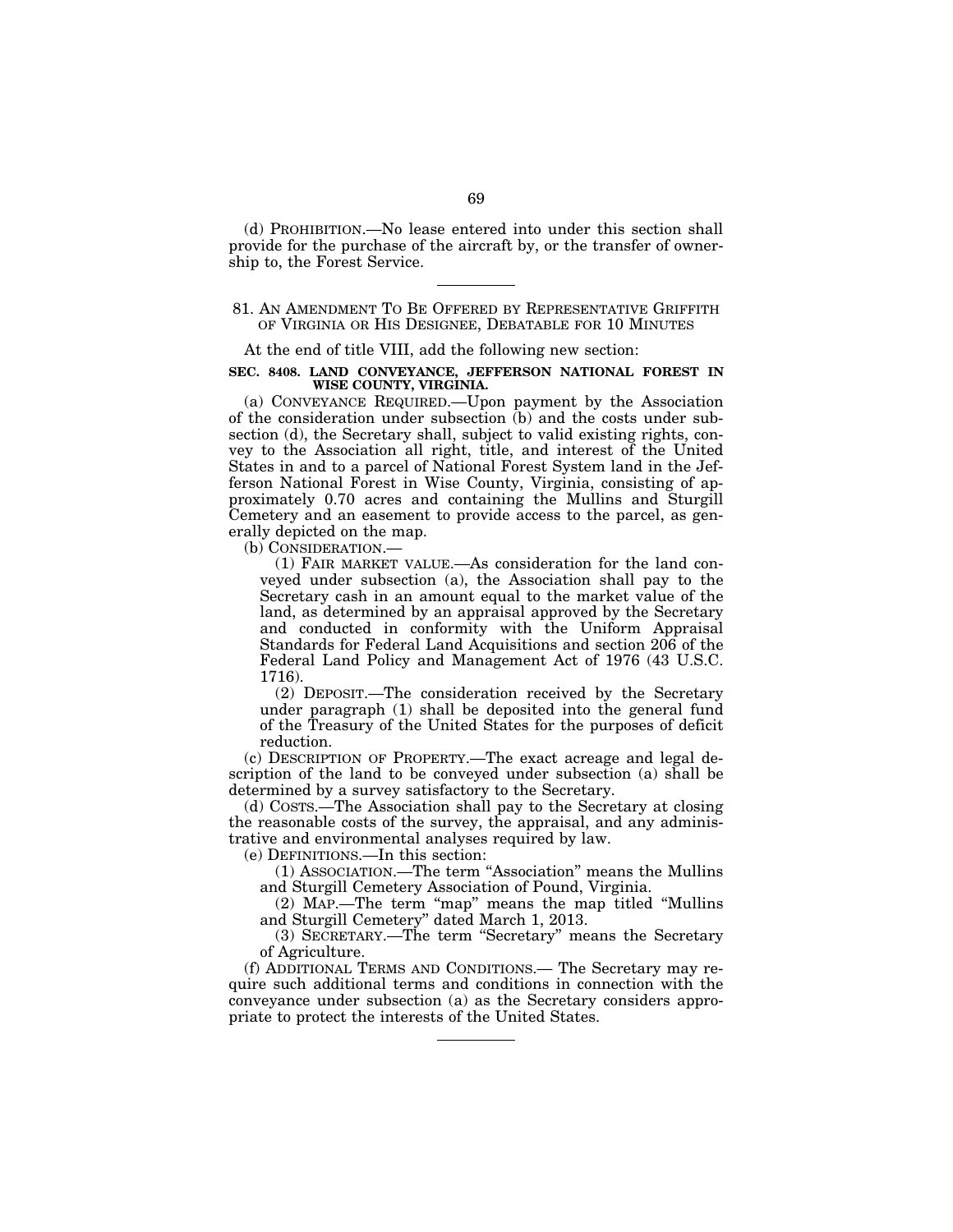82. AN AMENDMENT TO BE OFFERED BY REPRESENTATIVE MEADOWS OF NORTH CAROLINA OR HIS DESIGNEE, DEBATABLE FOR 10 MIN-**UTES** 

At the end of title VIII, add the following new section:

#### **SEC. 8408. CATEGORICAL EXCLUSION FOR FOREST PROJECTS IN RESPOSE TO EMERGENCIES.**

In the case of National Forest System land damaged by a natural disaster regarding which the President declares a disaster or emergency pursuant to the Robert T. Stafford Disaster Relief and Emergency Assistance Act (42 U.S.C. 5121 et seq.), any forest project carried out to clean up or restore the damaged National Forest System land during the two-year period beginning on the date of the declaration shall be categorically excluded from the requirements relating to environmental assessments or environmental impact statements under section 1508.4 of title 40, Code of Federal Regulations.

83. AN AMENDMENT TO BE OFFERED BY REPRESENTATIVE LOEBSACK OF IOWA OR HIS DESIGNEE, DEBATABLE FOR 10 MINUTES

Page 502, strike lines 20 through 24.

Page 503, line 1, redesignate paragraph (2) as subsection (a) and conform the margins accordingly.

Page 503, line 5, redesignate subparagraph (A) as paragraph (1) and conform the margins accordingly.

Page 503, beginning on line 5, strike "paragraph (2) as paragraph (3)'' and insert ''paragraphs (2) and (3) as paragraphs (3) and (4), respectively''.

Page 503, line 7, redesignate subparagraph (B) as paragraph (2) and conform the margins accordingly.

84. AN AMENDMENT TO BE OFFERED BY REPRESENTATIVE GRIMM OF NEW YORK OR HIS DESIGNEE, DEBATABLE FOR 10 MINUTES

At the end of title IX, add the following new section:

SEC. **. ENERGY EFFICIENCY REPORT FOR USDA FACILITIES.** 

(a) REPORT.—Not later than 180 days after the date of the enactment of this Act, the Secretary of Agriculture shall submit to the Committee on Agriculture of the House of Representatives and the Committee on Agriculture, Nutrition, and Forestry of the Senate a report on energy use and energy efficiency projects at Department of Agriculture facilities.

(b) CONTENTS.—The report required by subsection (a) shall include the following:

(1) An analysis of energy use by Department of Agriculture facilities.

(2) A list of energy audits that have been conducted at such facilities.

(3) A list of energy efficiency projects that have been conducted at such facilities.

(4) A list of energy savings projects that could be achieved with enacting a consistent, timely, and proper mechanical insu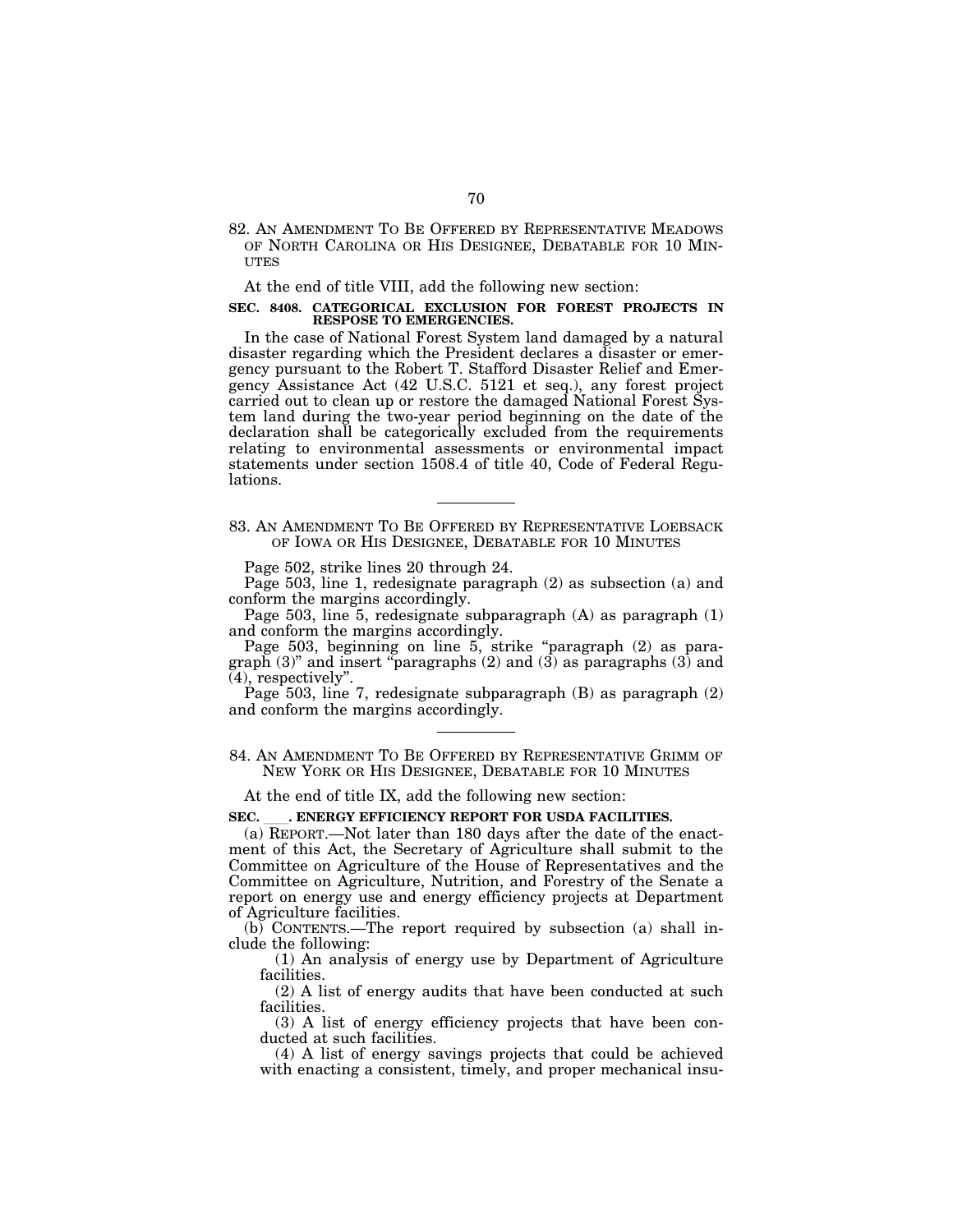lation maintenance program and upgrading mechanical insulation at such facilities.

85. AN AMENDMENT TO BE OFFERED BY REPRESENTATIVE CÁRDENAS OF CALIFORNIA OR HIS DESIGNEE, DEBATABLE FOR 10 MINUTES

Page 527, strike lines 20 through 23 and insert the following:

# **SEC. 10006. FOOD SAFETY EDUCATION INITIATIVES.**

Section 10105 of the Food, Conservation, and Energy Act of 2008 (7 U.S.C. 7655) is amended—

 $(1)$  in subsection  $(a)$ —

(A) in the matter preceding paragraph (1), by inserting ", including farm workers" after "industry";

(B) in paragraph (2), by striking the period at the end and inserting ''; and''; and

(C) by adding at the end the following new paragraph: "(3) practices that prevent bacterial contamination of food, how to identify sources of food contamination, and other means of decreasing food contamination.''; and

 $(2)$  in subsection  $(c)$ , by striking "2012" and inserting "2018".

# 86. AN AMENDMENT TO BE OFFERED BY REPRESENTATIVE SCOTT OF GEORGIA OR HIS DESIGNEE, DEBATABLE FOR 10 MINUTES

After section 10007, insert the following new section (and redesignate succeeding sections and conform the table of contents accordingly):

#### **SEC. 10008. DEPARTMENT OF AGRICULTURE CONSULTATION REGARD-ING ENFORCEMENT OF CERTAIN LABOR LAW PROVI-SIONS.**

Not later than 60 days after the date of enactment of this Act, the Secretary of Agriculture shall consult with the Secretary of Labor regarding the restraining of shipments of agricultural commodities, or the confiscation of such commodities, by the Department of Labor for actual or suspected labor law violations in order to consider—

(1) the perishable nature of such commodities;

(2) the impact of such restraining or confiscation on the economic viability of farming operations; and

(3) the competitiveness of specialty crops through grants awarded to States under section 101 of the Specialty Crops Competitiveness Act of 2004 (7 U.S.C. 1621 note).

87. AN AMENDMENT TO BE OFFERED BY REPRESENTATIVE KAPTUR OF OHIO OR HER DESIGNEE, DEBATABLE FOR 10 MINUTES

Page 545, after line 9, insert the following:

# **SEC. 10018. ANNUAL REPORT ON INVASIVE SPECIES.**

(a) INITIAL REPORT.—

(1) IN GENERAL.—Not later than 180 days after the date of the enactment of this Act, the Secretary shall submit to Congress a report on invasive species.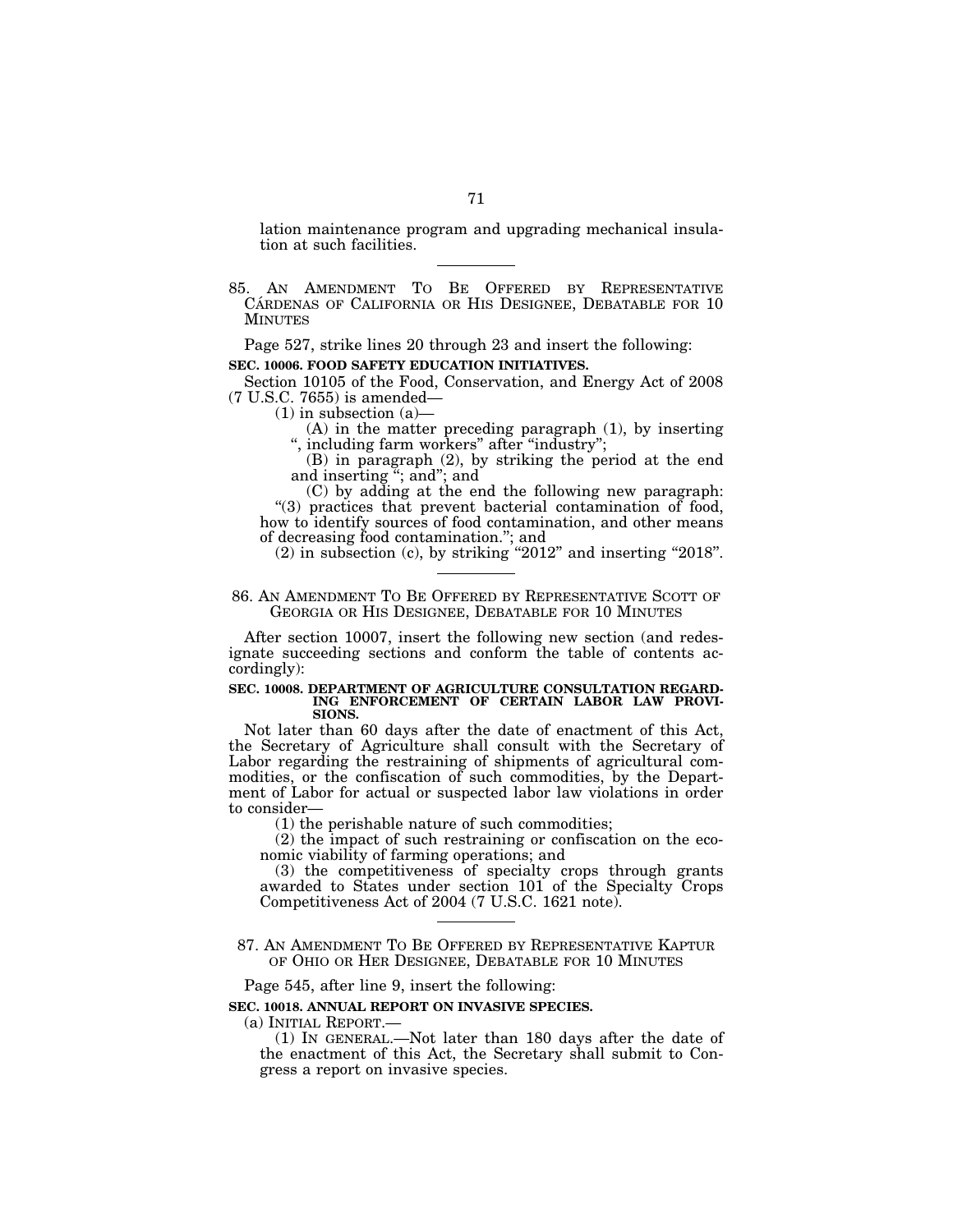(2) MATTERS INCLUDED.—The report under paragraph (1) shall include the following:

(A) A list of each invasive species that is in the United States as of the date of the report.

(B) For each invasive species listed under subparagraph  $(A)$ —

(i) the country that the species originated;

(ii) the means in which the species entered the United States;

(iii) the year in which the species entered the United States;

(iv) the rate by which the entry of the species is increasing or decreasing;

(v) cost estimates, covering both the date of the report and future periods, of the cost of such species to the public and private sectors;

(vi) if cost estimates cannot be conducted under clause (iv), a detailed explanation of why;

(vii) environmental impact estimates, covering both the date of the report and future periods, of the environmental impact of the species;

(viii) if environmental impact estimates cannot be conducted under clause (iv), a detailed explanation of why;

(ix) recommendations as to what steps are needed to combat the species;

(x) a description of the ongoing research occurring to combat the species; and

(xi) a description of any legal recourse available to people affected by the species.

(C) Any other matter the Secretary determines appropriate.

 $(3)$  PERIOD COVERED.—The report under paragraph  $(1)$  shall cover the period beginning in 1980 and ending on the date on which the report is submitted.

(b) ANNUAL UPDATED REPORTS.—Not later than October 1 of each fiscal year beginning after the date on which the report under paragraph (1) of subsection (a) is submitted, the Secretary shall submit annually to Congress an updated report, including an update to each of the matters described in paragraph (2) of such subsection.

(c) PUBLIC AVAILABILITY.—The Secretary shall make each report under this section available to the public.

88. AN AMENDMENT TO BE OFFERED BY REPRESENTATIVE FOXX OF NORTH CAROLINA OR HER DESIGNEE, DEBATABLE FOR 10 MINUTES

In section 11001, insert "(a) In GENERAL.-" before "Section  $502(c)$ " and add at the end the following new subsection:

(b) DISCLOSURE OF CROP INSURANCE PREMIUM SUBSIDIES MADE ON BEHALF OF MEMBERS OF CONGRESS AND CERTAIN OTHER INDI- VIDUALS AND ENTITIES.—Section  $502(c)(2)$  of the Federal Crop Insurance Act (7 U.S.C.  $1502(c)(2)$ ) is amended—

(1) by redesignating subparagraphs (A) and (B) as subparagraphs (D) and (E) respectively; and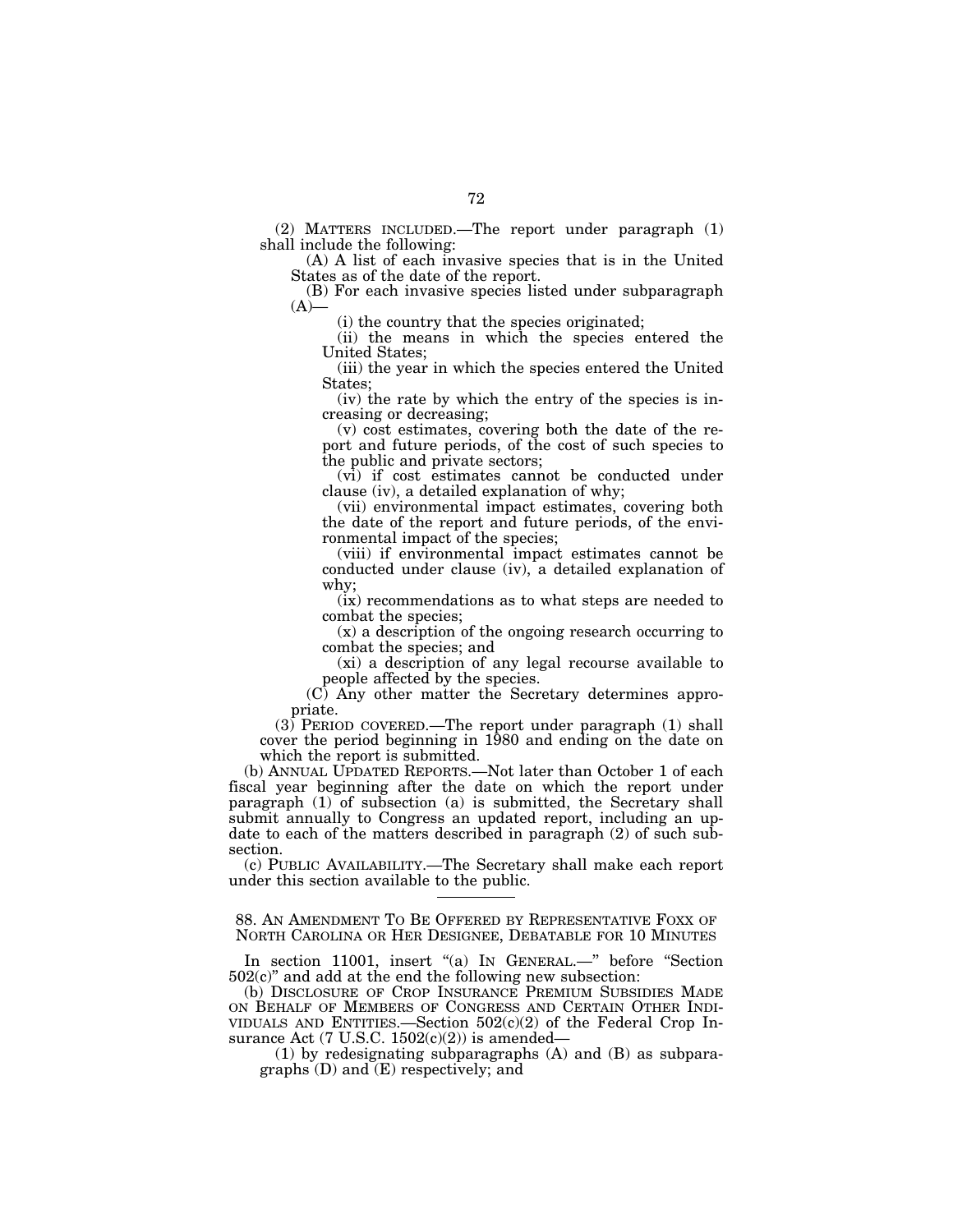(2) by inserting before subparagraph (C) (as so redesignated) the following:

''(A) DISCLOSURE IN THE PUBLIC INTEREST.—Notwithstanding paragraph (1) or any other provision of law, except as provided in subparagraph (B), the Secretary shall on an annual basis make available to the public—

" $(i)(I)$  the name of each individual or entity specified in subparagraph (C) who obtained a federally subsidized crop insurance, livestock, or forage policy or plan of insurance during the previous fiscal year;

''(II) the amount of premium subsidy received by that individual or entity from the Corporation; and

"(III) the amount of any Federal portion of indemnities paid in the event of a loss during that fiscal year for each policy associated with that individual or entity; and

''(ii) for each private insurance provider, by name—

''(I) the underwriting gains earned through participation in the federally subsidized crop insurance program; and

"(II) the amount paid under this subtitle for-

''(aa) administrative and operating expenses;

''(bb) any Federal portion of indemnities and reinsurance; and

''(cc) any other purpose.

''(B) LIMITATION.—The Secretary shall not disclose information pertaining to individuals and entities covered by a catastrophic risk protection plan offered under section 508(b).

''(C) COVERED INDIVIDUALS AND ENTITIES.—Subparagraph (A) applies with respect to the following:

"(i) Members of Congress and their immediate families.

"(ii) Cabinet Secretaries and their immediate families.

"(iii) Entities of which any individual described in clause (i) or (ii), or combination of such individuals, is a majority shareholder.''.

89. AN AMENDMENT TO BE OFFERED BY REPRESENTATIVE SCHOCK OF ILLINOIS OR HIS DESIGNEE, DEBATABLE FOR 10 MINUTES

Page 578, line 20, insert "pennycress," after "alfalfa,".

90. AN AMENDMENT TO BE OFFERED BY REPRESENTATIVE BARR OF KENTUCKY OR HIS DESIGNEE, DEBATABLE FOR 10 MINUTES

Page 590, after line 15, insert the following:

## **SEC. 11025. ADVANCE PUBLIC NOTICE OF CROP INSURANCE POLICY AND PLAN CHANGES.**

Section 505(e) of the Federal Crop Insurance Act (7 U.S.C.  $1505(e)$ ) is amended—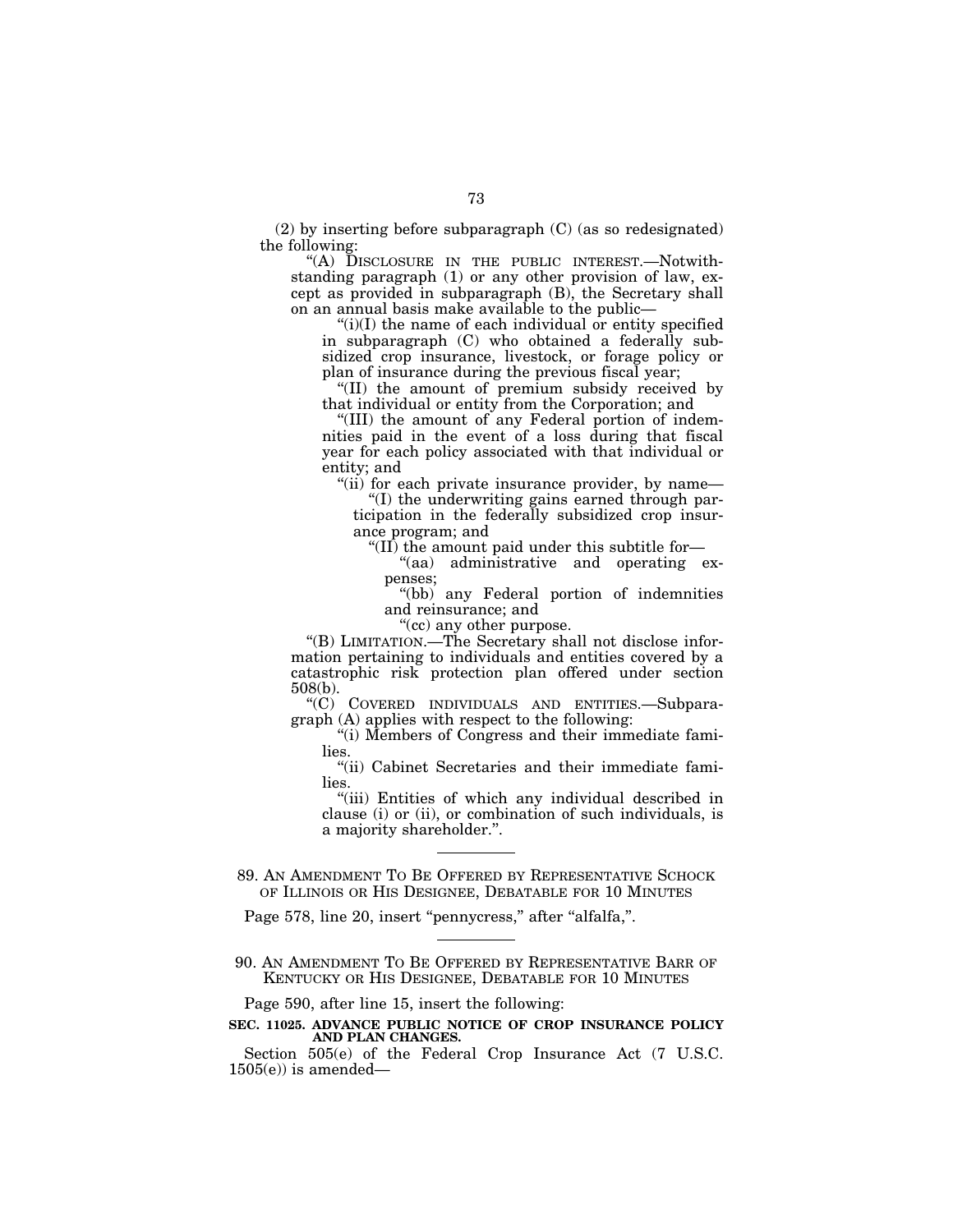(1) by redesignating paragraphs (5) and (6) as paragraphs (6) and (7); respectively; and

(2) by inserting after paragraph (4) the following new paragraph (5):

"(5) ADVANCE NOTICE OF MODIFICATION BEFORE IMPLEMENTA-TION.—

''(A) IN GENERAL.—Any modification to be made in the terms or conditions of any policy or plan of insurance offered under this subtitle shall not take effect for a crop year unless the Secretary publishes the modification in the Federal Register and on the website of the Corporation and provides for a subsequent period of public comment—

"(i) with respect to fall-planted crops, not later than 60 days before June 30 during the preceding crop year; and

''(ii) with respect to spring-planted crops, not later than 60 days before November 30 during the preceding crop year.

''(B) WAIVER.—The Secretary may waive the application of subparagraph (A) in an emergency situation declared by the Secretary upon notice to Congress of the nature of the emergency and the need for immediate implementation of the policy or plan modification referred to in such subparagraph.''.

91. AN AMENDMENT TO BE OFFERED BY REPRESENTATIVE TAKANO OF CALIFORNIA OR HIS DESIGNEE, DEBATABLE FOR 10 MINUTES

At the end of subtitle A of title XII, add the following new section:

#### **SEC.** ll**. ECONOMIC FRAUD IN WILD AND FARM-RAISED SEAFOOD.**

(a) IN GENERAL.—Not later than 180 days after the date of the enactment of this Act, the Secretary of Agriculture, acting through the Office of the Chief Economist, shall submit to Congress a report on the economic implications for consumers, fishermen, and aquaculturists of fraud and mislabeling in wild and farmed seafood.

(b) CONTENTS.—The report required under subsection (a) shall include, with respect to fraud and mislabeling in wild and farmraised seafood, an analysis of the impact on consumers and producers in the Unites States of—

(1) sales of imported seafood that is misrepresented as domestic product;

(2) country of origin labeling that allows seafood harvested outside the United States to be labeled as a product of the United States;

(3) the lack of seafood product traceability through the supply chain; and

(4) the inadequate use of DNA testing and other technology to address seafood safety and fraud, including traceability.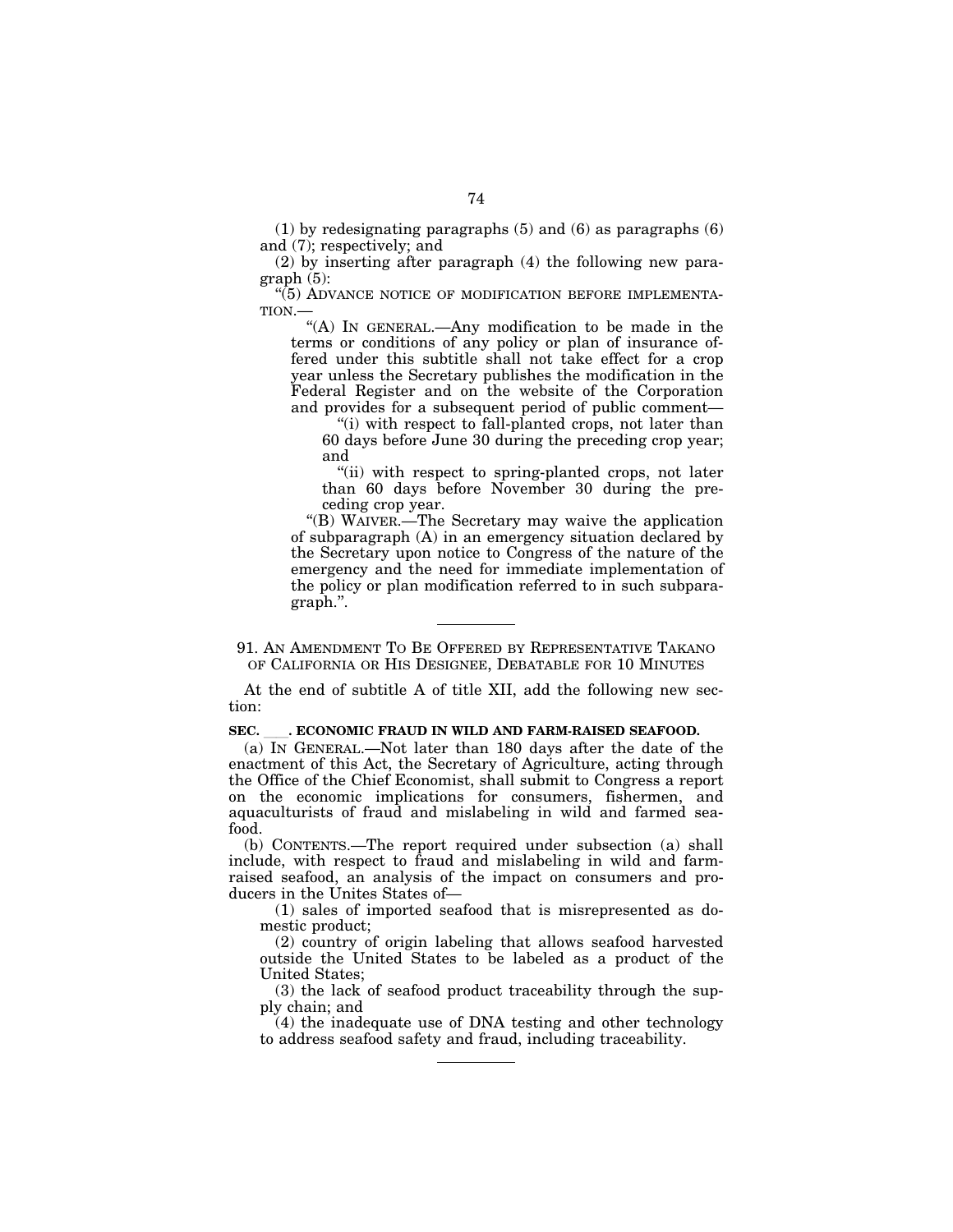## 92. AN AMENDMENT TO BE OFFERED BY REPRESENTATIVE FUDGE OF OHIO OR HER DESIGNEE, DEBATABLE FOR 10 MINUTES

Page 601, after line 18, insert the following new section:

# **SEC. 12204. RECEIPT FOR SERVICE OR DENIAL OF SERVICE FROM CERTAIN DEPARTMENT OF AGRICULTURE AGENCIES.**

Section 2501A(e) of the Food, Agriculture, Conservation, and Trade Act of 1990 (7 U.S.C. 2279–1(e)) is amended by striking " and, at the time of the request, also requests a receipt".

93. AN AMENDMENT TO BE OFFERED BY REPRESENTATIVE VELÁZQUEZ OF NEW YORK OR HER DESIGNEE, DEBATABLE FOR 10 **MINUTES** 

Page 629, after line 4, insert the following:

## SEC. **IRBAN AGRICULTURE COORDINATION.**

The Secretary of Agriculture shall coordinate opportunities for urban agriculture, by—

(1) compiling a list of all programs administered by the Secretary or by the head of any other department, agency, or instrumentality of the United States to which urban farmers can apply for assistance or participation;

(2) examining and implementing opportunities to adjust the regulations governing the programs to enable urban farmers to participate in more of the programs;

(3) developing a process for streamlining the process by which urban farmers may apply for assistance from, or for participation in, the programs, including through the use of a single, harmonized application for multiple programs; and

(4) such other methods as the Secretary deems appropriate.

94. AN AMENDMENT TO BE OFFERED BY REPRESENTATIVE JACKSON LEE OF TEXAS OR HER DESIGNEE, DEBATABLE FOR 10 MINUTES

Page 629, after line 4, insert the following:

#### **SEC. 12317. SENSE OF CONGRESS ON INCREASED BUSINESS OPPORTU-NITIES FOR BLACK FARMERS, WOMEN, MINORITIES, AND SMALL BUSINESSES.**

It is the sense of Congress that the Federal Government should increase the number of contracts the Federal Government awards to Black farmers, businesses owned and controlled by women, businesses owned and controlled by minorities, and small business concerns.

95. AN AMENDMENT TO BE OFFERED BY REPRESENTATIVE ROSS OF FLORIDA OR HIS DESIGNEE, DEBATABLE FOR 10 MINUTES

Page 629, after line 4, insert the following:

## **SEC. 12317. SENSE OF CONGRESS REGARDING AGRICULTURE SECU-RITY PROGRAMS.**

It is the sense of Congress that—

(1) agricultural nutrients and other agricultural chemicals are essential to ensuring the most efficient production of food, fuel, and fiber;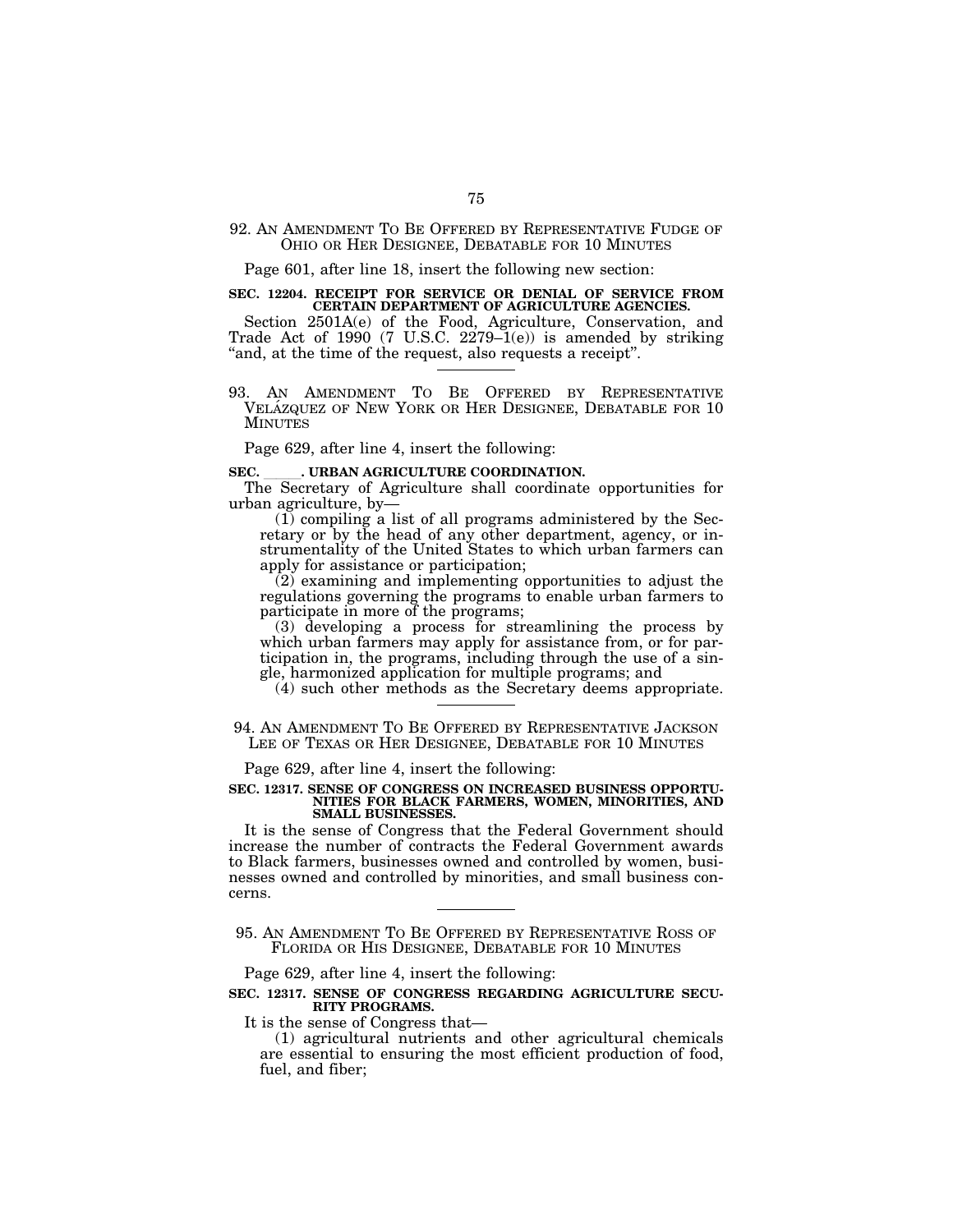(2) these products must be properly stored, handled, transported, and used to ensure that they are not misused or cause harm either accidentally or intentionally;

(3) the Department of Agriculture is the Federal agency with the staffing and technical expertise to understand the important role these products play in agriculture;

(4) other Federal departments and agencies have been given lead responsibility to develop and implement security programs affecting the availability, storage, transportation, and use of a variety of chemicals and products used in agriculture;

(5) it is critical that the Department of Agriculture participate fully in the development of any such security programs to ensure that they do not unnecessarily restrict the availability of the most efficient and beneficial products needed to sustain American agriculture;

(6) the Secretary of Agriculture should review staffing at the Department to ensure that the agency has senior employees within the Department at the Senior Executive Service level or higher, who have responsibility for coordinating with other Federal, State, and international agencies in the development of regulations, guidance, and procedures for the secure handling of agricultural chemicals; and

(7) that such employees shall—

(A) work with manufacturers, retailers, and the general farm community to review existing and proposed Federal, State, and international agricultural chemical security regulations;

(B) coordinate with manufacturers, retailers, transporters, and farmers to evaluate how existing and proposed security regulations, including systems to track the sale, transportation, delivery, and use of agricultural products, can be designed to minimize any adverse impact on agricultural productivity;

(C) evaluate how existing and proposed security regulations will affect the ability of agricultural producers to have timely access to nutrients, chemicals, and other products that are affordable and best suited to the producers' operations;

(D) develop recommendations on best practices, policies, and regulatory mechanisms relating to existing and proposed security programs to ensure that there is minimal adverse impact on agricultural productivity; and

(E) engage with Federal agencies with responsibility for establishing security programs to ensure that they have the information needed to develop procedures for effective security administration and enforcement that minimize any adverse impact on domestic or international agricultural productivity.

At the end of subtitle C of title XII, add the following:

<sup>96.</sup> AN AMENDMENT TO BE OFFERED BY REPRESENTATIVE CONAWAY OF TEXAS OR HIS DESIGNEE, DEBATABLE FOR 10 MINUTES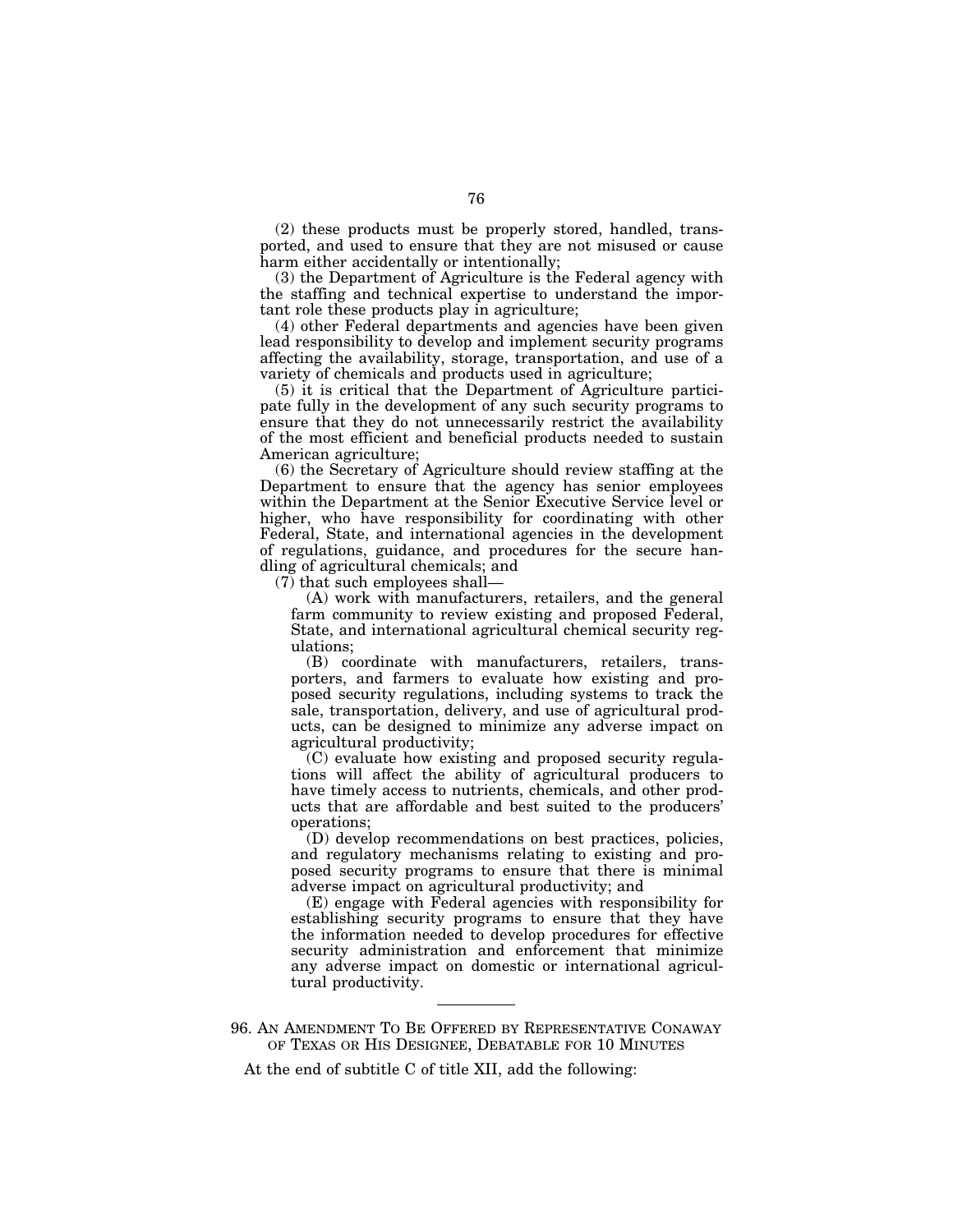#### **SEC. 12317. REPORT ON WATER SHARING.**

Not later than 120 days after the date of the enactment of this Act and annually thereafter, the Secretary of State shall submit to Congress a report on—

(1) efforts by Mexico to meet its treaty deliveries of water to the Rio Grande in accordance with the Treaty between the United States and Mexico Respecting Utilization of waters of the Colorado and Tijuana Rivers and of the Rio Grande (done at Washington, February 3, 1944); and

(2) the benefits to the United States of the Interim International Cooperative Measures in the Colorado River Basin through 2017 and Extension of Minute 318 Cooperative Measures to Address the Continued Effects of the April 2010 Earthquake in the Mexicali Valley, Baja, California (done at Coronado, California, November 20, 2012; commonly referred to as ''Minute No. 319'').

97. AN AMENDMENT TO BE OFFERED BY REPRESENTATIVE FLORES OF TEXAS OR HIS DESIGNEE, DEBATABLE FOR 10 MINUTES

At the end of title XII, add the following new section:

## SEC. **.** REPORT ON NATIONAL OCEAN POLICY.

(a) FINDINGS.—Congress finds the following:

(1) Executive Order 13547, issued on July 19, 2010, established the national policy for the Stewardship of the Ocean, Our Coasts, and the Great Lakes and requires—

(A) Federal implementation of ''ecosystem-based management'' to achieve a ''fundamental shift'' in how the United States manages ocean, coastal, and Great Lakes resources; and

(B) the establishment of nine new governmental ''Regional Planning Bodies'' and ''Coastal and Marine Spatial Plans" in every region of the United States.

(2) Executive Order 13547 created a 54-member National Ocean Council led by the White House Council on Environmental Quality and Office of Science and Technology Policy that includes 54 principal and deputy-level representatives from Federal entities, including the Department of Agriculture.

(3) Executive Order 13547 requires National Ocean Council members, including the Department of Agriculture, to take action to implement the Policy and participate in coastal and marine spatial planning to the maximum extent possible.

(4) The Final Recommendations of the Interagency Ocean Policy Task Force that were adopted by Executive Order 13547 state that "effective" implementation of the National Ocean Policy will "require clear and easily understood requirements and regulations, where appropriate, that include enforcement as a critical component''.

(5) Despite repeated Congressional requests, the National Ocean Council, which is charged with overseeing implementation of the policy, has still not provided a complete accounting of Federal activities under the policy and resources expended and allocated in furtherance of implementation of the policy.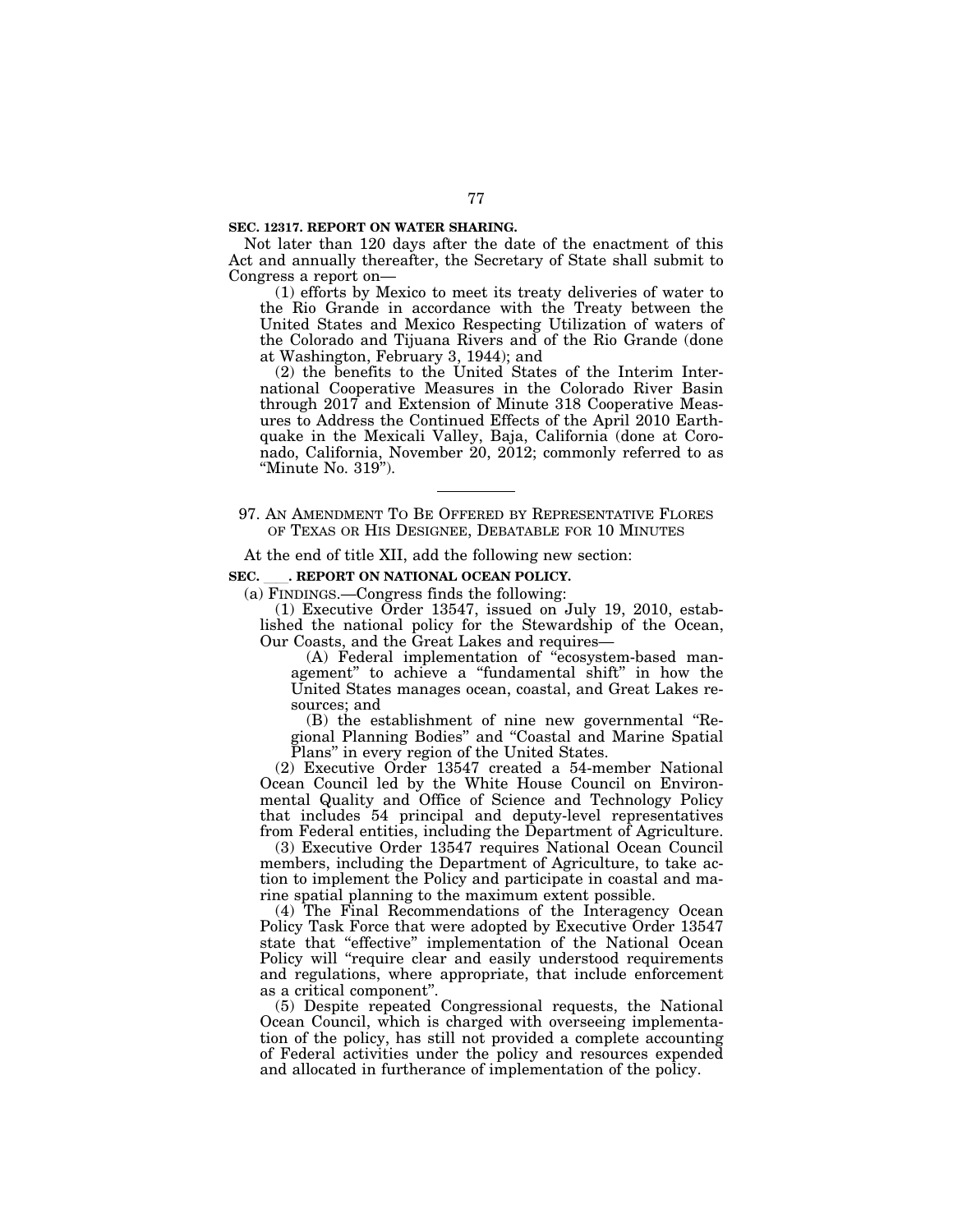(6) The continued economic and budgetary challenges of the United States underscore the necessity for sound, transparent, and practical Federal policies.

(b) REPORT.—Not later than 90 days after the date of the enactment of this Act, the Inspector General of the Department of Agriculture shall submit to the Committee on Agriculture of the House of Representatives and the Committee on Agriculture, Nutrition, and Forestry of the Senate a report detailing—

(1) all activities engaged in and resources expended in furtherance of Executive Order 13547 since July 19, 2010; and

(2) any budget requests for fiscal year 2014 for support of implementation of Executive Order 13547.

98. AN AMENDMENT TO BE OFFERED BY REPRESENTATIVE PITTS OF PENNSYLVANIA OR HIS DESIGNEE, DEBATABLE FOR 20 MINUTES

Strike subtitle C of title I (sugar) and insert the following:

# **Subtitle C—Sugar**

## **SEC. 1301. SUGAR PROGRAM.**

(a) SUGARCANE.—Section 156(a) of the Federal Agriculture Improvement and Reform Act of 1996 (7 U.S.C. 7272(a)) is amended—

(1) in paragraph (4), by striking ''and'' after the semicolon at the end;

(2) in paragraph (5), by striking the period at the end and inserting ''; and''; and

(3) by adding at the end the following:

''(6) 18 cents per pound for raw cane sugar for each of the 2014 through 2018 crop years.''.

(b) SUGAR BEETS.—Section 156(b)(2) of the Federal Agriculture Improvement and Reform Act of 1996 (7 U.S.C.  $7272(b)(2)$ ) is amended by striking "2012" and inserting "2018".

(c) EFFECTIVE PERIOD.—Section 156(i) of the Federal Agriculture Improvement and Reform Act of 1996 (7 U.S.C. 7272(i)) is amended by striking "2012" and inserting "2018".

## **SEC. 1302. FLEXIBLE MARKETING ALLOTMENTS FOR SUGAR.**

(a) IN GENERAL.—Section 359b of the Agricultural Adjustment Act of 1938 (7 U.S.C. 1359bb) is amended—

 $(1)$  in subsection  $(a)(1)$ —

(A) in the matter before subparagraph (A), by striking " $2012$ " and inserting " $2018$ "; and

(B) in subparagraph (B), by inserting ''at reasonable prices'' after ''stocks''; and

 $(2)$  in subsection  $(b)(1)$ —

 $(A)$  in subparagraph  $(A)$ , by striking "but" after the semicolon at the end and inserting "and"; and

(B) by striking subparagraph (B) and inserting the following:

 $\mathrm{``(B)}$  appropriate to maintain adequate domestic supplies at reasonable prices, taking into account all sources of domestic supply, including imports.''.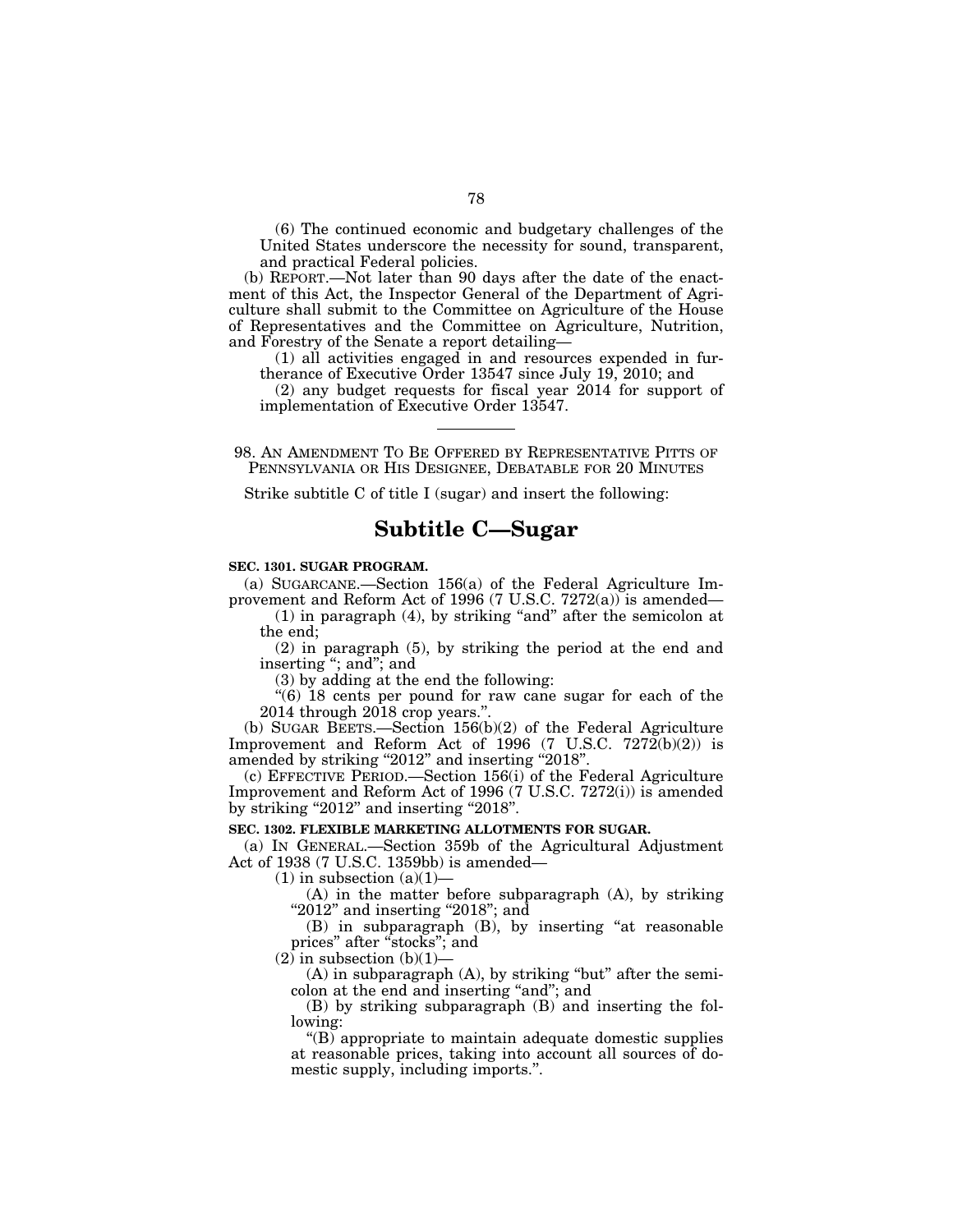(b) ESTABLISHMENT OF FLEXIBLE MARKETING ALLOTMENTS.—Section 359c of the Agricultural Adjustment Act of 1938 (7 U.S.C. 1359cc) is amended—

 $(1)$  in subsection  $(b)$ –

 $(A)$  in paragraph  $(1)$ —

 $(i)$  in subparagraph  $(A)$ , by striking "but" after the semicolon at the end and inserting "and"; and

(ii) by striking subparagraph  $(B)$  and inserting the following:

''(B) appropriate to maintain adequate supplies at reasonable prices, taking into account all sources of domestic supply, including imports.''; and

 $(B)$  in paragraph  $(2)(B)$ , by inserting "at reasonable prices" after "market"; and

 $(2)$  in subsection  $(g)(1)$ 

(A) by striking ''ADJUSTMENTS.—'' and all that follows through ''Subject to subparagraph (B), the'' and inserting ''ADJUSTMENTS.—The''; and

(B) by striking subparagraph (B).

(c) SUSPENSION OR MODIFICATION OF PROVISIONS.—Section 359j of the Agricultural Adjustment Act of 1938 (7 U.S.C. 1359jj) is amended by adding at the end the following:

"(c) SUSPENSION OR MODIFICATION OF PROVISIONS.-Notwithstanding any other provision of this part, the Secretary may suspend or modify, in whole or in part, the application of any provision of this part if the Secretary determines that the action is appropriate, taking into account—

''(1) the interests of consumers, workers in the food industry, businesses (including small businesses), and agricultural producers; and

 $''(2)$  the relative competitiveness of domestically produced and imported foods containing sugar.''.

(d) ADMINISTRATION OF TARIFF RATE QUOTAS.—Section 359k of the Agricultural Adjustment Act of 1938 (7 U.S.C. 1359kk) is amended to read as follows:

## **''SEC. 359k. ADMINISTRATION OF TARIFF RATE QUOTAS.**

''(a) ESTABLISHMENT.—Notwithstanding any other provision of law, at the beginning of the quota year, the Secretary shall establish the tariff-rate quotas for raw cane sugar and refined sugar at no less than the minimum level necessary to comply with obligations under international trade agreements that have been approved by Congress.

''(b) ADJUSTMENT.—

''(1) IN GENERAL.—Subject to subsection (a), the Secretary shall adjust the tariff-rate quotas for raw cane sugar and refined sugar to provide adequate supplies of sugar at reasonable prices in the domestic market.

"(2) ENDING STOCKS.—Subject to paragraphs  $(1)$  and  $(3)$ , the Secretary shall establish and adjust tariff-rate quotas in such a manner that the ratio of sugar stocks to total sugar use at the end of the quota year will be approximately 15.5 percent.

''(3) MAINTENANCE OF REASONABLE PRICES AND AVOIDANCE OF FORFEITURES.—

''(A) IN GENERAL.—The Secretary may establish a different target for the ratio of ending stocks to total use if,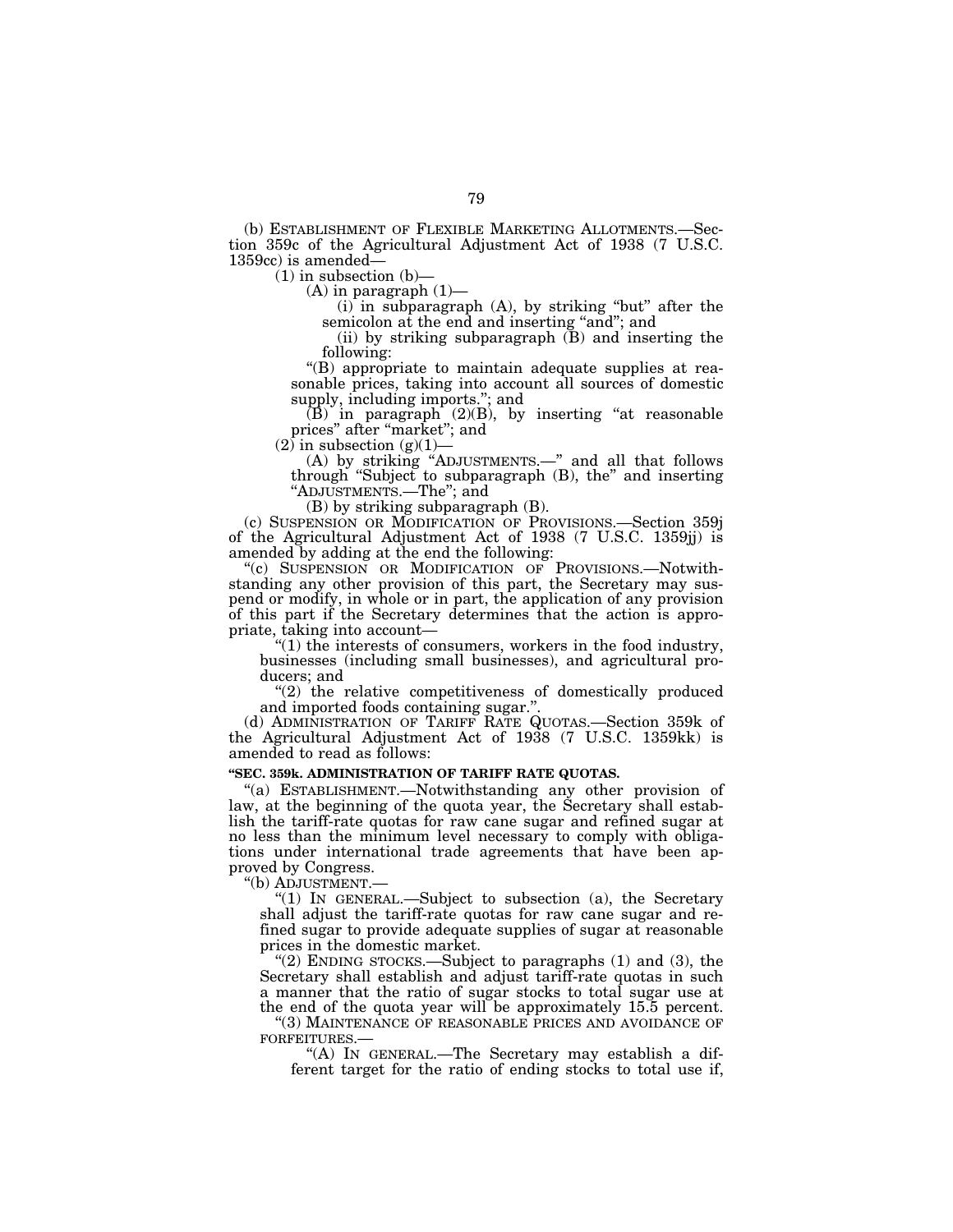in the judgment of the Secretary, the different target is necessary to prevent—

''(i) unreasonably high prices; or

"(ii) forfeitures of sugar pledged as collateral for a loan under section 156 of the Federal Agriculture Improvement and Reform Act of 1996 (7 U.S.C. 7272).

''(B) ANNOUNCEMENT.—The Secretary shall publicly announce any establishment of a target under this paragraph.

"(4) CONSIDERATIONS.—In establishing tariff-rate quotas under subsection (a) and making adjustments under this subsection, the Secretary shall consider the impact of the quotas on consumers, workers, businesses (including small businesses), and agricultural producers.

"(c) TEMPORARY TRANSFER OF QUOTAS.-

" $(1)$  IN GENERAL.—To promote full use of the tariff-rate quotas for raw cane sugar and refined sugar, notwithstanding any other provision of law, the Secretary shall promulgate regulations that provide that any country that has been allocated a share of the quotas may temporarily transfer all or part of the share to any other country that has also been allocated a share of the quotas.

''(2) TRANSFERS VOLUNTARY.—Any transfer under this subsection shall be valid only on voluntary agreement between the transferor and the transferee, consistent with procedures established by the Secretary.

''(3) TRANSFERS TEMPORARY.—

''(A) IN GENERAL.—Any transfer under this subsection shall be valid only for the duration of the quota year during which the transfer is made.

''(B) FOLLOWING QUOTA YEAR.—No transfer under this subsection shall affect the share of the quota allocated to the transferor or transferee for the following quota year.''.

(e) EFFECTIVE PERIOD.—Section 359l(a) of the Agricultural Adjustment Act of 1938 (7 U.S.C. 1359ll(a)) is amended by striking "2012" and inserting "2018".

## **SEC. 1303. REPEAL OF FEEDSTOCK FLEXIBILITY PROGRAM FOR BIO-ENERGY PRODUCERS.**

(a) IN GENERAL.—Section 9010 of the Farm Security and Rural Investment Act of 2002 (7 U.S.C. 8110) is repealed.

(b) CONFORMING AMENDMENTS.—

(1) Section 359a(3)(B) of the Agricultural Adjustment Act of 1938 (7 U.S.C. 1359aa(3)(B)) is amended—

(A) in clause (i), by inserting "and" after the semicolon at the end;

(B) in clause (ii), by striking "; and" at the end and inserting a period; and

(C) by striking clause (iii).

(2) Section  $359b(c)(2)(C)$  of the Agricultural Adjustment Act of 1938 (7 U.S.C. 1359bb $(c)(2)(C)$ ) is amended by striking ", except for'' and all that follows through '' of 2002''.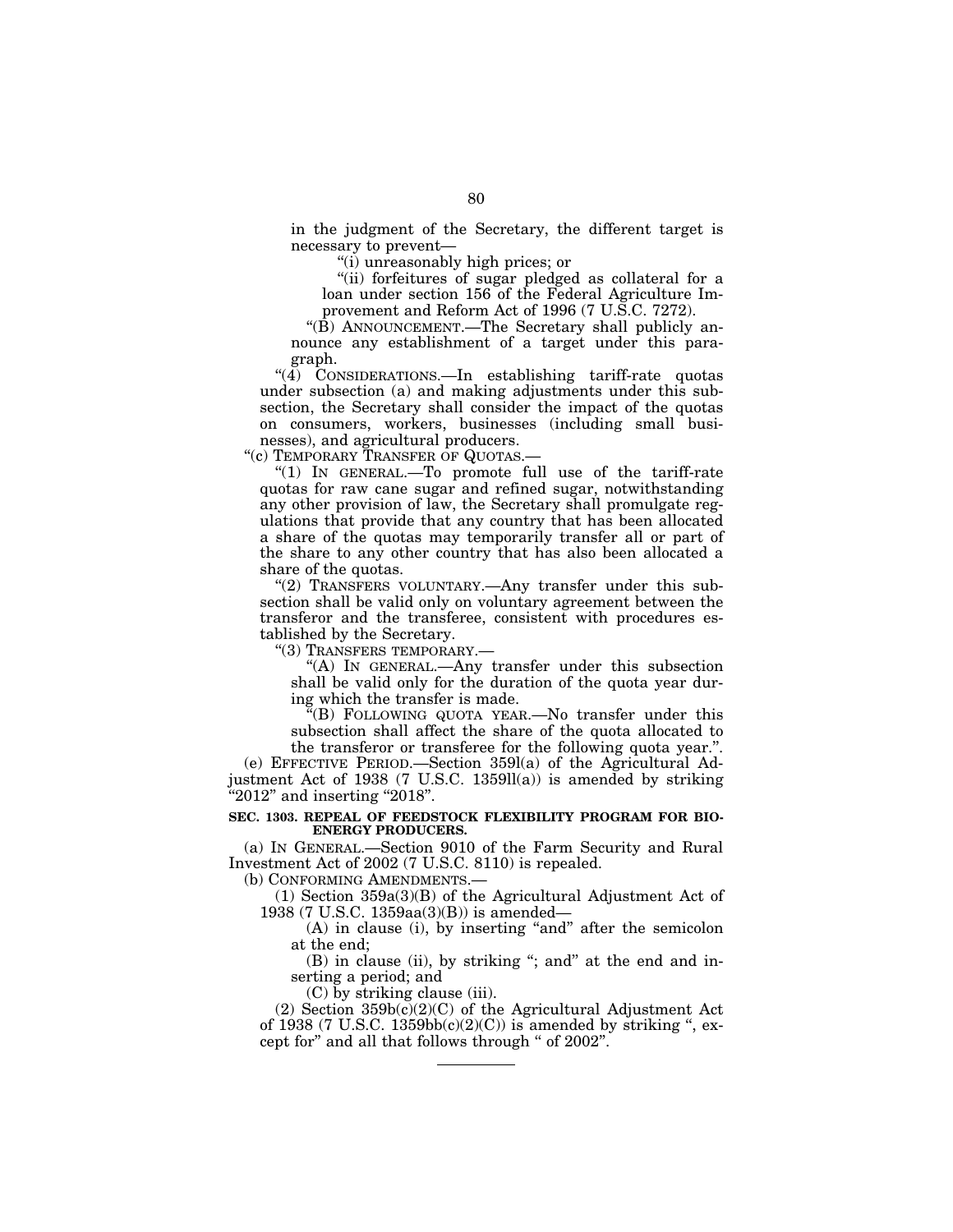99. AN AMENDMENT TO BE OFFERED BY REPRESENTATIVE GOOD- LATTE OF VIRGINIA OR HIS DESIGNEE, DEBATABLE FOR 20 MIN- UTES

Strike part I of subtitle D (Dairy) of title I and insert the following new part:

## **PART I—DAIRY PRODUCER MARGIN INSURANCE PROGRAM**

#### **SEC. 1401. DAIRY PRODUCER MARGIN INSURANCE PROGRAM.**

Subtitle E of title I of the Food, Conservation, and Energy Act of 2008 (7 U.S.C. 8771 et seq.) is amended by adding at the end the following new section:

#### **''SEC. 1511. DAIRY PRODUCER MARGIN INSURANCE PROGRAM.**

''(a) DEFINITIONS.—In this section:

''(1) ACTUAL DAIRY PRODUCER MARGIN.—The term 'actual dairy producer margin' means the difference between the allmilk price and the average feed cost, as calculated under subsection  $(b)(2)$ .

" $(2)$  ALL-MILK PRICE.—The term 'all-milk price' means the average price received, per hundredweight of milk, by dairy producers for all milk sold to plants and dealers in the United States, as reported by the National Agricultural Statistics Service.

''(3) AVERAGE FEED COST.—The term 'average feed cost' means the average cost of feed used by a dairy operation to produce a hundredweight of milk, determined under subsection  $(b)(1)$  using the sum of the following:

''(A) The product determined by multiplying—

- ''(i) 1.0728; by
- "(ii) the price of corn per bushel.
- ''(B) The product determined by multiplying—
	- $^{\circ}$ (i) 0.00735; by

"(ii) the price of soybean meal per ton.

''(C) The product determined by multiplying—

- "(i)  $0.0137$ ; by
- "(ii) the price of alfalfa hay per ton.

"(4) CONSECUTIVE 2-MONTH PERIOD.—The term 'consecutive 2-month period' refers to the 2-month period consisting of the months of January and February, March and April, May and June, July and August, September and October, or November and December, respectively.

"(5) DAIRY PRODUCER.—The term 'dairy producer' means an individual or entity that directly or indirectly (as determined by the Secretary)—

"(A) shares in the risk of producing milk; and

''(B) makes contributions (including land, labor, management, equipment, or capital) to the dairy operation of the individual or entity that are at least commensurate with the share of the individual or entity of the proceeds of the operation.

''(6) MARGIN INSURANCE PROGRAM.—The term 'margin insurance program' means the dairy producer margin insurance program required by this section.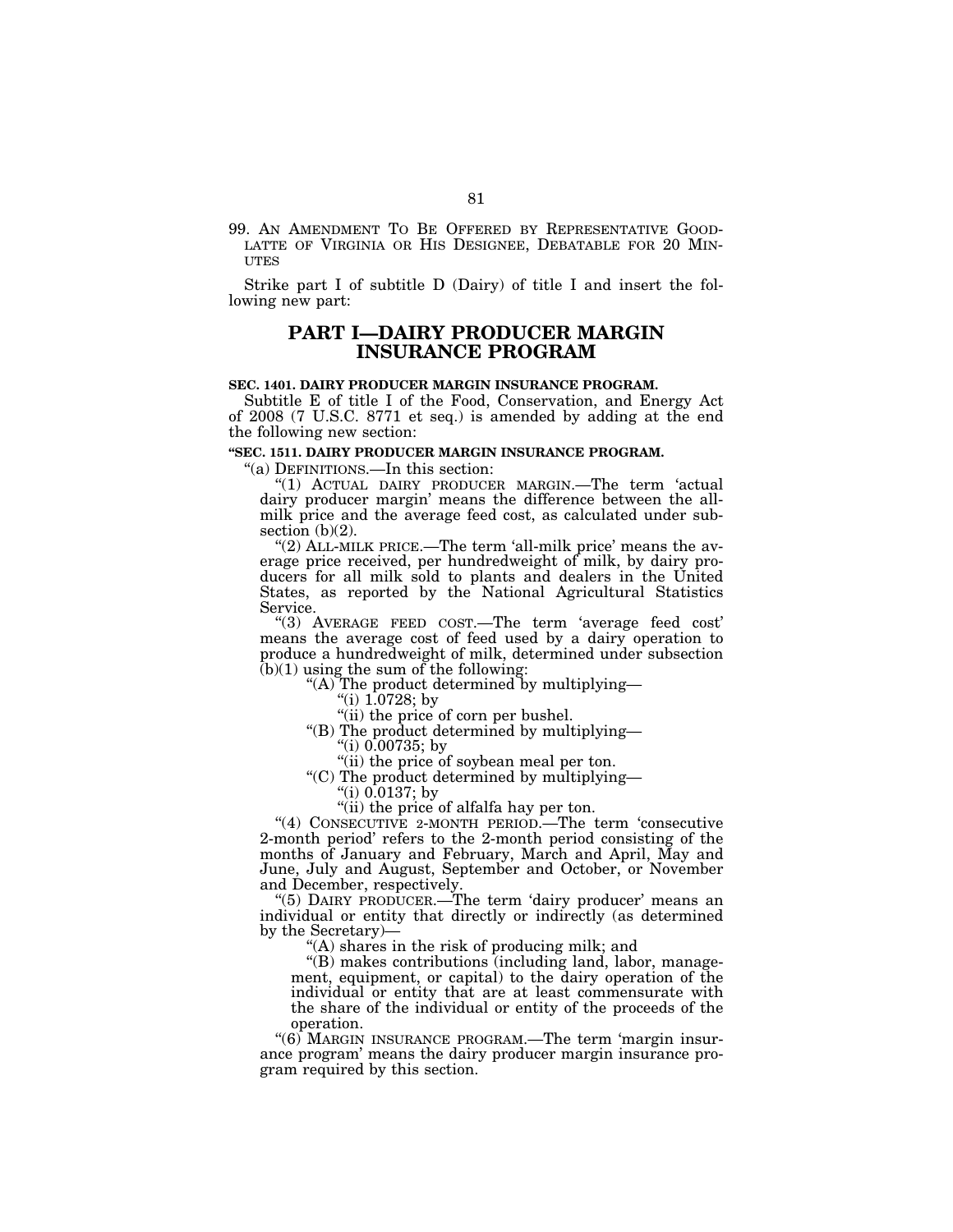"(7) PARTICIPATING DAIRY PRODUCER.—The term 'participating dairy producer' means a dairy producer that registers under subsection  $(d)(2)$  to participate in the margin insurance program.

''(8) PRODUCTION HISTORY.—The term 'production history' means the quantity of annual milk marketings determined for a dairy producer under subsection (e)(1).

"(9) UNITED STATES.—The term 'United States', in a geographical sense, means the 50 States.

''(b) CALCULATION OF AVERAGE FEED COST AND ACTUAL DAIRY PRODUCER MARGINS.—

''(1) CALCULATION OF AVERAGE FEED COST.—The Secretary shall calculate the national average feed cost for each month using the following data:

"(A) The price of corn for a month shall be the price received during that month by agricultural producers in the United States for corn, as reported in the monthly Agriculture Prices report by the Secretary.

''(B) The price of soybean meal for a month shall be the central Illinois price for soybean meal, as reported in the Market News – Monthly Soybean Meal Price Report by the Secretary.

''(C) The price of alfalfa hay for a month shall be the price received during that month by agricultural producers in the United States for alfalfa hay, as reported in the monthly Agriculture Prices report by the Secretary.

"(2) CALCULATION OF ACTUAL DAIRY PRODUCER MARGINS. The Secretary shall calculate the actual dairy producer margin

for each consecutive 2-month period by subtracting—

"(A) the average feed cost for that consecutive 2-month period, determined in accordance with paragraph (1); from

" $(B)$  the all-milk price for that consecutive 2-month period.

''(c) ESTABLISHMENT OF DAIRY PRODUCER MARGIN INSURANCE PROGRAM.—The Secretary shall establish and administer a dairy producer margin insurance program for the purpose of protecting dairy producer income by paying participating dairy producers margin insurance payments when actual dairy producer margins are less than the threshold levels for the payments.

''(d) ELIGIBILITY AND REGISTRATION OF DAIRY PRODUCERS FOR MARGIN INSURANCE PROGRAM.—

"(1) ELIGIBILITY.—All dairy producers in the United States shall be eligible to participate in the margin insurance program.

''(2) REGISTRATION PROCESS.—

''(A) REGISTRATION.—

''(i) ANNUAL REGISTRATION.—On an annual basis, the Secretary shall register all interested dairy producers in the margin insurance program.

''(ii) MANNER AND FORM.—The Secretary shall specify the manner and form by which a dairy producer shall register for the margin insurance program.

"(B) TREATMENT OF MULTI-PRODUCER OPERATIONS.-If a dairy operation consists of more than 1 dairy producer, all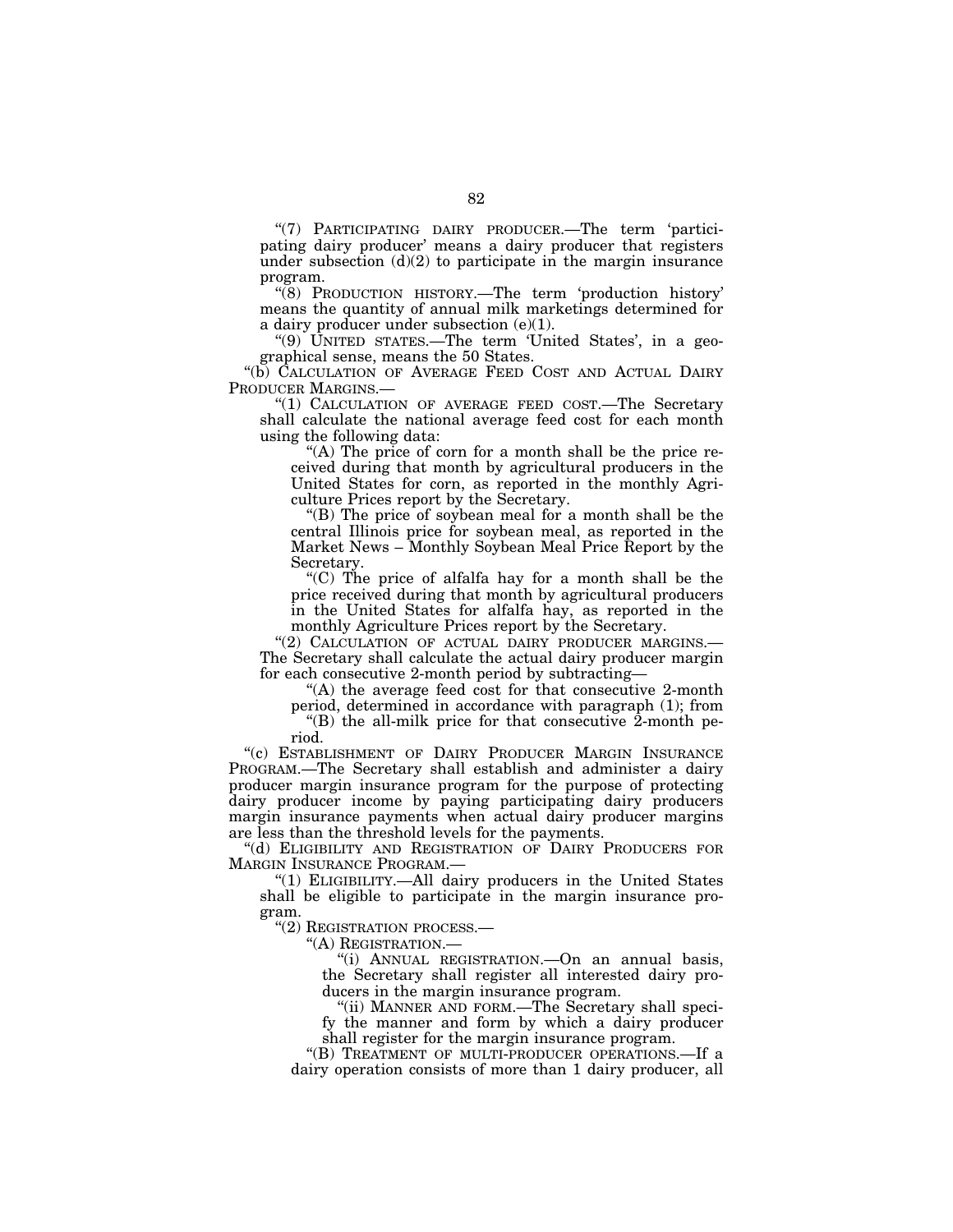of the dairy producers of the operation shall be treated as a single dairy producer for purposes of—

''(i) purchasing margin insurance; and

"(ii) payment of producer premiums under subsection  $(f)(4)$ .

''(C) TREATMENT OF PRODUCERS WITH MULTIPLE DAIRY OPERATIONS.—If a dairy producer operates 2 or more dairy operations, each dairy operation of the producer shall require a separate registration to participate and purchase

margin insurance.<br>"(3) TIME FOR REGISTRATION.-

"(A) EXISTING DAIRY PRODUCERS.—During the 1-year period beginning on the date of enactment of this section, and annually thereafter, a dairy producer that is actively engaged in a dairy operation as of that date may register with the Secretary to participate in the margin insurance program.

" $(B)$  NEW ENTRANTS.—A dairy producer that has no existing interest in a dairy operation as of the date of enactment of this section, but that, after that date, establishes a new dairy operation, may register with the Secretary during the 180-day period beginning on the date on which the dairy operation first markets milk commercially to participate in the margin insurance program.<br>"(4) RETROACTIVITY.—

"(A) NOTICE OF AVAILABILITY OF RETROACTIVE PROTECTION.—Not later than 30 days after the effective date of this section, the Secretary shall publish a notice in the Federal Register to inform dairy producers of the availability of retroactive margin insurance, subject to the condition that interested producers must file a notice of intent (in such form and manner as the Secretary specifies in the Federal Register notice) to participate in the margin insurance program.<br>"(B) RETROACTIVE MARGIN INSURANCE.—

"(i) AVAILABILITY.—If a dairy producer files a notice of intent under subparagraph  $(\overline{A})$  to participate in the margin insurance program before the initiation of the sign-up period for the margin insurance program and subsequently signs up for the margin insurance program, the producer shall receive margin insurance retroactive to the effective date of this section.

''(ii) DURATION.—Retroactive margin insurance under this paragraph for a dairy producer shall apply from the effective date of this section until the date on which the producer signs up for the margin insurance program.

"(C) NOTICE OF INTENT AND OBLIGATION TO PARTICI-PATE.—In no way does filing a notice of intent under this paragraph obligate a dairy producer to sign up for the margin insurance program once the program rules are final, but if a producer does file a notice of intent and subsequently signs up for the margin insurance program, that dairy producer is obligated to pay premiums for any retroactive margin insurance selected in the notice of intent.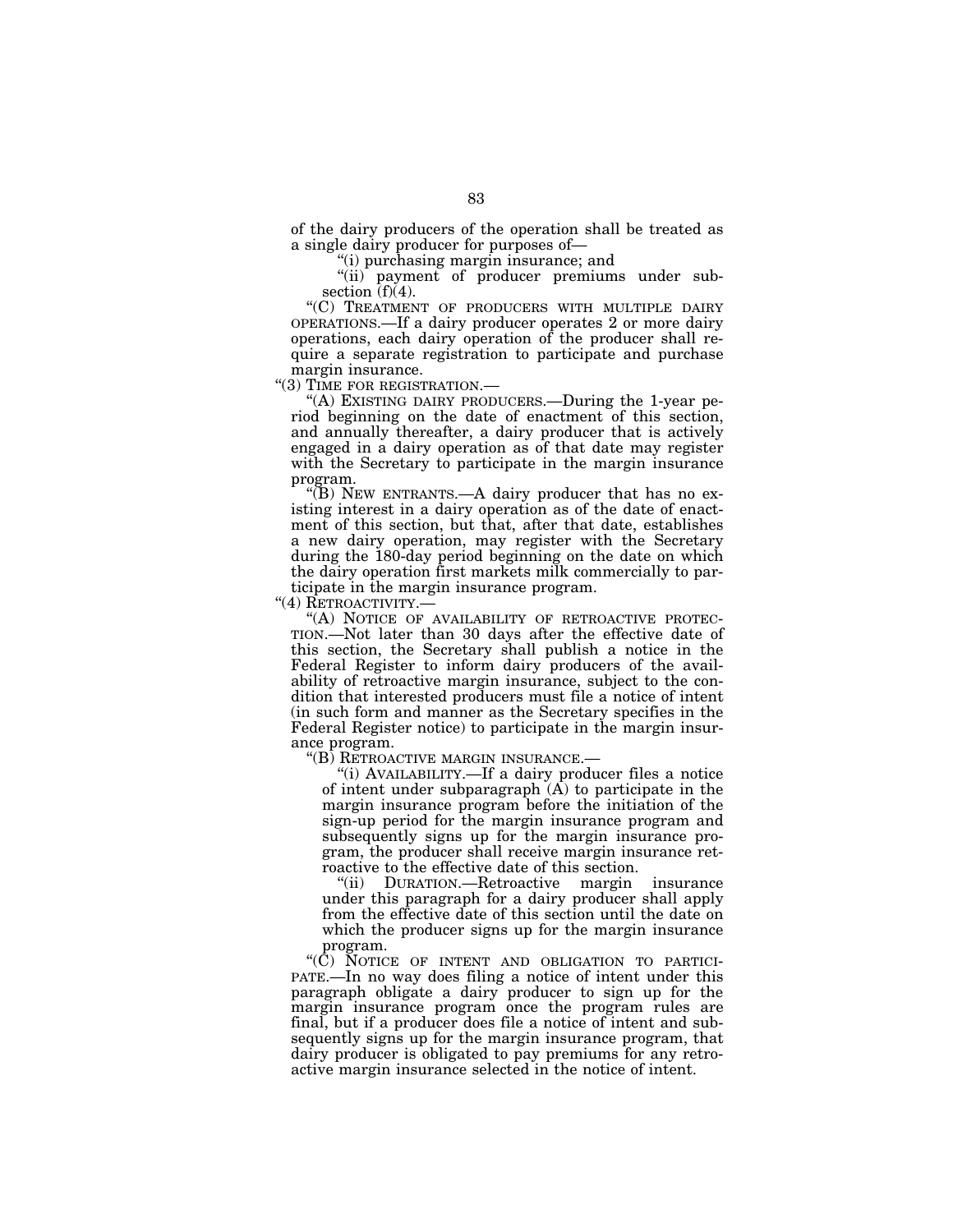''(5) RECONSTITUTION.—The Secretary shall ensure that a dairy producer does not reconstitute a dairy operation for the sole purpose of purchasing margin insurance.

"(e) PRODUCTION HISTORY OF PARTICIPATING DAIRY PRODUCERS.—<br>DUCERS.— "(1) DETERMINATION OF PRODUCTION HISTORY.—

"(A) IN GENERAL.—The Secretary shall determine the production history of the dairy operation of each participating dairy producer in the margin insurance program.

"(B) CALCULATION.—Except as provided in subparagraphs (C) and (D), the production history of a participating dairy producer shall be equal to the highest annual milk marketings of the dairy producer during any 1 of the 3 calendar years immediately preceding the registration of the dairy producer for participation in the margin insurance program.

''(C) UPDATING PRODUCTION HISTORY.—So long as participating producer remains registered, the production history of the participating producer shall be annually updated based on the highest annual milk marketings of the dairy producer during any one of the 3 immediately preceding calendar years.

''(D) NEW PRODUCERS.—If a dairy producer has been in operation for less than 1 year, the Secretary shall determine the initial production history of the dairy producer under subparagraph (B) by extrapolating the actual milk marketings for the months that the dairy producer has been in operation to a yearly amount.

''(2) REQUIRED INFORMATION.—A participating dairy producer shall provide all information that the Secretary may require in order to establish the production history of the dairy operation of the dairy producer.

''(3) TRANSFER OF PRODUCTION HISTORY.— ''(A) TRANSFER BY SALE.—

''(i) REQUEST FOR TRANSFER.—If an existing dairy producer sells an entire dairy operation to another party, the seller and purchaser may jointly request that the Secretary transfer to the purchaser the interest of the seller in the production history of the dairy operation.

"(ii) TRANSFER.—If the Secretary determines that the seller has sold the entire dairy operation to the purchaser, the Secretary shall approve the transfer and, thereafter, the seller shall have no interest in the production history of the sold dairy operation.

''(B) TRANSFER BY LEASE.—

''(i) REQUEST FOR TRANSFER.—If an existing dairy producer leases an entire dairy operation to another party, the lessor and lessee may jointly request that the Secretary transfer to the lessee for the duration of the term of the lease the interest of the lessor in the production history of the dairy operation.

''(ii) TRANSFER.—If the Secretary determines that the lessor has leased the entire dairy operation to the lessee, the Secretary shall approve the transfer and,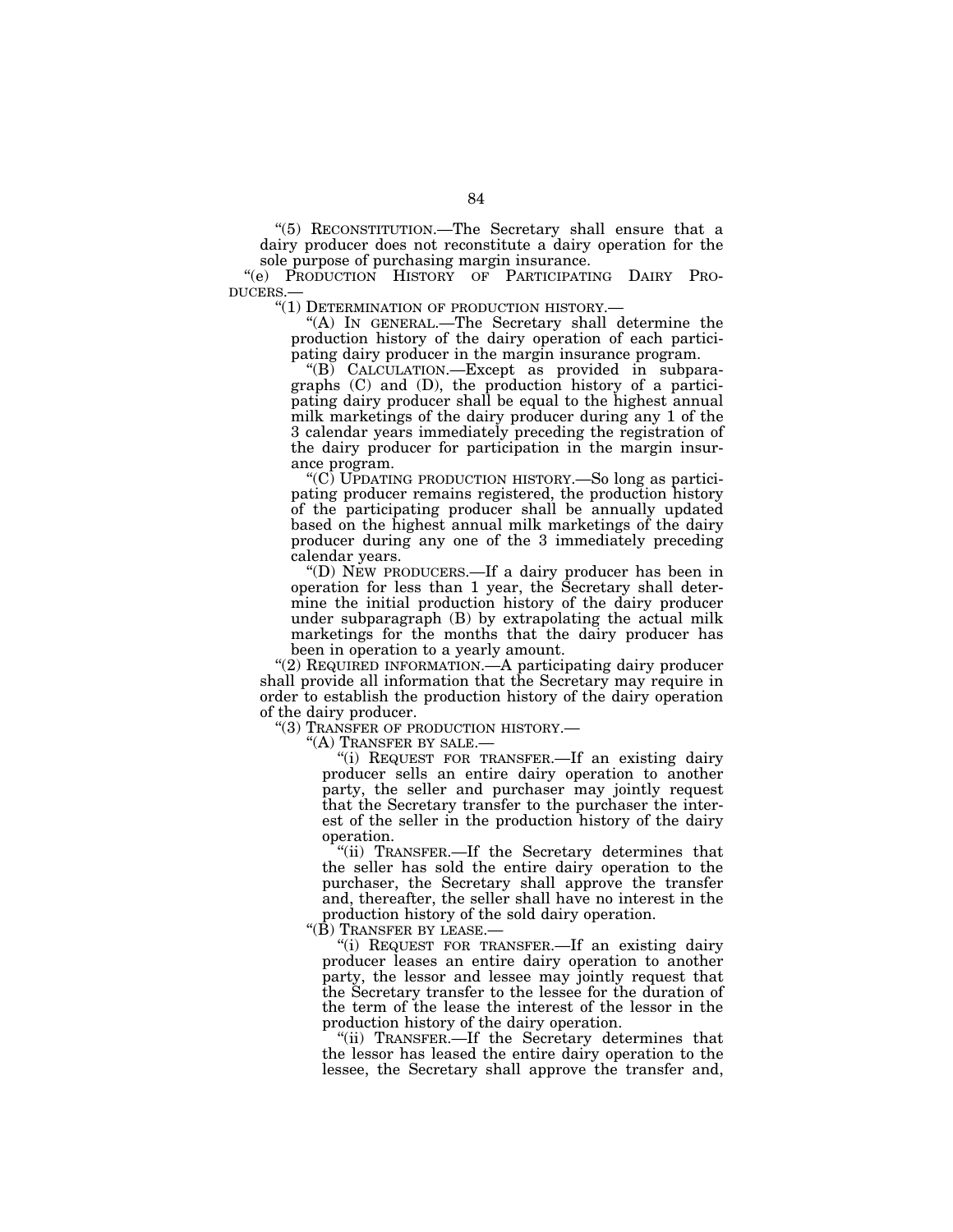thereafter, the lessor shall have no interest for the duration of the term of the lease in the production history of the leased dairy operation.

''(C) COVERAGE LEVEL.—A purchaser or lessee to whom the Secretary transfers a production history under this paragraph may not obtain a different level of margin insurance coverage held by the seller or lessor from whom the transfer was obtained.

''(D) NEW ENTRANTS.—The Secretary may not transfer the production history determined for a dairy producer described in subsection  $(d)(3)(B)$  to another person.

"(4) MOVEMENT AND TRANSFER OF PRODUCTION HISTORY.-

''(A) MOVEMENT AND TRANSFER AUTHORIZED.—Subject to subparagraph (B), if a dairy producer moves from 1 location to another location, the dairy producer may maintain the production history associated with the operation.

''(B) NOTIFICATION REQUIREMENT.—A dairy producer shall notify the Secretary of any move of a dairy operation under subparagraph (A).

''(C) SUBSEQUENT OCCUPATION OF VACATED LOCATION.— A party subsequently occupying a dairy operation location vacated as described in subparagraph (A) shall have no interest in the production history previously associated with the operation at that location.<br>"(f) MARGIN INSURANCE.—

"(1) IN GENERAL.—At the time of the registration of a dairy producer in the margin insurance program under subsection (d) and annually thereafter during the duration of the margin insurance program, an eligible dairy producer may purchase margin insurance.

" $(2)$  SELECTION OF PAYMENT THRESHOLD.—A participating dairy producer purchasing margin insurance shall elect a coverage level in any increment of \$0.50, with a minimum of \$4.00 and a maximum of \$8.00.

''(3) SELECTION OF COVERAGE PERCENTAGE.—A participating dairy producer purchasing margin insurance shall elect a percentage of coverage, equal to not more than 80 percent nor less than 25 percent, of the production history of the dairy operation of the participating dairy producer.

"(4) PRODUCER PREMIUMS.-

''(A) PREMIUMS REQUIRED.—A participating dairy producer that purchases margin insurance shall pay an annual premium equal to the product obtained by multiplying—

''(i) the percentage selected by the dairy producer under paragraph (3);

''(ii) the production history applicable to the dairy producer; and

"(iii) the premium per hundredweight of milk, as specified in the applicable table under paragraph (B) or  $(C)$ .

''(B) PREMIUM PER HUNDREDWEIGHT FOR FIRST 4 MILLION POUNDS OF PRODUCTION.—For the first 4,000,000 pounds of milk marketings included in the annual production history of a participating dairy operation, the premium per hun-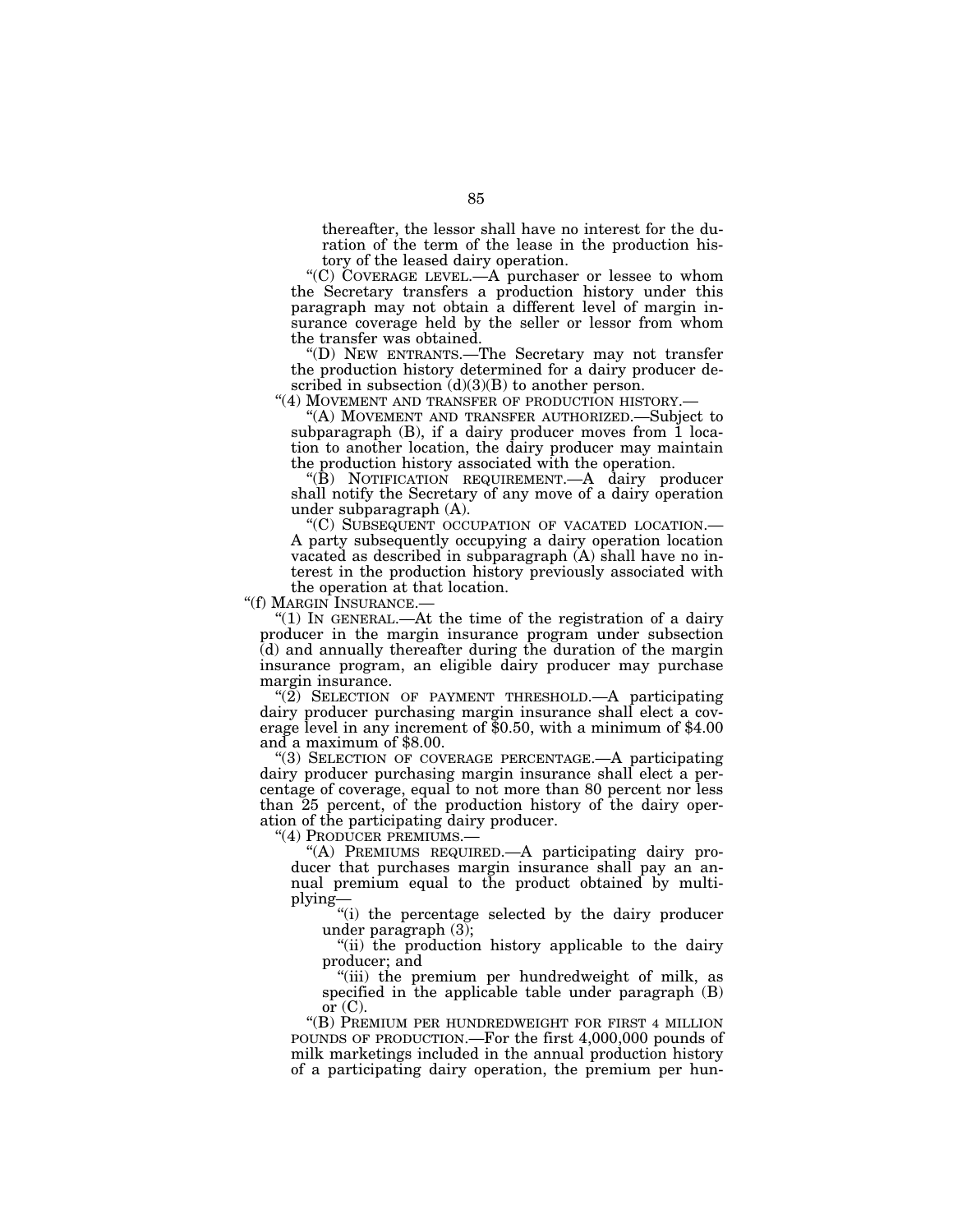dredweight corresponding to each coverage level specified in the following table is as follows:

| "Coverage Level | Premium per Cwt. |
|-----------------|------------------|
| \$4.00          | \$0.000          |
| \$4.50          | \$0.01           |
| \$5.00          | \$0.02           |
| \$5.50          | \$0.035          |
| \$6.00          | \$0.045          |
| \$6.50          | \$0.09           |
| \$7.00          | \$0.18           |
| \$7.50          | \$0.60           |
| \$8.00          | \$0.95           |

"(C) PREMIUM PER HUNDREDWEIGHT FOR PRODUCTION IN EXCESS OF 4 MILLION POUNDS.—For milk marketings in excess of 4,000,000 pounds included in the annual production history of a participating dairy operation, the premium per hundredweight corresponding to each coverage level is as follows:

| "Coverage Level | Premium per Cwt. |
|-----------------|------------------|
| \$4.00          | \$0.030          |
| \$4.50          | \$0.045          |
| \$5.00          | \$0.066          |
| \$5.50          | \$0.11           |
| \$6.00          | \$0.185          |
| \$6.50          | \$0.29           |
| \$7.00          | \$0.38           |
| \$7.50          | \$0.83           |
| \$8.00          | \$1.06           |

''(D) TIME FOR PAYMENT.—

''(i) FIRST YEAR.—As soon as practicable after a dairy producer registers to participate in the margin insurance program and purchases margin insurance, the dairy producer shall pay the premium determined under subparagraph  $(A)$  for the dairy producer for the first calendar year of the margin insurance.

''(ii) SUBSEQUENT YEARS.—

''(I) IN GENERAL.—When the dairy producer first purchases margin insurance, the dairy producer shall also elect the method by which the dairy producer will pay premiums under this subsection for subsequent years in accordance with 1 of the schedules described in subclauses (II) and (III).

''(II) SINGLE ANNUAL PAYMENT.—The participating dairy producer may elect to pay 100 percent of the annual premium determined under subparagraph (A) for the dairy producer for a calendar year by not later than January 15 of the calendar year.

''(III) SEMI-ANNUAL PAYMENTS.—The participating dairy producer may elect to pay—

"(aa) 50 percent of the annual premium determined under subparagraph (A) for the dairy producer for a calendar year by not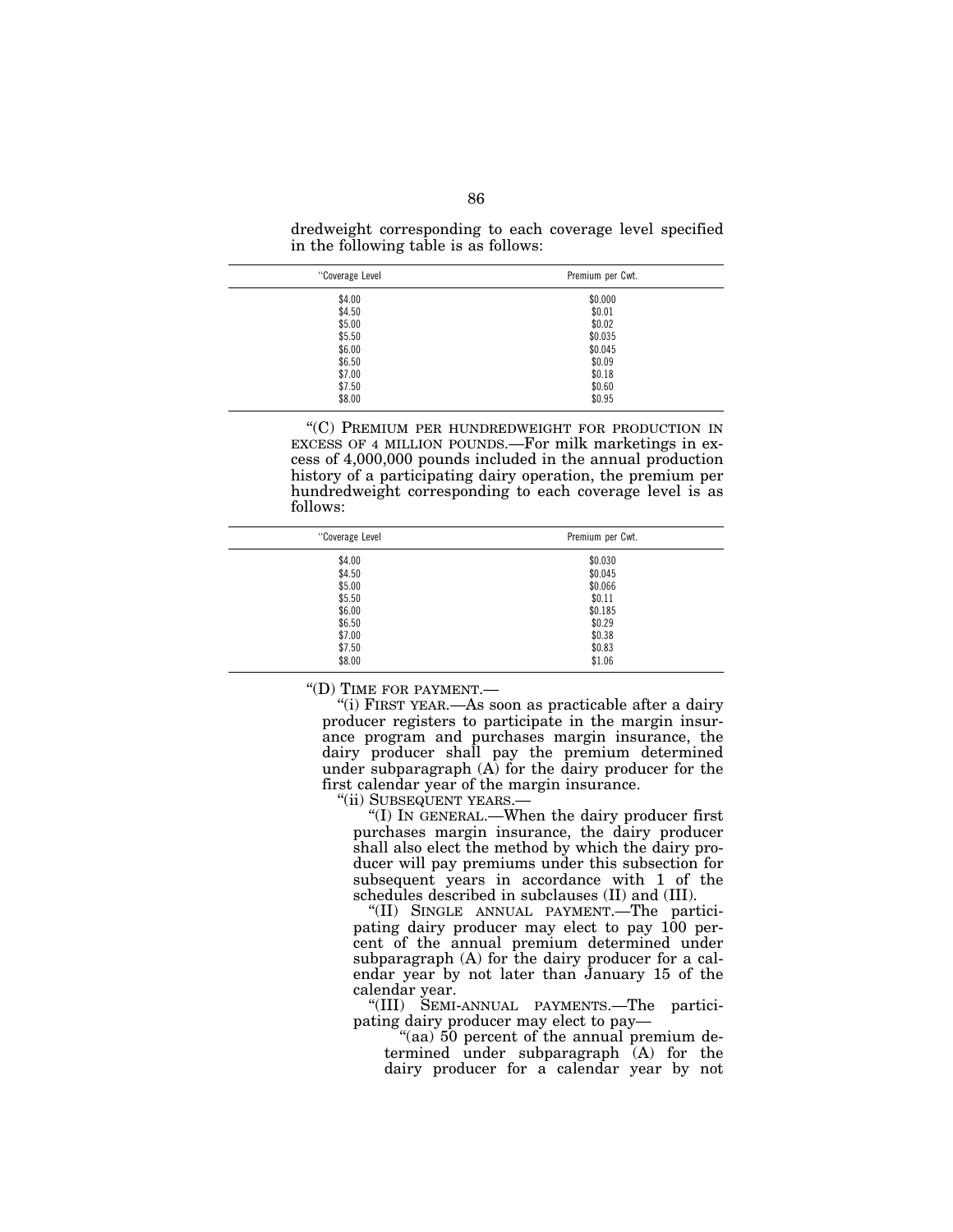later than January 15 of the calendar year; and

''(bb) the remaining 50 percent of the premium by not later than June 15 of the calendar year.

''(5) PRODUCER PREMIUM OBLIGATIONS.—

''(A) PRO-RATION OF FIRST YEAR PREMIUM.—A participating dairy producer that purchases margin insurance after initial registration in the margin insurance program shall pay a pro-rated premium for the first calendar year based on the date on which the producer purchases the coverage.

''(B) SUBSEQUENT PREMIUMS.—Except as provided in subparagraph (A), the annual premium for a participating dairy producer shall be determined under paragraph (4) for each year in which the margin insurance program is in effect.

''(C) LEGAL OBLIGATION.—

''(i) IN GENERAL.—Except as provided in clauses (ii) and (iii), a participating dairy producer that purchases margin insurance shall be legally obligated to pay the applicable premiums for the entire period of the margin insurance program (as provided in the payment schedule elected under paragraph (4)(B)), and may not opt out of the margin insurance program.

''(ii) DEATH.—If the dairy producer dies, the estate of the deceased may cancel the margin insurance and shall not be responsible for any further premium payments.

''(iii) RETIREMENT.—If the dairy producer retires, the producer may request that Secretary cancel the margin insurance if the producer has terminated the dairy operation entirely and certifies under oath that the producer will not be actively engaged in any dairy operation for at least the next 7 years.

"(6) PAYMENT THRESHOLD.—A participating dairy producer with margin insurance shall receive a margin insurance payment whenever the average actual dairy producer margin for a consecutive 2-month period is less than the coverage level threshold selected by the dairy producer under paragraph (2). ''(7) MARGIN INSURANCE PAYMENTS.—

''(A) IN GENERAL.—The Secretary shall make a margin insurance protection payment to each participating dairy producer whenever the average actual dairy producer margin for a consecutive 2-month period is less than the coverage level threshold selected by the dairy producer under paragraph (2).

''(B) AMOUNT OF PAYMENT.—The margin insurance payment for the dairy operation of a participating dairy producer shall be determined as follows:

''(i) The Secretary shall calculate the difference between—

''(I) the coverage level threshold selected by the dairy producer under paragraph (2); and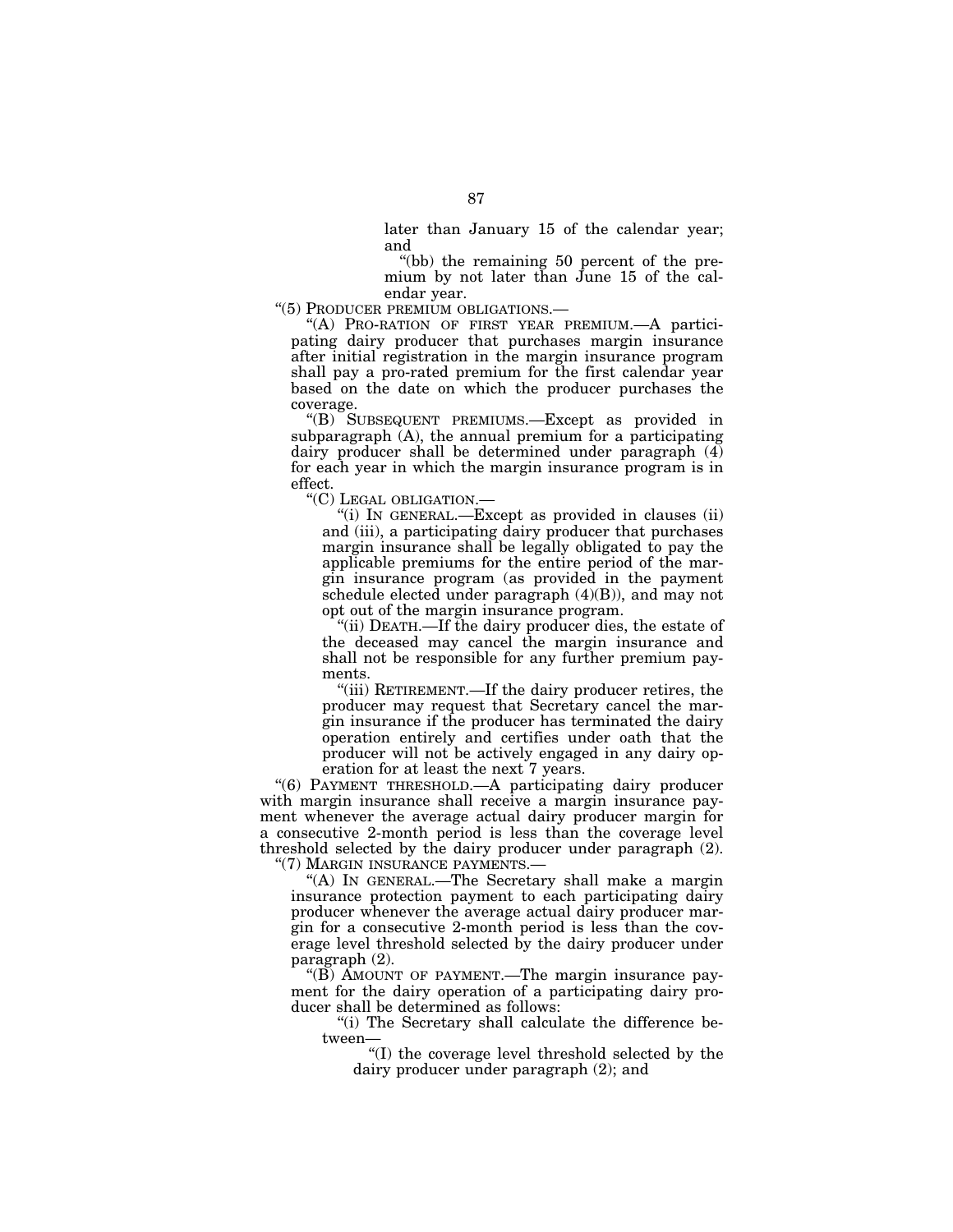''(II) the average actual dairy producer margin for the consecutive 2-month period.

"(ii) The amount determined under clause (i) shall be multiplied by—

" $(I)$  the percentage selected by the dairy producer under paragraph (3); and

''(II) the lesser of—

''(aa) the quotient obtained by dividing—

''(AA) the production history applicable to the producer under subsection (e)(1);

by

''(BB) 6; and

''(bb) the actual quantity of milk marketed by the dairy operation of the dairy producer during the consecutive 2-month period.

"(g) EFFECT OF FAILURE TO PAY PREMIUMS.-

" $(1)$  LOSS OF BENEFITS.—A participating dairy producer that is in arrears on premium payments for margin insurance—

"(A) remains legally obligated to pay the premiums; and

''(B) may not receive margin insurance until the premiums are fully paid.

"(2) ENFORCEMENT.—The Secretary may take such action as is necessary to collect premium payments for margin insurance.

"(h) USE OF COMMODITY CREDIT CORPORATION.—The Secretary shall use the funds, facilities, and the authorities of the Commodity Credit Corporation to carry out this section.

"(i) DURATION.—The Secretary shall conduct the margin insurance program during the period beginning on October 1, 2013, and ending on September 30, 2018.''.

#### **SEC. 1402. RULEMAKING.**

(a) PROCEDURE.—The promulgation of regulations for the initiation of the margin insurance program, and for administration of the margin insurance program, shall be made—

(1) without regard to chapter 35 of title 44, United States Code (commonly known as the Paperwork Reduction Act);

(2) without regard to the Statement of Policy of the Secretary of Agriculture effective July 24, 1971 (36 Fed. Reg. 13804), relating to notices of proposed rulemaking and public participation in rulemaking; and

(3) subject to subsection (b), pursuant to section 553 of title 5, United States Code.

(b) SPECIAL RULEMAKING REQUIREMENTS.—

(1) INTERIM RULES AUTHORIZED.—With respect to the margin insurance program, the Secretary may promulgate interim rules under the authority provided in subparagraph (B) of section 553(b) of title 5, United States Code, if the Secretary determines such interim rules to be needed. Any such interim rules for the margin insurance program shall be effective on publication.

(2) FINAL RULES.—With respect to the margin insurance program, the Secretary shall promulgate final rules, with an opportunity for public notice and comment, no later than 21 months after the date of the enactment of this Act.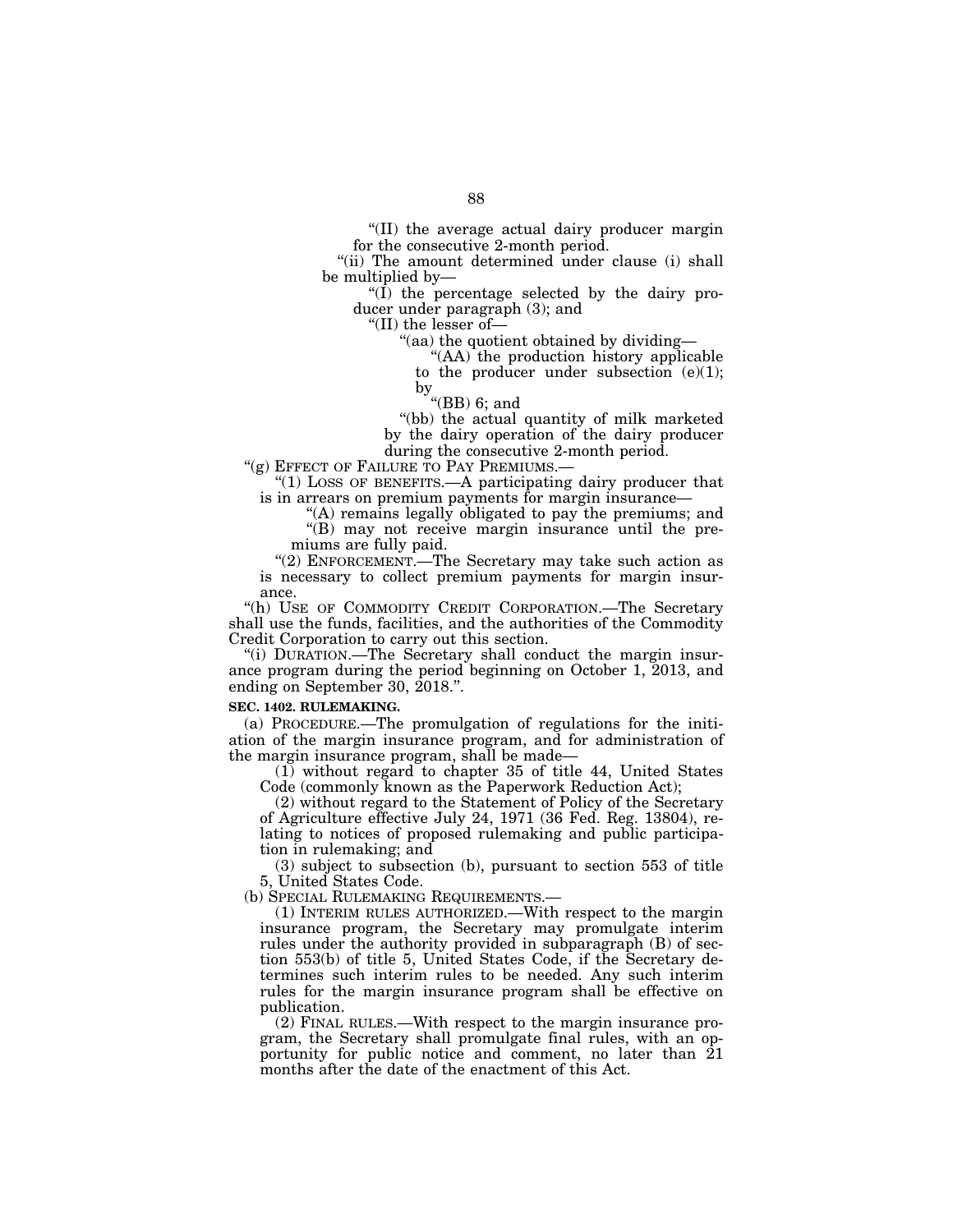(c) INCLUSION OF ADDITIONAL ORDER.—Section 143(a)(2) of the Federal Agriculture Improvement and Reform Act of 1996 (7 U.S.C.  $7253(a)(2)$  is amended by adding at the end the following new sentence: ''Subsection (b)(2) does not apply to the authority of the Secretary under this subsection.''.

## 100. AN AMENDMENT TO BE OFFERED BY REPRESENTATIVE FORTEN- BERRY OF NEBRASKA OR HIS DESIGNEE, DEBATABLE FOR 10 MIN- UTES

Strike section 1603 and insert the following new sections:

#### **SEC. 1603. PAYMENT LIMITATIONS.**

(a) IN GENERAL.—Section 1001 of the Food Security Act of 1985 (7 U.S.C. 1308) is amended—

(1) in subsection (a), by striking paragraph (3) and inserting the following:

''(3) LEGAL ENTITY.—

''(A) IN GENERAL.—The term 'legal entity' means—

"(i) an organization that (subject to the requirements of this section and section 1001A) is eligible to receive a payment under a provision of law referred to in subsection (b), (c), or (d);

''(ii) a corporation, joint stock company, association, limited partnership, limited liability company, limited liability partnership, charitable organization, estate, irrevocable trust, grantor of a revocable trust, or other similar entity (as determined by the Secretary); and

''(iii) an organization that is participating in a farming operation as a partner in a general partnership or as a participant in a joint venture.

''(B) EXCLUSION.—The term 'legal entity' does not include a general partnership or joint venture.'';

(2) by striking subsections  $(b)$  through  $(d)$  and inserting the following:

''(b) LIMITATION ON PAYMENTS FOR COVERED COMMODITIES AND PEANUTS.—The total amount of payments received, directly or indirectly, by a person or legal entity for any crop year for 1 or more covered commodities and peanuts under title I of the Federal Agriculture Reform and Risk Management Act of 2013 may not exceed \$125,000, of which—

" $(1)$  not more than \$75,000 may consist of marketing loan gains and loan deficiency payments under subtitle B of title I of the Federal Agriculture Reform and Risk Management Act of 2013; and

" $(2)$  not more than \$50,000 may consist of any other payments made for covered commodities and peanuts under title I of the Federal Agriculture Reform and Risk Management Act of 2013.

''(c) SPOUSAL EQUITY.—

''(1) IN GENERAL.—Notwithstanding subsection (b), except as provided in paragraph (2), if a person and the spouse of the person are covered by paragraph (2) and receive, directly or indirectly, any payment or gain covered by this section, the total amount of payments or gains (as applicable) covered by this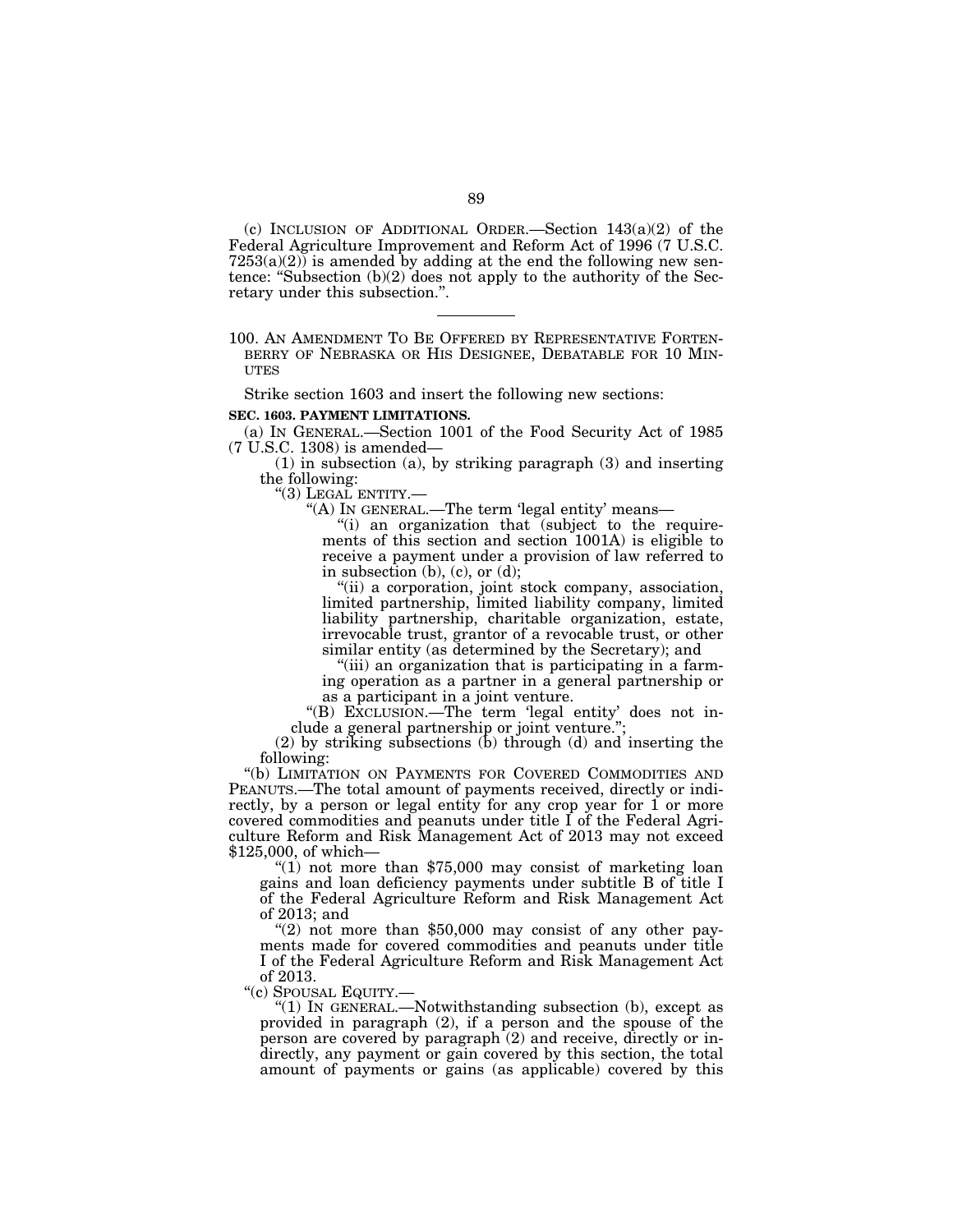section that the person and spouse may jointly receive during any crop year may not exceed an amount equal to twice the applicable dollar amounts specified in subsection (b).<br>"(2) EXCEPTIONS.—

"(A) SEPARATE FARMING OPERATIONS.—In the case of a married couple in which each spouse, before the marriage, was separately engaged in an unrelated farming operation, each spouse shall be treated as a separate person with respect to a farming operation brought into the marriage by a spouse, subject to the condition that the farming operation shall remain a separate farming operation, as determined by the Secretary.

''(B) ELECTION TO RECEIVE SEPARATE PAYMENTS.—A married couple may elect to receive payments separately in the name of each spouse if the total amount of payments and benefits described in subsection (b) that the married couple receives, directly or indirectly, does not exceed an amount equal to twice the applicable dollar amounts specified in those subsections."

 $(3)$  in paragraph  $(3)(B)$  of subsection  $(f)$ , by adding at the end the following:

''(iii) IRREVOCABLE TRUSTS.—In promulgating regulations to define the term 'legal entity' as the term applies to irrevocable trusts, the Secretary shall ensure that irrevocable trusts are legitimate entities that have not been created for the purpose of avoiding a payment limitation.''; and

(4) in subsection (h), in the second sentence, by striking ''or other entity'' and inserting ''or legal entity''.

(b) CONFORMING AMENDMENTS.—

(1) Section 1001 of the Food Security Act of 1985 (7 U.S.C. 1308) is amended—

(A) in subsection (e), by striking "subsections (b) and (c)" each place it appears in paragraphs  $(1)$  and  $(3)(B)$  and inserting "subsection (b)";

 $(B)$  in subsection  $(f)$ –

(i) in paragraph (2), by striking ''Subsections (b) and (c)'' and inserting ''Subsection (b)'';

(ii) in paragraph  $(4)(B)$ , by striking "subsection (b) or (c)'' and inserting ''subsection (b)'';

 $(iii)$  in paragraph  $(5)$ 

(I) in subparagraph (A), by striking ''subsection  $(d)$ "; and

(II) in subparagraph (B), by striking ''subsection  $(b)$ ,  $(c)$ , or  $(d)$ " and inserting "subsection  $(b)$ "; and  $(iv)$  in paragraph  $(6)$ –

(I) in subparagraph (A), by striking ''Notwithstanding subsection (d), except as provided in subsection (g)" and inserting "Except as provided in subsection (f)"; and

(II) in subparagraph (B), by striking ''subsections (b),  $(c)$ , and  $(d)$ " and inserting "subsection  $(b)$ ":

 $(C)$  in subsection  $(g)$ —

 $(i)$  in paragraph  $(1)$ —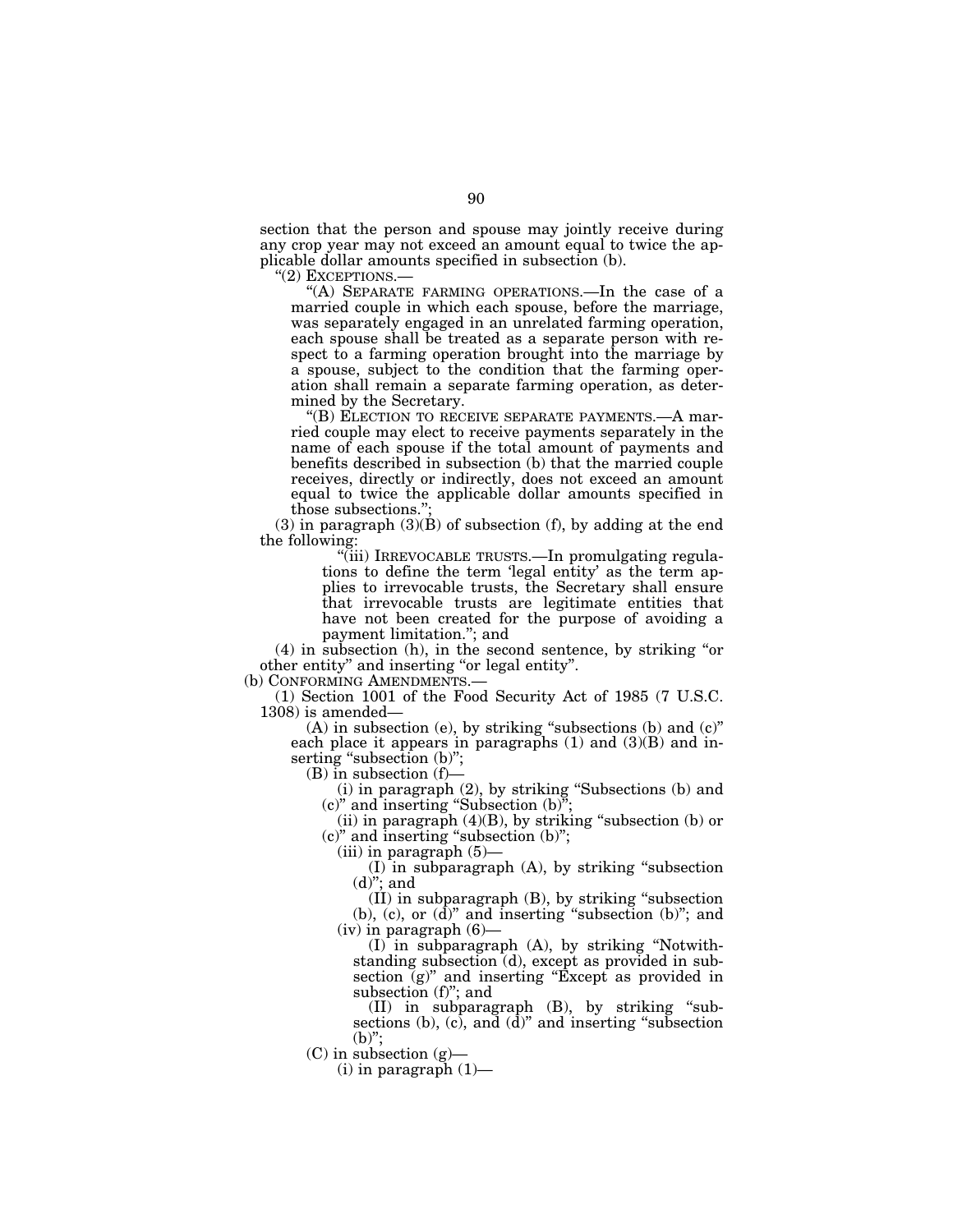(I) by striking "subsection  $(f)(6)(A)$ " and inserting "subsection  $\bar{e}(6)(6)(A)$ "; and

 $(II)$  by striking "subsection (b) or  $(c)$ " and inserting ''subsection (b)''; and

(ii) in paragraph  $(2)(A)$ , by striking "subsections (b) and  $(c)$ " and inserting "subsection  $(b)$ "; and

(D) by redesignating subsections (e) through (h) as subsections (d) through (g), respectively.

(2) Section 1001A of the Food Security Act of 1985 (7 U.S.C. 1308–1) is amended—

 $(A)$  in subsection (a), by striking "subsections (b) and (c) of section 1001'' and inserting ''section 1001(b)''; and

 $(B)$  in subsection  $(b)(1)$ , by striking "subsection  $(b)$  or  $(c)$ of section  $1001$ " and inserting "section  $1001(b)$ ".

(3) Section 1001B(a) of the Food Security Act of 1985 (7 U.S.C. 1308–2(a)) is amended in the matter preceding paragraph (1) by striking ''subsections (b) and (c) of section 1001'' and inserting ''section 1001(b)''.

(c) APPLICATION.—The amendments made by this section shall apply beginning with the 2014 crop year.

## **SEC. 1603A. PAYMENTS LIMITED TO ACTIVE FARMERS.**

Section 1001A of the Food Security Act of 1985 (7 U.S.C. 1308– 1) is amended—

 $(1)$  in subsection  $(b)(2)$ —

(A) by striking "or active personal management" each place it appears in subparagraphs  $(A)(i)(II)$  and  $(B)(ii)$ ; and  $(B)$  in subparagraph  $(C)$ , by striking ", as applied to the

legal entity, are met by the legal entity, the partners or members making a significant contribution of personal labor or active personal management" and inserting "are met by partners or members making a significant contribution of personal labor, those partners or members''; and

 $(2)$  in subsection  $(c)$ –

 $(A)$  in paragraph  $(1)$ —

(i) by striking subparagraph (A) and inserting the following:

"(A) the landowner share-rents the land at a rate that is usual and customary;";

(ii) in subparagraph (B), by striking the period at the end and inserting "; and"; and

(iii) by adding at the end the following:

"(C) the share of the payments received by the landowner is commensurate with the share of the crop or income received as rent.'';

(B) in paragraph  $(2)(A)$ , by striking "active personal management or";

 $(C)$  in paragraph  $(5)$ –

(i) by striking "(5)" and all that follows through "(A) IN GENERAL. $-\tilde{A}$  person" and inserting the following:

"(5) CUSTOM FARMING SERVICES.—A person"

(ii) by inserting ''under usual and customary terms'' after ''services''; and

(iii) by striking subparagraph (B); and

(D) by adding at the end the following: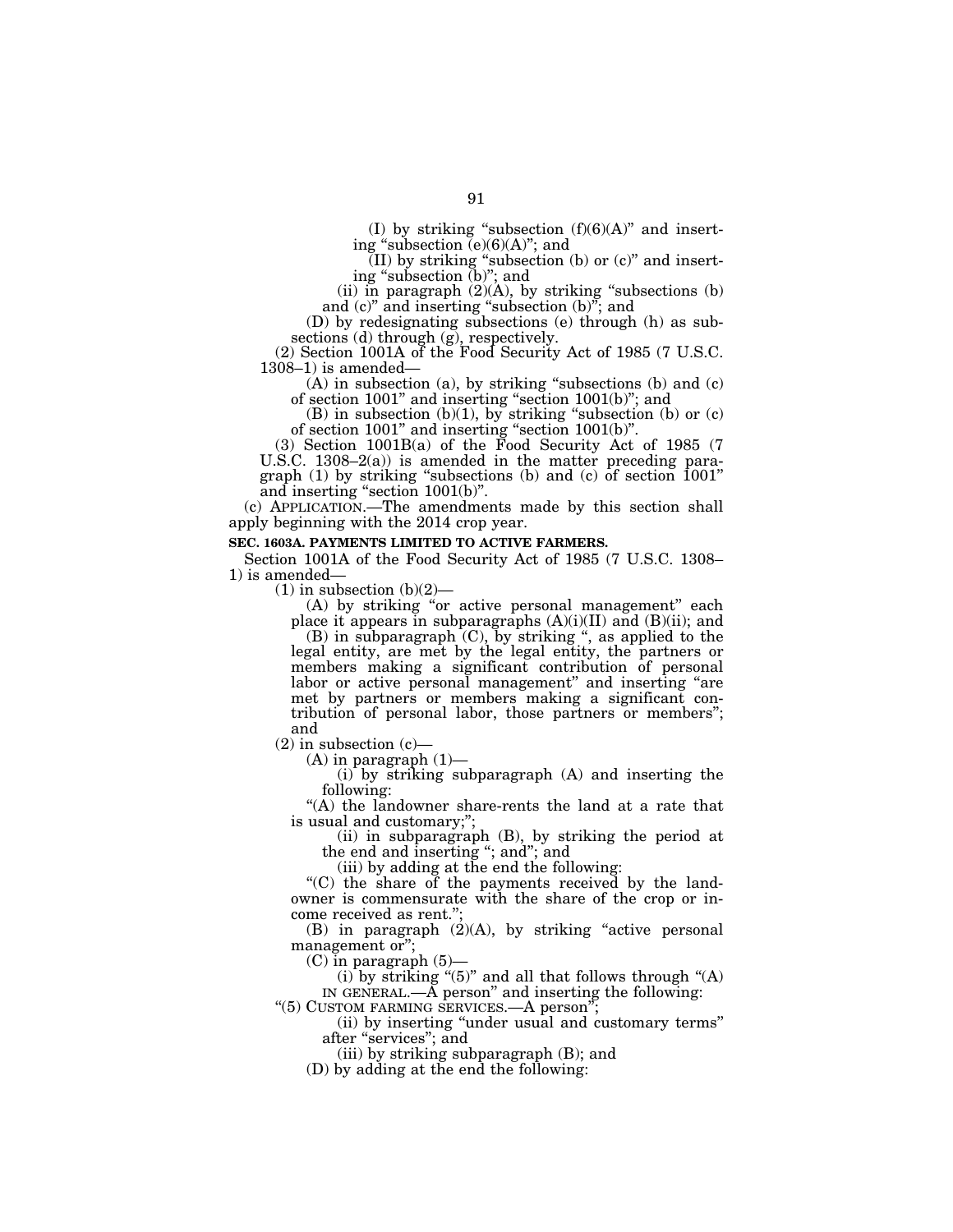" $(7)$  FARM MANAGERS.—A person who otherwise meets the requirements of this subsection other than  $(b)(2)(A)(i)(II)$  shall be considered to be actively engaged in farming, as determined by the Secretary, with respect to the farming operation, including a farming operation that is a sole proprietorship, a legal entity such as a joint venture or general partnership, or a legal entity such as a corporation or limited partnership, if the person—

''(A) makes a significant contribution of management to the farming operation necessary for the farming operation, taking into account—

''(i) the size and complexity of the farming operation; and

''(ii) the management requirements normally and customarily required by similar farming operations;

 $"(B)(i)$  is the only person in the farming operation qualifying as actively engaged in farming by using the farm manager special class designation under this paragraph; and

''(ii) together with any other persons in the farming operation qualifying as actively engaged in farming under subsection (b)(2) or as part of a special class under this subsection, does not collectively receive, directly or indirectly, an amount equal to more than the applicable limits under section  $1001(\bar{b})$ ;

''(C) does not use the management contribution under this paragraph to qualify as actively engaged in more than 1 farming operation; and

''(D) manages a farm operation that does not substantially share equipment, labor, or management with persons or legal entities that with the person collectively receive, directly or indirectly, an amount equal to more than the applicable limits under section 1001(b).''.

101. AN AMENDMENT TO BE OFFERED BY REPRESENTATIVE HUELSKAMP OF KANSAS OR HIS DESIGNEE, DEBATABLE FOR 10 MINUTES

In subtitle A of title IV, strike section 4007 and insert the following:

#### **SEC. 4007. ELIMINATING THE LOW-INCOME HOME ENERGY ASSIST-ANCE LOOPHOLE.**

(a) IN GENERAL.—Section 5 of the Food and Nutrition Act of 2008 (7 U.S.C. 2014) is amended—

(1) in subsection  $(d)(11)(A)$ , by striking "(other than" and all that follows through "et seq.))" and inserting "(other than payments or allowances made under part A of title IV of the Social Security Act (42 U.S.C. 601 et seq.) or any payments under any other State program funded with qualified State expenditures (as defined in section  $409(a)(7)(B)(i)$  of that Act (42 U.S.C.  $609(a)(7)(B)(1))))$ ";

 $(2)$  in subsection  $(e)(6)(C)$ , by striking clause (iv); and

 $(3)$  in subsection  $(k)$ –

 $(A)$  in paragraph  $(2)$ —

 $(i)$  by striking subparagraph  $(C)$ ;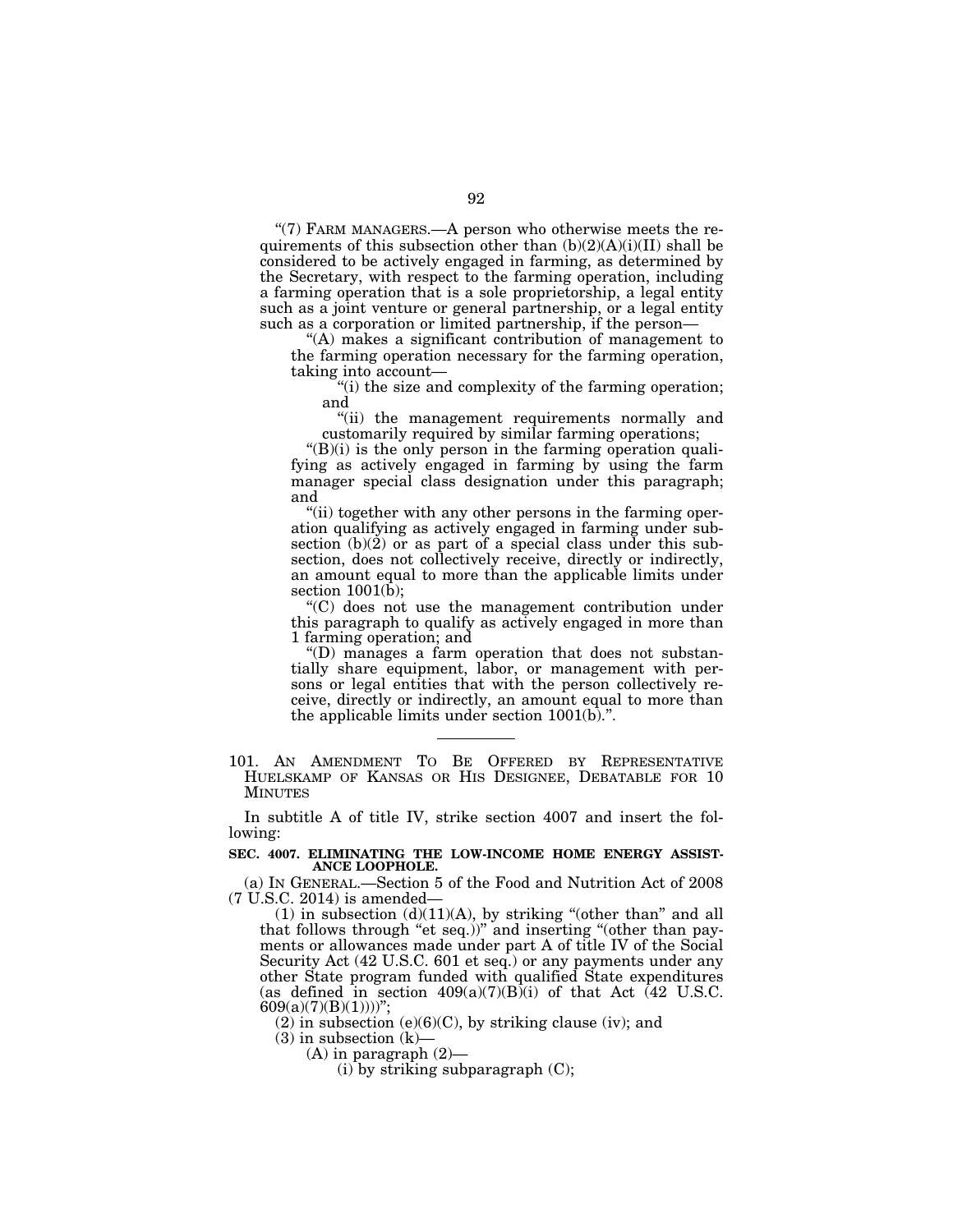(ii) by redesignating subparagraphs  $(D)$  through  $(G)$ as subparagraphs  $(C)$  through  $(F)$ , respectively; and (iii) by striking paragraph (4).

(b) CONFORMING AMENDMENTS.—Section 2605(f) of the Low-Income Home Energy Assistance Act of 1981 (42 U.S.C. 8624(f)) is amended—

(1) in paragraph (1), by striking " $(1)$ "; and

(2) by striking paragraph (2).

At the end of subtitle A of title IV, insert the following:

## **SEC. 4033. PROJECTS TO PROMOTE WORK AND INCREASE STATE AGENCY ACCOUNTABILITY.**

Section 11 of the Food and Nutrition Act of 2008 (7 U.S.C. 2020), as amended by section 4015, is amended by adding at the end the following:

"(w) PROJECTS TO PROMOTE WORK AND INCREASE STATE AGENCY ACCOUNTABILITY.—The State agency shall create a work activation program that operates as follows:

" $(1)$  Each able-bodied individual participating in the program—

"(A) shall at the time of application for supplemental food and nutrition assistance and every 12 months thereafter, register for employment in a manner prescribed by the chief executive officer of the State;

''(B) shall, each month of participation in the program, participate in—

''(i) 2 days of supervised job search for 8 hours per day at the program site; and

 $\ddot{H}$ (ii) 5 days of off-site activity for 8 hours per day;

''(C) shall not refuse without good cause to accept an offer of employment, at a site or plant not subject to a strike or lockout at the time of the refusal, at a wage not less than the higher of—

"(i) the applicable Federal or State minimum wage; or

"(ii) 80 percent of the wage that would have governed had the minimum hourly rate under section 6(a)(1) of the Fair Labor Standards Act of 1938 (29 U.S.C.  $206(a)(1)$  been applicable to the offer of employment;

''(D) shall not refuse without good cause to provide a State agency with sufficient information to allow the State agency to determine the employment status or the job availability of the individual; and

''(E) shall not voluntarily—

''(i) quit a job; or

"(ii) reduce work effort and, after the reduction, the individual is working less than 30 hours per week, unless another adult in the same family unit increases employment at the same time by an amount equal to the reduction in work effort by the first adult.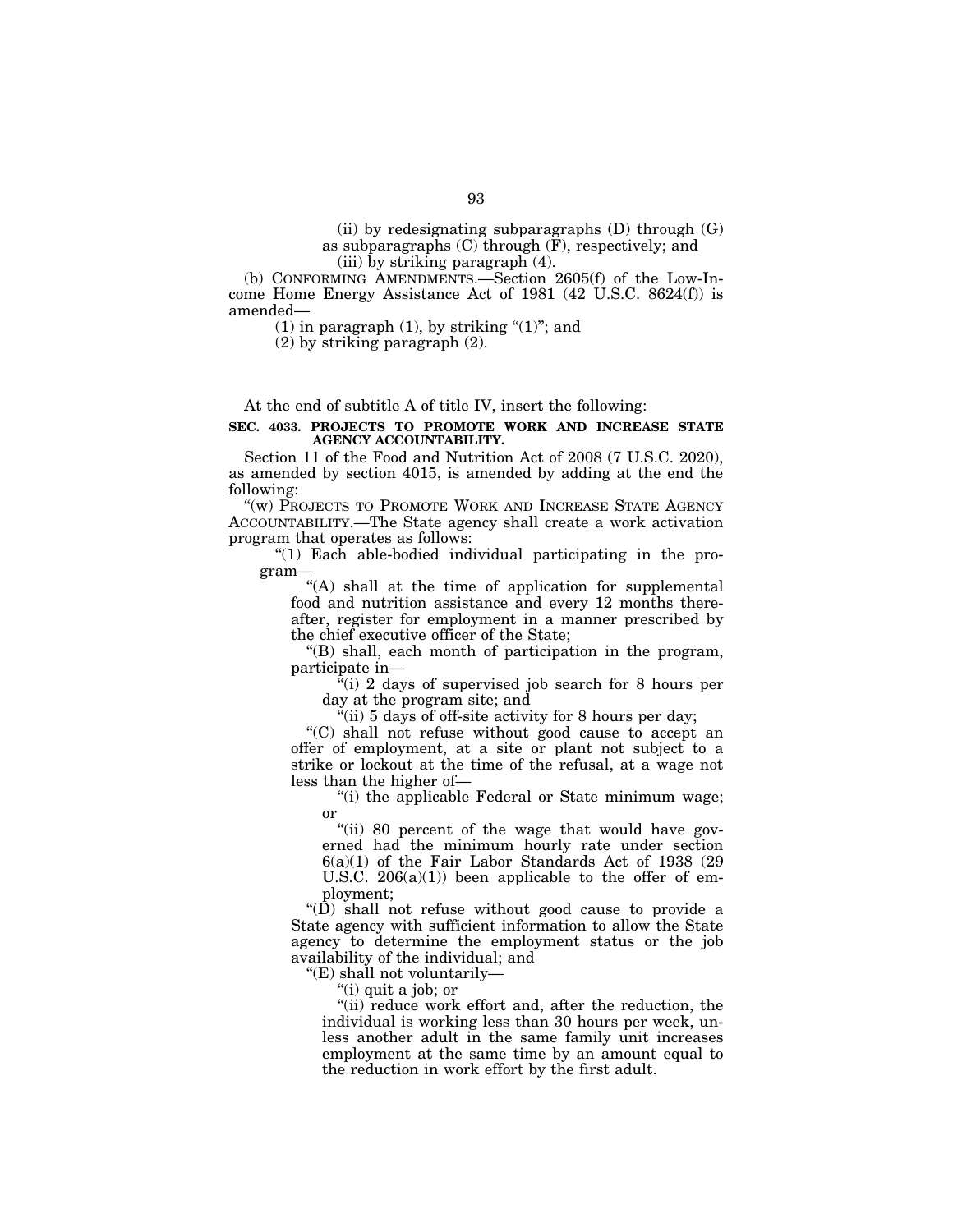$''(2)$  An able-bodied individual participating in the work activation program who fails to comply with 1 or more of the requirements described in paragraph (1)—

''(A) shall be subject to a sanction period of not less than a 2-month period beginning the day of the individual's first failure to comply with such requirements during which the individual shall not receive any supplemental food and nutrition assistance; and

''(B) may receive supplemental food and nutrition assistance after the individual is in compliance with such requirements for not less than a 1-month period beginning after the completion of such sanction period, except that such assistance may not be provided retroactively.''.

## **SEC. 4034. REPEAL OF CERTAIN AUTHORITY TO WAIVE WORK RE-QUIREMENT.**

The Food and Nutrition Act of 2008 (7 U.S.C. 2011 et seq.) is amended—

(1) in section 6(o) by striking paragraph (4); and

 $(2)$  in section  $16(b)(1)(E)(ii)$ 

 $(A)$  in subclause  $(II)$  by adding "and" at the end;

(B) by striking subclause (III); and

(C) by redesignating subclause (IV) as subclause (III).

## **SEC. 4035. ELIMINATING DUPLICATIVE EMPLOYMENT AND TRAINING.**

(a) FUNDING OF EMPLOYMENT AND TRAINING PROGRAMS.—Section 16 of Food and Nutrition Act of 2008 (7 U.S.C. 2025) is amended by striking subsection (h).

(b) ADMINISTRATIVE COST-SHARING.—

(1) IN GENERAL.—Section 16(a) of the Food and Nutrition Act of 2008 (7 U.S.C. 2025(a)) is amended in the first sentence, in the matter preceding paragraph (1), by inserting ''(other than a program carried out under section  $6(d)(4)$ " after "supplemental nutrition assistance program''.

(2) CONFORMING AMENDMENTS.—

(A) Section  $17(b)(1)(B)(iv)(III)(hh)$  of the Food and Nutrition Act of 2008 (7 U.S.C. 2026(b)(1)(B)(iv)(III)(hh)) is amended by striking " $(g)$ ,  $(h)(2)$ , or  $(h)(3)$ " and inserting "or  $(g)$ ".

(B) Section  $22(d)(1)(B)(ii)$  of the Food and Nutrition Act of 2008 (7 U.S.C. 2031(d)(1)(B)(ii)) is amended by striking ",  $(g)$ ,  $(h)(2)$ , and  $(h)(3)$ " and inserting "and  $(g)$ ".

(c) WORKFARE.—

(1) IN GENERAL.—Section 20 of the Food and Nutrition Act of 2008 (7 U.S.C. 2029) is amended by striking subsection (g).

(2) CONFORMING AMENDMENT.—Section  $17(b)(1)(B)(iv)(III)(jj)$ of the Food and Nutrition Act of 2008 (7 U.S.C.  $2026(b)(1)(B)(iv)(III)(jj))$  is amended by striking "or  $(g)(1)$ ".

#### **SEC. 4036. ELIMINATING THE NUTRITION EDUCATION GRANT PRO-GRAM.**

Section 28 of the Food and Nutrition Act of 2008 (7 U.S.C. 2036a) is repealed.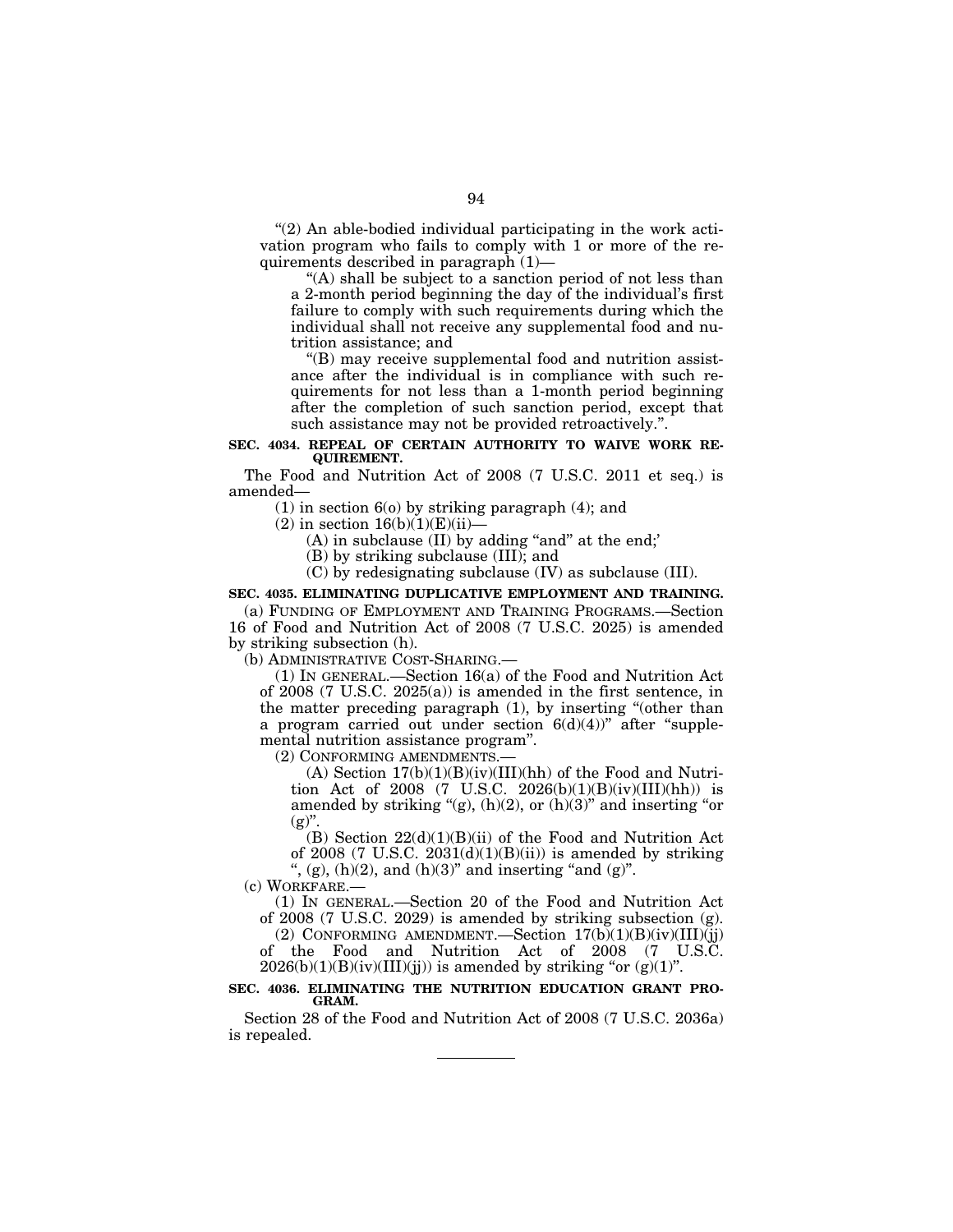102. AN AMENDMENT TO BE OFFERED BY REPRESENTATIVE SOUTHERLAND OF FLORIDA OR HIS DESIGNEE, DEBATABLE FOR 10 MINUTES

Page 336, line 8, strike "\$375,000,000" and insert "\$372,000,000". At the end of subtitle A of title IV, insert the following:

#### **SEC. 4033. PILOT PROJECTS TO PROMOTE WORK AND INCREASE STATE ACCOUNTABILITY IN THE SUPPLEMENTAL NUTRI-TION ASSISTANCE PROGRAM.**

Effective October 1, 2013, section 17 of the Food and Nutrition Act of 2008 (7 U.S.C. 2026), as amended by sections 4021 and 4022, is amended by adding at the end the following:

"(n) PILOT PROJECTS TO PROMOTE WORK AND INCREASE STATE ACCOUNTABILITY IN THE SUPPLEMENTAL NUTRITION ASSISTANCE PROGRAM.—

''(1) IN GENERAL.—The Secretary shall carry out pilot projects to develop and test methods allowing States to run a work program with certain features comparable to the State program funded under part A of title IV of the Social Security Act (42 U.S.C. 601 et seq.), with the intent of increasing employment and self-sufficiency through increased State accountability and thereby reducing the need for supplemental nutrition assistance benefits.

''(2) AGREEMENTS.—

''(A) IN GENERAL.—In carrying out this subsection, the Secretary shall enter into cooperative agreements with States in accordance with pilot projects that meet the criteria required under this subsection.

''(B) APPLICATION.—To be eligible for a cooperative agreement under this paragraph, a State shall submit to the Secretary a plan that complies with requirements of this subsection beginning in fiscal year 2014. The Secretary may not disapprove applications which meet the requirements of this subsection as described through its amended supplemental nutrition assistance State Plan.

''(C) ASSURANCES.—A State shall include in its plan assurances that its pilot project will—

''(i) operate for at least three 12-month periods but not more than five 12-month periods;

''(ii) have a robust data collection system for program administration that is designed and shared with project evaluators to ensure proper and timely evaluation; and

''(iii) intend to offer a work activity described in paragraph (4) to adults assigned and required to participate under paragraph  $(3)(A)$  and who are not exempt under paragraph (3)(F).

''(D) NUMBER OF PILOT PROJECTS.—Any State may carry out a pilot project that meets the requirements of this subsection.

"(E) EXTENT OF PILOT PROJECTS.—Pilot projects shall cover no less than the entire State.

"(F) OTHER PROGRAM WAIVERS.—Waivers for able-bodied adults without dependents provided under section 6(o) are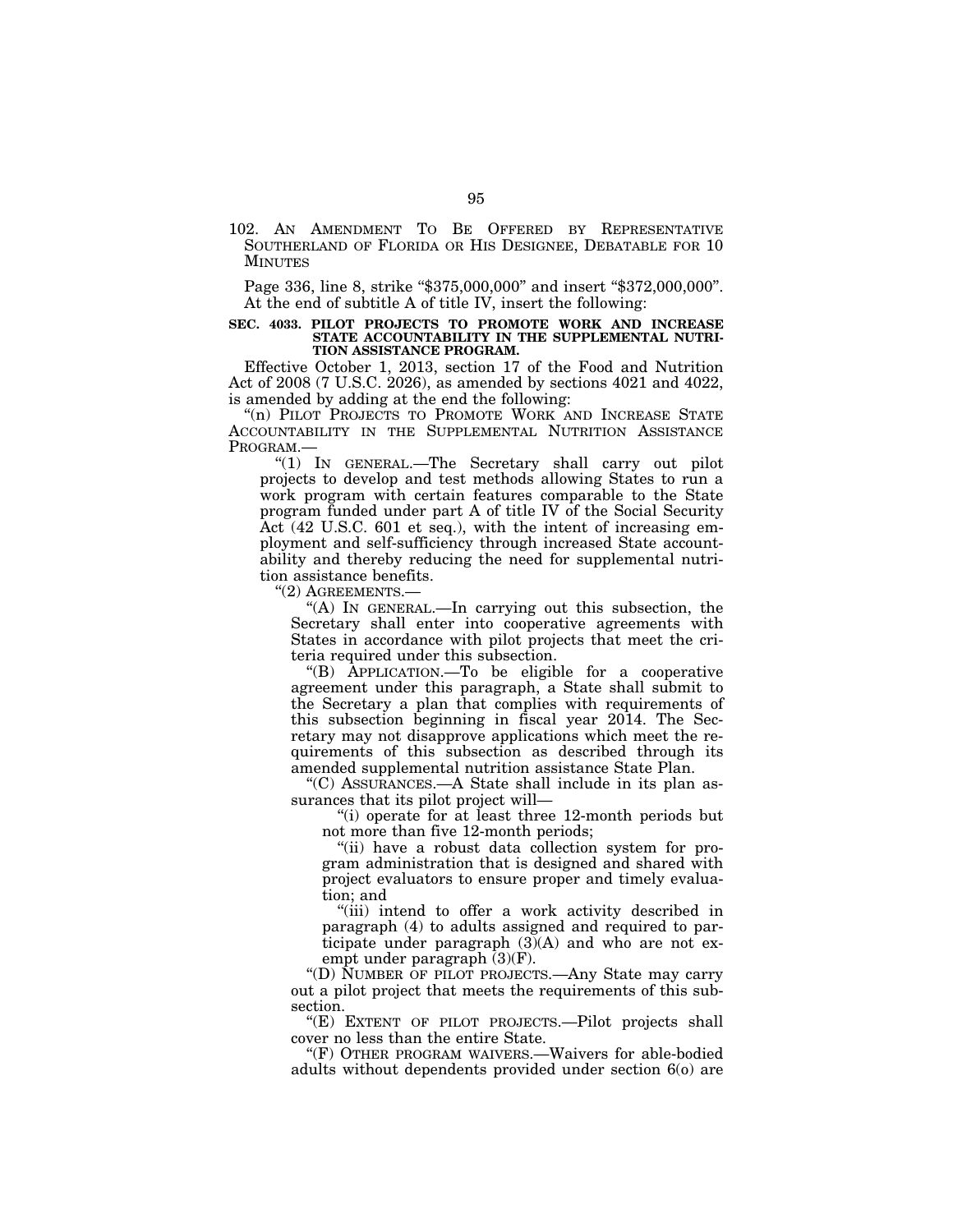void for States covered by a pilot project carried out under paragraph (1).

"(3) WORK ACTIVITY.—(A) For purposes of this subsection, the term 'work activity' means any of the following:

''(i) Employment in the public or private sector that is not subsidized by any public program.

"(ii) Employment in the private sector for which the employer receives a subsidy from public funds to offset some or all of the wages and costs of employing an adult.

"(iii) Employment in the public sector for which the employer receives a subsidy from public funds to offset some or all of the wages and costs of employing an adult.

"(iv) A work activity that-

''(I) is performed in return for public benefits;

"(II) provides an adult with an opportunity to acquire the general skills, knowledge, and work habits necessary to obtain employment;

''(III) is designed to improve the employability of those who cannot find unsubsidized employment; and

" $(IV)$  is supervised by an employer, work site sponsor, or other responsible party on an ongoing basis.

"(v) Training in the public or private sector that is given to a paid employee while he or she is engaged in productive work and that provides knowledge and skills essential to the full and adequate performance of the job.

''(vi) Job search, obtaining employment, or preparation to seek or obtain employment, including—

"(I) life skills training;

''(II) substance abuse treatment or mental health treatment, determined to be necessary and documented by a qualified medical, substance abuse, or mental health professional; or

''(III) rehabilitation activities;

supervised by a public agency or other responsible party on an ongoing basis.

"(vii) Structured programs and embedded activities-

''(I) in which adults perform work for the direct benefit of the community under the auspices of public or nonprofit organizations;

''(II) that are limited to projects that serve useful community purposes in fields such as health, social service, environmental protection, education, urban and rural redevelopment, welfare, recreation, public facilities, public safety, and child care;

''(III) that are designed to improve the employability of adults not otherwise able to obtain unsubsidized employment; and

 $\sqrt{\rm T(V)}$  that are supervised on an ongoing basis; and

''(V) with respect to which a State agency takes into account, to the extent possible, the prior training, experience, and skills of a recipient in making appropriate community service assignments.

"(viii) Career and technical training programs (not to exceed 12 months with respect to any adult) that are directly related to the preparation of adults for employment in cur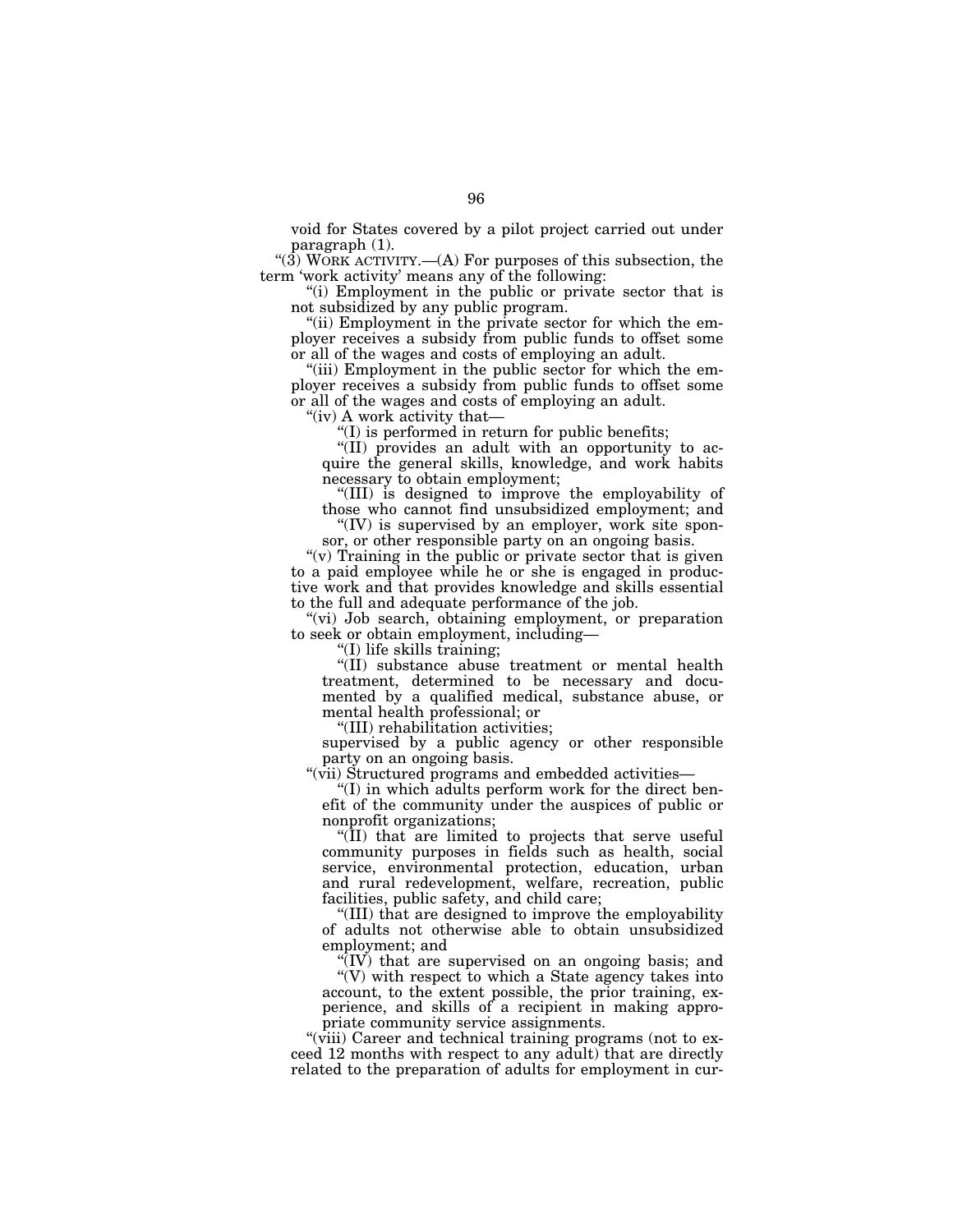rent or emerging occupations and that are supervised on an ongoing basis.

"(ix) Training or education for job skills that are required by an employer to provide an adult with the ability to obtain employment or to advance or adapt to the changing demands of the workplace and that are supervised on an ongoing basis.

" $(x)$  Education that is related to a specific occupation, job, or job offer and that is supervised on an ongoing basis.

" $(xi)$  In the case of an adult who has not completed secondary school or received such a certificate of general equivalence, regular attendance—

 $\degree$ (I) in accordance with the requirements of the secondary school or course of study, at a secondary school or in a course of study leading to such certificate; and ''(II) supervised on an ongoing basis.

"(xii) Providing child care to enable another recipient of public benefits to participate in a community service program that—

''(I) does not provide compensation for such community service;

''(II) is a structured program designed to improve the employability of adults who participate in such program; and

''(III) is supervised on an ongoing basis.

''(B) PROTECTIONS.—Work activities under this subsection shall be subject to all applicable health and safety standards. Except as described in clauses (i), (ii), and (iii) of subparagraph (A), the term 'work activity' shall be considered work preparation and not defined as employment for purposes of other law.

"(4) PILOT PROJECTS.—Pilot projects carried out under paragraph (1) shall include interventions to which adults are assigned that are designed to reduce unnecessary dependence, promote self sufficiency, increase work levels, increase earned income, and reduce supplemental nutrition assistance benefit expenditures among households eligible for, applying for, or participating in the supplemental nutrition assistance program.

''(A) Adults assigned to interventions by the State shall—

''(i) be subject to mandatory participation in work activities specified in paragraph (4), except those with 1 or more dependent children under 1 year of age;

''(ii) participate in work activities specified in paragraph (4) for a minimum of 20 hours per week per household;

''(iii) be a maximum age of not less than 50 and not more than 60, as defined by the State;

"(iv) be subject to penalties during a period of nonparticipation without good cause ranging from, at State option, a minimum of the removal of the adults from the household benefit amount, up to a maximum of the discontinuance of the entire household benefit amount; and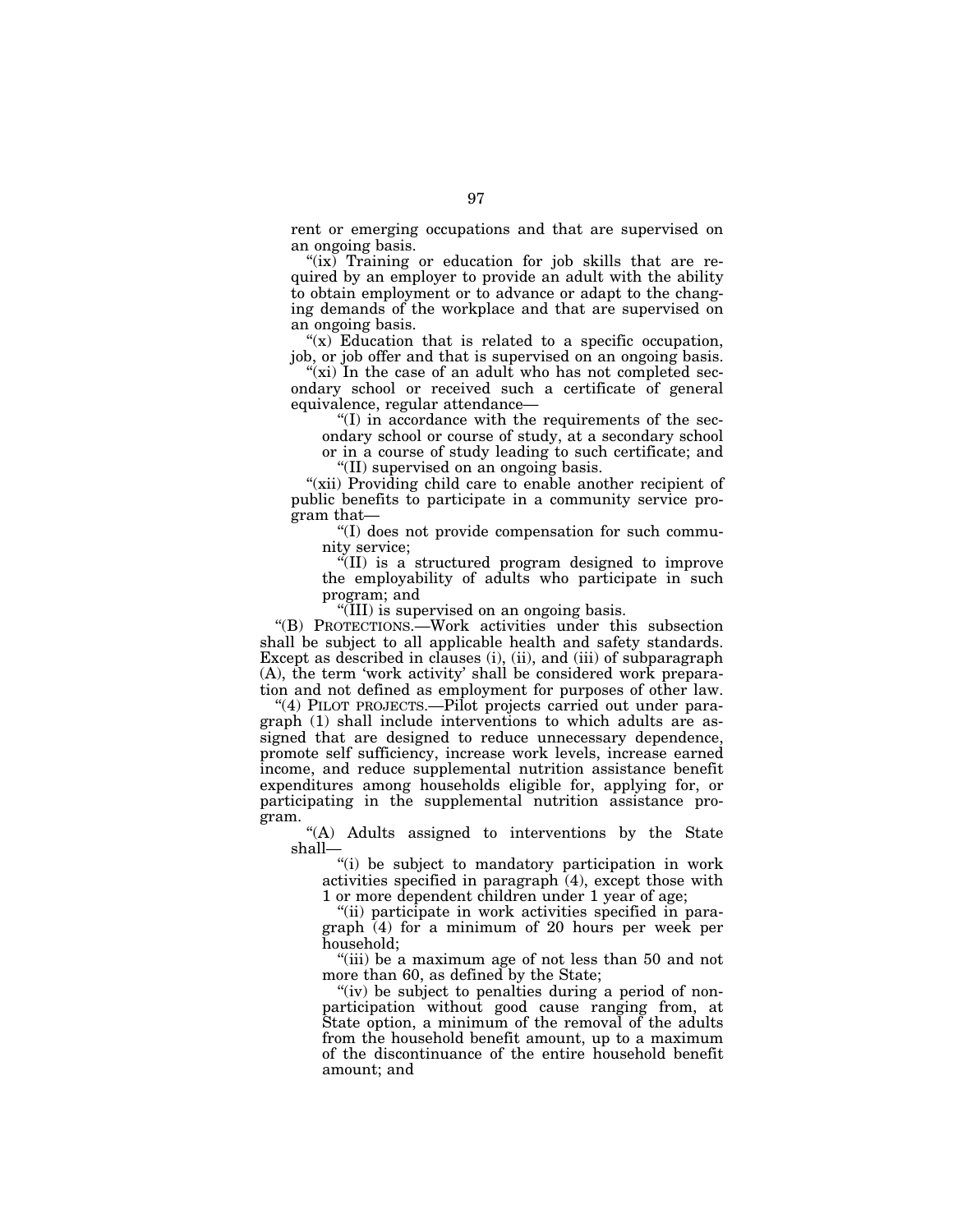$''(v)$  not be penalized for nonparticipation if child care is not available for 1 or more children under 6 years of age.

"(B) The State shall allow certain individuals to be exempt from work requirements—

''(i) those participating in work programs under a State program funded under part A of title IV of the Social Security Act (42 U.S.C. 601 et seq.) for an equal or greater number of hours;

"(ii) 1 adult family member per household who is needed in the home to care for a disabled family member;

''(iii) a parent who is a recipient of or becomes eligible for Social Security Disability Insurance (SSDI) or Supplemental Security Income (SSI); and

 $(iv)$  those with a good cause reason for nonparticipation, such as victims of domestic violence, as defined by the State.

"(5) EVALUATION AND REPORTING.

"(A) EVALUATION.—<br>"(i) INDEPENDENT EVALUATION.—

"(I) IN GENERAL.—The Secretary shall provide for each State that enters into an agreement under paragraph (2) an independent, longitudinal evaluation of its pilot project under this subsection to determine total program savings over the entire course of the pilot project with results reported in consecutive 12-month increments.

''(II) PURPOSE.—The purpose of the evaluation is to measure the impact of interventions provided by the State under the pilot project on the ability of adults in households eligible for, applying for, or participating in the supplemental nutrition assistance program to find and retain employment that leads to increased household income and reduced dependency.

''(III) REQUIREMENT.—The independent evaluation under subclause (I) shall use valid statistical methods which can determine the difference between supplemental nutrition assistance benefit expenditures, if any, as a result of the interventions as compared to a control group that—

''(aa) is not subject to the interventions provided by the State under the pilot project under this subsection; and

''(bb) maintains services provided under 16(h) in the year prior to the start of the pilot project under this subsection.

''(IV) OPTION.—States shall have the option to evaluate pilot projects by matched counties or matched geographical areas using a constructed control group design to isolate the effects of the intervention of the pilot project.

''(V) DEFINITION.—Constructed control group means there is no random assignment, and in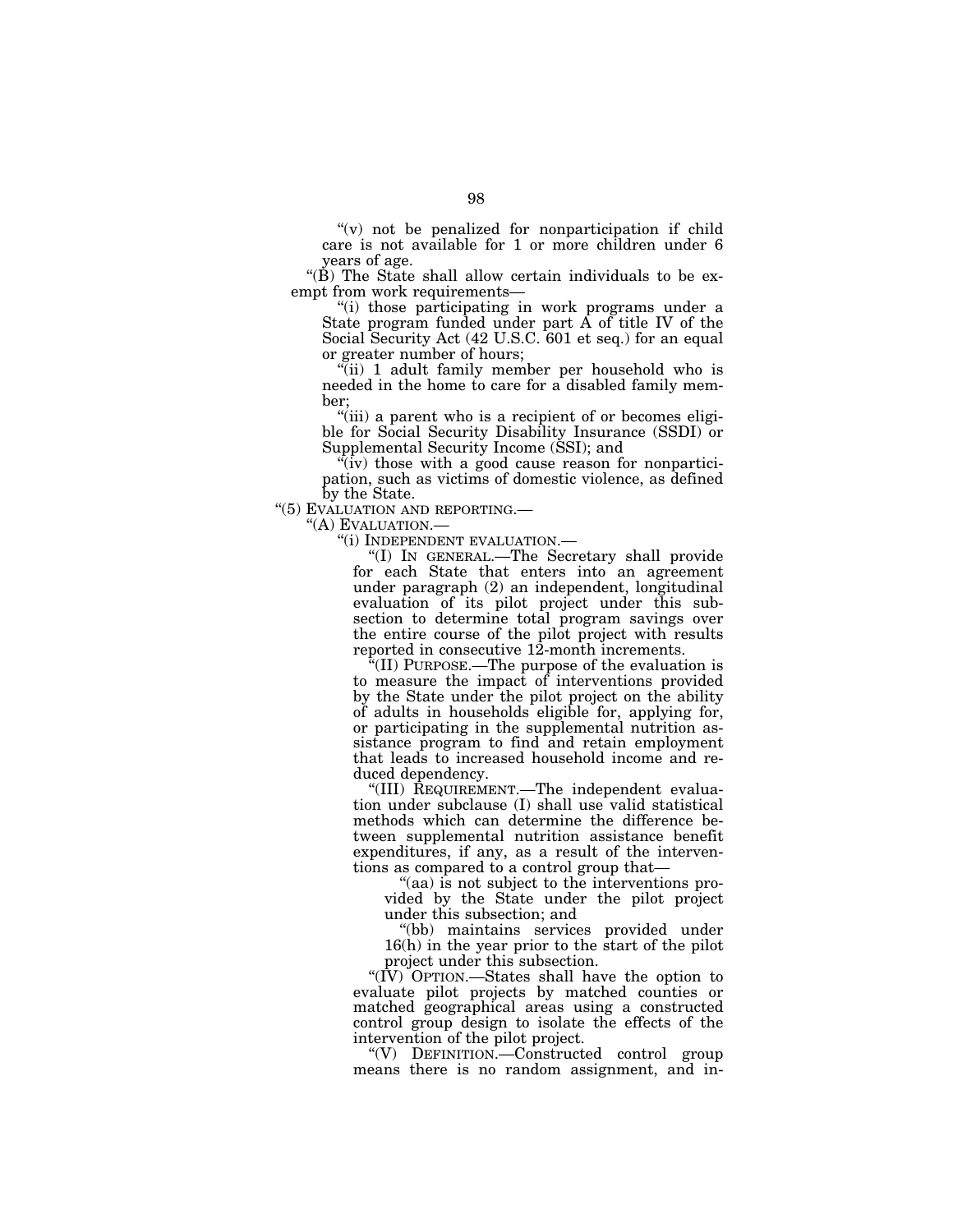stead program participants (those subject to interventions) and non-participants (control) are equated using matching or statistical procedures on characteristics that may be associated with program outcomes.

''(B) REPORTING.—Not later than 90 days after the end of fiscal year 2014 and of each fiscal year thereafter, until the completion of the last evaluation under subparagraph (A), the Secretary shall submit to the Committee on Agriculture of the House of Representatives and the Committee on Agriculture, Nutrition, and Forestry of the Senate, a report that includes a description of—

 $\tilde{f}(i)$  the status of each pilot project carried out under paragraph (1);

''(ii) the results of the evaluation completed during the previous fiscal year; and

''(iii) to the maximum extent practicable—

''(I) baseline information relevant to the stated goals and desired outcomes of the pilot project;

''(II) the impact of the interventions on appropriate employment, income, and public benefit receipt outcomes among households participating in the pilot project;

''(III) equivalent information about similar or identical measures among control or comparison groups;

" $(\overline{IV})$  the planned dissemination of the report findings to State agencies; and

" $(V)$  the steps and funding necessary to incorporate into State employment and training programs the components of pilot projects that demonstrate increased employment and earnings.

''(C) PUBLIC DISSEMINATION.—In addition to the reporting requirements under subparagraph (B), evaluation results shall be shared broadly to inform policy makers, service providers, other partners, and the public in order to promote wide use of successful strategies, including by posting evaluation results on the Internet website of the Department of Agriculture.

" $(6)$   $\overline{F}$ UNDING.-

"(A) AVAILABLE FUNDS.-From amounts made available under section 18(a)(1), the Secretary shall make available—

"(i) up to  $$1,000,000$  for each of the fiscal years  $2014$ through 2017 for evaluations described in paragraph (5) to carry out this subsection, with such amounts to remain available until expended; and

''(ii) amounts equal to one-half of the accumulated supplemental nutrition assistance benefit dollars saved over each consecutive 12-month period according to the evaluation under paragraph (5) for bonus grants to States under paragraph (7)(B).

''(B) LIMITATION.—A State operating a pilot project under this subsection shall not receive more funding under section 16(h) than the State received the year prior to com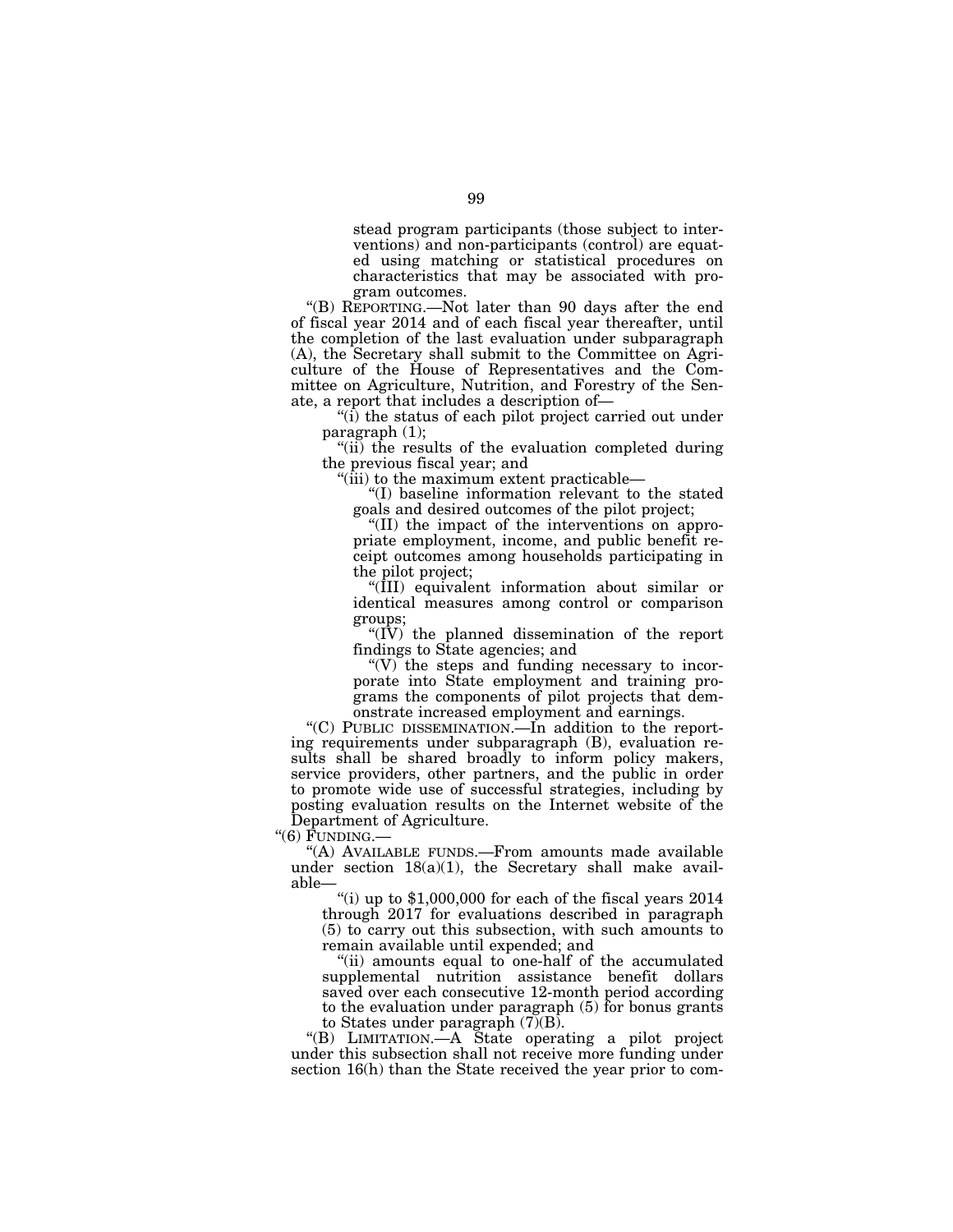mencing a project under this subsection and shall not claim funds under 16(a) for expenses that are unique to the pilot project under this subsection.

''(C) OTHER FUNDS.—Any additional funds required by a State to carry out a pilot project under this subsection may be provided by the State from funds made available to the State for such purpose and in accordance with State and other Federal laws, including the following:

''(i) Section 403 of the Social Security Act (42 U.S.C. 603).

''(ii) The Workforce Investment Act of 1998 (29 U.S.C. 9201 et seq.).

''(iii) The Child Care and Development Block Grant Act of 1990 (42 U.S.C 9858 et seq.) and section 418 of the Social Security Act (42 U.S.C. 618).

"(iv) The social services block grant under subtitle A of title XX of the Social Security Act (42 U.S.C. 1397 et seq,).

"(7) USE OF FUNDS.-

''(A) SPECIFIC USES.—Funds provided under this subsection for evaluation of pilot projects shall be used only for—

''(i) pilot projects that comply with this subsection;

"(ii) the costs incurred in gathering and providing information and data used to conduct the independent evaluation under paragraph (5); and

"(iii) the costs of the evaluation under paragraph (5). ''(B) LIMITATION.—Funds provided for bonus grants to States for pilot projects under this subsection shall be used only for—

 $\mathcal{F}(i)$  pilot projects that comply with this subsection;

''(ii) amounts equal to one-half of the accumulated supplemental nutrition assistance benefit dollars saved over each consecutive 12-month period according to the evaluation under paragraph (5); and

''(iii) any State purpose, not to be restricted to the supplemental nutrition assistance program or its beneficiary population.''.

## **SEC. 4034. IMPROVED WAGE VERIFICATION USING THE NATIONAL DI-RECTORY OF NEW HIRES.**

Effective October 1, 2013, section 11(e) of the Food and Nutrition Act of 2008 (7 U.S.C. 2020(e)) is amended—

(1) in paragraph (3) by inserting ''and after compliance with the requirement specified in paragraph (24)'' after ''section 16(e) of this Act"

 $(2)$  in paragraph  $(22)$  by striking "and" at the end,

(3) in paragraph (23 by striking the period at the end and inserting ''; and'', and

(4) by adding at the end the following:

"(24) that the State agency shall request wage data directly from the National Directory of New Hires established under section 453(i) of the Social Security Act (42 U.S.C. 653(i)) relevant to determining eligibility to receive supplemental nutri